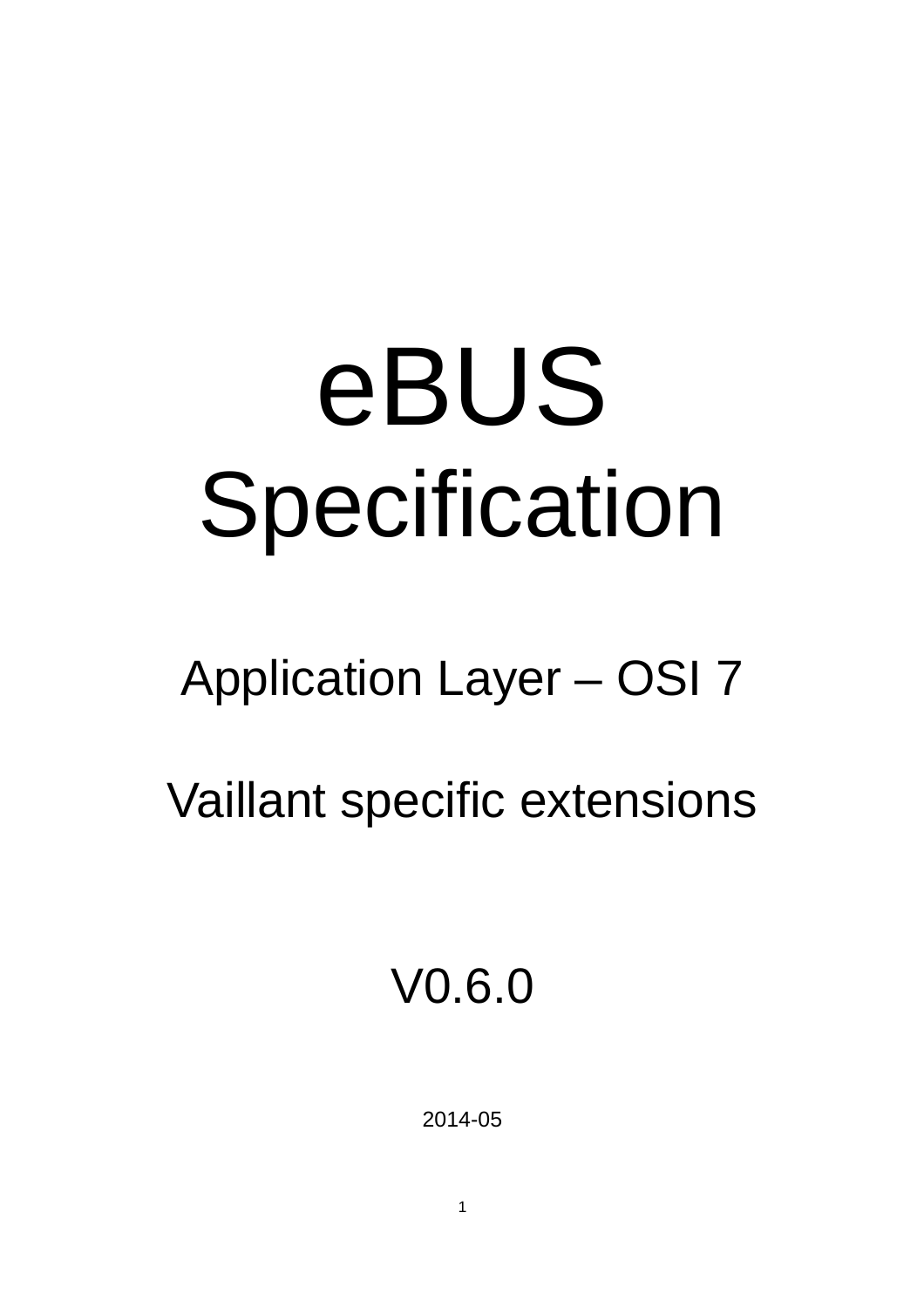## **Content**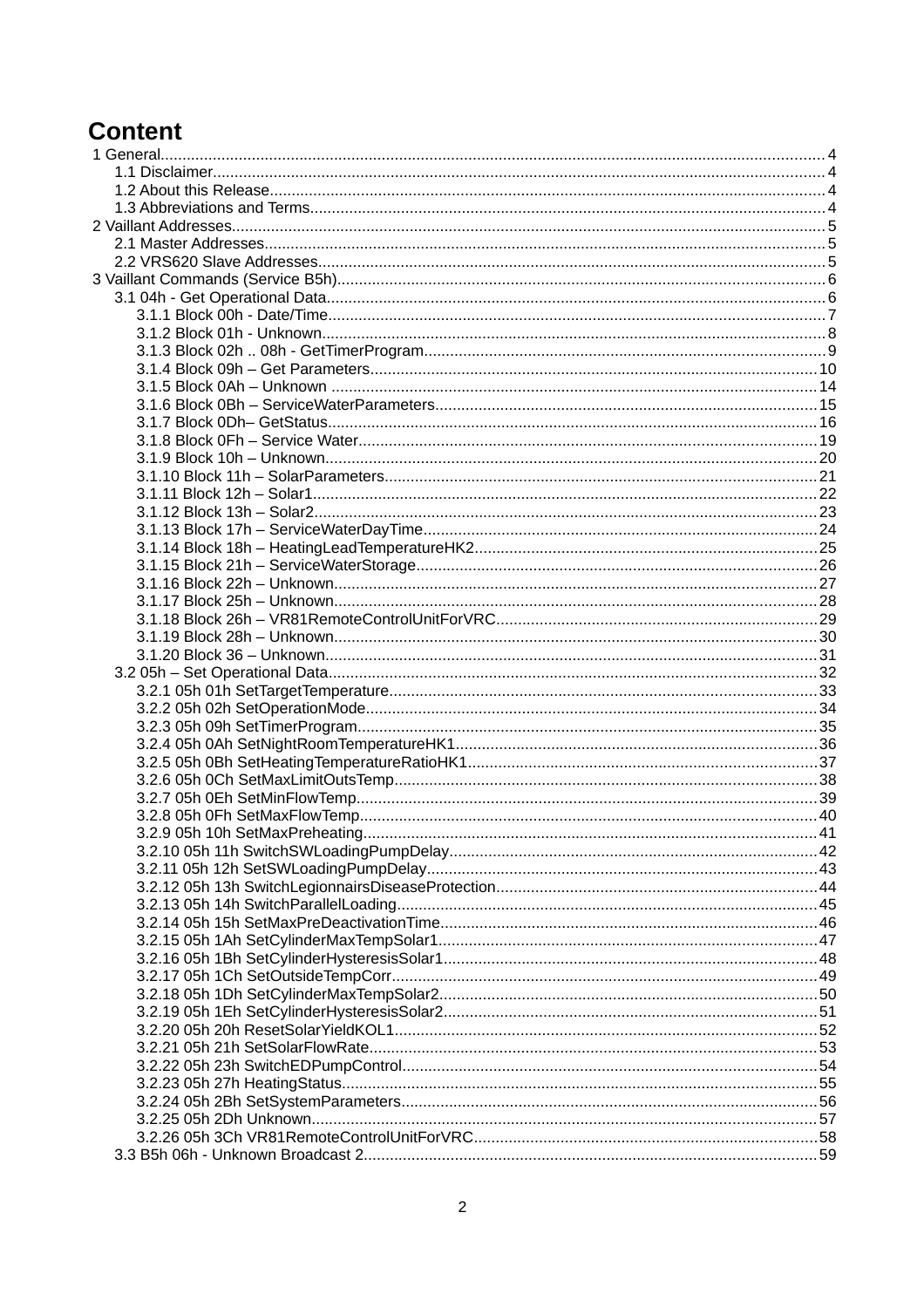| 3.6 B5h 11h 01h - Operational Data of Burner Control Unit to Room Control Unit66 |  |
|----------------------------------------------------------------------------------|--|
| 3.6.1 B5h 11h 02h - Operational Data of Burner Control Unit to Room Control Unit |  |
|                                                                                  |  |
|                                                                                  |  |
|                                                                                  |  |
|                                                                                  |  |
|                                                                                  |  |
|                                                                                  |  |
|                                                                                  |  |
|                                                                                  |  |
|                                                                                  |  |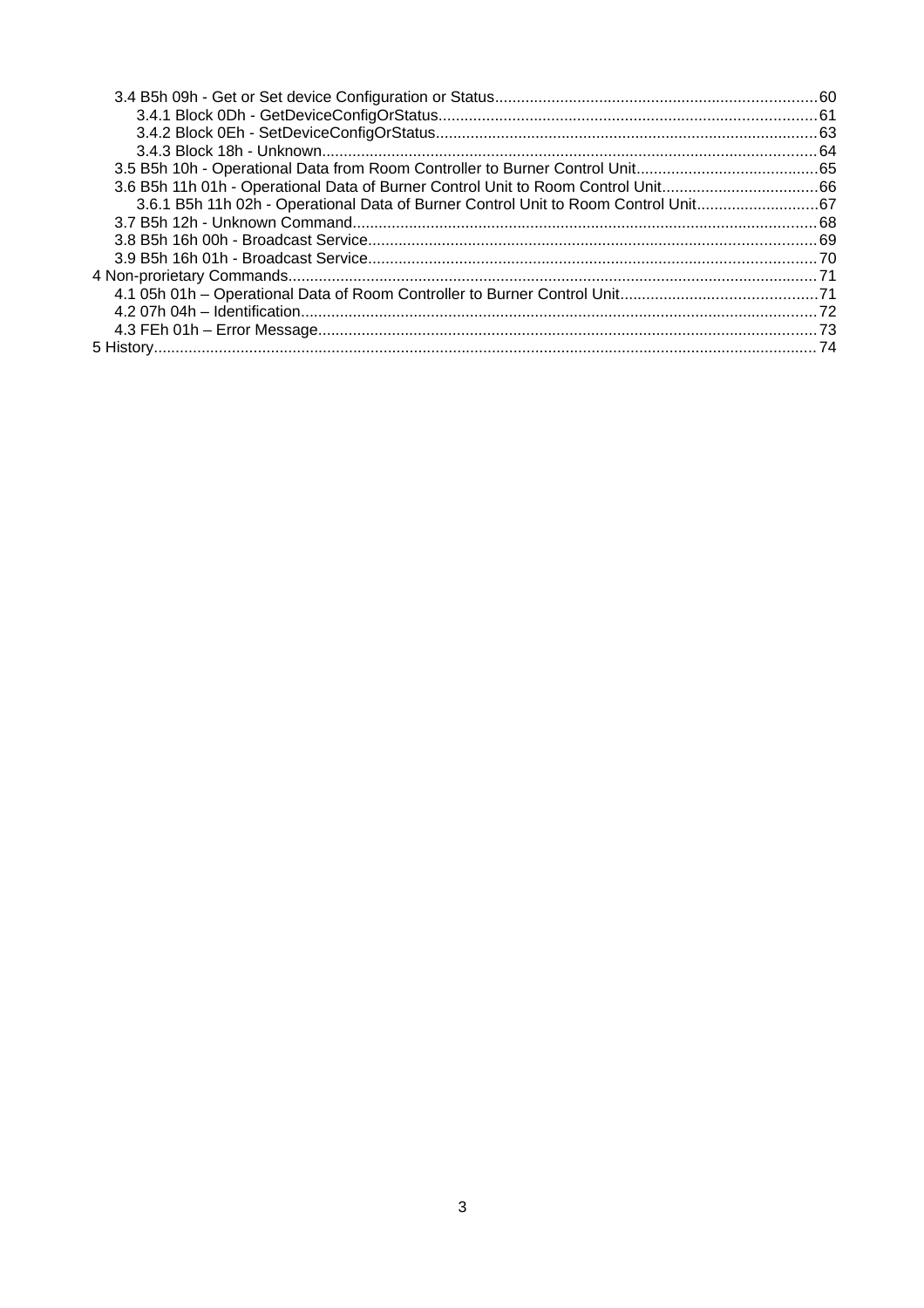## **1 General**

#### **1.1 Disclaimer**

This document has been created by collecting the information of users of Vaillant eBUS heating systems. It is not an official specification revealed or approved by any company.

All use of this information is on your own risk! There is no guarantee in any way that the information is correct. Any damages resulting in using this information is done on your own risk!

If you encounter some incorrect interpretation you are welcome to contribute your knowledge to the open public improving this document.

Most of the knowledge has been worked out analyzing communication on a heating system consisting of

- VRS620
	- I/O card V2.07
	- user interface V2.11
- ecoVIT Burner VKK226 E
	- with no bus interface)
- Paradigma sun collectors
	- controlled by the VRS620

#### **1.2 About this Release**

V0.6.0 has some more details as analysis software has been grown successfully..

Contribution from others is welcome as my old VRS620 system seems to be quite different from newer systems available now.

#### **1.3 Abbreviations and Terms**

This specification tries to use the Vaillant terms found in the VRS620 manual. To understand some specific descriptions in this document, here is a short comparison between the English and German terms:

| English                    | German               | <b>Remarks</b> |
|----------------------------|----------------------|----------------|
| heating circuit            | Heizkreis            |                |
| flow temperature           | Vorlauftemperatur    |                |
| basic display              | Grunddarstellung     |                |
| cylinder                   | Warmwasserspeicher   |                |
| domestic hot water (DHW)   | Warmwasser (WW)      |                |
| night set back temperature | Absenktemperatur     |                |
| fast temp increase         | Temperaturüberhöhung |                |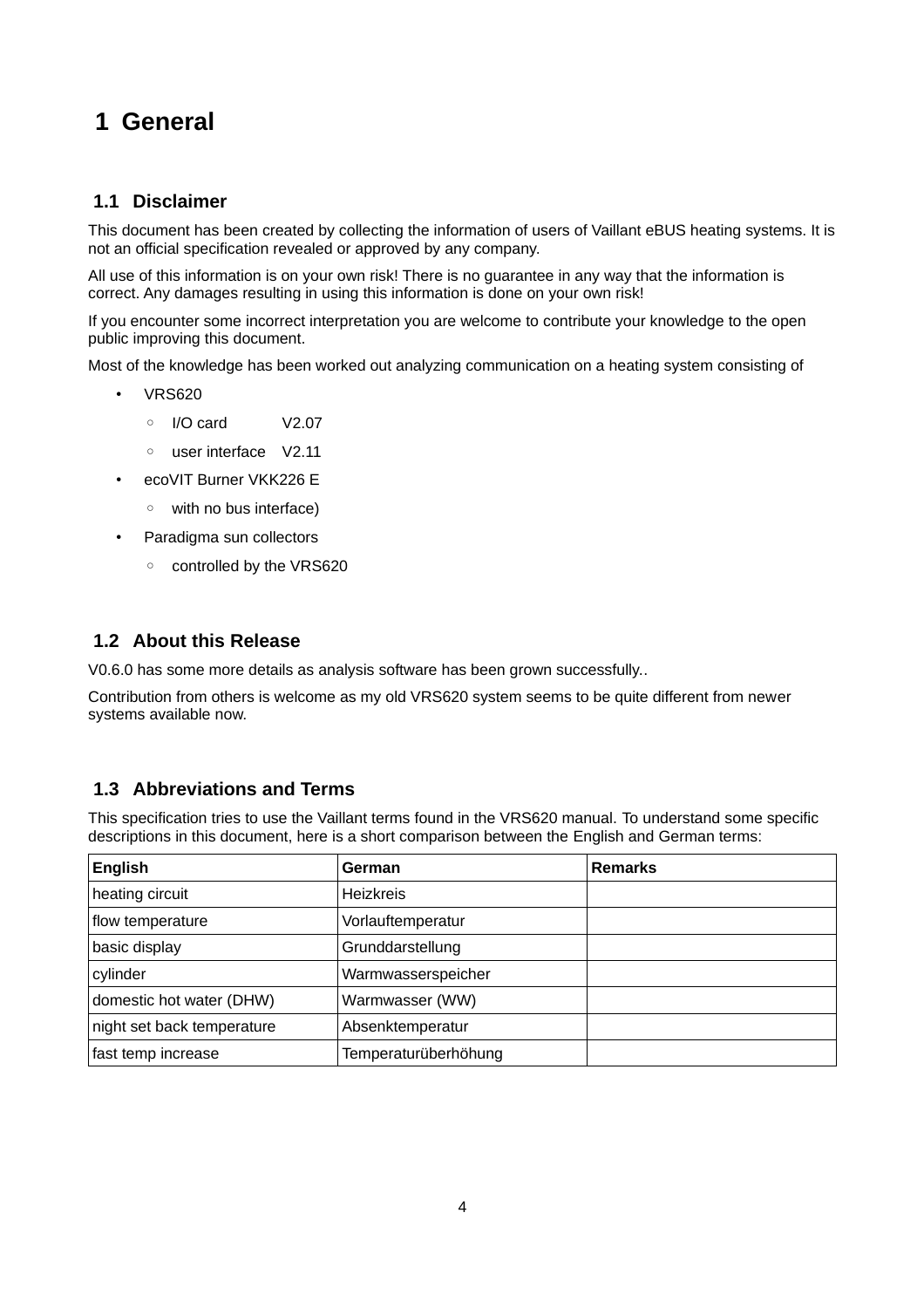## **2 Vaillant Addresses**

#### **2.1 Master Addresses**

| <b>Address</b> | <b>Priority</b> | <b>Master</b> | <b>Description</b>                                        |
|----------------|-----------------|---------------|-----------------------------------------------------------|
| 10h            |                 |               | Main Control Unit:<br>VRS620 (auroMATIC 620)<br>$\bullet$ |
| 3F             |                 |               | <b>Burner</b>                                             |
|                |                 |               |                                                           |
|                |                 |               |                                                           |
|                |                 |               |                                                           |
|                |                 |               |                                                           |
|                |                 |               |                                                           |
|                |                 |               |                                                           |
|                |                 |               |                                                           |
|                |                 |               |                                                           |
|                |                 |               |                                                           |
|                |                 |               |                                                           |

#### **2.2 VRS620 Slave Addresses**

The following addresses are used within the VRS620 to address the internal modules:

| <b>Address</b> | <b>Slave</b>     | <b>Description</b>                              |
|----------------|------------------|-------------------------------------------------|
| 23h            | HK1              | circulation                                     |
| 25h            | <b>DHW</b>       | domestic hot water circuit (including cylinder) |
| 26h            | HK1              | heating circuit 1                               |
| 50h            | HK1              | mixer circuit                                   |
| <b>ECh</b>     | SOL <sub>1</sub> | solar circuit                                   |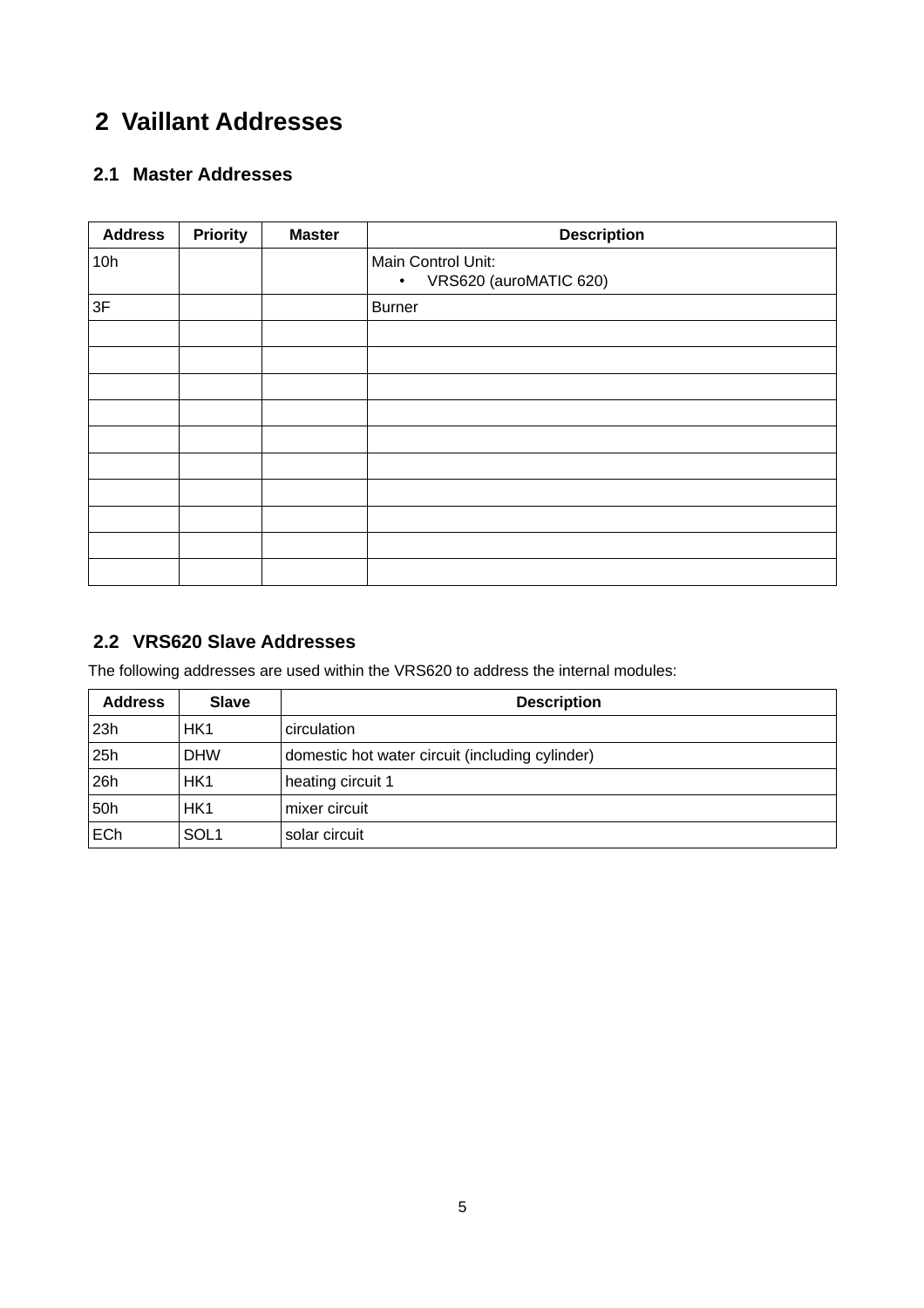## **3 Vaillant Commands (Service B5h)**

#### **3.1 04h - Get Operational Data**

The **Get Operational Data (Get Data Block)** command is used for requesting data from other devices.

Compared to the eBUS protocol specification, it seems that this command is used in some specific way:

- The master always sends exactly one parameter byte (M6) which can be seen as an extension of the primary command byte (PB) and the secondary command byte (SB).
- Some commands are defined in a general way so that the content of the answer may depend on the target address (see Block 09h and 0Dh)

#### **VRS620 specific:**

The VRS620 seems to use very strongly 05h 04h and 05h 05h, even if it is not connected to many other devices: Only Block00h is a real communication to an externally connected device (outside temperature sensor combined with a receiver for DCF77 time signal). All other commands can be observed on the eBUS even if there is no additional device connected (no mixer, no burner unit with eBUS-interface). This makes it possible to get most of the important status information by using a read-only interface to the PC. Using this solution there is more or less no risk to influence to the system behavior of the VRS620.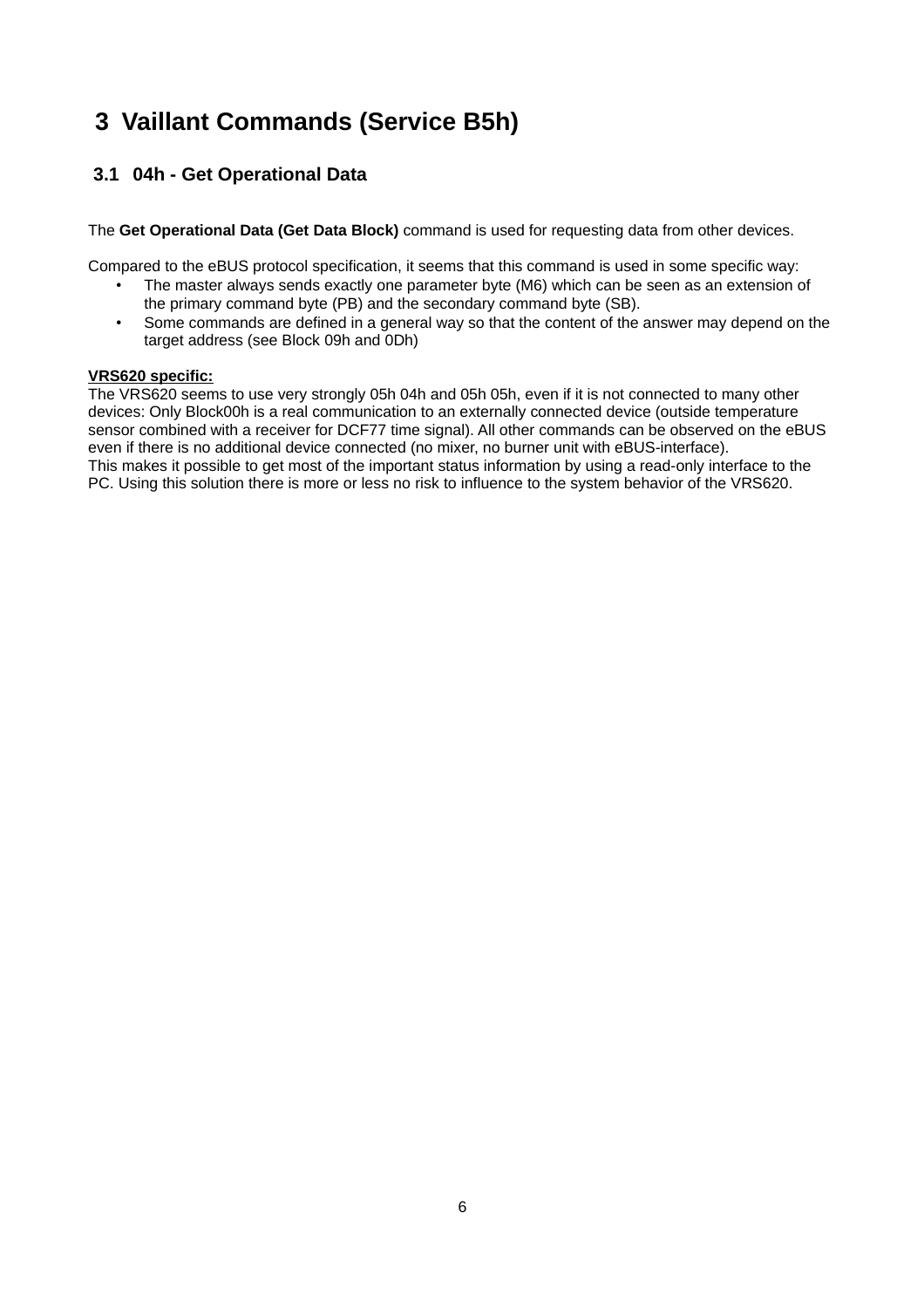## **3.1.1 Block 00h - Date/Time**

| Name:                                   |                          | Get Data Block Date/Time (B5h 04h - Block 00h)                             |                                                                                                                                                                                  |           |                        |                       |             |  |  |  |
|-----------------------------------------|--------------------------|----------------------------------------------------------------------------|----------------------------------------------------------------------------------------------------------------------------------------------------------------------------------|-----------|------------------------|-----------------------|-------------|--|--|--|
| <b>Description:</b>                     |                          |                                                                            | This message is sent every 30s. It is very similar to the standard eBUS<br>message "Date/Time Message of an eBUS Master (07 00), which in<br>addition can be observed every 60s. |           |                        |                       |             |  |  |  |
| Comm. Load:                             |                          | 1/30s                                                                      |                                                                                                                                                                                  |           |                        |                       |             |  |  |  |
| Master/<br><b>Slave</b><br>Byte-<br>No. | Abbrev.                  | <b>Description</b>                                                         | Unit                                                                                                                                                                             | Range     | <b>Type/</b><br>[Res.] | Repl.<br><b>Value</b> | <b>Note</b> |  |  |  |
| M1                                      | QQ                       | Source address                                                             |                                                                                                                                                                                  |           |                        |                       |             |  |  |  |
| M <sub>2</sub>                          | ZZ                       | Target address                                                             |                                                                                                                                                                                  |           |                        |                       |             |  |  |  |
| M3                                      | $PB = B5h$               | Vaillant command                                                           |                                                                                                                                                                                  |           |                        |                       |             |  |  |  |
| M4                                      | $SB = 04h$               | <b>Get Data Block</b>                                                      |                                                                                                                                                                                  |           |                        |                       |             |  |  |  |
| M <sub>5</sub>                          | $NN = 01h$               | Length of data                                                             |                                                                                                                                                                                  |           |                        |                       |             |  |  |  |
| M <sub>6</sub>                          | $DB = 00h$               | Block 00h (Date/Time)                                                      |                                                                                                                                                                                  |           |                        |                       |             |  |  |  |
| M7                                      | <b>CRC</b>               |                                                                            |                                                                                                                                                                                  |           |                        |                       |             |  |  |  |
| S <sub>1</sub>                          | <b>ACK</b>               |                                                                            |                                                                                                                                                                                  |           |                        |                       |             |  |  |  |
| S <sub>2</sub>                          | $NN = 0$ Ah              | Length of data                                                             |                                                                                                                                                                                  |           |                        |                       |             |  |  |  |
| S <sub>3</sub>                          | 00h<br>01h<br>02h<br>03h | DCF77 status:<br>no receiption<br>receiption<br>synchronized<br>data valid |                                                                                                                                                                                  |           | <b>BYTE</b>            |                       |             |  |  |  |
| S4                                      | SS                       | Seconds                                                                    | $\mathsf s$                                                                                                                                                                      | 0.59      | <b>BCD</b>             |                       |             |  |  |  |
| S <sub>5</sub>                          | min                      | <b>Minutes</b>                                                             | m                                                                                                                                                                                | 0.59      | <b>BCD</b>             |                       |             |  |  |  |
| S <sub>6</sub>                          | hh                       | Hours                                                                      | h                                                                                                                                                                                | 0.59      | <b>BCD</b>             |                       |             |  |  |  |
| S7                                      | dd                       | Day                                                                        |                                                                                                                                                                                  | 131       | <b>BCD</b>             |                       |             |  |  |  |
| S <sub>8</sub>                          | mm                       | Month                                                                      |                                                                                                                                                                                  | 1.12      | <b>BCD</b>             |                       |             |  |  |  |
| S9                                      | <b>WW</b>                | Weekday                                                                    |                                                                                                                                                                                  | 17        | <b>BCD</b>             |                       |             |  |  |  |
| S <sub>10</sub>                         | уу                       | Year                                                                       |                                                                                                                                                                                  | 0.99      | <b>BCD</b>             |                       |             |  |  |  |
| S <sub>11</sub>                         | $TA_L$                   |                                                                            | $^{\circ}{\rm C}$                                                                                                                                                                | $-50,0 -$ | DATA2b                 |                       |             |  |  |  |
| S <sub>12</sub>                         | TA_H                     | Outside temperature                                                        |                                                                                                                                                                                  | 50,0      | $[1/256]$              |                       |             |  |  |  |
| S <sub>13</sub>                         | <b>CRC</b>               |                                                                            |                                                                                                                                                                                  |           |                        |                       |             |  |  |  |
| M8                                      | <b>ACK</b>               |                                                                            |                                                                                                                                                                                  |           |                        |                       |             |  |  |  |
| M9                                      | SYN                      |                                                                            |                                                                                                                                                                                  |           |                        |                       |             |  |  |  |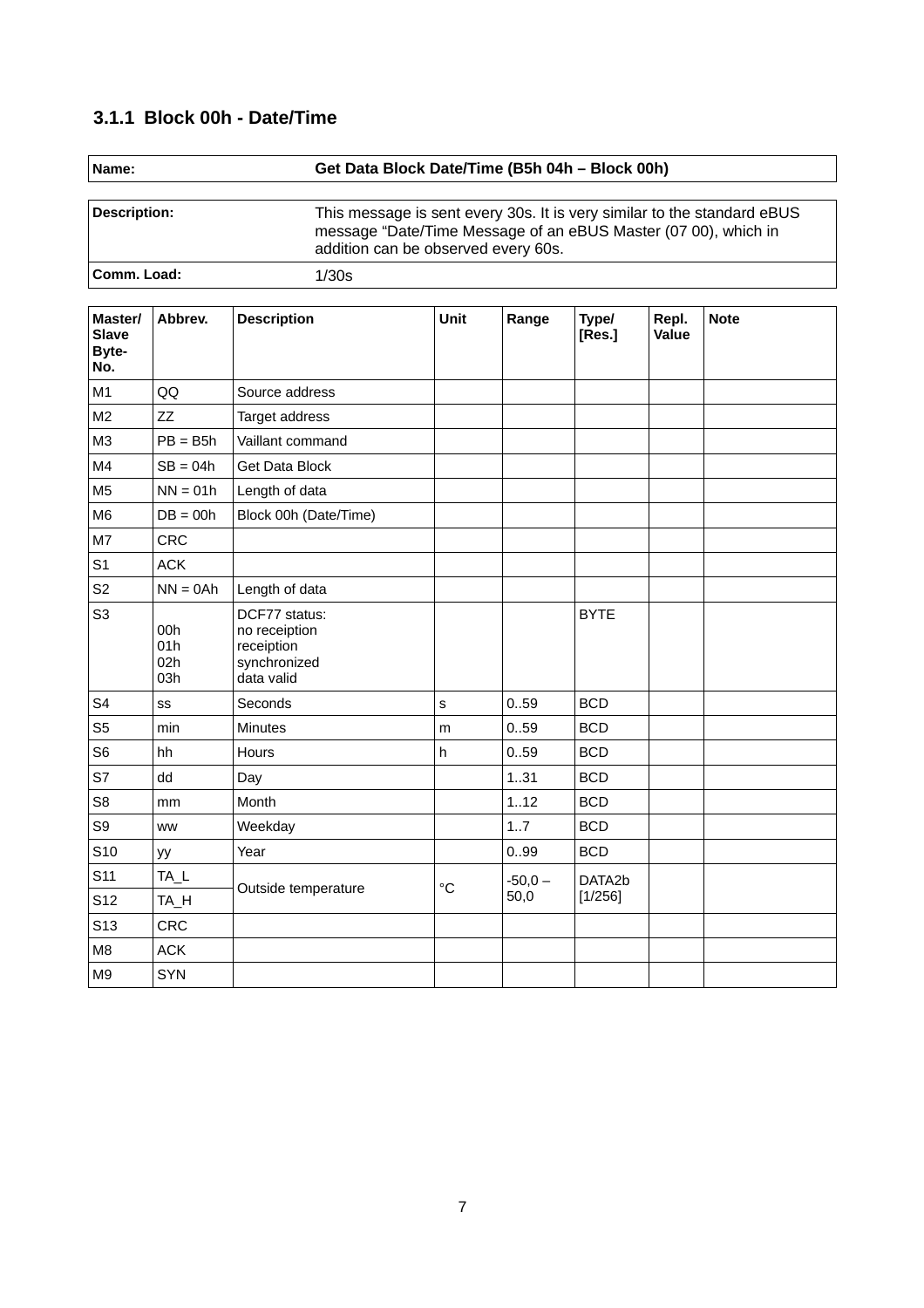## **3.1.2 Block 01h - Unknown**

| Name:        | GetOperatingMode (B5h 04h - Block 01h)                                  |
|--------------|-------------------------------------------------------------------------|
|              |                                                                         |
| Description: | This message informs about the operational mode and the target settings |
|              | of the different circuits.                                              |
|              | 26h is sent during basic display                                        |
|              | 25h and ECh can be observed at VRS620 in "Betriebsarten"                |
|              | 25h can be observed also at Grunddaten page 5 "Speichersoll" (?)        |
| Comm. Load:  | 1/2∩≤                                                                   |

| Maste<br>rl<br><b>Slave</b><br>Byte-<br>No. | Abbrev.    | <b>Description</b>        | Unit        | Ra<br>nge | <b>Type/</b><br>[Res.] | <b>Note</b>      |                                  |                                                                 |                  |                       |
|---------------------------------------------|------------|---------------------------|-------------|-----------|------------------------|------------------|----------------------------------|-----------------------------------------------------------------|------------------|-----------------------|
| M1                                          | QQ         | Source address            |             |           |                        | <b>VRS620</b>    | <b>VRS620</b>                    | <b>VRS620</b>                                                   | <b>VRS620</b>    | <b>VRS620</b>         |
| M <sub>2</sub>                              | ZZ         | Target address            |             |           |                        | 23h              | 25h<br>(DHW)                     | 26h<br>(HK1)                                                    | 50h              | ECh<br>(KOL1)         |
| M <sub>3</sub>                              | $PB = BBh$ | Vaillant command          |             |           |                        | B <sub>5</sub> h | B <sub>5</sub> h                 | B <sub>5</sub> h                                                | B <sub>5</sub> h | B <sub>5</sub> h      |
| M4                                          | $SB = 04h$ | <b>Get Data Block</b>     |             |           |                        | 04h              | 04h                              | 04h                                                             | 04h              | 04h                   |
| M <sub>5</sub>                              |            | $NN = 01h$ Length of data |             |           |                        | 01h              | 01h                              | 01h                                                             | 01h              | 01h                   |
| M <sub>6</sub>                              | $DB = 01h$ | Block 01h                 |             |           |                        | 01h              | 01h                              | 01h                                                             | 01h              | 01h                   |
| M7                                          | <b>CRC</b> |                           |             |           |                        | C <sub>6</sub> h | D <sub>2</sub> h                 | D <sub>8</sub> h                                                | FEh              | C9h                   |
| S <sub>1</sub>                              | <b>ACK</b> |                           |             |           |                        | 00h              | 00h                              | 00h                                                             | 00h              | 00h                   |
| S <sub>2</sub>                              |            | $NN = 09h$ Length of data |             |           |                        | 09h              | 09h                              | 09h                                                             | 09h              | 09h                   |
| S <sub>3</sub>                              | TV         | Target value              | $^{\circ}C$ |           | <b>BYTE</b>            | 14h              | Cylinder<br>target temp          | Room target<br>temp                                             | 14h              | 00h                   |
| S <sub>4</sub>                              | <b>MD</b>  | Operating mode            |             |           | <b>BYTE</b>            | 03h              | 01h: on<br>02h: off<br>03h: auto | 01h: heating<br>02h: off<br>03h: auto<br>04h: eco<br>05h: night | 03h              | 02h: off<br>03h: auto |
| S <sub>5</sub>                              |            |                           |             |           |                        | 00h              | 00h                              | 00h                                                             | 00h              | 00h                   |
| S <sub>6</sub>                              |            |                           |             |           |                        | 00h              | 00h                              | 00h                                                             | 00h              | 00h                   |
| S7                                          |            |                           |             |           |                        | 02h              | 02h                              | 02h                                                             | 05h              | 02h                   |
| S <sub>8</sub>                              |            |                           |             |           |                        | 06h              | 03h                              | 05h                                                             | 80h              | 07h                   |
| S9                                          |            |                           |             |           |                        | 00h              | 00h                              | 00h                                                             | 00h              | 00h                   |
| S <sub>10</sub>                             |            |                           |             |           |                        | 00h              | 01h                              | HK1 Timer<br>00h off<br>01h on                                  | 00h              | 01h                   |
| S <sub>11</sub>                             |            |                           |             |           |                        | 00h              | 00h                              | 00h                                                             | 00h              | 00h                   |
| S <sub>12</sub>                             | <b>CRC</b> |                           |             |           |                        |                  | 92h                              |                                                                 |                  |                       |
| M <sub>8</sub>                              | <b>ACK</b> |                           |             |           |                        |                  | 00h                              | 00h                                                             |                  | 00h                   |
| M <sub>9</sub>                              | <b>SYN</b> |                           |             |           |                        |                  | AAh                              | AAh                                                             |                  | AAh                   |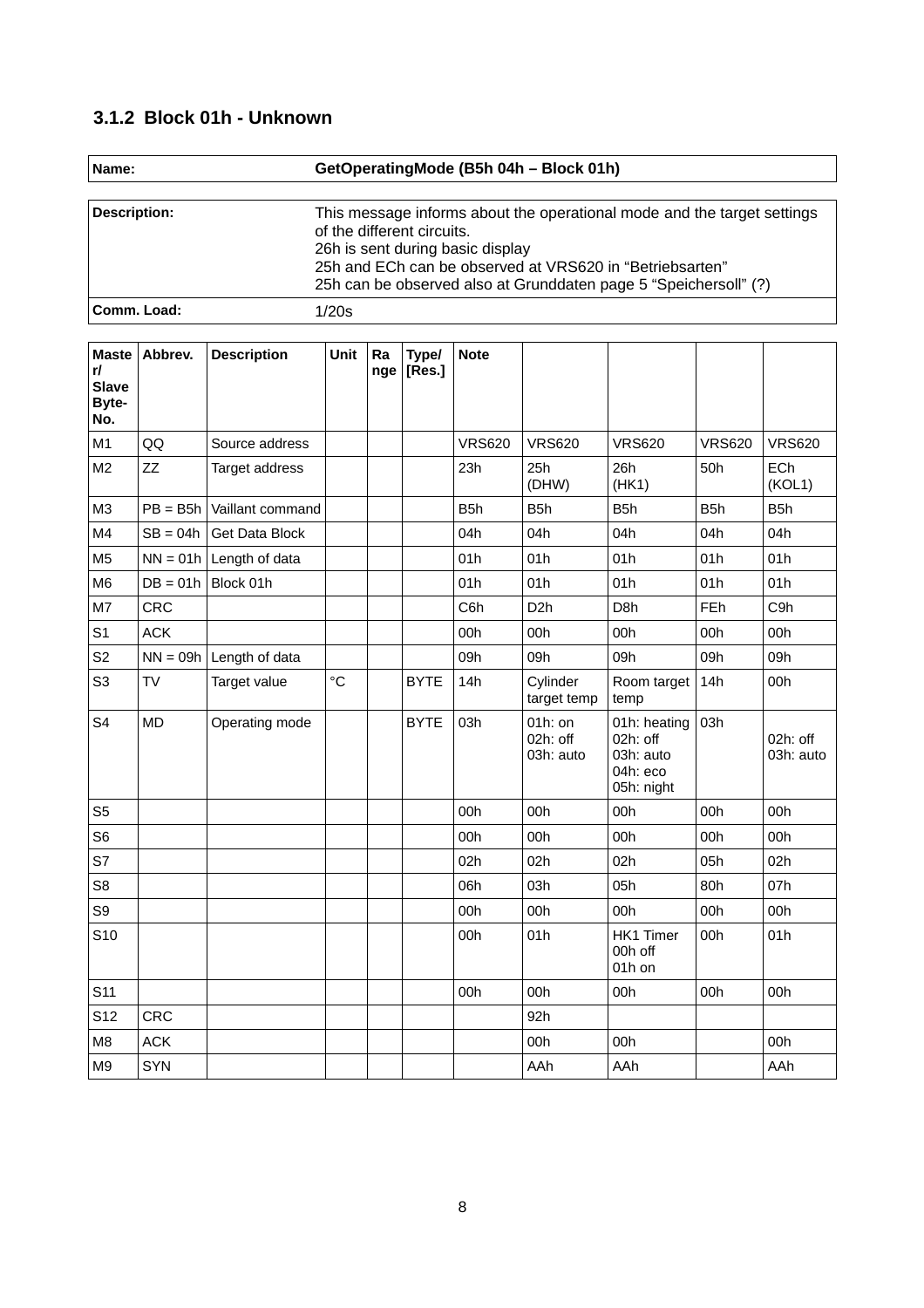## **3.1.3 Block 02h .. 08h - GetTimerProgram**

| Name:               | Get Timer Program Monday (B5h 04h – Block 02h  08h)                                                                                                                                     |     |
|---------------------|-----------------------------------------------------------------------------------------------------------------------------------------------------------------------------------------|-----|
|                     |                                                                                                                                                                                         |     |
| <b>Description:</b> | This command retrieves the timer program from the target device. It can be<br>seen every 20s on the VRS620 when the display is switched to the menu<br>level (page 3 "Timer programs"): |     |
|                     | HK1 Timer programs:                                                                                                                                                                     | 26h |
|                     | <b>DHW Timer programs:</b>                                                                                                                                                              | 25h |
|                     | <b>Circulation Timer programs:</b><br>$\bullet$                                                                                                                                         | 23h |
| Comm. Load:         |                                                                                                                                                                                         |     |

| Master/<br><b>Slave</b><br>Byte-<br>No. | Abbrev.          | <b>Description</b>                                                                                            | Unit              | Range | <b>Type/</b><br>[Res.] | Repl. Value | <b>Note</b>   |
|-----------------------------------------|------------------|---------------------------------------------------------------------------------------------------------------|-------------------|-------|------------------------|-------------|---------------|
| M1                                      | QQ               | Source address                                                                                                |                   |       |                        |             | <b>VRS620</b> |
| M <sub>2</sub>                          | ZZ               | Target address                                                                                                |                   |       |                        |             |               |
| M <sub>3</sub>                          | $PB = B5h$       | Vaillant command                                                                                              |                   |       |                        |             |               |
| M4                                      | $SB = 04h$       | <b>Get Data Block</b>                                                                                         |                   |       |                        |             |               |
| M <sub>5</sub>                          | $NN = 01h$       | Length of data                                                                                                |                   |       |                        |             |               |
| M <sub>6</sub>                          | <b>DBh</b>       | 02h: Monday<br>03h: Tuesday<br>04h: Wednesday<br>05h: Thursday<br>06h: Friday<br>07h: Saturday<br>08h: Sunday |                   |       |                        |             |               |
| M7                                      | <b>CRC</b>       |                                                                                                               |                   |       |                        |             |               |
| S <sub>1</sub>                          | <b>ACK</b>       |                                                                                                               |                   |       |                        |             |               |
| S <sub>2</sub>                          | $NN = 07h$       | Length of data                                                                                                |                   |       |                        |             |               |
| S <sub>3</sub>                          | T <sub>1</sub> A | Timer 1 Start Time                                                                                            | 10 <sub>min</sub> | 0.90h | <b>BYTE</b>            | 90h         |               |
| S4                                      | <b>T10</b>       | Timer 1 Stop Time                                                                                             | 10 <sub>min</sub> | 0.90h | <b>BYTE</b>            | 90h         |               |
| S <sub>5</sub>                          | T <sub>2</sub> A | <b>Timer 2 Start Time</b>                                                                                     | 10min             | 0.90h | <b>BYTE</b>            | 90h         |               |
| S <sub>6</sub>                          | <b>T2O</b>       | Timer 2 Stop Time                                                                                             | 10 <sub>min</sub> | 0.90h | <b>BYTE</b>            | 90h         |               |
| S7                                      | T <sub>3</sub> A | <b>Timer 3 Start Time</b>                                                                                     | 10 <sub>min</sub> | 0.90h | <b>BYTE</b>            | 90h         |               |
| S <sub>8</sub>                          | T <sub>3</sub> O | Timer 3 Stop Time                                                                                             | 10min             | 0.90h | <b>BYTE</b>            | 90h         |               |
| S9                                      | <b>MS</b>        | (unknown)                                                                                                     |                   |       | <b>BYTE</b>            |             | 00h, 02h, 03h |
| S <sub>10</sub>                         | <b>CRC</b>       |                                                                                                               |                   |       |                        |             |               |
| M <sub>8</sub>                          | <b>ACK</b>       |                                                                                                               |                   |       |                        |             |               |
| M <sub>9</sub>                          | <b>SYN</b>       |                                                                                                               |                   |       |                        |             |               |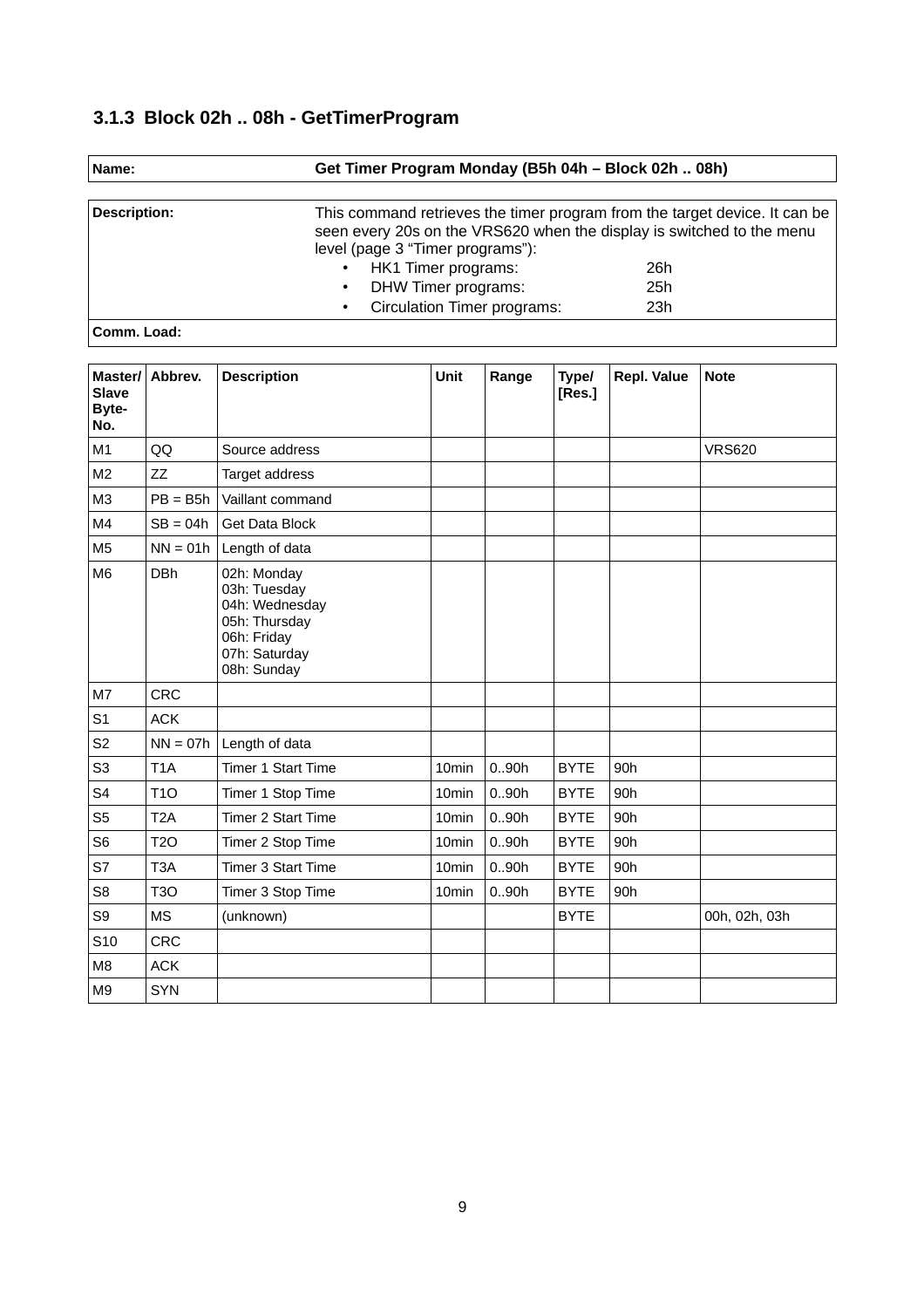## **3.1.4 Block 09h – Get Parameters**

| Name:        | Get Data Block Unknown (B5h 04h - Block 09h)                                                                                                                            |
|--------------|-------------------------------------------------------------------------------------------------------------------------------------------------------------------------|
|              |                                                                                                                                                                         |
| Description: | This command regularly is sent from VRS620 to its internal modules.<br>Depending on the addressed Module, the data of the answer has to be<br>interpreted, differently. |
| Comm. Load:  | 1/10s (iterating through all slaves)                                                                                                                                    |

| <b>Mast</b><br>er/<br><b>Slave</b><br>Byte-<br>No. | Abbr<br>ev.                | <b>Description</b>              | Unit Range | <b>Type/</b><br>[Res.] | Repl.<br>Value | <b>Note</b>      |                  |                  |                  |               |
|----------------------------------------------------|----------------------------|---------------------------------|------------|------------------------|----------------|------------------|------------------|------------------|------------------|---------------|
| M1                                                 | QQ                         | Source<br>address               |            |                        |                | <b>VRS620</b>    | <b>VRS620</b>    | <b>VRS620</b>    | <b>VRS620</b>    | <b>VRS620</b> |
| M <sub>2</sub>                                     | ZZ                         | Target<br>address               |            |                        |                | 23h              | 25h              | 26h              | 50h              | ECh           |
| M <sub>3</sub>                                     | $PB =$<br>B <sub>5</sub> h | Vaillant<br>command             |            |                        |                | B <sub>5</sub> h | B <sub>5</sub> h | B <sub>5</sub> h | B <sub>5</sub> h | B5h           |
| M <sub>4</sub>                                     | $SB =$<br>04h              | <b>Get Data</b><br><b>Block</b> |            |                        |                | 04h              | 04h              | 04h              | 04h              | 04h           |
| M <sub>5</sub>                                     | $NN =$<br>01h              | Length of<br>data               |            |                        |                | 01h              | 01h              | 01h              | 01h              | 01h           |
| M <sub>6</sub>                                     | $DB =$<br>09h              | Block 09h                       |            |                        |                | 09h              | 09h              | 09h              | 09h              | 09h           |
| M7                                                 | CRC                        |                                 |            |                        |                | CEh              | DAh              | D <sub>0</sub> h | F6h              | C1h           |
| S1                                                 | <b>ACK</b>                 |                                 |            |                        |                | 00h              | 00h              | 00h              | 00h              | 00h           |
| S <sub>2</sub>                                     | $NN =$<br>0Ah              | Length of<br>data               |            |                        |                | 0Ah              | 0Ah              | 0Ah              | 0Ah              | 0Ah           |
| S <sub>3</sub>                                     |                            |                                 |            |                        |                | 14h              | 37h              | 19h              | 14h              | 00h           |
| S <sub>4</sub>                                     |                            |                                 |            |                        |                | 00h              | 00h              | 11h              | 0Fh              | 00h           |
| S <sub>5</sub>                                     |                            |                                 |            |                        |                | 00h              | 00h              | 3Ch              | 78h              | 00h           |
| S <sub>6</sub>                                     |                            |                                 |            |                        |                | 00h              | 00h              | 00h              | 00h              | 00h           |
| S7                                                 |                            |                                 |            |                        |                | 06h              | 03h              | 05h              | 80h              | 07h           |
| S <sub>8</sub>                                     |                            |                                 |            |                        |                | 16h              | 16h              | 14h              | 16h              | 16h           |
| S9                                                 |                            |                                 |            |                        |                | 00h              | 00h              | 00h              | 00h              | 00h           |
| S <sub>10</sub>                                    |                            |                                 |            |                        |                | 0Fh              | 0Fh              | 23h              | 0Fh              | 00h           |
| S <sub>11</sub>                                    |                            |                                 |            |                        |                | 4Bh              | 5Ah              | 28h              | 4Bh              | 00h           |
| S <sub>12</sub>                                    |                            |                                 |            |                        |                | 00h              | 00h              | 00h              | 00h              | 00h           |
| S <sub>13</sub>                                    | <b>CRC</b>                 |                                 |            |                        |                |                  |                  |                  |                  |               |
| M <sub>8</sub>                                     | <b>ACK</b>                 |                                 |            |                        |                | 00h              | 00h              | 00h              | 00h              | 00h           |
| M <sub>9</sub>                                     | <b>SYN</b>                 |                                 |            |                        |                | AAh              | AAh              | AAh              | AAh              | AAh           |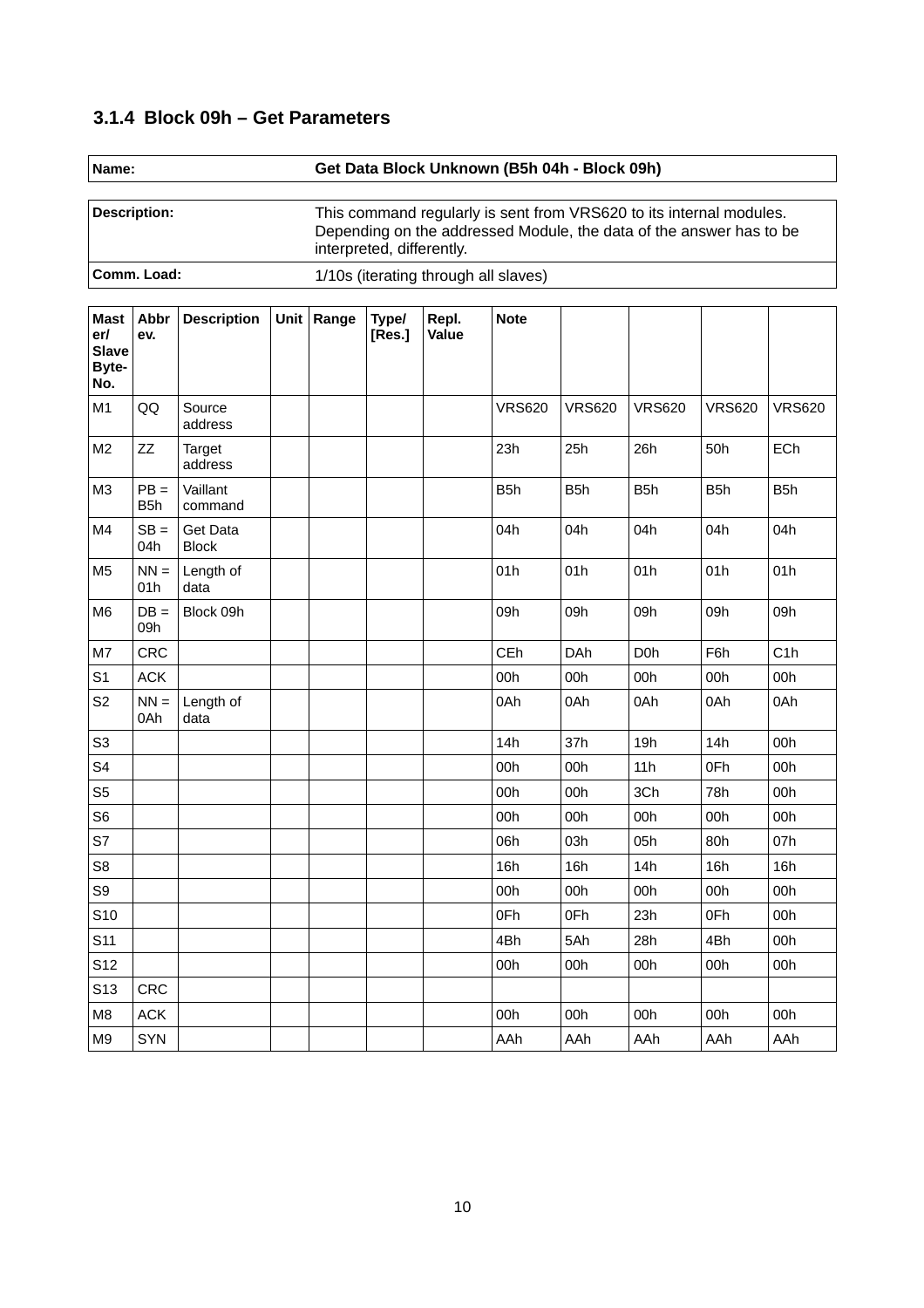#### **Answer of 23h (circulation pump):**

| Byte-<br>No.   | Slave Abbrev. | <b>Description</b> | Unit | Range | <b>Type/</b><br>[Res.] | Repl.<br>Value | <b>Note</b> |
|----------------|---------------|--------------------|------|-------|------------------------|----------------|-------------|
| S1             | <b>ACK</b>    |                    |      |       |                        |                | 00h         |
| S <sub>2</sub> | $NN = 0$ Ah   | Length of data     |      |       |                        |                | 0Ah         |
| S <sub>3</sub> |               |                    |      |       |                        |                | 14h         |
| S4             |               |                    |      |       |                        |                | 00h         |
| S <sub>5</sub> |               |                    |      |       |                        |                | 00h         |
| S <sub>6</sub> |               |                    |      |       |                        |                | 00h         |
| S7             |               |                    |      |       |                        |                | 06h         |
| S <sub>8</sub> |               |                    |      |       |                        |                | 16h         |
| S9             |               |                    |      |       |                        |                | 00h         |
| <b>S10</b>     |               |                    |      |       |                        |                | 0Fh         |
| <b>S11</b>     |               |                    |      |       |                        |                | 4Bh         |
| <b>S12</b>     |               |                    |      |       |                        |                | 00h         |

#### **Answer of 25h (DHW circuit):**

| <b>Slave</b><br>Byte-<br>No. | Abbrev.     | <b>Description</b>             | Unit        | Range | <b>Type/</b><br>[Res.] | Repl.<br>Value | <b>Note</b> |
|------------------------------|-------------|--------------------------------|-------------|-------|------------------------|----------------|-------------|
| S1                           | <b>ACK</b>  |                                |             |       |                        |                | 00h         |
| S <sub>2</sub>               | $NN = 0$ Ah | Length of data                 |             |       |                        |                | 0Ah         |
| S <sub>3</sub>               | TT          | Cylinder target<br>temperature | $^{\circ}C$ |       | DATA1b                 |                | 37h         |
| S <sub>4</sub>               |             |                                |             |       |                        |                | 00h         |
| $S5-6$                       |             |                                |             |       |                        |                | 00h         |
| S7                           |             |                                |             |       |                        |                | 03h         |
| S8                           |             |                                |             |       |                        |                | 16h         |
| S9                           |             |                                |             |       |                        |                | 00h         |
| S <sub>10</sub>              |             |                                |             |       |                        |                | 0Fh         |
| S <sub>11</sub>              |             |                                |             |       |                        |                | 5Ah         |
| S <sub>12</sub>              |             |                                |             |       |                        |                | 00h         |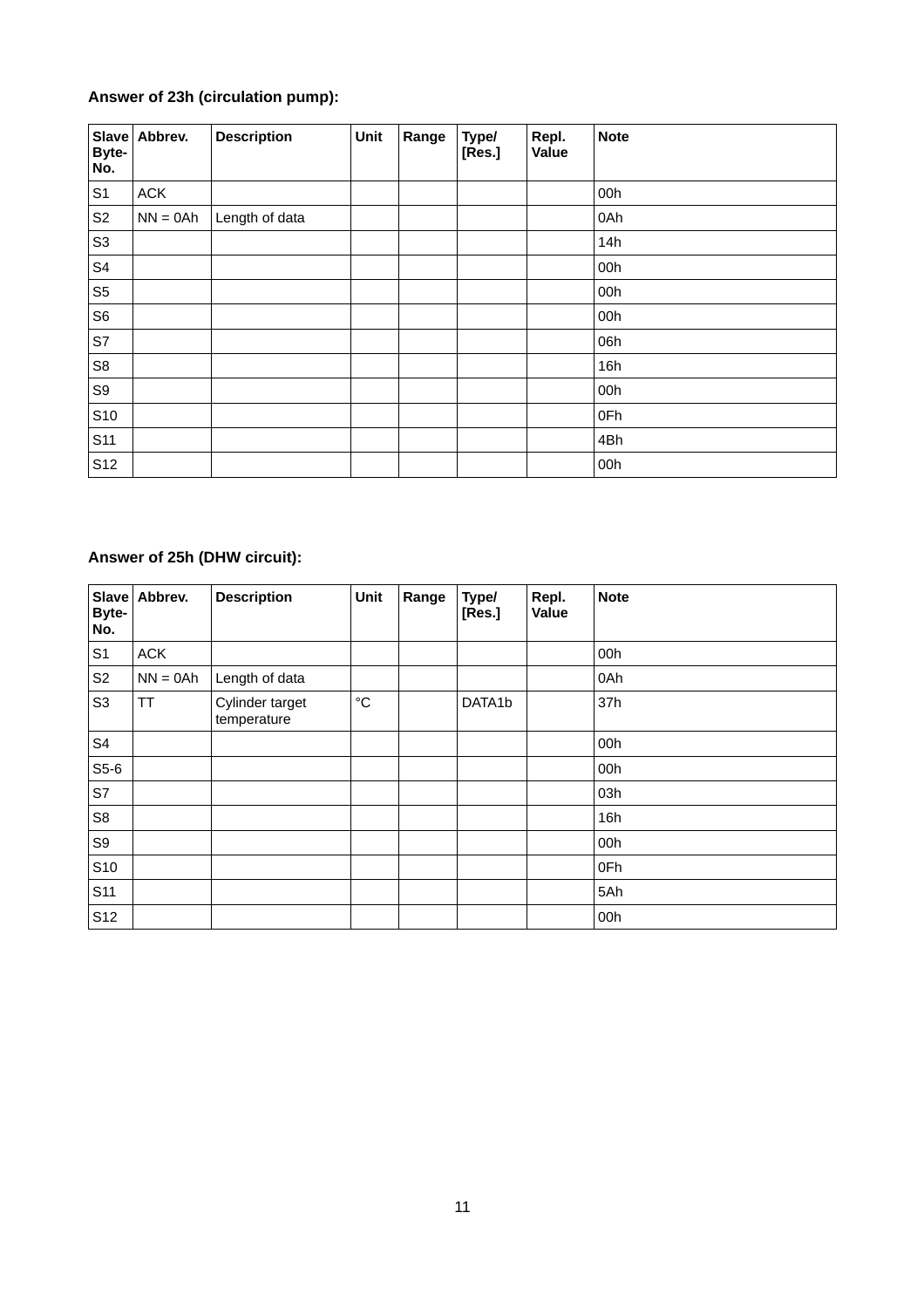#### **Answer of 26h (heating circuit):**

| <b>Slave</b><br>Byte-<br>No. | Abbrev.     | <b>Description</b>   | Unit         | Range | <b>Type/</b><br>[Res.] | Repl.<br>Value | <b>Note</b>                             |
|------------------------------|-------------|----------------------|--------------|-------|------------------------|----------------|-----------------------------------------|
| S <sub>1</sub>               | <b>ACK</b>  |                      |              |       |                        |                | 00h                                     |
| S <sub>2</sub>               | $NN = 0$ Ah | Length of data       |              |       |                        |                | 0Ah                                     |
| S <sub>3</sub>               |             | Room target temp     |              |       |                        |                | 19h                                     |
| S <sub>4</sub>               |             | Night set back temp  | $^{\circ}C$  | 5.30  | DATA1b                 |                | 11 <sub>h</sub>                         |
| $S5-6$                       |             | Heating curve        | 1/100        | 0.24  | DATA1b                 |                | 0014h  0190h<br>0.20.4<br>$\rightarrow$ |
| S7                           |             |                      |              |       |                        |                | 05h                                     |
| S <sub>8</sub>               |             | Max limit outs, temp | $^{\circ}$ C | 5.50  | DATA1b                 |                | 14h                                     |
| S9                           |             |                      |              |       |                        |                | 00h<br>Raumaufschaltung?                |
| S <sub>10</sub>              |             | Min flow temp        | $^{\circ}C$  | 15.90 | DATA1b                 |                | 23h                                     |
| S <sub>11</sub>              |             | Max flow temp        | $^{\circ}C$  | 15.90 | DATA1b                 |                | 28h                                     |
| S <sub>12</sub>              |             | Max. pre-heat        | h            | 0.5   | DATA1b                 |                | 00h                                     |

#### **Answer of 50h (mixer circuit):**

| Byte-<br>No.    | Slave Abbrev. | <b>Description</b> | Unit | Range | <b>Type/</b><br>[Res.] | Repl.<br>Value | <b>Note</b> |
|-----------------|---------------|--------------------|------|-------|------------------------|----------------|-------------|
| S1              | <b>ACK</b>    |                    |      |       |                        |                | 00h         |
| S <sub>2</sub>  | $NN = 0$ Ah   | Length of data     |      |       |                        |                | 0Ah         |
| S <sub>3</sub>  |               |                    |      |       |                        |                | 14h         |
| S4              |               |                    |      |       |                        |                | 0Fh         |
| S <sub>5</sub>  |               |                    |      |       |                        |                | 78h         |
| S <sub>6</sub>  |               |                    |      |       |                        |                | 00h         |
| S7              |               |                    |      |       |                        |                | 80h         |
| S8              |               |                    |      |       |                        |                | 16h         |
| S9              |               |                    |      |       |                        |                | 00h         |
| <b>S10</b>      |               |                    |      |       |                        |                | 0Fh         |
| S <sub>11</sub> |               |                    |      |       |                        |                | 4Bh         |
| <b>S12</b>      |               |                    |      |       |                        |                | 00h         |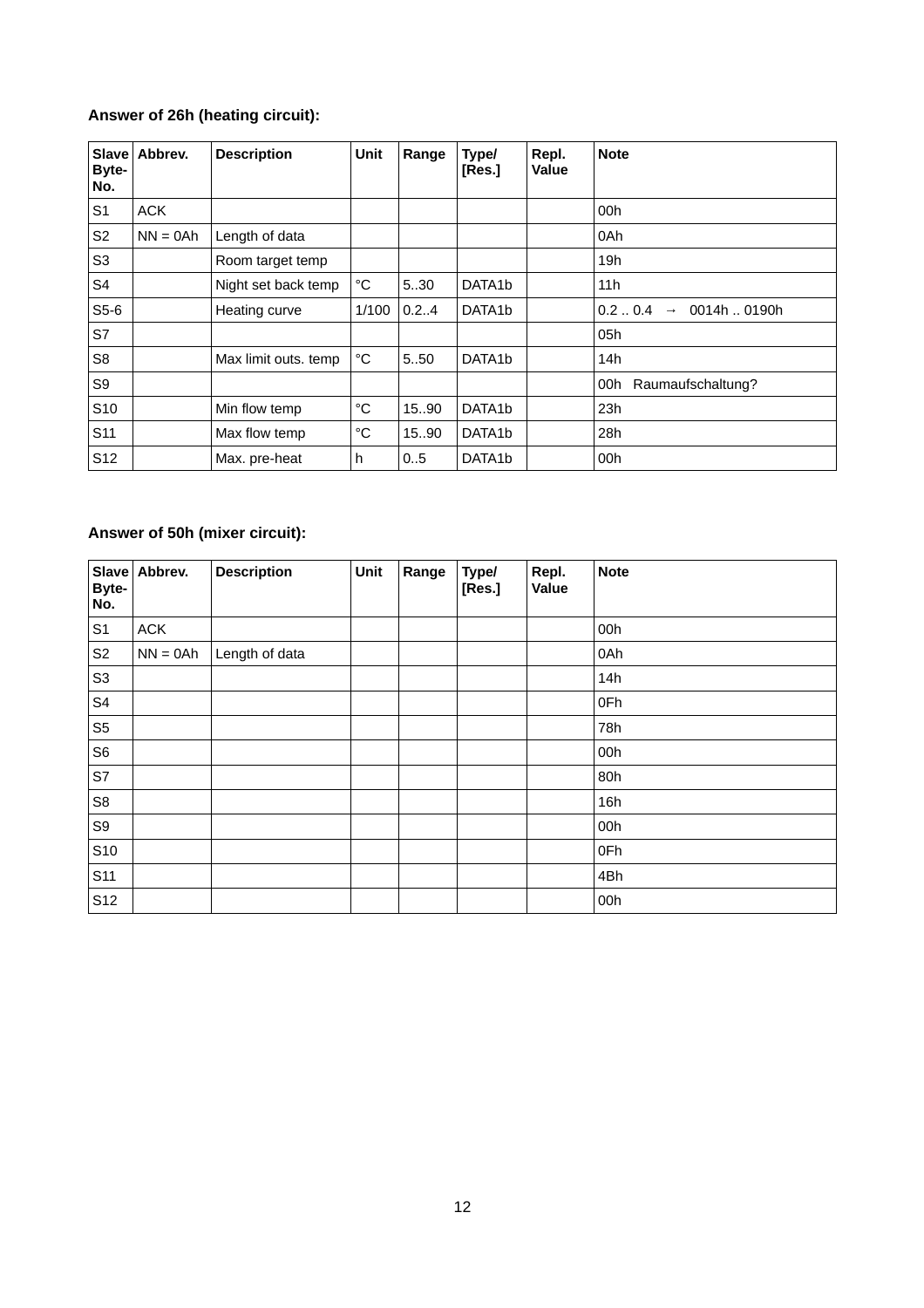#### **Answer of ECh (solar circuit):**

| Byte-<br>No.   | Slave Abbrev. | <b>Description</b> | Unit | Range | <b>Type/</b><br>[Res.] | Repl.<br>Value | <b>Note</b> |
|----------------|---------------|--------------------|------|-------|------------------------|----------------|-------------|
| S1             | <b>ACK</b>    |                    |      |       |                        |                | 00h         |
| S <sub>2</sub> | $NN = 0$ Ah   | Length of data     |      |       |                        |                | 0Ah         |
| S <sub>3</sub> |               |                    |      |       |                        |                | 00h         |
| S4             |               |                    |      |       |                        |                | 00h         |
| S <sub>5</sub> |               |                    |      |       |                        |                | 00h         |
| S <sub>6</sub> |               |                    |      |       |                        |                | 00h         |
| S7             |               |                    |      |       |                        |                | 07h         |
| S <sub>8</sub> |               |                    |      |       |                        |                | 16h         |
| S9             |               |                    |      |       |                        |                | 00h         |
| <b>S10</b>     |               |                    |      |       |                        |                | 00h         |
| <b>S11</b>     |               |                    |      |       |                        |                | 00h         |
| <b>S12</b>     |               |                    |      |       |                        |                | 00h         |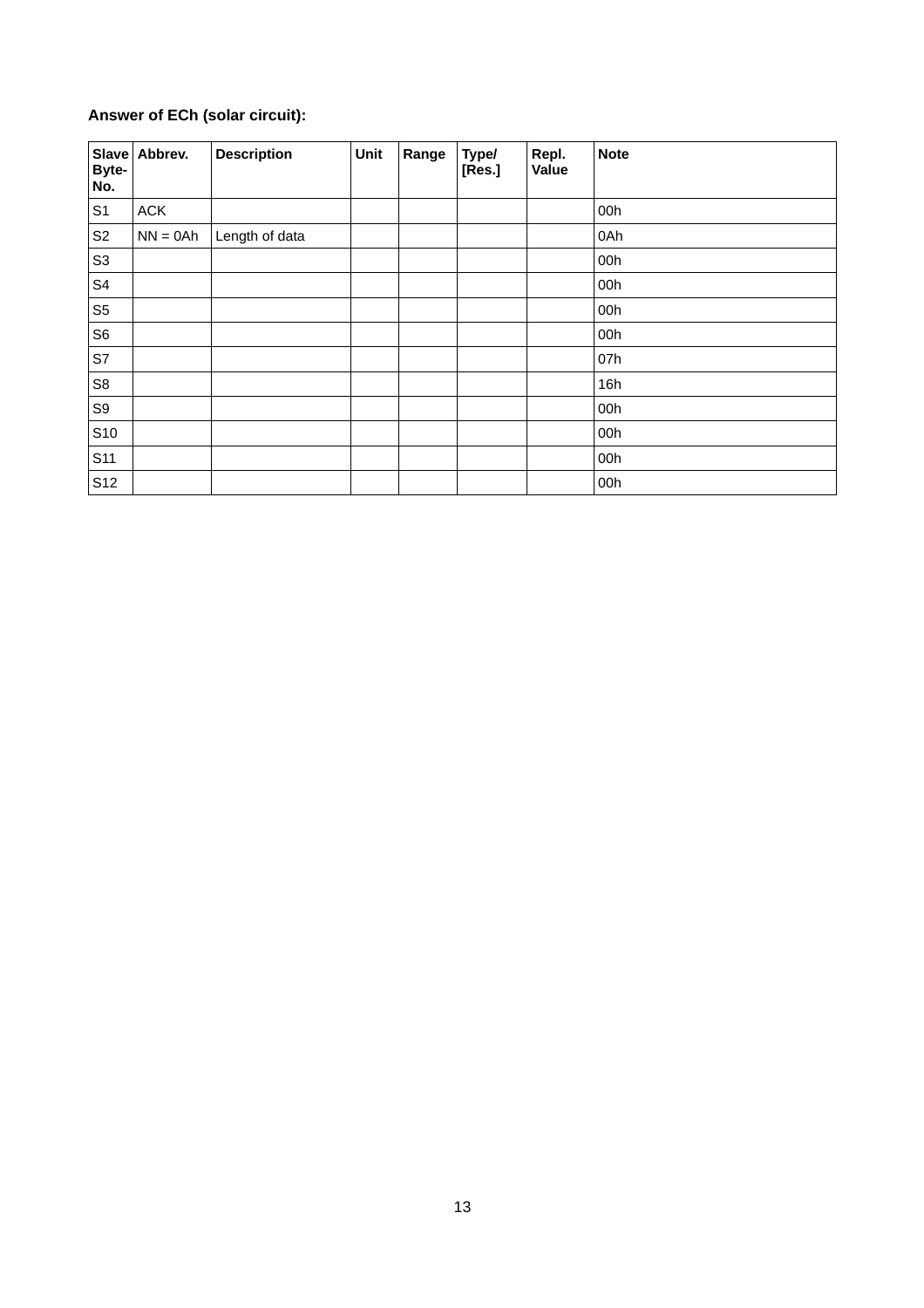## **3.1.5 Block 0Ah – Unknown**

#### **Name: Get Data Block Unknown (B5h 04h - Block 0Ah)**

| Description: | When display "C2" "HK1 Information" is selected at the VRS620, this<br>command is observed every 20s for 23h and 25h. |
|--------------|-----------------------------------------------------------------------------------------------------------------------|
|              |                                                                                                                       |

**Comm. Load:**

| <b>Mast</b><br>er/<br><b>Slave</b><br>Byte-<br>No. | Abbrev                     | <b>Description</b>    | <b>Unit</b> | Range | <b>Type/</b><br>[Res.] | Repl.<br>Value | <b>Note</b><br>Ladepumpe<br>nstatus AUS<br>Zirkulationsp<br>umpe AUS | Ladepumpen<br>status AUS<br>Zirkulationsp<br>umpe AUS |                                   |
|----------------------------------------------------|----------------------------|-----------------------|-------------|-------|------------------------|----------------|----------------------------------------------------------------------|-------------------------------------------------------|-----------------------------------|
| M1                                                 | QQ                         | Source address        |             |       |                        |                | <b>VRS620</b>                                                        | <b>VRS620</b>                                         | <b>VRS620</b>                     |
| M <sub>2</sub>                                     | ZZ                         | Target address        |             |       |                        |                | 23h                                                                  | 25h                                                   | 26h                               |
| M <sub>3</sub>                                     | $PB =$<br>B <sub>5</sub> h | Vaillant command      |             |       |                        |                | B <sub>5</sub> h                                                     | B <sub>5</sub> h                                      | B <sub>5</sub> h                  |
| M4                                                 | $SB =$<br>04h              | <b>Get Data Block</b> |             |       |                        |                | 04h                                                                  | 04h                                                   | 04h                               |
| M <sub>5</sub>                                     | $NN =$<br>01h              | Length of data        |             |       |                        |                | 01h                                                                  | 01h                                                   | 01h                               |
| M <sub>6</sub>                                     | $DB =$<br>09h              | Block 09h             |             |       |                        |                | 0Ah                                                                  | 0Ah                                                   | 0Ah                               |
| M7                                                 | <b>CRC</b>                 |                       |             |       |                        |                | CDh                                                                  | D9h                                                   | D3h                               |
| S1                                                 | <b>ACK</b>                 |                       |             |       |                        |                | 00h                                                                  | 00h                                                   | 00h                               |
| S <sub>2</sub>                                     | $NN =$<br>0Ah              | Length of data        |             |       |                        |                | 06h                                                                  | 06h                                                   | 06h                               |
| $S3-4$                                             |                            |                       |             |       | DATA <sub>2c</sub>     | 8000h          | 8000h                                                                | SP <sub>1</sub>                                       | VF1                               |
| S <sub>5</sub>                                     |                            |                       |             |       |                        |                | 00h                                                                  | 00h                                                   | 00h                               |
| S <sub>6</sub>                                     |                            |                       |             |       |                        |                | 00h                                                                  | 00h<br>Ladepum<br>pe?                                 | 00h, 01<br>Pumpe<br><b>AN/AUS</b> |
| S7                                                 |                            |                       |             |       |                        |                | 00h                                                                  | 00h                                                   | 00h                               |
| S <sub>8</sub>                                     |                            |                       |             |       | DATA1b                 |                | 00h                                                                  | 00h                                                   | VF1 target                        |
| S9                                                 | <b>CRC</b>                 |                       |             |       |                        |                |                                                                      |                                                       |                                   |
| M <sub>8</sub>                                     | <b>ACK</b>                 |                       |             |       |                        |                | 00h                                                                  | 00h                                                   | 00h                               |
| M <sub>9</sub>                                     | <b>SYN</b>                 |                       |             |       |                        |                | AAh                                                                  | AAh                                                   | AAh                               |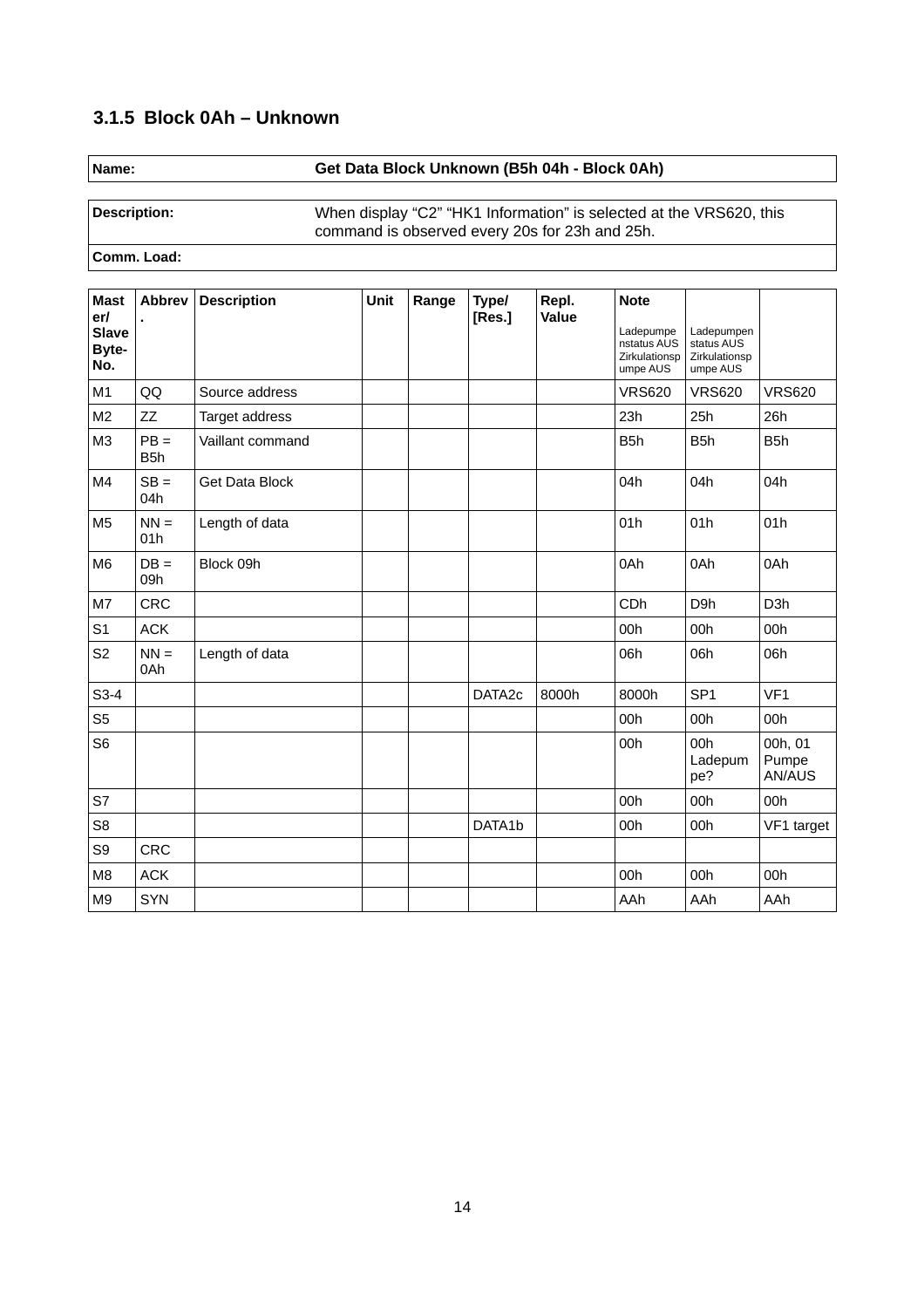#### **3.1.6 Block 0Bh – ServiceWaterParameters**

#### **Name: Get Data Block ServiceWaterParameters (B5h 04h - Block 0Bh)**

**Description:** This command is also sent every 20s when at VRS620 the "C4" "Speicherladekreise Parameter" is selected.

**Comm. Load:**

| <b>Master</b><br>/ Slave<br>Byte-<br>No. | Abbrev.         | <b>Description</b>                                            |     | Unit Range | <b>Type/</b><br>[Res.] | Repl.<br><b>Value</b> | <b>Note</b>                                                                                                   |
|------------------------------------------|-----------------|---------------------------------------------------------------|-----|------------|------------------------|-----------------------|---------------------------------------------------------------------------------------------------------------|
| M1                                       | QQ              | Source address                                                |     |            |                        |                       | <b>VRS620</b>                                                                                                 |
| M <sub>2</sub>                           | <b>ZZ</b>       | Target address                                                |     |            |                        |                       | 25h                                                                                                           |
| M <sub>3</sub>                           | $PB = B5h$      | Vaillant command                                              |     |            |                        |                       |                                                                                                               |
| M4                                       | $SB = 04h$      | <b>Get Data Block</b>                                         |     |            |                        |                       |                                                                                                               |
| M <sub>5</sub>                           |                 | $NN = 01h$ Length of data                                     |     |            |                        |                       |                                                                                                               |
| M <sub>6</sub>                           | $DB = 0Bh$      | <b>Block OBh</b><br><b>ServiceWaterParameters</b>             |     |            |                        |                       |                                                                                                               |
| M7                                       | <b>CRC</b>      |                                                               |     |            |                        |                       |                                                                                                               |
| S1                                       | <b>ACK</b>      |                                                               |     |            |                        |                       |                                                                                                               |
| S <sub>2</sub>                           | $NN = 04h$      | Length of data                                                |     |            |                        |                       |                                                                                                               |
| S <sub>3</sub>                           | LD1             | <b>Loading Pump Delay</b><br>$00h = OFF$<br>$01h = ON$        |     |            | <b>BYTE</b>            |                       | <b>VRS620:</b><br>Nachladeverzögerung<br>Changed by Vaillant 05h 011h<br>SwitchSWLoadingPumpDelay             |
| S <sub>4</sub>                           | LD <sub>2</sub> | Loading Pump Delay                                            | min | $3-9$      | DATA1b                 |                       | <b>VRS620:</b><br>Ladepumpennachlauf<br>Changed by Vaillant 05h 012h<br>SetSWLoadingPumpDelay                 |
| S5                                       | <b>LP</b>       | Legionnaire's Disease Protection<br>$00h = OFF$<br>$01h = ON$ |     |            | <b>BYTE</b>            |                       | <b>VRS620</b><br>Legionellenschutz<br>Changed by Vaillant 05h 013h<br>SwitchLegionnairsDisease-<br>Protection |
| S <sub>6</sub>                           |                 | $00h = OFF$<br>$01h = ON$                                     |     |            | <b>BYTE</b>            |                       | <b>VRS620</b><br>Parallele Ladung<br>Changed by Vaillant 05h 014h<br>SwitchParallelLoading                    |
| S9                                       | <b>CRC</b>      |                                                               |     |            |                        |                       |                                                                                                               |
| M <sub>8</sub>                           | <b>ACK</b>      |                                                               |     |            |                        |                       | 00h                                                                                                           |
| M <sub>9</sub>                           | <b>SYN</b>      |                                                               |     |            |                        |                       | AAh                                                                                                           |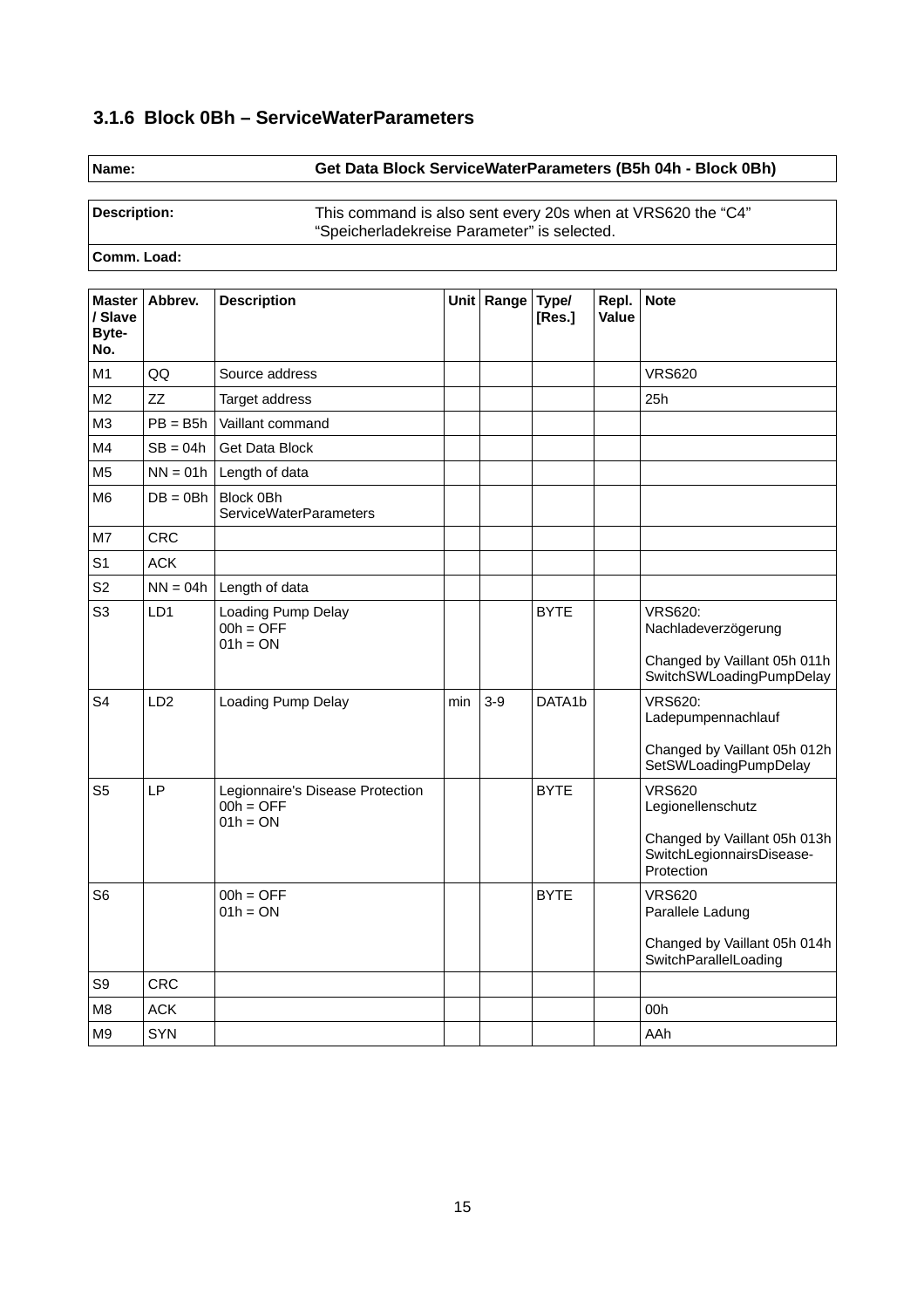## **3.1.7 Block 0Dh– GetStatus**

| Name:        | GetStatus (B5h 04h - Block 0Dh)                                                                                                                                                                    |  |  |  |  |  |
|--------------|----------------------------------------------------------------------------------------------------------------------------------------------------------------------------------------------------|--|--|--|--|--|
|              |                                                                                                                                                                                                    |  |  |  |  |  |
| Description: | This command regularly is sent to several slaves from the VRS620.<br>It requests the addressed device to report its operational status. The status<br>reported is dependent on the target address. |  |  |  |  |  |
| Comm. Load:  | 1/10s<br>Every 10s a command is sent (iterating through all slaves).                                                                                                                               |  |  |  |  |  |

| Mas<br>ter/<br>Sla<br>ve<br><b>Byt</b><br>$e-$<br>No. | Abbrev.                    | <b>Description</b>  | Unit Rang<br>e | <b>Type/</b><br>[Res.] | Repl.<br>Value | <b>Note</b>      |                  |                  |                  |                  |
|-------------------------------------------------------|----------------------------|---------------------|----------------|------------------------|----------------|------------------|------------------|------------------|------------------|------------------|
| M1                                                    | QQ                         | Source address      |                |                        |                | <b>VRS620</b>    | <b>VRS620</b>    | <b>VRS620</b>    | <b>VRS620</b>    | <b>VRS620</b>    |
| M <sub>2</sub>                                        | ZZ                         | Target address      |                |                        |                | 23h              | 25h              | 26h              | 50h              | ECh              |
| M <sub>3</sub>                                        | $PB =$<br>B <sub>5</sub> h | Vaillant<br>command |                |                        |                | B <sub>5</sub> h | B <sub>5</sub> h | B <sub>5</sub> h | B <sub>5</sub> h | B <sub>5</sub> h |
| M4                                                    | $SB =$<br>04h              | Get Data Block      |                |                        |                | 04h              | 04h              | 04h              | 04h              | 04h              |
| M <sub>5</sub>                                        | $NN =$<br>01h              | Length of data      |                |                        |                | 01h              | 01h              | 01h              | 01h              | 01h              |
| M <sub>6</sub>                                        | $DB =$<br>0 <sub>Dh</sub>  | <b>Block ODh</b>    |                |                        |                | 0Dh              | 0Dh              | 0Dh              | 0Dh              | 0Dh              |
| M7                                                    | <b>CRC</b>                 |                     |                |                        |                | CAh              | DE               | D4h              | F <sub>2</sub> h | C <sub>5</sub> h |
| S1                                                    | <b>ACK</b>                 |                     |                |                        |                | 00h              | 00h              | 00h              | 00h              | 00h              |
| S <sub>2</sub>                                        | $NN =$<br>05h              | Length of data      |                |                        |                | 05h              | 05h              | 05h              | 05h              | 05h              |
| S <sub>3</sub>                                        |                            |                     |                |                        | 00h            | 00h              | 00h              | 00h, 23h<br>28h  | 00h              | 00h              |
| S <sub>4</sub>                                        |                            |                     |                |                        |                | 00h              | 00h              | 00h              | 00h              | 00h              |
| S5-<br>6                                              | <b>TW</b>                  | Sensor value        |                | DATA <sub>2c</sub>     | 8000h          | 8000h            | SP <sub>1</sub>  | VF1              | 8000h            | 8000h            |
| S7                                                    |                            |                     |                |                        |                | 00h              |                  |                  | 14h              | 00h              |
| S8                                                    | <b>CRC</b>                 |                     |                |                        |                |                  |                  |                  |                  |                  |
| M8                                                    | <b>ACK</b>                 |                     |                |                        |                | 00h              | 00h              | 00h              | 00h              | 00h              |
| M <sub>9</sub>                                        | <b>SYN</b>                 |                     |                |                        |                | AAh              | AAh              | AAh              | AAh              | AAh              |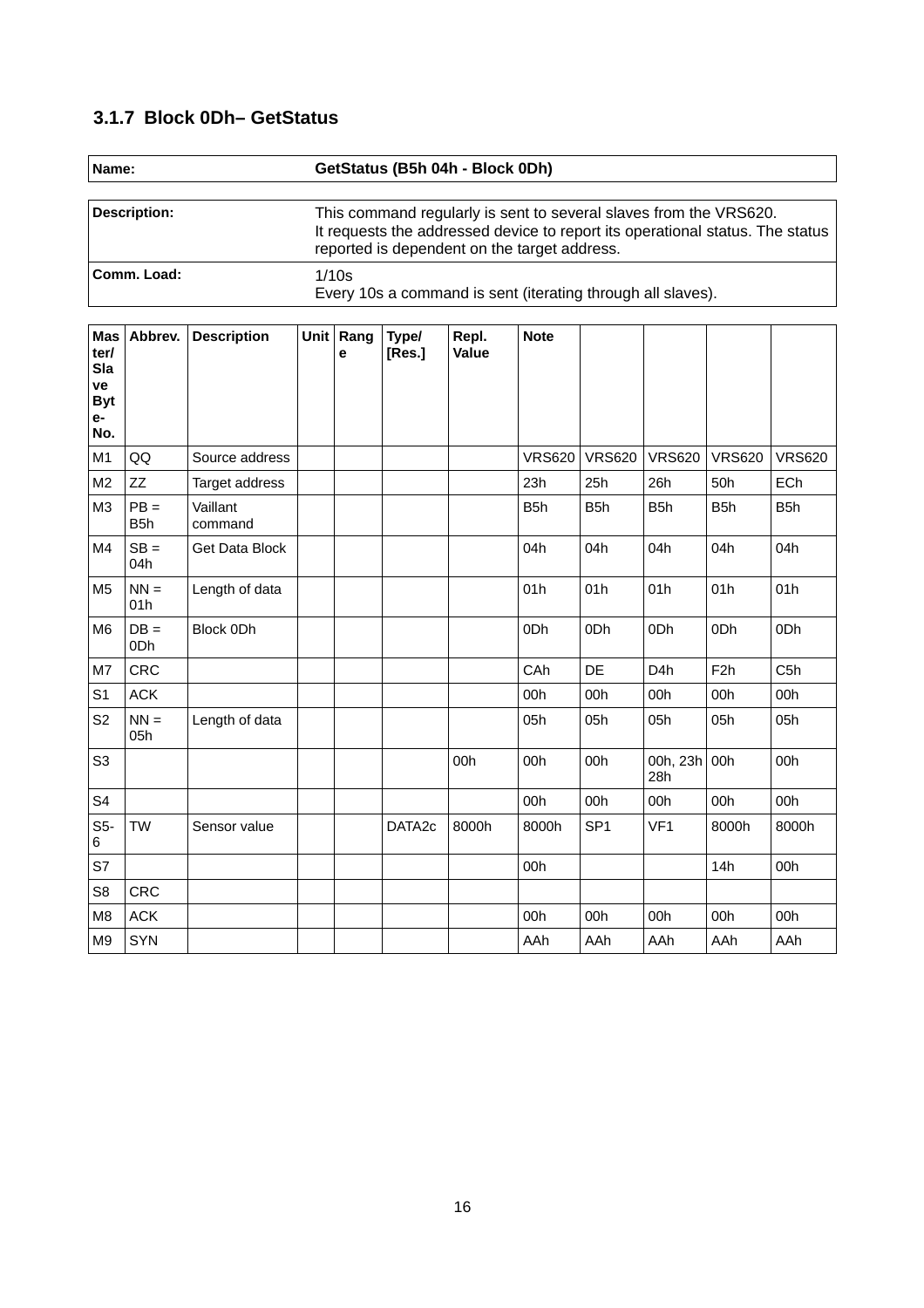#### **Answer from 023h:**

| $B$ yte<br>-No. | Abbrev.    | <b>Description</b>        | Unit | Range | <b>Type/</b><br>[Res.] | Repl.<br>Value | <b>Note</b> |
|-----------------|------------|---------------------------|------|-------|------------------------|----------------|-------------|
| S1              | <b>ACK</b> |                           |      |       |                        |                | 00h         |
| S <sub>2</sub>  |            | $NN = 05h$ Length of data |      |       |                        |                | 05h         |
| S <sub>3</sub>  |            |                           |      |       |                        | 00h            | 00h         |
| S4              |            |                           |      |       |                        |                | 00h         |
| S5-6            | <b>TW</b>  |                           |      |       | DATA2c   8000h   8000h |                |             |
| S7              |            |                           |      |       |                        |                | 00h         |

#### **Answer from 025h:**

| <b>Byte</b><br>-No. | Abbrev.         | <b>Description</b>             | Unit        | Range | <b>Type/</b><br>[Res.] | Repl.<br>Value | <b>Note</b>                          |
|---------------------|-----------------|--------------------------------|-------------|-------|------------------------|----------------|--------------------------------------|
| S1                  | <b>ACK</b>      |                                |             |       |                        |                | 00h                                  |
| S <sub>2</sub>      |                 | $NN = 05h$ Length of data      |             |       |                        |                | 05h                                  |
| S <sub>3</sub>      |                 |                                |             |       |                        | 00h            | 00h: ECO, AUTO<br>23h: on, eco       |
| S <sub>4</sub>      |                 |                                |             |       |                        |                | 00h                                  |
| $S5-6$              | SP <sub>1</sub> | SP1 temperature                | $^{\circ}C$ |       | DATA <sub>2</sub> c    | 8000h          |                                      |
| S7                  | <b>TT</b>       | Cylinder target<br>temperature | $^{\circ}C$ |       | DATA1b                 |                | Value is 00h if DHW is switched off. |

#### **Answer from 026h:**

| <b>Byte</b><br>-No. | Abbrev.         | <b>Description</b>                                                                                                                                               | Unit        | Range | <b>Type/</b><br>[Res.] | Repl.<br><b>Value</b> | <b>Note</b>                                                |
|---------------------|-----------------|------------------------------------------------------------------------------------------------------------------------------------------------------------------|-------------|-------|------------------------|-----------------------|------------------------------------------------------------|
| S <sub>1</sub>      | <b>ACK</b>      |                                                                                                                                                                  |             |       |                        |                       | 00h                                                        |
| S <sub>2</sub>      |                 | $NN = 05h$ Length of data                                                                                                                                        |             |       |                        |                       | 05h                                                        |
| S <sub>3</sub>      |                 | VF1 target temperature?                                                                                                                                          |             |       |                        | 00h                   | 00h, 23h, 24h, 28h                                         |
| S <sub>4</sub>      |                 |                                                                                                                                                                  |             |       |                        |                       | 00h                                                        |
| $S5-6$              | VF <sub>1</sub> | VF1 temperature                                                                                                                                                  | $^{\circ}C$ |       | DATA <sub>2c</sub>     | 8000h                 |                                                            |
| S7                  |                 | Bit 0: system ON?<br><b>Bit 1:</b><br>Bit 2: heating OFF?<br>Bit 3:boiler on (Timer)?<br>Bit 4 circ. pump on?<br><b>Bit 5:</b><br><b>Bit 6:</b><br><b>Bit 7:</b> |             |       |                        |                       | 05h OFF, ECO<br>11h Auto / night set back<br>19h ON, Timer |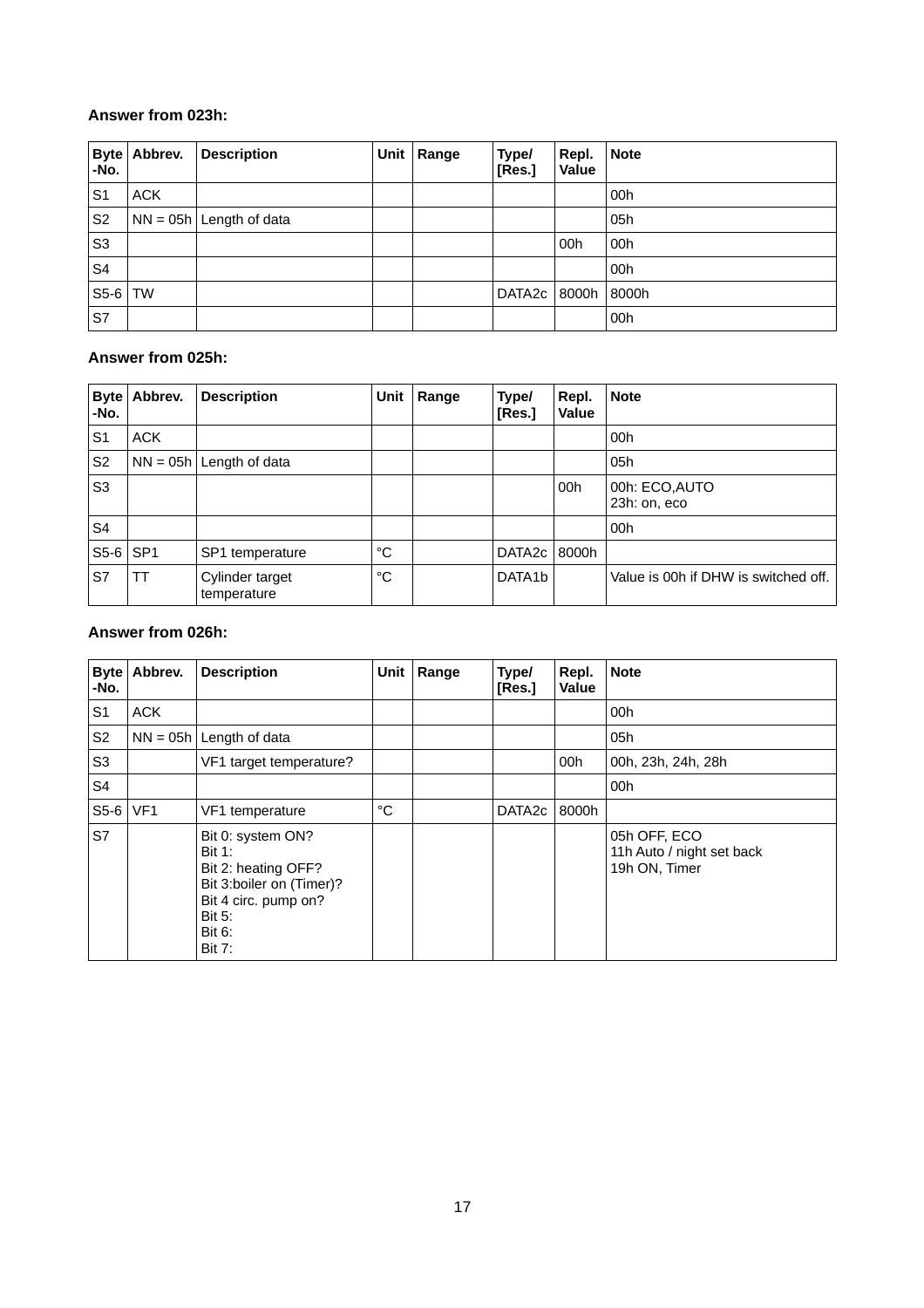#### **Answer from 50h:**

| Byte<br>-No.   | Abbrev.    | <b>Description</b>        | Unit | Range Typel | [Res.]         | <b>Repl. Value</b> | <b>Note</b> |  |  |  |
|----------------|------------|---------------------------|------|-------------|----------------|--------------------|-------------|--|--|--|
| S1             | <b>ACK</b> |                           |      |             |                |                    | 00h         |  |  |  |
| S <sub>2</sub> |            | $NN = 05h$ Length of data |      |             |                |                    | 05h         |  |  |  |
| S <sub>3</sub> |            |                           |      |             |                | 00h                | 00h         |  |  |  |
| S <sub>4</sub> |            |                           |      |             |                |                    | 00h         |  |  |  |
| S5-6           | <b>TW</b>  |                           |      |             | DATA2c   8000h |                    | 8000h       |  |  |  |
| S7             |            |                           |      |             |                |                    | 00h, 14h    |  |  |  |

The mixer circuit seems not to report any useful data:

#### **Answer from ECh:**

The solar circuit seems not to report any useful data:

| <b>Byte</b><br>-No. | Abbrev.    | <b>Description</b>        | Unit | Range | <b>Type/</b><br>[Res.] | Repl. Value | <b>Note</b> |
|---------------------|------------|---------------------------|------|-------|------------------------|-------------|-------------|
| S1                  | <b>ACK</b> |                           |      |       |                        |             | 00h         |
| S <sub>2</sub>      |            | $NN = 05h$ Length of data |      |       |                        |             | 05h         |
| S <sub>3</sub>      |            |                           |      |       |                        | 00h         | 00h         |
| S <sub>4</sub>      |            |                           |      |       |                        |             | 00h         |
| $S5-6$              |            |                           |      |       | DATA2c   8000h         |             | 8000h       |
| S7                  |            |                           |      |       |                        |             | 00h         |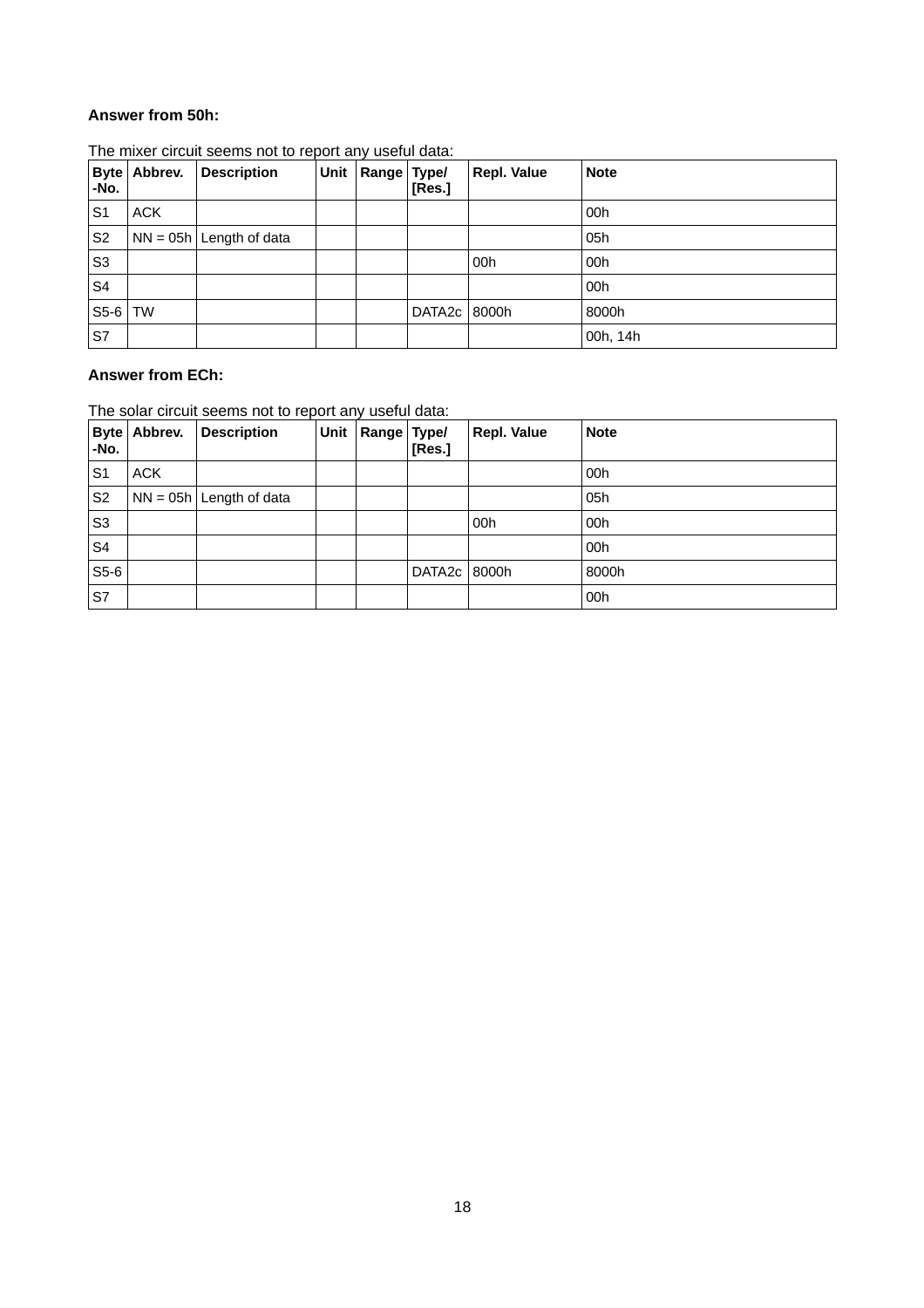## **3.1.8 Block 0Fh – Service Water**

#### **Name: Get Data Block Service Water (B5h 04h - Block 0Fh)**

| Master/<br><b>Slave</b><br>Byte-<br>No. | Abbrev.         | <b>Description</b>                                  | <b>Unit</b>     | Range | <b>Type/</b><br>[Res.]          | Repl.<br><b>Value</b> | <b>Note</b>             |
|-----------------------------------------|-----------------|-----------------------------------------------------|-----------------|-------|---------------------------------|-----------------------|-------------------------|
| M1                                      | QQ              | Source address                                      |                 |       |                                 |                       | <b>VRS620</b>           |
| M <sub>2</sub>                          | ZZ              | Target address                                      |                 |       |                                 |                       | ECh                     |
| M3                                      | $PB = B5h$      | Vaillant command                                    |                 |       |                                 |                       | B <sub>5</sub> h        |
| M4                                      | $SB = 04h$      | <b>Get Data Block</b>                               |                 |       |                                 |                       | 04h                     |
| M <sub>5</sub>                          | $NN = 01h$      | Length of data                                      |                 |       |                                 |                       | 01h                     |
| M6                                      | $DB = 0Fh$      | <b>Block OFh</b>                                    |                 |       |                                 |                       | 0Fh                     |
| M7                                      | <b>CRC</b>      |                                                     |                 |       |                                 |                       | C7h                     |
| S1                                      | <b>ACK</b>      |                                                     |                 |       |                                 |                       | 00h                     |
| S <sub>2</sub>                          | $NN = 0$ Ah     | Length of data                                      |                 |       |                                 |                       | 0Ah                     |
| $S3-4$                                  | SP <sub>1</sub> | Service water temperature<br>(boiler top sensor)    | $\rm ^{\circ}C$ |       | DATA <sub>2</sub> c<br>$[1/16]$ | FF21h                 | Speicherfühler<br>(SP1) |
| $S5-6$                                  | SP <sub>2</sub> | Service water temperature<br>(boiler bottom sensor) | "C              |       | DATA <sub>2c</sub><br>[1/16]    | FF21h                 | Speicherfühler<br>(SP2) |
| $S7-8$                                  | SP <sub>3</sub> |                                                     | $^{\circ}C$     |       | DATA <sub>2c</sub><br>$[1/16]$  | FF21h                 | Speicherfühler<br>(SP3) |
| S9                                      |                 |                                                     |                 |       |                                 |                       | 21h                     |
| S <sub>10</sub>                         |                 |                                                     |                 |       |                                 |                       | <b>FFh</b>              |
| S <sub>11</sub>                         | BW1             | (BITO BW loading?)<br>(BIT1 BW active?)             |                 |       |                                 |                       | 00h, 01h, 10h, 11h      |
| S <sub>12</sub>                         | BW <sub>2</sub> | (BIT 1 BW_loading?)                                 |                 |       |                                 |                       | 00h, 02h                |
| S <sub>13</sub>                         | <b>CRC</b>      |                                                     |                 |       |                                 |                       | E4h                     |
| M <sub>8</sub>                          | <b>ACK</b>      |                                                     |                 |       |                                 |                       | 00h                     |
| M <sub>9</sub>                          | <b>SYN</b>      |                                                     |                 |       |                                 |                       | AAh                     |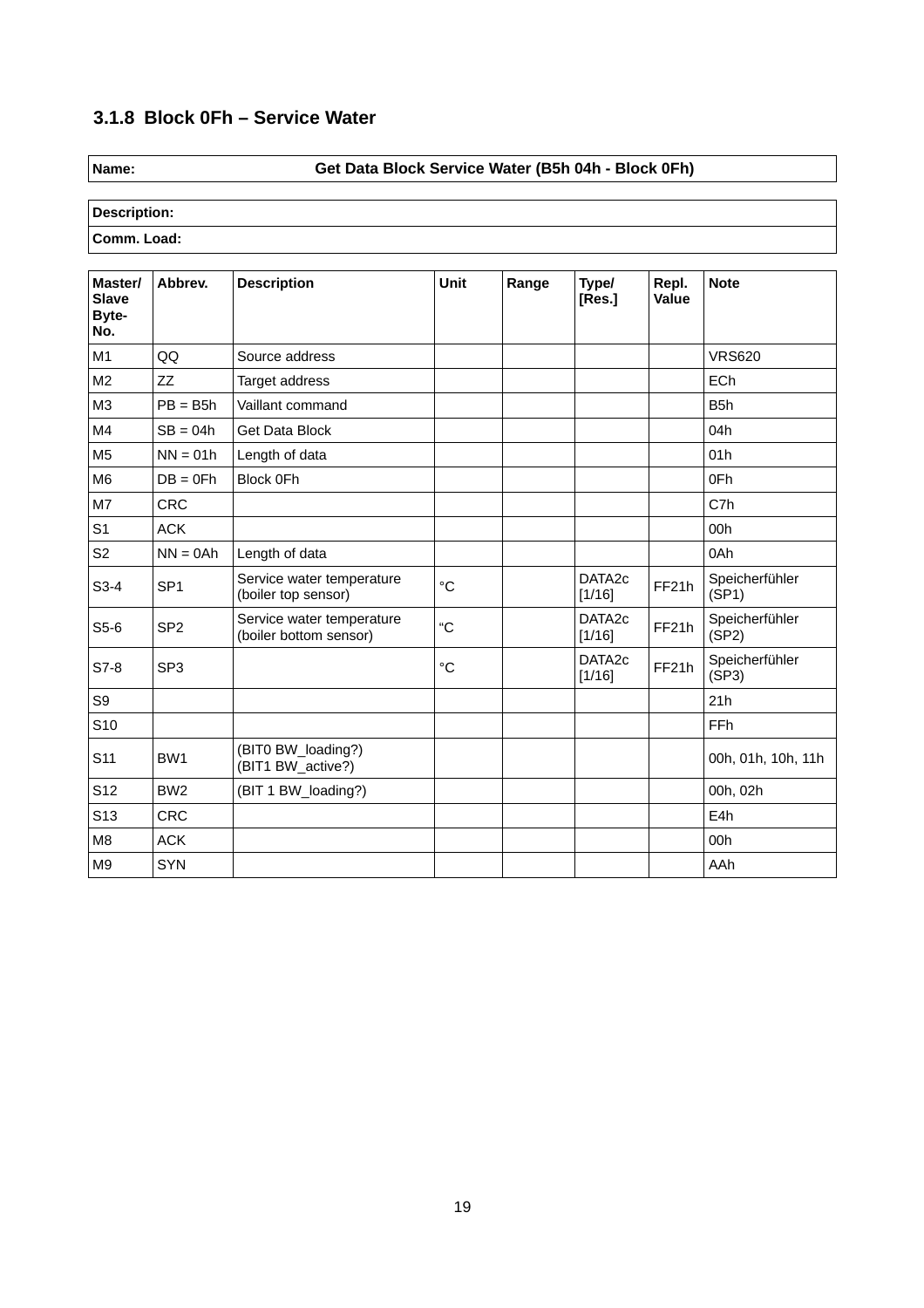#### **3.1.9 Block 10h – Unknown**

| <b>Name:</b> | Get Data Block Service Water (B5h 04h - Block 10h)                                                   |  |  |  |  |
|--------------|------------------------------------------------------------------------------------------------------|--|--|--|--|
|              |                                                                                                      |  |  |  |  |
| Description: | This command reads the values of the temperature sensors SP1, SP2,<br>SP3, TD1 (=SP4) and TD2 (=RF). |  |  |  |  |
|              | VRS620:<br>The command is sent every 20s only in page C5/C6 "Solar cylinder<br>Information"          |  |  |  |  |
| Comm. Load:  |                                                                                                      |  |  |  |  |

| Master/<br><b>Slave</b><br>Byte-<br>No. | Abbrev.         | <b>Description</b>                                 | Unit        | Range | <b>Type/</b><br>[Res.] | Repl.<br><b>Value</b> | <b>Note</b>             |
|-----------------------------------------|-----------------|----------------------------------------------------|-------------|-------|------------------------|-----------------------|-------------------------|
| M1                                      | QQ              | Source address                                     |             |       |                        |                       | <b>VRS620</b>           |
| M <sub>2</sub>                          | ZZ              | Target address                                     |             |       |                        |                       | ECh                     |
| M <sub>3</sub>                          | $PB = B5h$      | Vaillant command                                   |             |       |                        |                       | B <sub>5</sub> h        |
| M4                                      | $SB = 04h$      | <b>Get Data Block</b>                              |             |       |                        |                       | 04h                     |
| M <sub>5</sub>                          | $NN = 01h$      | Length of data                                     |             |       |                        |                       | 01h                     |
| M <sub>6</sub>                          | $DB = 10h$      | Block 10h                                          |             |       |                        |                       | 10h                     |
| M7                                      | <b>CRC</b>      |                                                    |             |       |                        |                       | D <sub>8</sub> h        |
| S1                                      | <b>ACK</b>      |                                                    |             |       |                        |                       | 00h                     |
| S <sub>2</sub>                          | $NN = 0$ Ah     | Length of data                                     |             |       |                        |                       | 0Ah                     |
| $S3-4$                                  | SP <sub>1</sub> | Cylinder tempereture sensor<br>top                 | °C          |       | DATA <sub>2c</sub>     | 8000h                 | Speicherfühler 1 (SP1)  |
| $S5-6$                                  | SP <sub>2</sub> | Cylinder temperature sensor<br>bottom              | "C          |       | DATA <sub>2c</sub>     | 8000h                 | Speicherfühler 2 (SP2)  |
| $S7-8$                                  | SP <sub>3</sub> | Cylinder temperature sensor<br>swimming pool       | "С          |       | DATA <sub>2c</sub>     | 8000h                 | Speicherfühler 3 (SP3)  |
| S9-10                                   | TD <sub>1</sub> | Differential temperature<br>sensor heating support | "С          |       | DATA <sub>2c</sub>     | 8000h                 | Speicherfühler 4 (SP4)  |
| S11-12                                  | TD <sub>2</sub> | Differential temperature<br>sensor heating support | $^{\circ}C$ |       | DATA <sub>2c</sub>     | 8000h                 | Heizungsuntertütz. (RF) |
| S <sub>13</sub>                         | <b>CRC</b>      |                                                    |             |       |                        |                       |                         |
| M <sub>8</sub>                          | <b>ACK</b>      |                                                    |             |       |                        |                       |                         |
| M <sub>9</sub>                          | <b>SYN</b>      |                                                    |             |       |                        |                       |                         |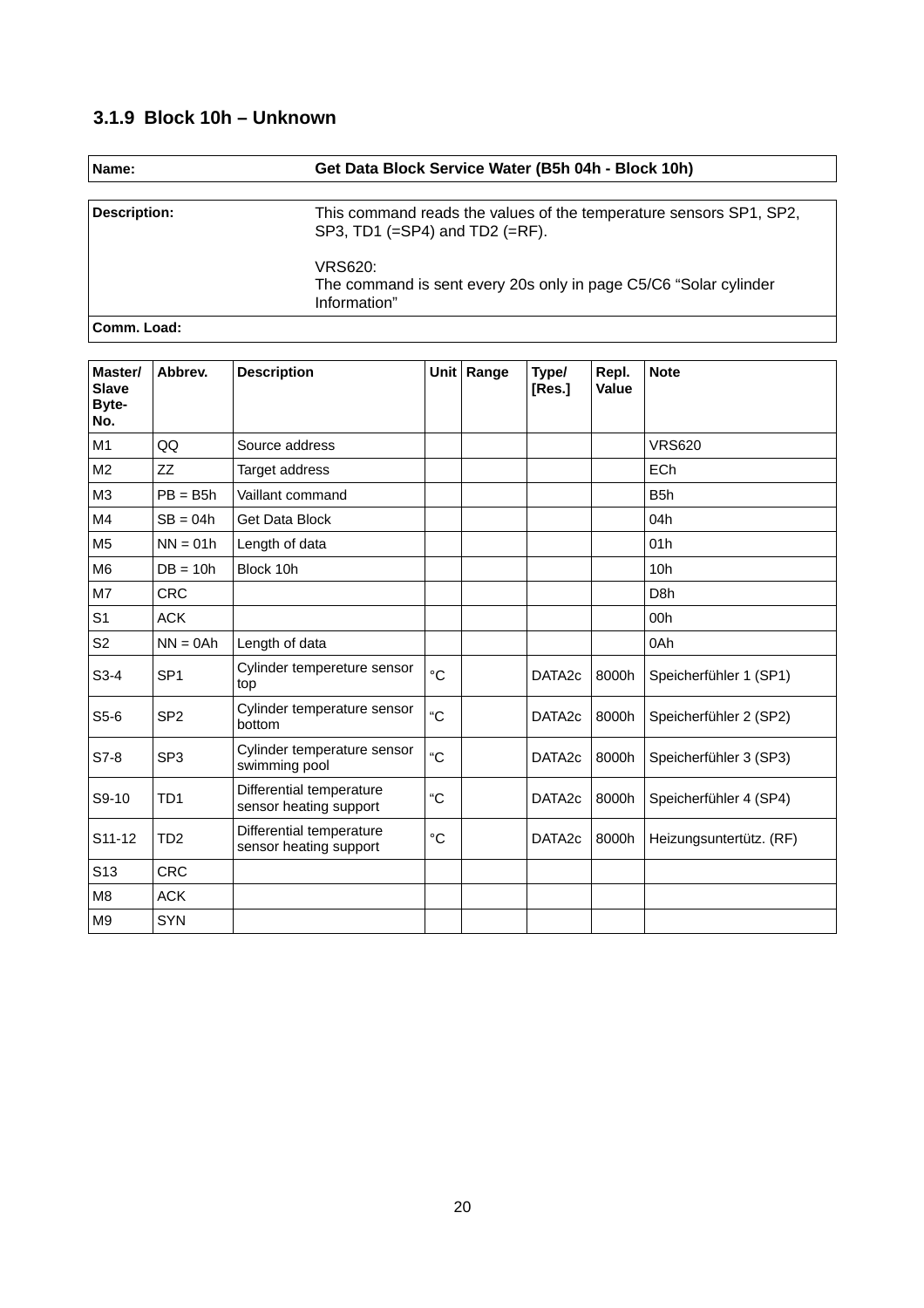## **3.1.10 Block 11h – SolarParameters**

| Name:        | Get Data Block Solar Parameters (B5h 04h - Block 11h)           |  |  |  |  |  |  |
|--------------|-----------------------------------------------------------------|--|--|--|--|--|--|
| Description: | This command reads the system parameters of the solar circuits. |  |  |  |  |  |  |
|              | The parameters are set with the commands                        |  |  |  |  |  |  |
|              | 05h 1Ah                                                         |  |  |  |  |  |  |
|              | 05h 1Bh<br>٠                                                    |  |  |  |  |  |  |
|              | 05h 1Dh<br>$\bullet$                                            |  |  |  |  |  |  |
|              | 05h 1Eh<br>٠                                                    |  |  |  |  |  |  |
| Comm. Load:  |                                                                 |  |  |  |  |  |  |

| Master/<br><b>Slave</b><br>Byte-<br>No. | Abbrev.         | <b>Description</b>                          | <b>Unit</b>  | Range    | <b>Type/</b><br>[Res.] | Repl.<br>Value | <b>Note</b>                                                               |
|-----------------------------------------|-----------------|---------------------------------------------|--------------|----------|------------------------|----------------|---------------------------------------------------------------------------|
| M1                                      | QQ              | Source address                              |              |          |                        |                | <b>VRS620</b>                                                             |
| M <sub>2</sub>                          | ZZ              | Target address                              |              |          |                        |                | ECh                                                                       |
| M <sub>3</sub>                          | $PB = B5h$      | Vaillant command                            |              |          |                        |                |                                                                           |
| M <sub>4</sub>                          | $SB = 04h$      | <b>Get Data Block</b>                       |              |          |                        |                |                                                                           |
| M <sub>5</sub>                          | $NN = 01h$      | Length of data                              |              |          |                        |                |                                                                           |
| M <sub>6</sub>                          | $DB = 11h$      | Block 11h                                   |              |          |                        |                |                                                                           |
| M7                                      | <b>CRC</b>      |                                             |              |          |                        |                |                                                                           |
| S1                                      | <b>ACK</b>      |                                             |              |          |                        |                |                                                                           |
| S <sub>2</sub>                          | $NN = 06h$      | Length of data                              |              |          |                        |                |                                                                           |
| S <sub>3</sub>                          | TM1             | SOL1 Max.<br>Temperature                    | $^{\circ}$ C | 35-80    | DATA1b                 |                | VRS560: 20-80<br>Changed by Vaillant 05h 1Ah<br>SetCylinderMax-TempSolar1 |
| S <sub>4</sub>                          | TA1             | <b>SOL1 Activation</b><br><b>Difference</b> | K            | $5 - 12$ | DATA1b                 |                | Changed by 05h 1Bh<br>SetCylinderHysteresisSolar1                         |
| S <sub>5</sub>                          | TO <sub>1</sub> | SOL1 Deactivation<br><b>Difference</b>      | K            | $1 - 10$ | DATA1b                 |                | Changed by 05h 1Bh<br>SetCylinderHysteresisSolar1                         |
| S <sub>6</sub>                          | TM <sub>2</sub> | SOL2 Max.<br>Temperature                    | $^{\circ}$ C | 35-80    | DATA1b                 |                | VRS560: 20-80<br>Changed by Vaillant 05h 1Dh<br>SetCylinderMax-TempSolar2 |
| S7                                      | TA <sub>2</sub> | <b>SOL2 Activation</b><br>Difference        | K            | $5 - 12$ | DATA1b                 |                | Changed by 05h 1Eh<br>SetCylinderHysteresisSolar2                         |
| S <sub>8</sub>                          | TO <sub>2</sub> | SOL2 Deactivation<br><b>Difference</b>      | K            | $1 - 10$ | DATA1b                 |                | Changed by 05h 1Eh<br>SetCylinderHysteresisSolar2                         |
| S9                                      | <b>CRC</b>      |                                             |              |          |                        |                |                                                                           |
| M <sub>8</sub>                          | <b>ACK</b>      |                                             |              |          |                        |                |                                                                           |
| M <sub>9</sub>                          | <b>SYN</b>      |                                             |              |          |                        |                |                                                                           |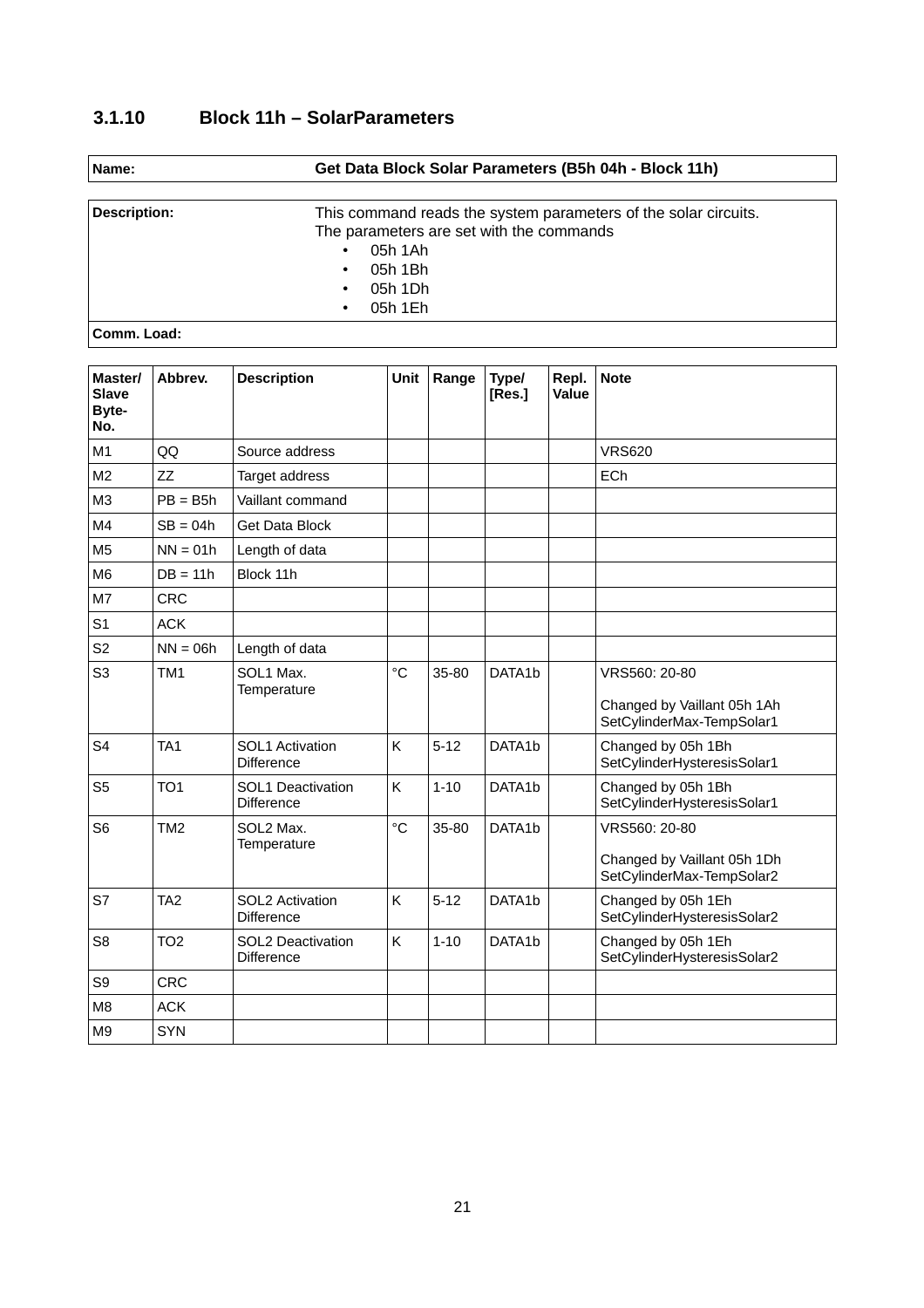## **3.1.11 Block 12h – Solar1**

**Name: Get Data Block Solar1 (B5h 04h - Block 12h)**

| Description: | This message informs about the status of the solar circuits. |
|--------------|--------------------------------------------------------------|
| Comm. Load:  | Cycle rate: 1/10s                                            |

| <b>Master/</b><br><b>Slave</b><br>Byte-<br>No. | Abbrev.     | <b>Description</b>                               | <b>Unit</b> | Range | <b>Type/</b><br>[Res.] | Repl.<br>Value | <b>Note</b>                                  |
|------------------------------------------------|-------------|--------------------------------------------------|-------------|-------|------------------------|----------------|----------------------------------------------|
| M1                                             | QQ          | Source address                                   |             |       |                        |                | <b>VRS620</b>                                |
| M <sub>2</sub>                                 | <b>ZZ</b>   | Target address                                   |             |       |                        |                | ECh                                          |
| M3                                             | $PB = B5h$  | Vaillant command                                 |             |       |                        |                | B <sub>5</sub> h                             |
| M4                                             | $SB = 04h$  | Get Data Block                                   |             |       |                        |                | 04h                                          |
| M <sub>5</sub>                                 | $NN = 01h$  | Length of data                                   |             |       |                        |                | 01h                                          |
| M <sub>6</sub>                                 | $DB = 12h$  | Block 12h                                        |             |       |                        |                | 12h                                          |
| M7                                             | <b>CRC</b>  |                                                  |             |       |                        |                | <b>DAh</b>                                   |
| S1                                             | <b>ACK</b>  |                                                  |             |       |                        |                | 00h                                          |
| S <sub>2</sub>                                 | $NN = 0$ Ah | Length of data                                   |             |       |                        |                | 0Ah                                          |
| $S3-4$                                         | KOL1        | Collector array 1 temperature                    | $^{\circ}C$ |       | DATA <sub>2c</sub>     |                | Kollektorfühler (KOL1)                       |
| S <sub>5</sub>                                 | KOL1ST      | Collector array 1 status:<br>BIT0: pump on/off   |             |       | <b>BYTE</b>            |                | Pumpenstatus:<br>$00h = OFF$<br>$01h = LOAD$ |
| $S6-7$                                         | KOL1RP      | Collector array 1 run-time solar<br>circuit pump | h           |       | <b>WORD</b>            |                | Laufzeit Solarpumpe                          |
| $8-9$                                          | KOL2        | Collector array 2 temperature                    | $^{\circ}C$ |       | DATA <sub>2c</sub>     |                | Kollektorfühler (KOL2)                       |
| S <sub>10</sub>                                | KOL2ST      | Collector array 2 status:<br>BIT0: pump on/off   |             |       | <b>BYTE</b>            |                | Pumpenstatus:<br>$00h = OFF$<br>$01h = LOAD$ |
| S11-12                                         | KOL2RP      | Collector array 2 run-time solar<br>circuit pump | h           |       | <b>WORD</b>            |                | Laufzeit Solarpumpe                          |
| S <sub>13</sub>                                | <b>CRC</b>  |                                                  |             |       |                        |                |                                              |
| M <sub>8</sub>                                 | <b>ACK</b>  |                                                  |             |       |                        |                | 00h                                          |
| M <sub>9</sub>                                 | <b>SYN</b>  |                                                  |             |       |                        |                | AAh                                          |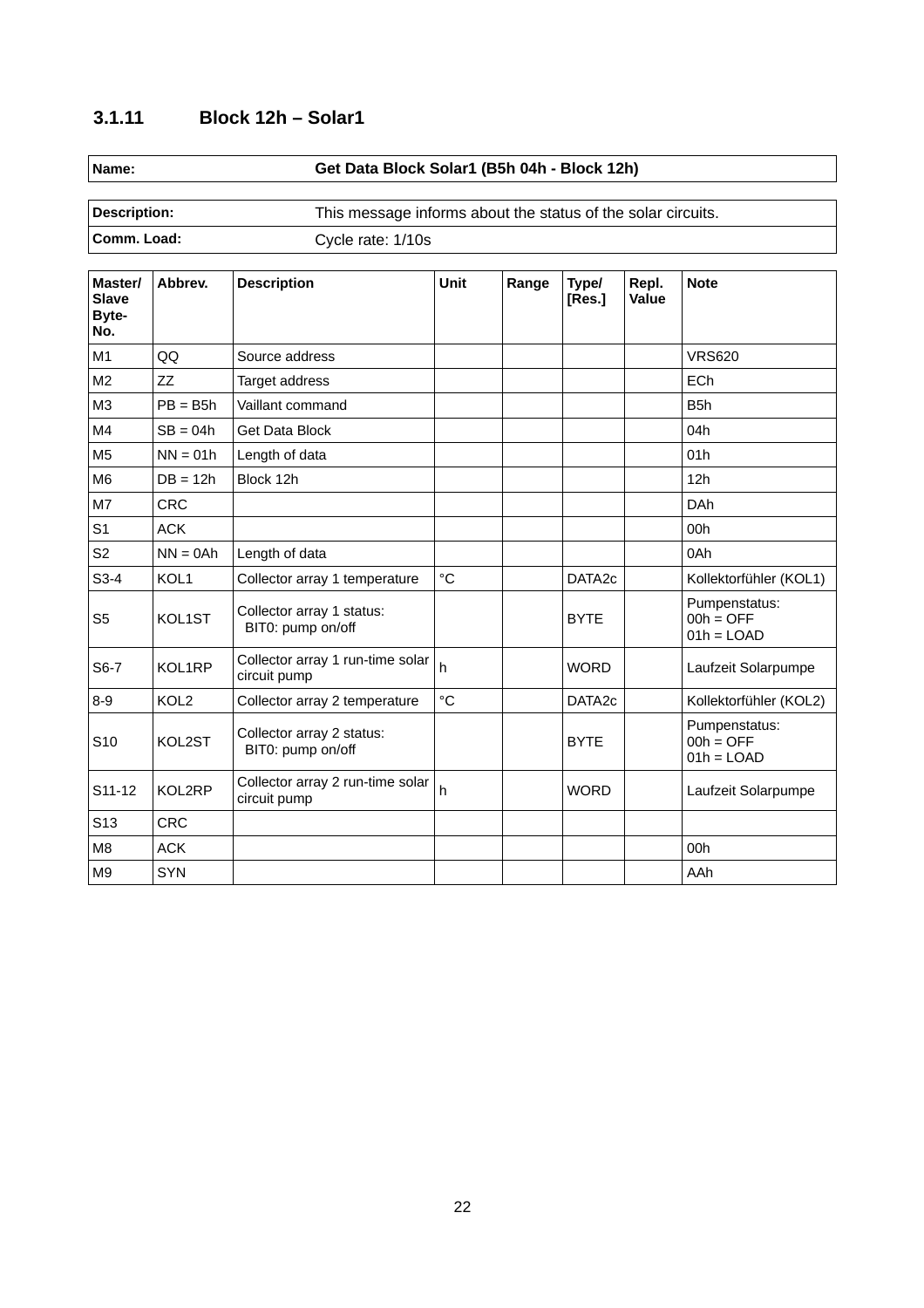## **3.1.12 Block 13h – Solar2**

| Name:               | Get Data Block Solar2 (B5h 04h - Block 13h)                                               |  |  |  |  |  |
|---------------------|-------------------------------------------------------------------------------------------|--|--|--|--|--|
|                     |                                                                                           |  |  |  |  |  |
| <b>Description:</b> | This message informs about the daily solar yield.                                         |  |  |  |  |  |
| Comm. Load:         | Cycle rate: 1/24h (at midnight)<br>or when user initiates display of data on the control. |  |  |  |  |  |

| Master/<br><b>Slave</b><br>Byte-<br>No. | Abbrev.    | <b>Description</b>                     | Unit       | Range      | <b>Type/</b><br>[Res.] | Repl.<br>Value | <b>Note</b>   |
|-----------------------------------------|------------|----------------------------------------|------------|------------|------------------------|----------------|---------------|
| M1                                      | QQ         | Source address                         |            |            |                        |                | <b>VRS620</b> |
| M <sub>2</sub>                          | <b>ZZ</b>  | Target address                         |            |            |                        |                | ECh           |
| M <sub>3</sub>                          | PB=B5h     | Vaillant command                       |            |            |                        |                |               |
| M4                                      | $SB = 04h$ | Get Data Block                         |            |            |                        |                |               |
| M <sub>5</sub>                          | $NN = 01h$ | Length of data                         |            |            |                        |                |               |
| M <sub>6</sub>                          | $DB = 13h$ | Block 13h                              |            |            |                        |                |               |
| M7                                      | <b>CRC</b> |                                        |            |            |                        |                |               |
| S1                                      | <b>ACK</b> |                                        |            |            |                        |                |               |
| S <sub>2</sub>                          | $NN = 09h$ | Length of data                         |            |            |                        |                |               |
| $S3-4$                                  | SY         | solar yield                            | <b>KWh</b> |            | <b>WORD</b>            |                | Solarertrag   |
| S <sub>5</sub>                          |            | solar yield (byte 3)?                  |            |            |                        |                | 00h           |
| $S6-7$                                  | <b>FR</b>  | solar flow rate                        | I/h        | $0 - 9990$ | <b>WORD</b>            |                |               |
| S <sub>8</sub>                          |            |                                        |            |            |                        |                | 00h           |
| S9                                      | ED         | ED Pump Control<br>00h: off<br>01h: on |            |            |                        |                |               |
| S <sub>10</sub>                         |            |                                        |            |            |                        |                | 01h           |
| S <sub>11</sub>                         |            |                                        |            |            |                        |                | 03h           |
| S <sub>12</sub>                         | <b>CRC</b> |                                        |            |            |                        |                |               |
| M <sub>8</sub>                          | <b>ACK</b> |                                        |            |            |                        |                |               |
| M <sub>9</sub>                          | <b>SYN</b> |                                        |            |            |                        |                |               |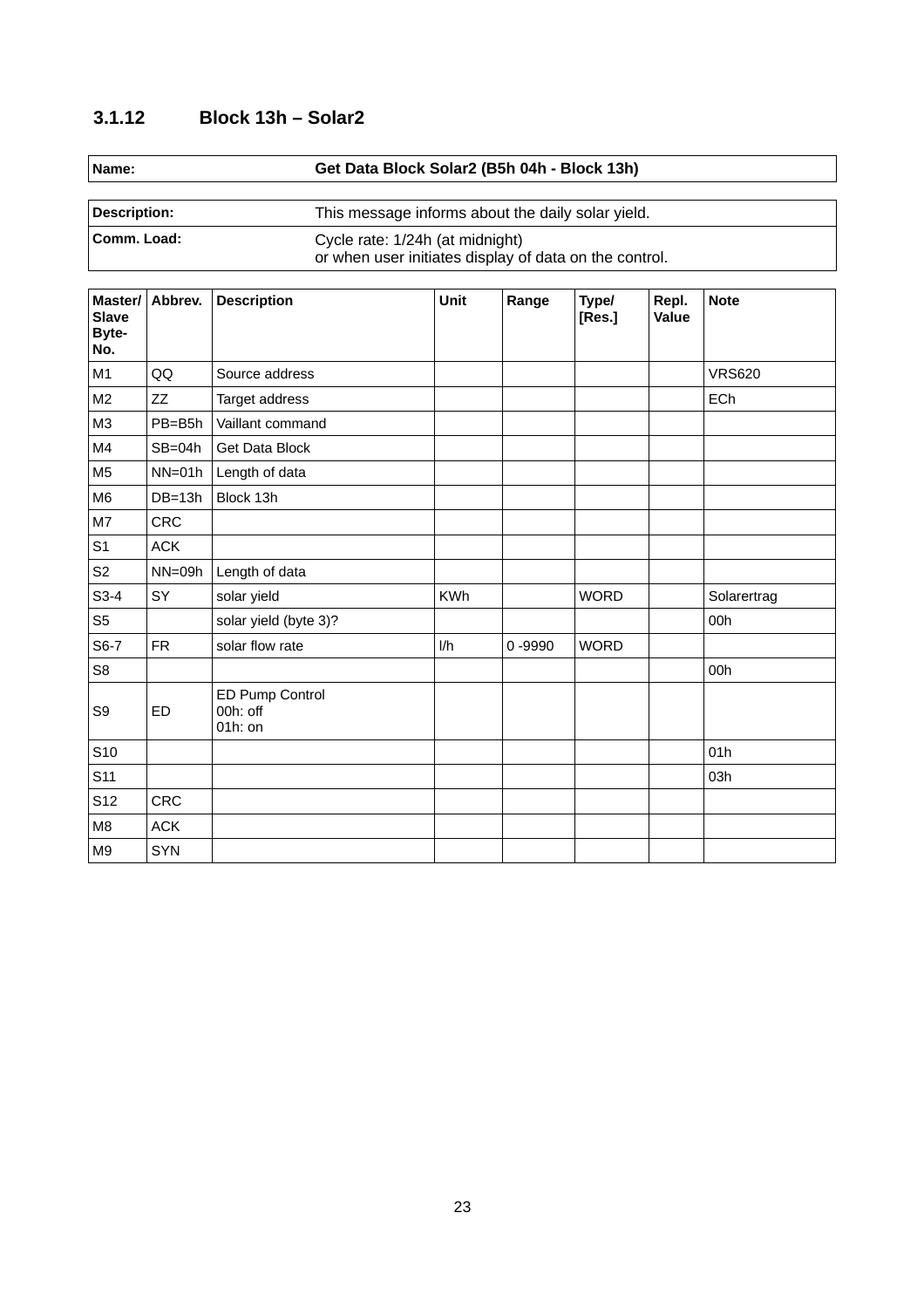## **3.1.13 Block 17h – ServiceWaterDayTime**

#### **Name: Get Data Block ServiceWaterDayTime (B5h 04h - Block 17h)**

| Master/<br><b>Slave</b><br>Byte-<br>No. | Abbrev.    | <b>Description</b>             | Unit   | Range | <b>Type/</b><br>[Res.] | Repl.<br>Value | <b>Note</b>      |
|-----------------------------------------|------------|--------------------------------|--------|-------|------------------------|----------------|------------------|
| M1                                      | QQ         | Source address                 |        |       |                        |                | (unknown)        |
| M <sub>2</sub>                          | ZZ         | Target address                 |        |       |                        |                | 25h              |
| M3                                      | $PB = B5h$ | Vaillant command               |        |       |                        |                | B <sub>5</sub> h |
| M4                                      | $SB = 04h$ | Get Data Block                 |        |       |                        |                | 04h              |
| M <sub>5</sub>                          | $NN = 01h$ | Length of data                 |        |       |                        |                | 01h              |
| M6                                      | $DB = 17h$ | Block 17h                      |        |       |                        |                | 17h              |
| M7                                      | <b>CRC</b> |                                |        |       |                        |                | DAh              |
| S1                                      | <b>ACK</b> |                                |        |       |                        |                | 00h              |
| S <sub>2</sub>                          | $NN = 01h$ | Length of data                 |        |       |                        |                | 01h              |
| S <sub>3</sub>                          | AA         | Service time for service water | On/Off |       | <b>BYTE</b>            |                |                  |
| S4                                      | <b>CRC</b> |                                |        |       |                        |                |                  |
| M8                                      | <b>ACK</b> |                                |        |       |                        |                |                  |
| M9                                      | <b>SYN</b> |                                |        |       |                        |                |                  |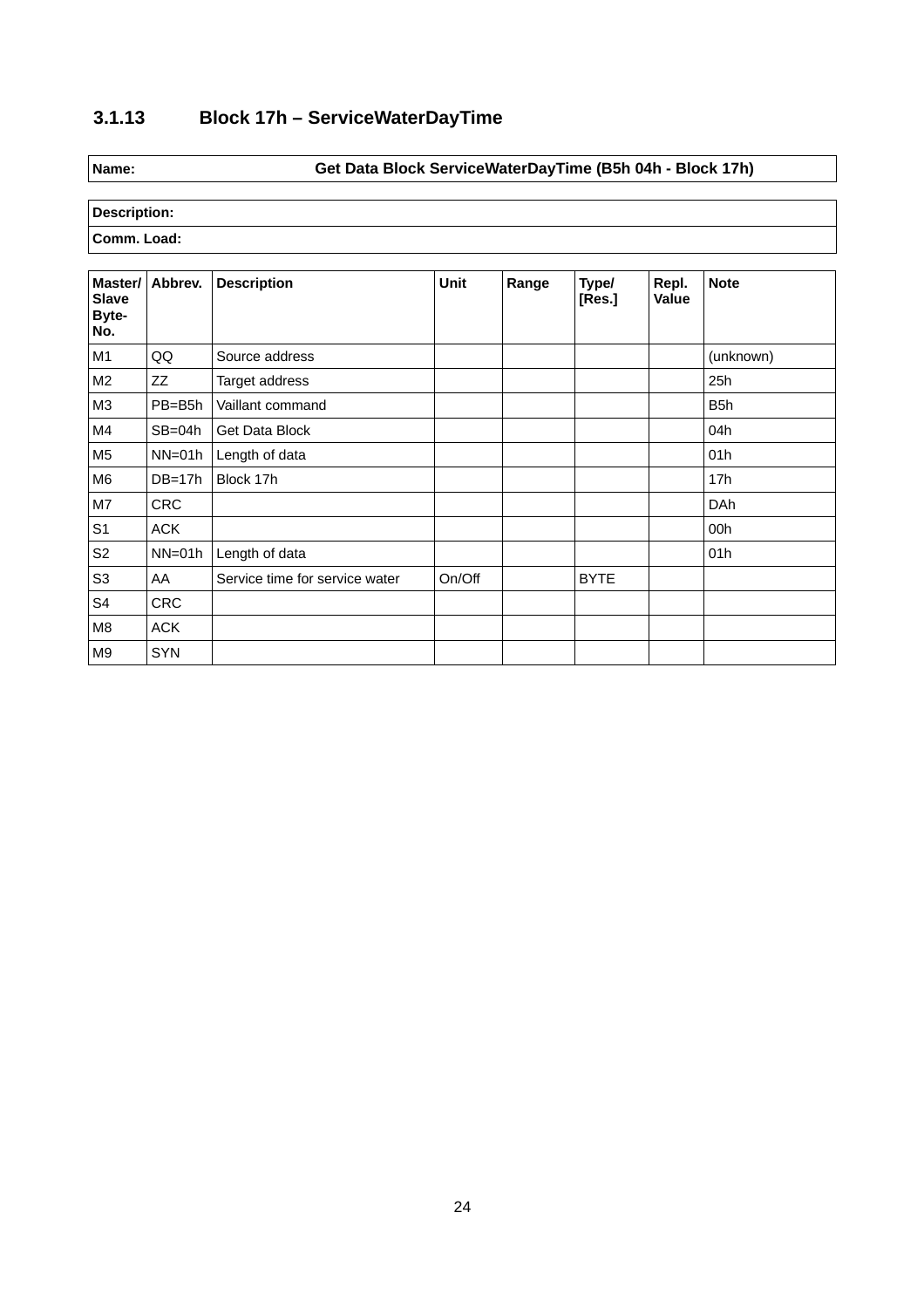## **3.1.14 Block 18h – HeatingLeadTemperatureHK2**

#### **Name: Get Data Block HeatingLeadTemperatureHK2 (B5h 04h - Block 18h)**

## **Description:**

## **Comm. Load:**

| Master/<br><b>Slave</b><br>Byte-<br>No. | Abbrev.    | <b>Description</b>                                            | Unit              | Range | <b>Type/</b><br>[Res.] | Repl.<br><b>Value</b> | <b>Note</b>      |
|-----------------------------------------|------------|---------------------------------------------------------------|-------------------|-------|------------------------|-----------------------|------------------|
| M1                                      | QQ         | Source address                                                |                   |       |                        |                       | (unknown)        |
| M <sub>2</sub>                          | ZZ         | Target address                                                |                   |       |                        |                       | 5h               |
| MЗ                                      | PB=B5h     | Vaillant command                                              |                   |       |                        |                       | B <sub>5</sub> h |
| M4                                      | $SB = 04h$ | <b>Get Data Block</b>                                         |                   |       |                        |                       | 04h              |
| M <sub>5</sub>                          | $NN = 01h$ | Length of data                                                |                   |       |                        |                       | 01h              |
| M <sub>6</sub>                          | $DB = 18h$ | Block 18h                                                     |                   |       |                        |                       | 18h              |
| M7                                      | <b>CRC</b> |                                                               |                   |       |                        |                       | E7h              |
| S1                                      | <b>ACK</b> |                                                               |                   |       |                        |                       | 00h              |
| S <sub>2</sub>                          | $NN = 06h$ | Length of data                                                |                   |       |                        |                       | 06h              |
| $S3-4$                                  | HK2_TT     | HK2 boiler target temperature<br>including fast temp increase | $^{\circ}{\rm C}$ |       | DATA2b                 |                       |                  |
| S <sub>5</sub>                          |            |                                                               |                   |       |                        |                       | 00h              |
| $S6-7$                                  | HK2_VT     | HK2 flow temperature                                          | $^\circ \text{C}$ |       | DATA <sub>2c</sub>     |                       |                  |
| S <sub>8</sub>                          |            |                                                               |                   |       |                        |                       | 13h, 15h         |
| S9                                      | <b>CRC</b> |                                                               |                   |       |                        |                       |                  |
| M8                                      | <b>ACK</b> |                                                               |                   |       |                        |                       |                  |
| M9                                      | <b>SYN</b> |                                                               |                   |       |                        |                       |                  |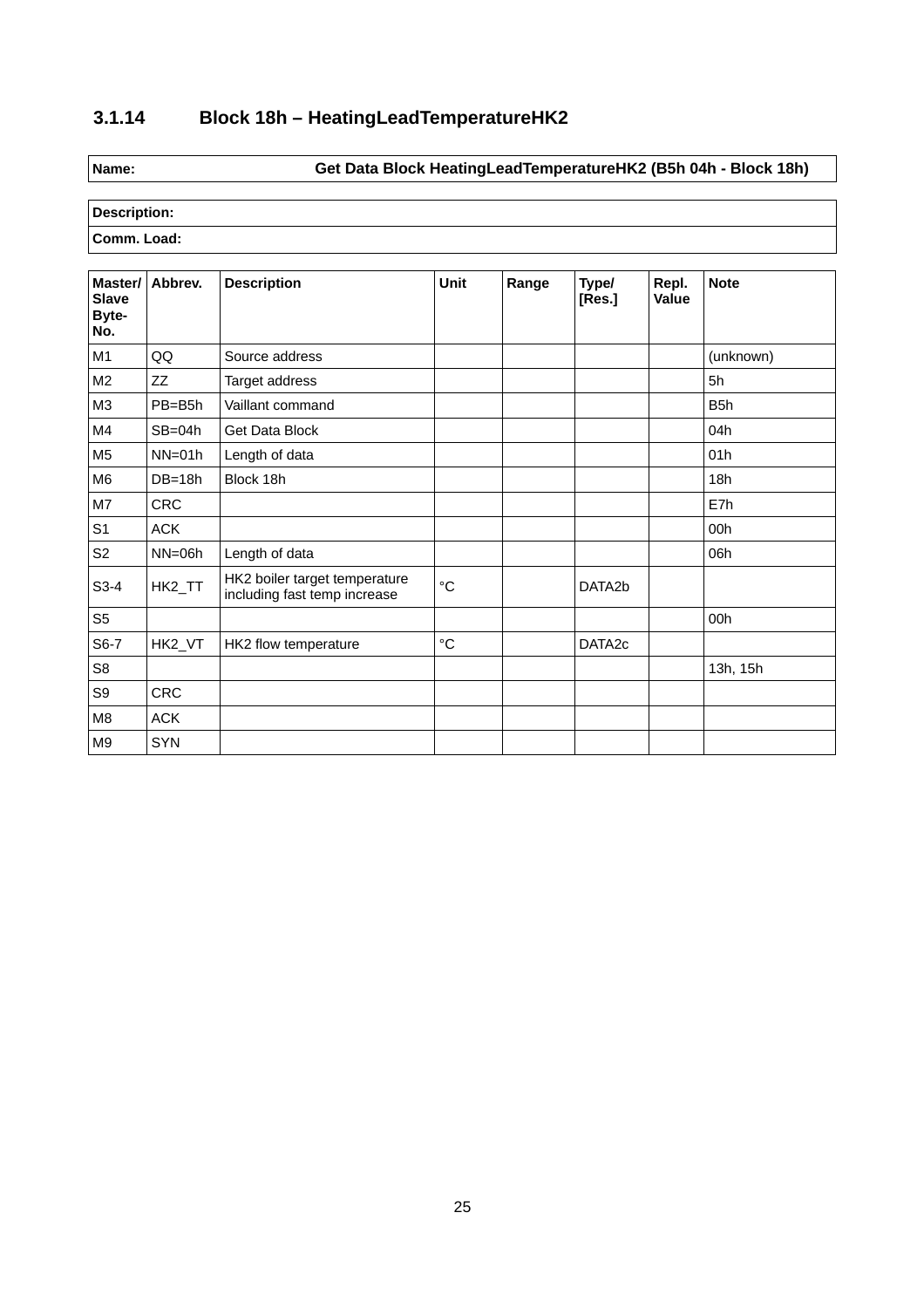## **3.1.15 Block 21h – ServiceWaterStorage**

#### **Name: Get Data Block ServiceWaterStorage(B5h 04h - Block 21h)**

| Master/<br><b>Slave</b><br>Byte-<br>No. | Abbrev.    | <b>Description</b>                                  | Unit        | Range | <b>Type/</b><br>[Res.] | Repl.<br>Value | <b>Note</b>                                     |
|-----------------------------------------|------------|-----------------------------------------------------|-------------|-------|------------------------|----------------|-------------------------------------------------|
| M1                                      | QQ         | Source address                                      |             |       |                        |                | (unknown)                                       |
| M <sub>2</sub>                          | ZZ         | Target address                                      |             |       |                        |                | ECh                                             |
| M <sub>3</sub>                          | PB=B5h     | Vaillant command                                    |             |       |                        |                | B <sub>5</sub> h                                |
| M4                                      | $SB = 04h$ | Get Data Block                                      |             |       |                        |                | 04h                                             |
| M <sub>5</sub>                          | $NN = 01h$ | Length of data                                      |             |       |                        |                | 01h                                             |
| M <sub>6</sub>                          | $DB = 21h$ | Block 21h                                           |             |       |                        |                | 21h                                             |
| M7                                      | <b>CRC</b> |                                                     |             |       |                        |                |                                                 |
| S1                                      | <b>ACK</b> |                                                     |             |       |                        |                | 00h                                             |
| S <sub>2</sub>                          | $NN = 05h$ | Length of data                                      |             |       |                        |                | 05h                                             |
| S <sub>3</sub>                          | CC         | Collector temperature                               | $^{\circ}C$ |       | <b>CHAR</b>            |                |                                                 |
| S <sub>4</sub>                          | DD         |                                                     |             |       |                        |                | 00h                                             |
| S <sub>5</sub>                          | EE         | Heater source:<br>$0:$ off<br>1: solar<br>2: heater |             |       | <b>BYTE</b>            |                |                                                 |
| S <sub>6</sub>                          | FF         | Storage level                                       | $\%$        |       | <b>CHAR</b>            |                | Same as<br>percentage display<br>in basic menu. |
| S7                                      | GG         | Power                                               | $\%$        |       | <b>CHAR</b>            |                | Same as power<br>display in basic<br>menu.      |
| S8                                      | <b>CRC</b> |                                                     |             |       |                        |                |                                                 |
| M8                                      | <b>ACK</b> |                                                     |             |       |                        |                | 00h                                             |
| M <sub>9</sub>                          | <b>SYN</b> |                                                     |             |       |                        |                | <b>AAH</b>                                      |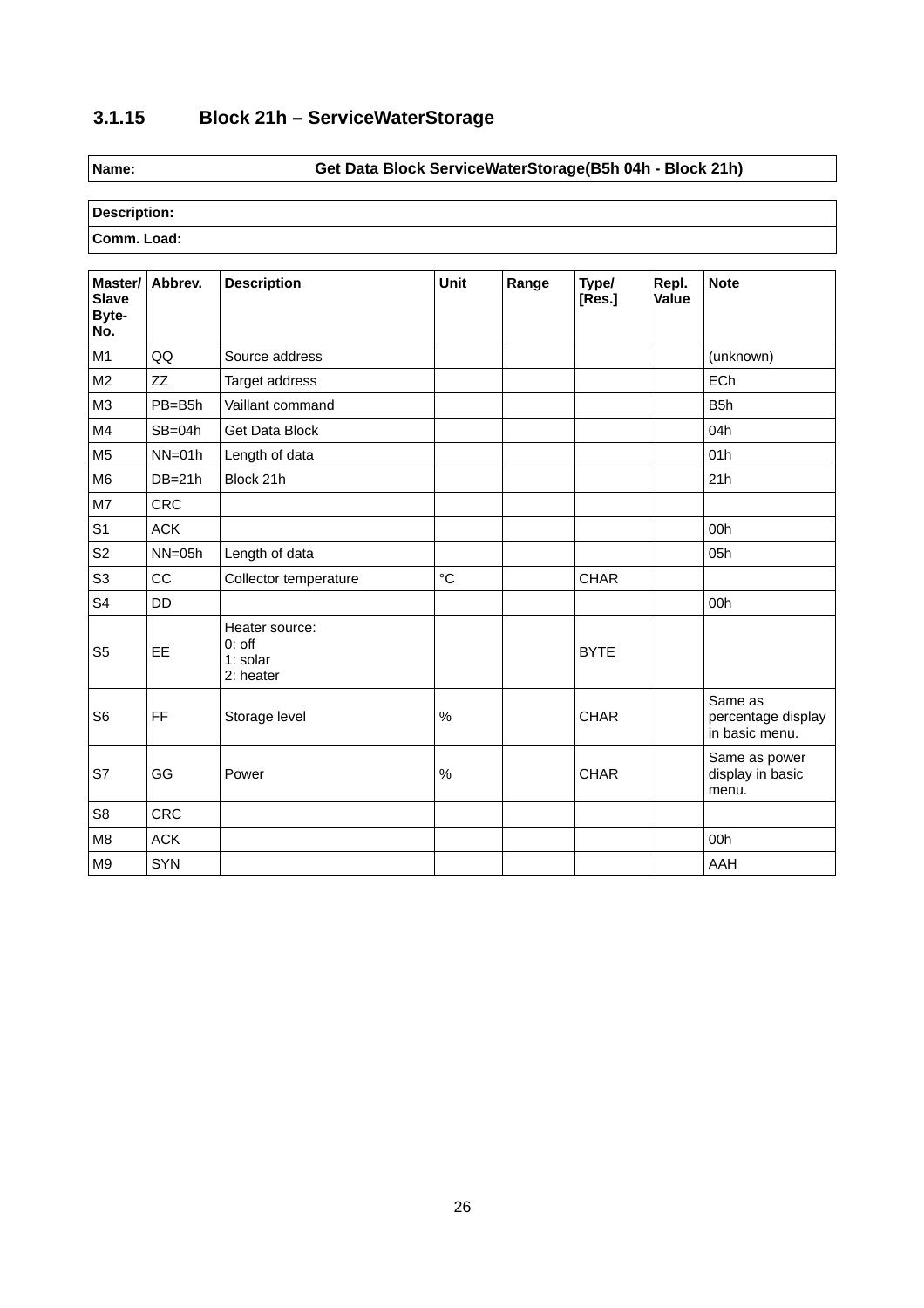## **3.1.16 Block 22h – Unknown**

#### **Name: Get Data Block Unknown(B5h 04h - Block 22h)**

| Master/<br><b>Slave</b><br>Byte-<br>No. | Abbrev.    | <b>Description</b> | <b>Unit</b> | Range | <b>Type/</b><br>[Res.] | Repl.<br>Value | <b>Note</b> |
|-----------------------------------------|------------|--------------------|-------------|-------|------------------------|----------------|-------------|
| M1                                      | QQ         | Source address     |             |       |                        |                | (unknown)   |
| M <sub>2</sub>                          | ZZ         | Target address     |             |       |                        |                | ECh         |
| M3                                      | PB=B5h     | Vaillant command   |             |       |                        |                | B5h         |
| M4                                      | SB=04h     | Get Data Block     |             |       |                        |                | 04h         |
| M <sub>5</sub>                          | $NN = 01h$ | Length of data     |             |       |                        |                | 01h         |
| M <sub>6</sub>                          | $DB = 22h$ | Block 22h          |             |       |                        |                | 22h         |
| M7                                      | <b>CRC</b> |                    |             |       |                        |                |             |
| S1                                      | <b>ACK</b> |                    |             |       |                        |                | 00h         |
| S <sub>2</sub>                          | $NN = 03h$ | Length of data     |             |       |                        |                | 03h         |
| S <sub>3</sub>                          |            |                    |             |       |                        |                | 00h         |
| S4                                      |            |                    |             |       |                        |                | 04h         |
| S <sub>5</sub>                          |            |                    |             |       |                        |                | 07h         |
| S <sub>6</sub>                          | <b>CRC</b> |                    |             |       |                        |                |             |
| M8                                      | <b>ACK</b> |                    |             |       |                        |                | 00h         |
| M <sub>9</sub>                          | <b>SYN</b> |                    |             |       |                        |                | AAH         |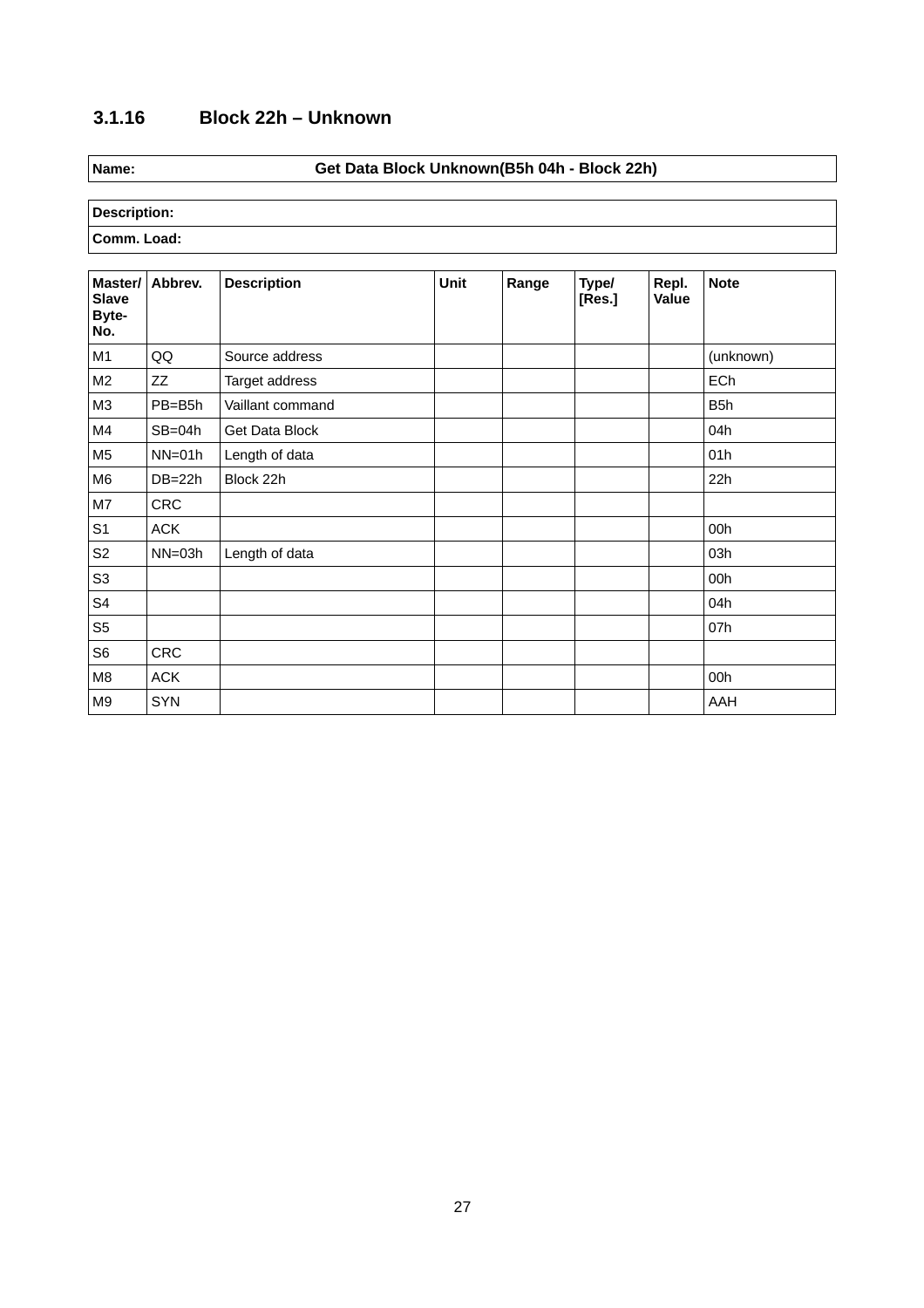## **3.1.17 Block 25h – Unknown**

#### **Name: Get Data Block Unknown(B5h 04h - Block 25h)**

| Master/<br><b>Slave</b><br>Byte-<br>No. | Abbrev.    | <b>Description</b> | <b>Unit</b> | Range | <b>Type/</b><br>[Res.] | Repl.<br>Value | <b>Note</b>      |
|-----------------------------------------|------------|--------------------|-------------|-------|------------------------|----------------|------------------|
| M1                                      | QQ         | Source address     |             |       |                        |                | (unknown)        |
| M <sub>2</sub>                          | ZZ         | Target address     |             |       |                        |                | ECh              |
| M <sub>3</sub>                          | PB=B5h     | Vaillant command   |             |       |                        |                | B <sub>5</sub> h |
| M4                                      | $SB = 04h$ | Get Data Block     |             |       |                        |                | 04h              |
| M <sub>5</sub>                          | $NN = 01h$ | Length of data     |             |       |                        |                | 01h              |
| M <sub>6</sub>                          | $DB = 25h$ | Block 25h          |             |       |                        |                | 25h              |
| M7                                      | <b>CRC</b> |                    |             |       |                        |                |                  |
| S1                                      | <b>ACK</b> |                    |             |       |                        |                | 00h              |
| S <sub>2</sub>                          | $NN = 02h$ | Length of data     |             |       |                        |                | 02h              |
| S <sub>3</sub>                          |            |                    |             |       |                        |                | 07h              |
| S4                                      |            |                    |             |       |                        |                | 03h              |
| S <sub>5</sub>                          | <b>CRC</b> |                    |             |       |                        |                |                  |
| M8                                      | <b>ACK</b> |                    |             |       |                        |                | 00h              |
| M9                                      | <b>SYN</b> |                    |             |       |                        |                | AAH              |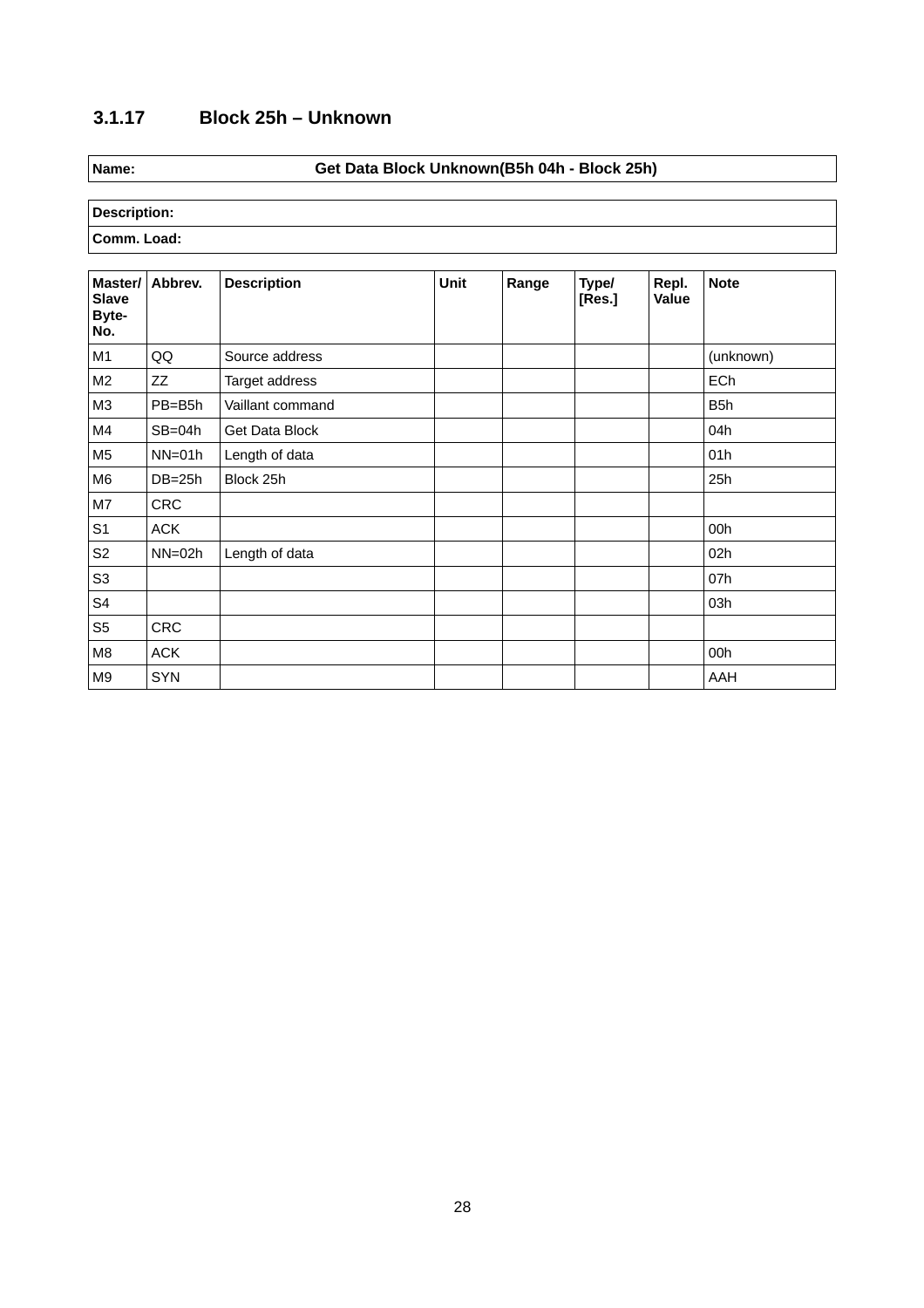#### **3.1.18 Block 26h – VR81RemoteControlUnitForVRC**

| Name:        | Get Data Block VR81RemoteControlUnitForVRC (B5h 04h - Block 26h)                                                     |  |  |  |  |  |  |
|--------------|----------------------------------------------------------------------------------------------------------------------|--|--|--|--|--|--|
| Description: |                                                                                                                      |  |  |  |  |  |  |
|              | VR81 remote control unit for VRC430 / 470<br>The current room temperature (RC) is unreliable and should not be used. |  |  |  |  |  |  |
|              | Instead, use the data coming from B5 05 3C.                                                                          |  |  |  |  |  |  |
|              | Target room temperature (RS) seems to be missing if it is set to $22^{\circ}$ C.                                     |  |  |  |  |  |  |
| Comm. Load:  |                                                                                                                      |  |  |  |  |  |  |

| Master/<br><b>Slave</b><br>Byte-<br>No. | Abbrev.    | <b>Description</b>                                                                        | <b>Unit</b>  | Range | <b>Type/</b><br>[Res.] | Repl.<br><b>Value</b> | <b>Note</b>      |
|-----------------------------------------|------------|-------------------------------------------------------------------------------------------|--------------|-------|------------------------|-----------------------|------------------|
| M1                                      | QQ         | Source address                                                                            |              |       |                        |                       | 30h              |
| M <sub>2</sub>                          | ZZ         | Target address                                                                            |              |       |                        |                       | 26h              |
| M <sub>3</sub>                          | PB=B5h     | Vaillant command                                                                          |              |       |                        |                       | B <sub>5</sub> h |
| M4                                      | $SB = 04h$ | <b>Get Data Block</b>                                                                     |              |       |                        |                       | 04h              |
| M <sub>5</sub>                          | $NN = 01h$ | Length of data                                                                            |              |       |                        |                       | 01h              |
| M <sub>6</sub>                          | $DB = 26h$ | Block 26h                                                                                 |              |       |                        |                       | 26h              |
| M7                                      | <b>CRC</b> |                                                                                           |              |       |                        |                       |                  |
| S <sub>1</sub>                          | <b>ACK</b> |                                                                                           |              |       |                        |                       | 00h              |
| S <sub>2</sub>                          | $NN = 07h$ | Length of data                                                                            |              |       |                        |                       | 07h              |
| S3                                      |            |                                                                                           |              |       |                        |                       |                  |
| S <sub>4</sub>                          | <b>MO</b>  | Current Mode of operation:<br>00h: heating disabled<br>02h: day<br>03h: day<br>04h: night |              |       | <b>BYTE</b>            |                       |                  |
| S <sub>5</sub>                          |            |                                                                                           |              |       |                        |                       |                  |
| S <sub>6</sub>                          | <b>RS</b>  | Target room temperature                                                                   | $^{\circ}$ C |       | DATA1c                 |                       |                  |
| S7                                      |            |                                                                                           |              |       |                        |                       |                  |
| S8-9                                    | <b>RC</b>  | Current room temperature<br>(corrected by offset value)                                   | $^{\circ}$ C |       | DATA <sub>2c</sub>     |                       |                  |
| S <sub>10</sub>                         | <b>CRC</b> |                                                                                           |              |       |                        |                       |                  |
| M <sub>8</sub>                          | <b>ACK</b> |                                                                                           |              |       |                        |                       | 00h              |
| M <sub>9</sub>                          | <b>SYN</b> |                                                                                           |              |       |                        |                       | AAH              |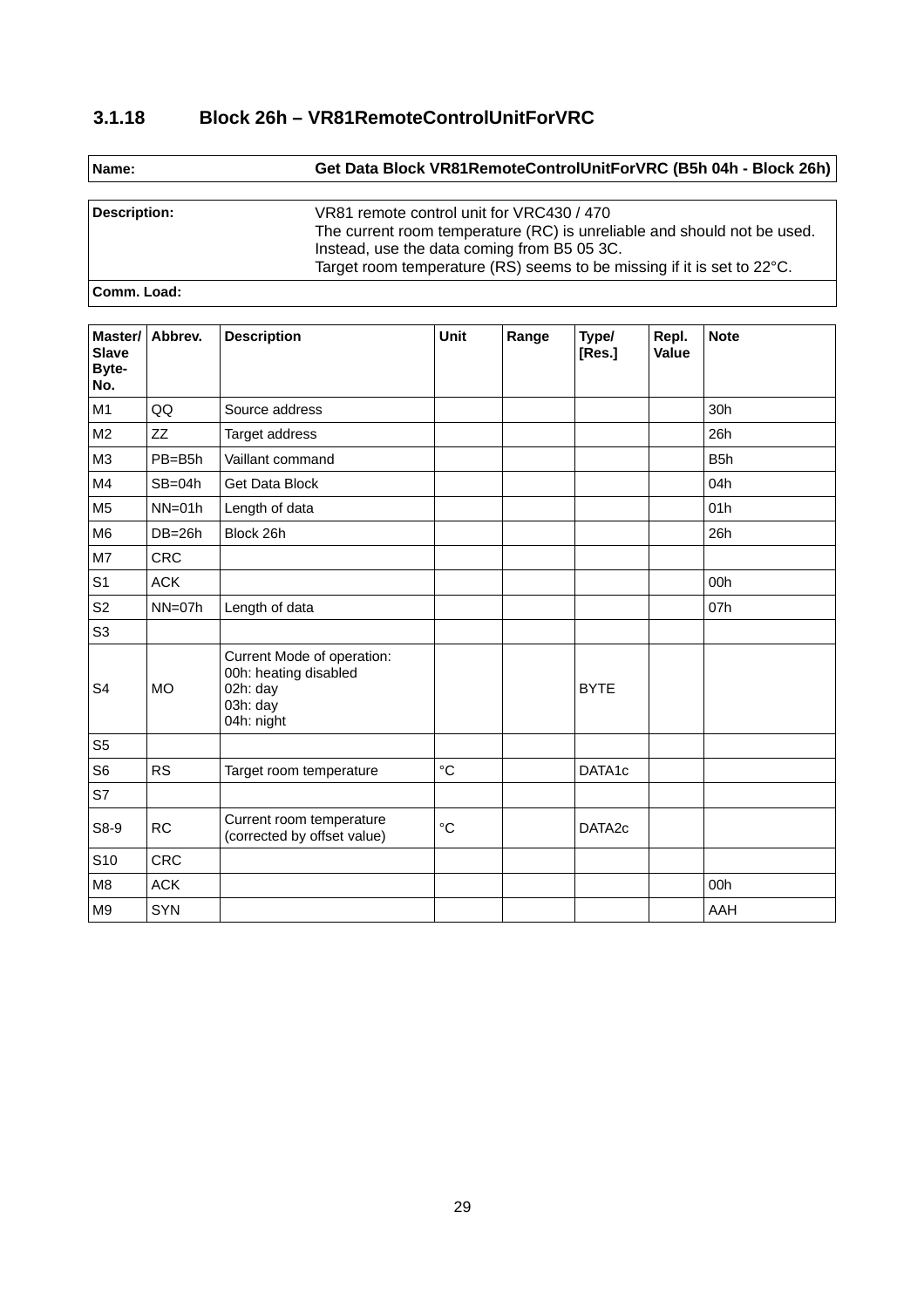## **3.1.19 Block 28h – Unknown**

#### **Name: Get Data Block Unknown (B5h 04h - Block 28h)**

| <b>Master/</b><br><b>Slave</b><br>Byte-<br>No. | Abbrev.    | <b>Description</b> | <b>Unit</b> | Range | <b>Type/</b><br>[Res.] | Repl.<br>Value | <b>Note</b>      |
|------------------------------------------------|------------|--------------------|-------------|-------|------------------------|----------------|------------------|
| M1                                             | QQ         | Source address     |             |       |                        |                | (unknown)        |
| M <sub>2</sub>                                 | ZZ         | Target address     |             |       |                        |                | ECh              |
| M <sub>3</sub>                                 | $PB = B5h$ | Vaillant command   |             |       |                        |                | B <sub>5</sub> h |
| M4                                             | $SB = 04h$ | Get Data Block     |             |       |                        |                | 04h              |
| M <sub>5</sub>                                 | $NN = 01h$ | Length of data     |             |       |                        |                | 01h              |
| M6                                             | DB=28h     | Block 28h          |             |       |                        |                | 28h              |
| M7                                             | CRC        |                    |             |       |                        |                |                  |
| S1                                             | <b>ACK</b> |                    |             |       |                        |                | 00h              |
| S <sub>2</sub>                                 | $NN = 03h$ | Length of data     |             |       |                        |                | 03h              |
| $S3-4$                                         | <b>SE</b>  | Solar gain         | kWh         |       | <b>WORD</b>            |                |                  |
| S <sub>5</sub>                                 |            |                    |             |       |                        |                | 00h              |
| S <sub>6</sub>                                 | <b>CRC</b> |                    |             |       |                        |                |                  |
| M8                                             | <b>ACK</b> |                    |             |       |                        |                | 00h              |
| M <sub>9</sub>                                 | <b>SYN</b> |                    |             |       |                        |                | AAH              |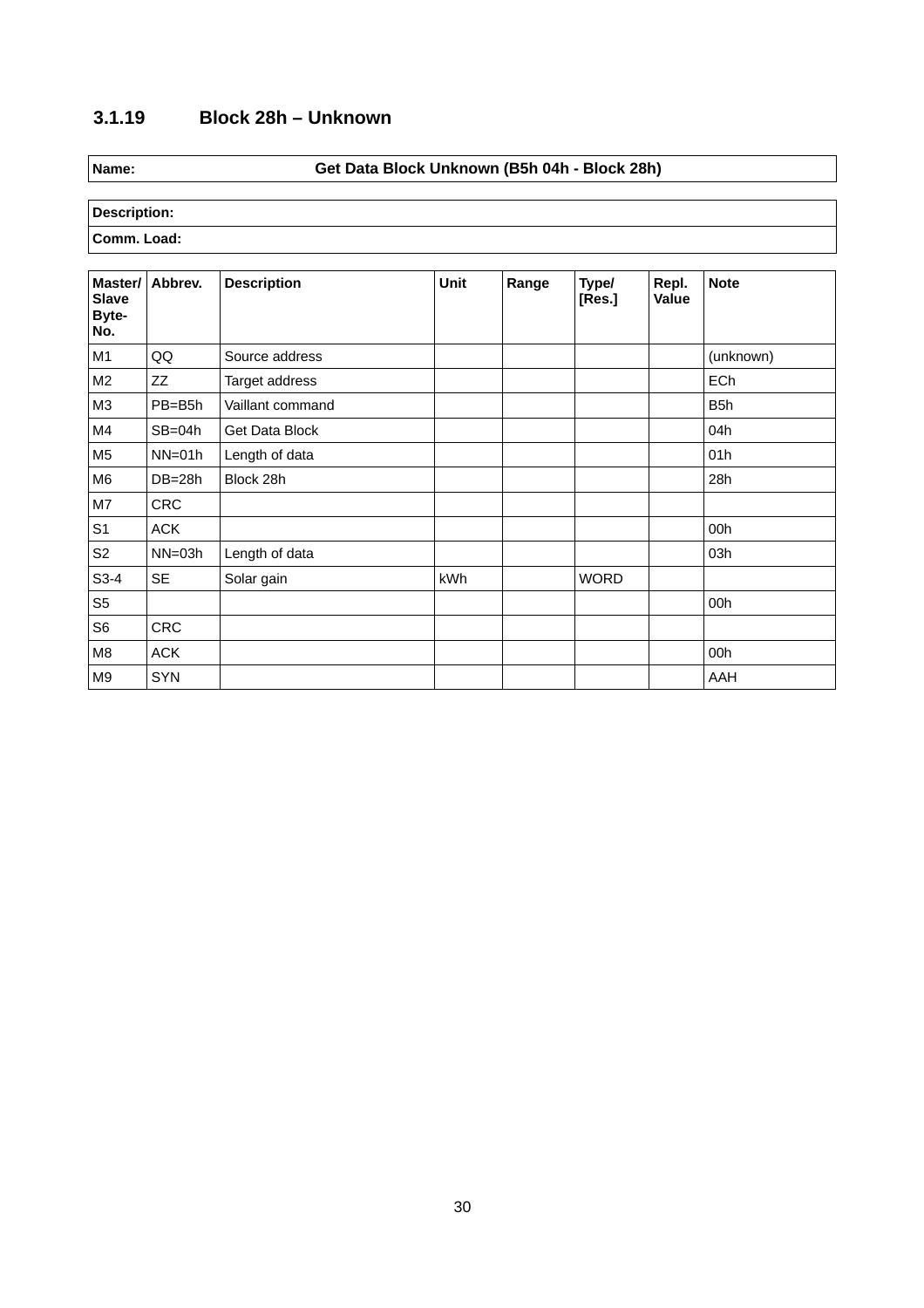## **3.1.20 Block 36 – Unknown**

#### **Name: Get Data Block Unknown (B5h 04h - Block 36h)**

| <b>Master/</b><br><b>Slave</b><br>Byte-<br>No. | Abbrev.    | <b>Description</b>    | <b>Unit</b> | Range | <b>Type/</b><br>[Res.] | Repl.<br>Value | <b>Note</b>      |
|------------------------------------------------|------------|-----------------------|-------------|-------|------------------------|----------------|------------------|
| M1                                             | QQ         | Source address        |             |       |                        |                | (unknown)        |
| M <sub>2</sub>                                 | ZZ         | Target address        |             |       |                        |                | ECh              |
| M <sub>3</sub>                                 | PB=B5h     | Vaillant command      |             |       |                        |                | B <sub>5</sub> h |
| M4                                             | $SB = 04h$ | <b>Get Data Block</b> |             |       |                        |                | 04h              |
| M <sub>5</sub>                                 | $NN = 01h$ | Length of data        |             |       |                        |                | 01h              |
| M <sub>6</sub>                                 | $DB = 36h$ | Block 36h             |             |       |                        |                | 36h              |
| M7                                             | <b>CRC</b> |                       |             |       |                        |                |                  |
| S1                                             | <b>ACK</b> |                       |             |       |                        |                | 00h              |
| S <sub>2</sub>                                 | $NN = 01h$ | Length of data        |             |       |                        |                | 01h              |
| S <sub>3</sub>                                 |            |                       |             |       |                        |                | 00               |
| S <sub>4</sub>                                 | <b>CRC</b> |                       |             |       |                        |                | <b>9B</b>        |
| M8                                             | <b>ACK</b> |                       |             |       |                        |                | 00h              |
| M <sub>9</sub>                                 | <b>SYN</b> |                       |             |       |                        |                | AAH              |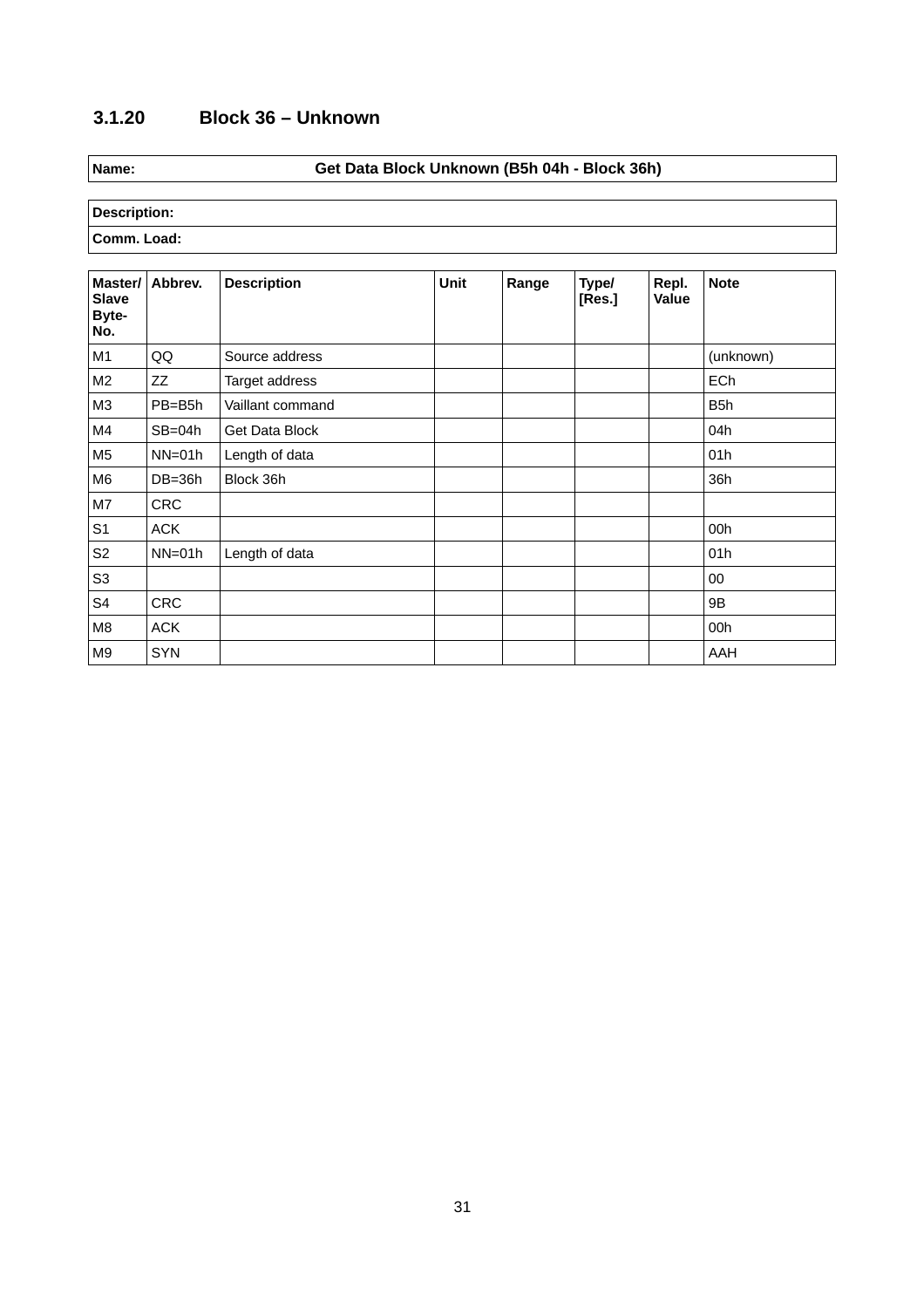#### **3.2 05h – Set Operational Data**

As for all commands the primary byte (PB) is already defined by always being B5h, the first parameter byte (M6) is used as an extension to the sub command (SB),which here is called the tertiary byte (TB). Probably all commands can be sent as a broadcast or with a specific target address. In case of not being a broadcast, an empty frame is sent back as an answer.

#### **Name: Set Operational Data (B5h 05h)**

**Description:** This command typically can be observed when parameters have been changed by VRS620.

**Comm. Load:**

| <b>Master</b><br>/ Slave<br>Byte-<br>No. | Abbrev.    | <b>Description</b>                                                                                                                                                                                                                                                                                                                                                                                                                                                                                                                                                                                                                                 | <b>Unit</b> | Range | <b>Type/</b><br>[Res.] | Repl.<br>Value | <b>Note</b>   |
|------------------------------------------|------------|----------------------------------------------------------------------------------------------------------------------------------------------------------------------------------------------------------------------------------------------------------------------------------------------------------------------------------------------------------------------------------------------------------------------------------------------------------------------------------------------------------------------------------------------------------------------------------------------------------------------------------------------------|-------------|-------|------------------------|----------------|---------------|
| M1                                       | QQ         | Source address                                                                                                                                                                                                                                                                                                                                                                                                                                                                                                                                                                                                                                     |             |       |                        |                | <b>VRS620</b> |
| M <sub>2</sub>                           | <b>ZZ</b>  | Target address                                                                                                                                                                                                                                                                                                                                                                                                                                                                                                                                                                                                                                     |             |       |                        |                |               |
| M <sub>3</sub>                           | $PB = BB$  | Vaillant command                                                                                                                                                                                                                                                                                                                                                                                                                                                                                                                                                                                                                                   |             |       |                        |                |               |
| M4                                       | $SB = 05h$ | <b>Burner Operational Data</b>                                                                                                                                                                                                                                                                                                                                                                                                                                                                                                                                                                                                                     |             |       |                        |                |               |
| M <sub>5</sub>                           | <b>NN</b>  | Length of data                                                                                                                                                                                                                                                                                                                                                                                                                                                                                                                                                                                                                                     |             |       |                        |                |               |
| M <sub>6</sub>                           | <b>TB</b>  | 01h: SetTargetTemperature<br>02h: SetOperationMode<br>09h: SetTimerProgram<br>0Ah: SetNightTemperatureHK1<br>0Bh: SetHeatingTemperatiureRatio<br>11h: SwitchSWLoadingPunpDelay<br>12h: SetSWLoadingPumpDelay<br>13h: SwitchLegionnairsDiseaseProtection<br>14h: SwitchParallelLoading<br>1Ah: SetCylinderMaxTempSolar1<br>1Bh: SetCylinderHysteresisSolar1<br>1Ch: SetOutsideTempCorr<br>1Dh:SetCylinderMaxTempSolar2<br>1Eh: SetCylinderHysteresisSolar2<br>20h: ResetSolarYieldKOL1<br>21h: SetSolarFlowRate<br>23h: SwitchEDPumpControl<br>27h: HeatingStatus<br>2Bh: SetSystemParameters<br>2Dh: (unknown)<br>3Ch: VR81RemoteControlUnitForVRC |             |       |                        |                |               |
|                                          |            |                                                                                                                                                                                                                                                                                                                                                                                                                                                                                                                                                                                                                                                    |             |       |                        |                |               |

All single commands are shown in detail on the next pages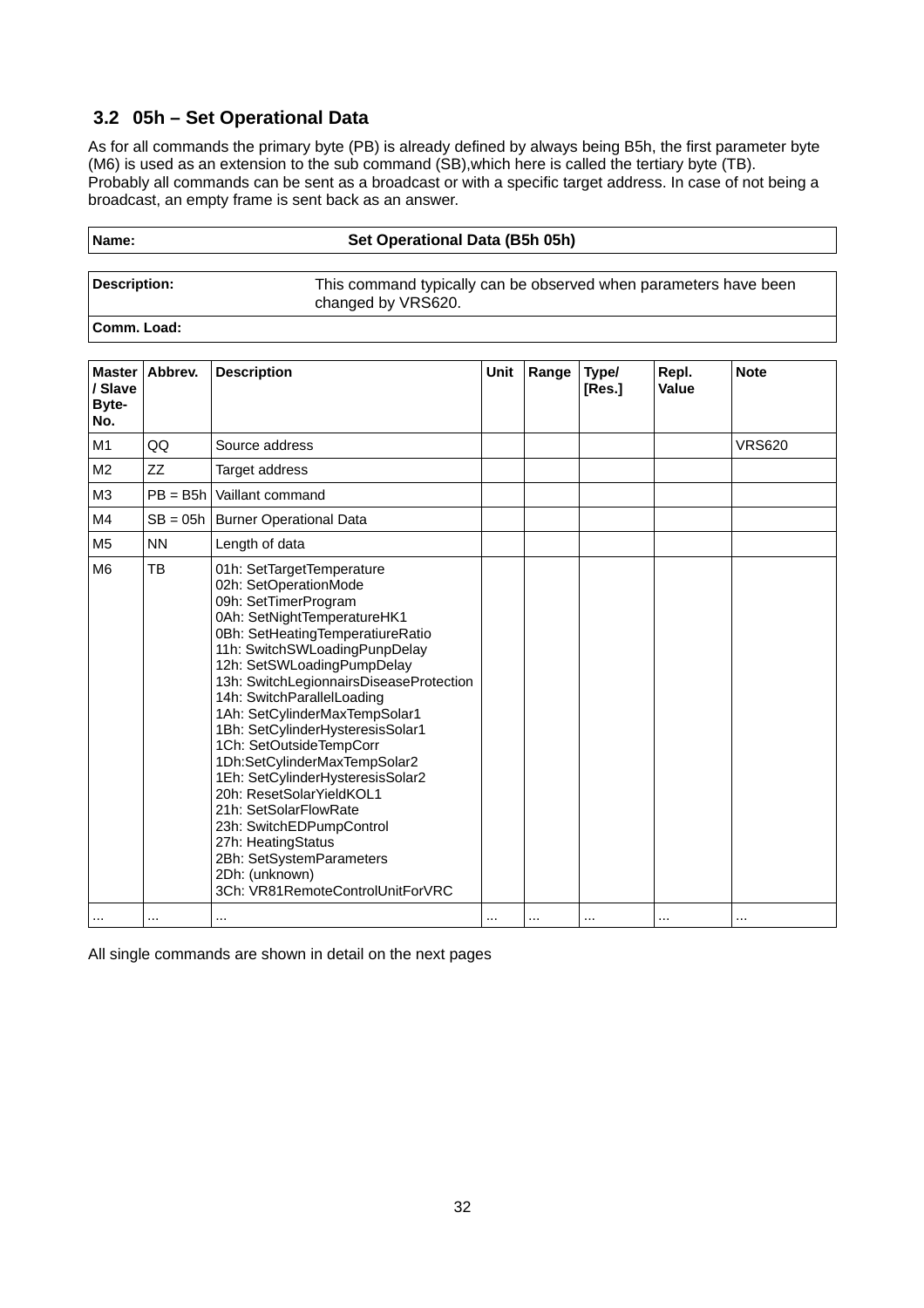#### **3.2.1 05h 01h SetTargetTemperature**

## **Name: Set TargetTemperature (B5h 05h 01h)**

**Description:** This command is sent when the target temperature of the addressed circuit has been changed.

#### **Comm. Load:**

| <b>Master</b><br>/ Slave<br>Byte-<br>No. | Abbrey.    | <b>Description</b>                                                                      | Unit        | Range | <b>Type/</b><br>[Res.] | Repl.<br><b>Value</b> | <b>Note</b>                               |
|------------------------------------------|------------|-----------------------------------------------------------------------------------------|-------------|-------|------------------------|-----------------------|-------------------------------------------|
| M1                                       | QQ         | Source address                                                                          |             |       |                        |                       | <b>VRS620</b>                             |
| M <sub>2</sub>                           | ZZ         | Target address                                                                          |             |       |                        |                       | 25h, 26h, FEh                             |
| M3                                       |            | $PB = B5h$ Vaillant command                                                             |             |       |                        |                       |                                           |
| M4                                       | $SB = 05h$ | Set Operational Data                                                                    |             |       |                        |                       |                                           |
| M <sub>5</sub>                           |            | $NN = 02h$ Length of data                                                               |             |       |                        |                       |                                           |
| M <sub>6</sub>                           | $TB = 01h$ | SetTargetTemperature                                                                    |             |       |                        |                       | <b>VRS620:</b><br>Warmwasser Speichersoll |
| M7                                       | <b>TT</b>  | Target Temperature:<br>DHW: cylinder target temperature<br>HK1: room target temperature | $^{\circ}C$ |       | DATA1b                 |                       |                                           |
| M <sub>8</sub>                           | <b>CRC</b> |                                                                                         |             |       |                        |                       |                                           |

#### $ZZ == FEh$  (broadcast):

| M9 | .  .<br>`YN-<br>$- \cdot \cdot \cdot$ |  |  |  |
|----|---------------------------------------|--|--|--|
|    |                                       |  |  |  |

#### $ZZ = FEh$  (target)

| S <sub>1</sub> | $\sim$ $\sim$<br><b>ACK</b> |  |  |  |
|----------------|-----------------------------|--|--|--|
| S <sub>2</sub> | $NN = 00h$                  |  |  |  |
| S <sub>3</sub> | CRC                         |  |  |  |
| M <sub>9</sub> | <b>ACK</b>                  |  |  |  |
| M10            | <b>SYN</b>                  |  |  |  |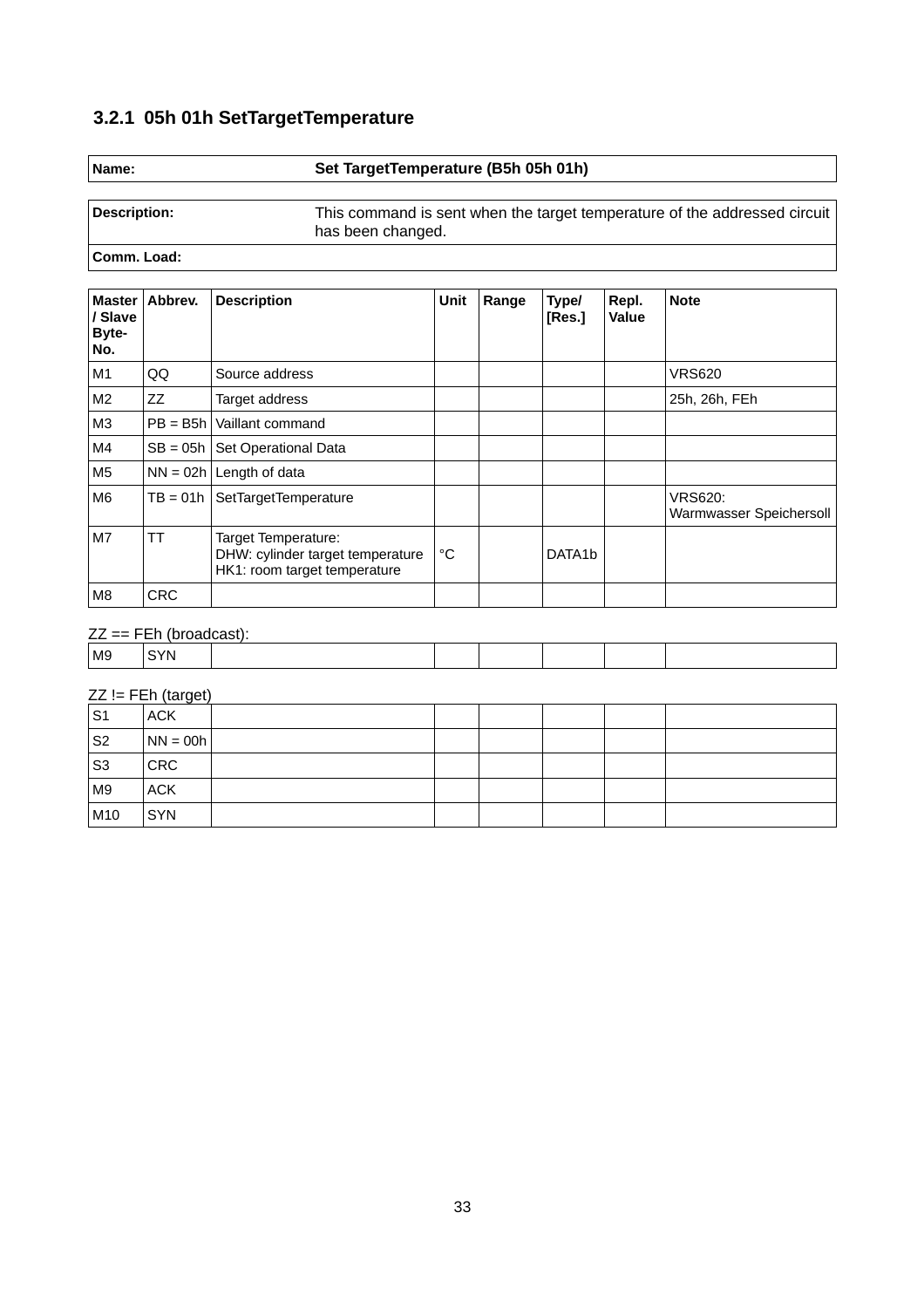#### **3.2.2 05h 02h SetOperationMode**

#### **Name: SetOperationMode (B5h 05h 02h)**

| Description: | This command is sent when the operation mode of a circuit has to be<br>changed. |
|--------------|---------------------------------------------------------------------------------|
| Comm. Load:  |                                                                                 |

**Master / Slave Byte-No. Description Limit Range Type/ [Res.] Repl. Value Note** M1 QQ Source address  $M2$   $|ZZ$  Target address M3  $|PB = B5h|$  Vaillant command  $MA$  SB = 05h Set Operational Data  $MS$  NN = 02h Length of data  $M6$   $TB = 02h$  SetOperationMode M7 | TT | Operation Mode: 01h: on (heating) 02h: off 03h: auto 04h: eco 05h: night set back BYTE M8 CRC S1 ACK 00h  $S2 \qquad |NN = 00h$ S3 CRC 00h M9 ACK 00h M10 SYN AAh (1999) (1999) (1999) (1999) (1999) (1999) (1999) (1999) (1999) (1999) (1999) (1999) (199

The following modes are possible for the different circuits:

| <b>Circuit type</b>                                     | <b>Operation modes</b>                                        | <b>Note</b> |
|---------------------------------------------------------|---------------------------------------------------------------|-------------|
| <b>Heating circuits</b><br>HK1 (26h)<br>HK <sub>2</sub> | 02h: OFF<br>03h: AUTO<br>04h: ECO<br>05h: NIGHT SET BACK MODE |             |
| DHW circuits<br>DHW (25h)                               | 01h: ON<br>02h: OFF<br>03h: AUTO                              |             |
| Solar circuits<br>KOL1 (ECh)                            | 02h: AUS<br>03h: AUTO                                         |             |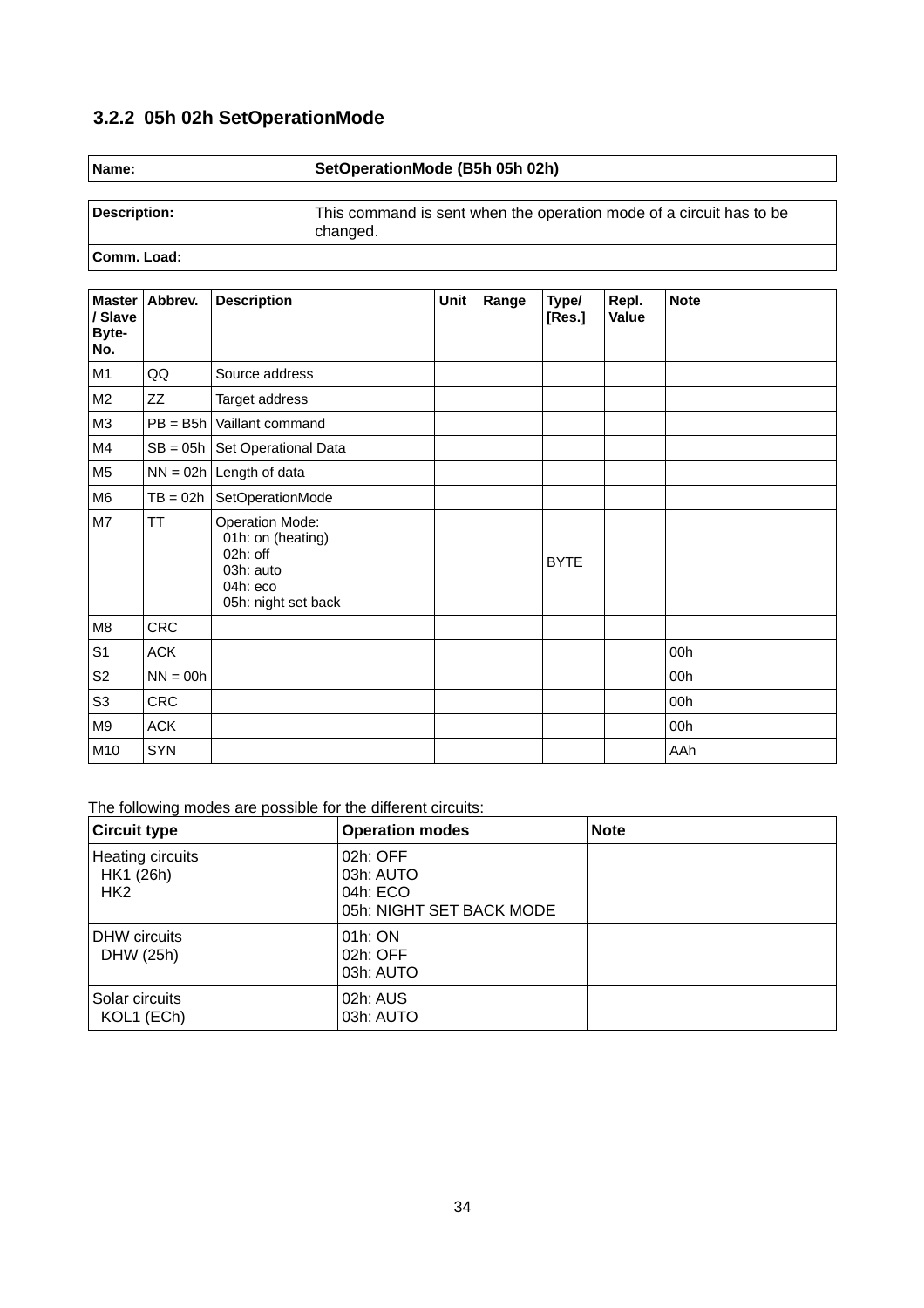#### **3.2.3 05h 09h SetTimerProgram**

#### **Name: Set Timer Program (B5h 05h 09h)**

**Description:** This command is sent when the timer for the circulation pump has been reprogrammed by the user interface. Written data can be read by the commands B5h 04h 02h – B5h 04h 08h

**Comm. Load:**

| <b>Master</b><br>/ Slave<br>Byte-<br>No. | Abbrev.          | <b>Description</b>                                                                                           | <b>Unit</b>       | Range | <b>Type/</b><br>[Res.] | Repl.<br>Value  | <b>Note</b>                                             |
|------------------------------------------|------------------|--------------------------------------------------------------------------------------------------------------|-------------------|-------|------------------------|-----------------|---------------------------------------------------------|
| M1                                       | QQ               | Source address                                                                                               |                   |       |                        |                 | <b>VRS620</b>                                           |
| M <sub>2</sub>                           | ZZ               | Target address                                                                                               |                   |       |                        |                 | 25h: Service Water<br>26h: HK1<br>23h: Circulation Pump |
| M3                                       |                  | $PB = B5h$ Vaillant command                                                                                  |                   |       |                        |                 |                                                         |
| M4                                       |                  | $SB = 05h$ Set Operational Data                                                                              |                   |       |                        |                 |                                                         |
| M <sub>5</sub>                           |                  | $NN = 09h$ Length of data                                                                                    |                   |       |                        |                 |                                                         |
| M <sub>6</sub>                           | $TB = 09h$       | SetTimerProgram                                                                                              |                   |       |                        |                 |                                                         |
| M <sub>7</sub>                           | DY               | 01h: Monday<br>02h Tuesday<br>03h: Wednesday<br>04h: Thursday<br>05h: Friday<br>06h: Saturday<br>07h: Sunday |                   |       | <b>BYTE</b>            |                 |                                                         |
| M8                                       | T <sub>1</sub> A | <b>Timer 1 Start Time</b>                                                                                    | 10 <sub>min</sub> | 0.90h | <b>BYTE</b>            | 90h             | $90h = 24:00h$                                          |
| M <sub>9</sub>                           | <b>T10</b>       | Timer 1 Stop Time                                                                                            | 10 <sub>min</sub> | 0.90h | <b>BYTE</b>            | 90h             |                                                         |
| M10                                      | T <sub>2</sub> A | <b>Timer 2 Start Time</b>                                                                                    | 10 <sub>min</sub> | 0.90h | <b>BYTE</b>            | 90h             |                                                         |
| M11                                      | <b>T2O</b>       | Timer 2 Stop Time                                                                                            | 10 <sub>min</sub> | 0.90h | <b>BYTE</b>            | 90 <sub>h</sub> |                                                         |
| M12                                      | T <sub>3</sub> A | <b>Timer 3 Start Time</b>                                                                                    | 10 <sub>min</sub> | 0.90h | <b>BYTE</b>            | 90h             |                                                         |
| M13                                      | T <sub>3</sub> O | Timer 3 Stop Time                                                                                            | 10 <sub>min</sub> | 0.90h | <b>BYTE</b>            | 90h             |                                                         |
| M14                                      | <b>MS</b>        | 00h: selected day only<br>01h: Mo-Fr<br>02h: Sa-So<br>??h: Mo-So                                             |                   |       | <b>BYTE</b>            |                 |                                                         |
| M15                                      | <b>CRC</b>       |                                                                                                              |                   |       |                        |                 |                                                         |

 $ZZ == FEh$  (broadcast):

| M <sub>9</sub> | <b>SYN</b> |  |  |  |
|----------------|------------|--|--|--|
|                |            |  |  |  |

#### ZZ != FEh (target)

| S <sub>1</sub> | $\sim$ $\sim$<br><b>ACK</b> |  |  |  |
|----------------|-----------------------------|--|--|--|
| S <sub>2</sub> | $ NN = 00h $                |  |  |  |
| S <sub>3</sub> | <b>CRC</b>                  |  |  |  |
| M <sub>9</sub> | <b>ACK</b>                  |  |  |  |
| M10            | <b>SYN</b>                  |  |  |  |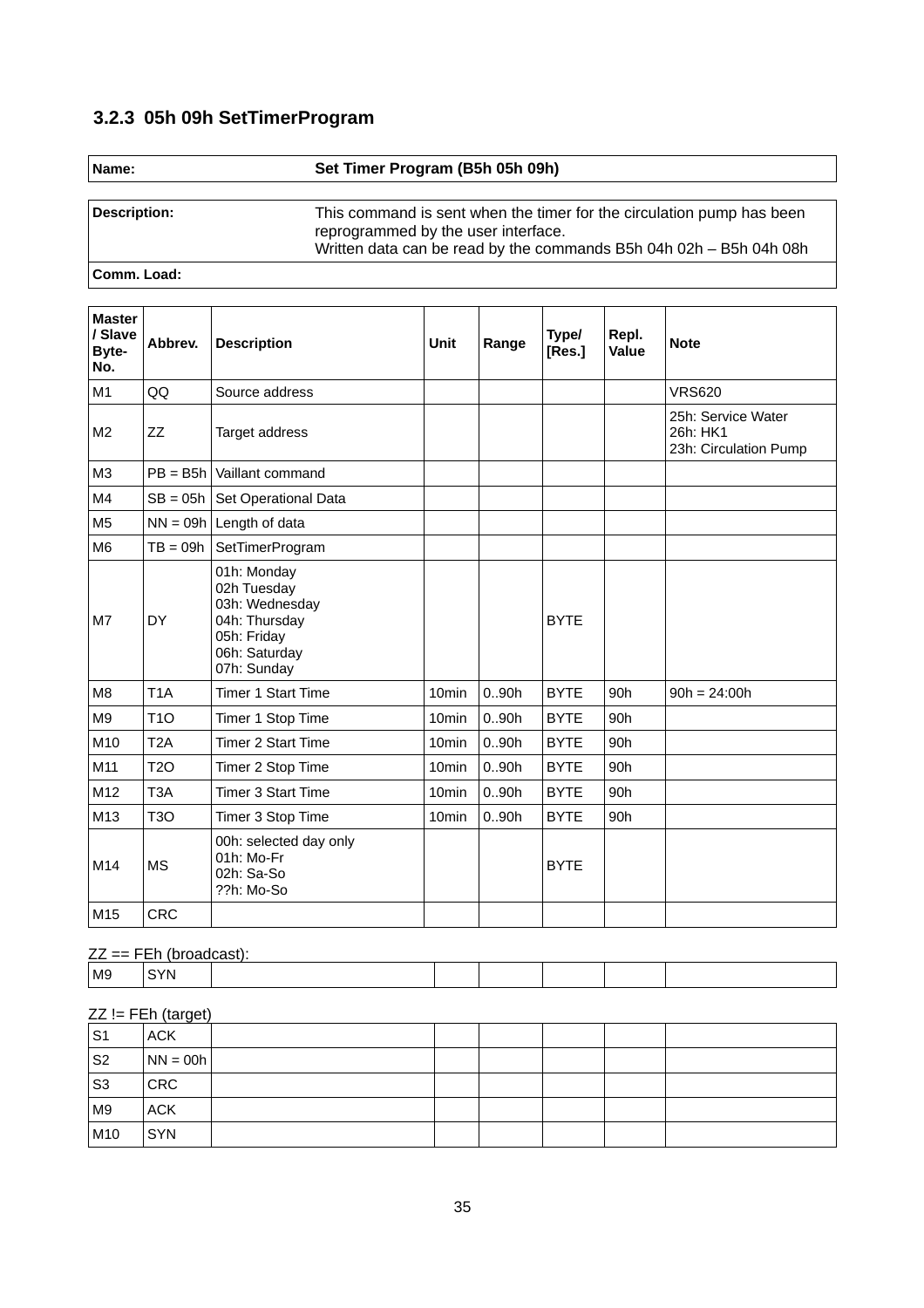#### **3.2.4 05h 0Ah SetNightRoomTemperatureHK1**

#### **Name: SetNightRoomTemperatureHK1 (B5h 05h 0Ah)**

**Description:** This command is sent when the target value for the nightly room temperature has been changed.

**Comm. Load:**

| <b>Master</b><br>/ Slave<br>Byte-<br>No. | Abbrev.    | <b>Description</b>        | Unit        | Range | <b>Type/</b><br>[Res.] | Repl.<br><b>Value</b> | <b>Note</b>                            |
|------------------------------------------|------------|---------------------------|-------------|-------|------------------------|-----------------------|----------------------------------------|
| M1                                       | QQ         | Source address            |             |       |                        |                       | <b>VRS620</b>                          |
| M <sub>2</sub>                           | ZZ         | Target address            |             |       |                        |                       | 25h, FEh                               |
| M <sub>3</sub>                           | $PB = B5h$ | Vaillant command          |             |       |                        |                       |                                        |
| M4                                       | $SB = 05h$ | Set Operational Data      |             |       |                        |                       |                                        |
| M <sub>5</sub>                           |            | $NN = 02h$ Length of data |             |       |                        |                       |                                        |
| M6                                       | $TB = 0Ah$ | SetNightTemperatureHK1    |             |       |                        |                       | <b>VRS620:</b><br>HK1 Absenktemperatur |
| M7                                       | TT         | <b>Target Temperature</b> | $^{\circ}C$ |       | DATA1b                 |                       | 00h                                    |
| M <sub>8</sub>                           | <b>CRC</b> |                           |             |       |                        |                       |                                        |

 $ZZ = FEh$  (broadcast):

| --- |     |  |  |  |  |
|-----|-----|--|--|--|--|
| M9  | SYN |  |  |  |  |
|     |     |  |  |  |  |

 $ZZ$  != FEh (target)

| $\vert$ S1 | <b>ACK</b> |  |  |  |
|------------|------------|--|--|--|
| $ $ S2     | $NN = 00h$ |  |  |  |
| $\vert$ S3 | CRC        |  |  |  |
| M9         | <b>ACK</b> |  |  |  |
| M10        | <b>SYN</b> |  |  |  |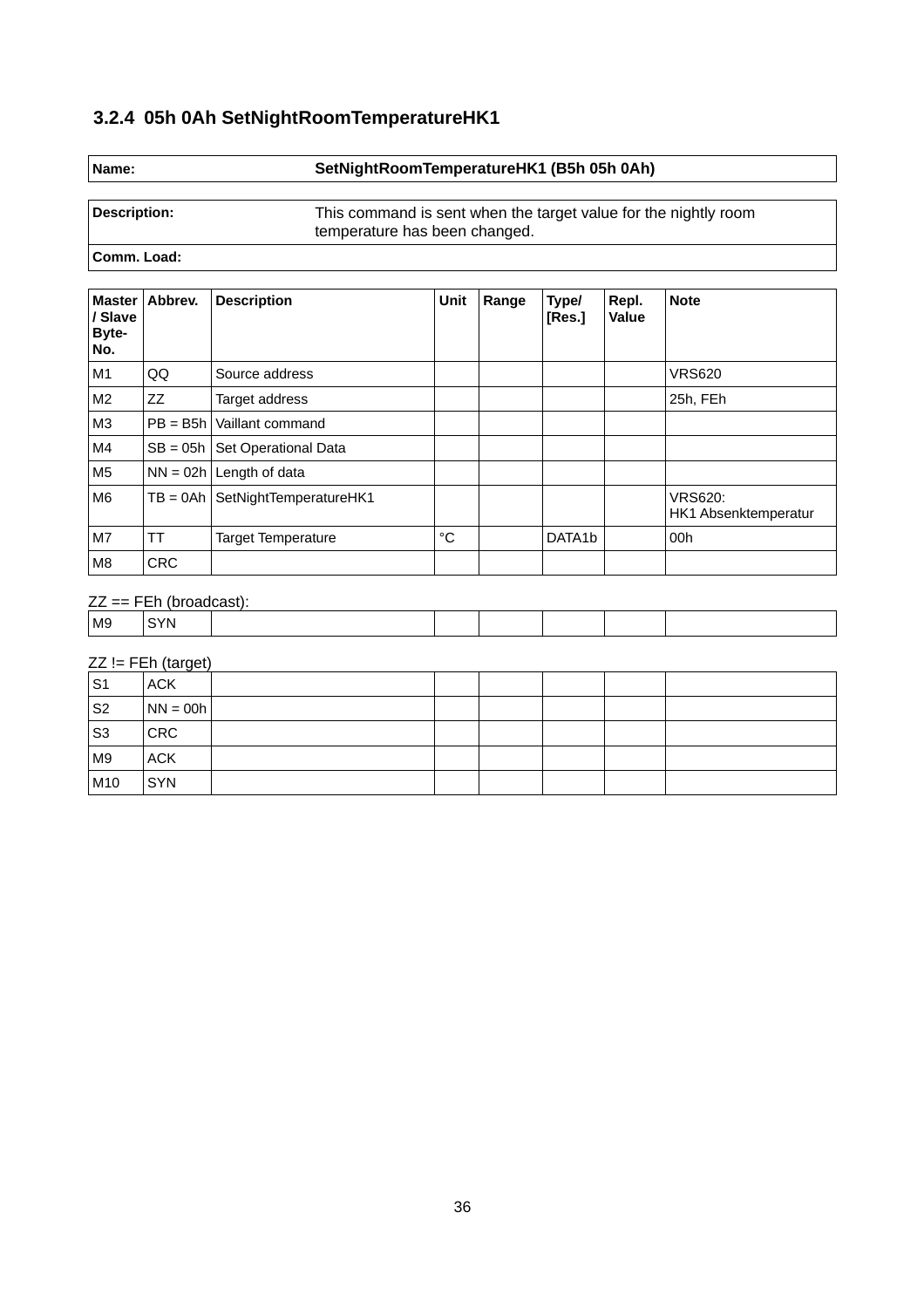# **3.2.5 05h 0Bh SetHeatingTemperatureRatioHK1**

# **Name: Set Heating Temperature Ratio for HK1 (B5h 05h 0Bh)**

**Description:** This command is sent when the target value for the heating temperature ratio has been changed. The heating temperature ratio defines the change of the lead water temperature depending on the outside temperature.

#### **Comm. Load:**

| <b>Master</b><br>/ Slave<br>Byte-<br>No. | Abbrev.    | <b>Description</b>            | Unit          | Range | <b>Type/</b><br>[Res.] | Repl.<br>Value | <b>Note</b>                            |
|------------------------------------------|------------|-------------------------------|---------------|-------|------------------------|----------------|----------------------------------------|
| M1                                       | QQ         | Source address                |               |       |                        |                | <b>VRS620</b>                          |
| M <sub>2</sub>                           | ZZ         | Target address                |               |       |                        |                | 26h, FEh                               |
| M3                                       | $PB = B5h$ | Vaillant command              |               |       |                        |                |                                        |
| M4                                       | $SB = 05h$ | Set Operational Data          |               |       |                        |                |                                        |
| M <sub>5</sub>                           |            | $NN = 03h$ Length of data     |               |       |                        |                |                                        |
| M <sub>6</sub>                           | $TB = OBh$ | SetHeatingTemperatureRatioHK1 |               |       |                        |                | <b>VRS620:</b><br><b>HK1 Heizkurve</b> |
| M7-8                                     | <b>TR</b>  | <b>Temperature Ratio</b>      | $\frac{0}{0}$ |       | <b>WORD</b>            |                | A ratio of 1.5 would be<br>150%        |
| M <sub>9</sub>                           | <b>CRC</b> |                               |               |       |                        |                |                                        |

#### $ZZ == FEh$  (broadcast):

| $   -$<br>M10<br>`YN-<br>$\cdot$ $\cdot$<br>$   -$ |  |  |  |  |  |  |  |  |  |
|----------------------------------------------------|--|--|--|--|--|--|--|--|--|
|----------------------------------------------------|--|--|--|--|--|--|--|--|--|

| S <sub>1</sub> | ູ<br><b>ACK</b> |  |  |  |
|----------------|-----------------|--|--|--|
| S2             | $ NN = 00h $    |  |  |  |
| $\vert$ S3     | <b>CRC</b>      |  |  |  |
| M10            | <b>ACK</b>      |  |  |  |
| M11            | <b>SYN</b>      |  |  |  |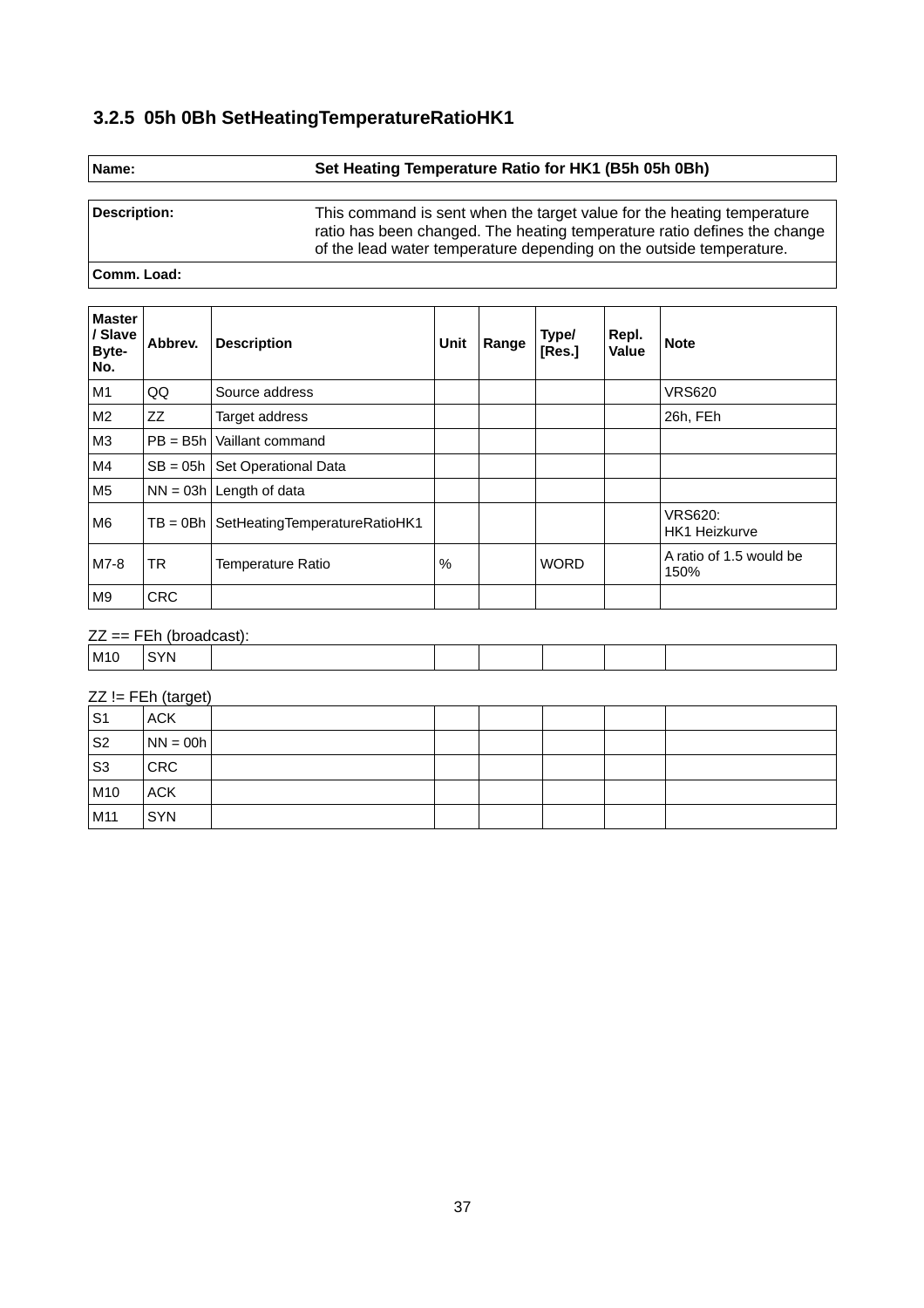# **3.2.6 05h 0Ch SetMaxLimitOutsTemp**

| am |  |
|----|--|
| м  |  |

# **Name: SetMaxLimitOutsTemp (B5h 05h 0Ch)**

**Description:** This command is sent when the maximum limit for the outside temperetaure has been changed.

**Comm. Load:**

| <b>Master</b><br>/ Slave<br>Byte-<br>No. | Abbrev.    | <b>Description</b>              | Unit        | Range | <b>Type/</b><br>[Res.] | Repl.<br><b>Value</b> | <b>Note</b>   |
|------------------------------------------|------------|---------------------------------|-------------|-------|------------------------|-----------------------|---------------|
| M1                                       | QQ         | Source address                  |             |       |                        |                       | <b>VRS620</b> |
| M <sub>2</sub>                           | ZZ         | Target address                  |             |       |                        |                       | 26h           |
| M <sub>3</sub>                           | $PB = B5h$ | Vaillant command                |             |       |                        |                       |               |
| M4                                       | $SB = 05h$ | Set Operational Data            |             |       |                        |                       |               |
| M <sub>5</sub>                           |            | $NN = 02h$ Length of data       |             |       |                        |                       |               |
| M <sub>6</sub>                           |            | $TB = OCh$ SetMaxLimitsOutsTemp |             |       |                        |                       |               |
| M <sub>7</sub>                           | OT         | Max limit outside temperature   | $^{\circ}C$ | 5.50  | DATA1b                 |                       |               |
| M <sub>8</sub>                           | <b>CRC</b> |                                 |             |       |                        |                       |               |

#### $ZZ == FEh$  (broadcast):

|     | ---------- |                 |  |  |  |  |  |
|-----|------------|-----------------|--|--|--|--|--|
| M10 |            | <b>CVN</b><br>ີ |  |  |  |  |  |
|     |            |                 |  |  |  |  |  |

| S1             | <b>ACK</b> |  |  |  |
|----------------|------------|--|--|--|
| S <sub>2</sub> | $NN = 00h$ |  |  |  |
| S <sub>3</sub> | <b>CRC</b> |  |  |  |
| M10            | <b>ACK</b> |  |  |  |
| M11            | <b>SYN</b> |  |  |  |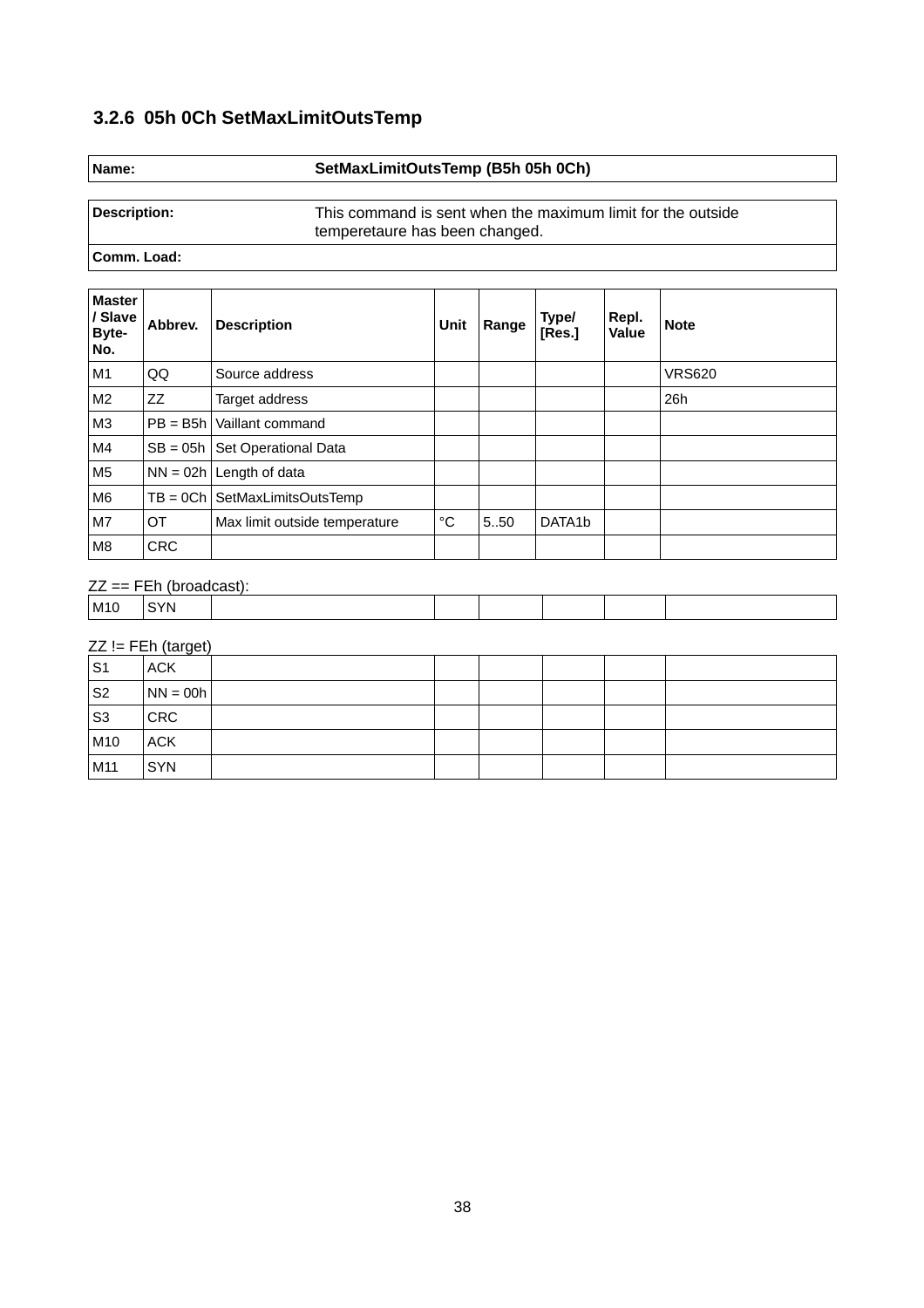# **3.2.7 05h 0Eh SetMinFlowTemp**

| Name:               | SetMinFlowTemp (B5h 05h 0Eh)                                                                  |
|---------------------|-----------------------------------------------------------------------------------------------|
| <b>Description:</b> | This command is sent when the minimum temperature of the heating circuit<br>has been changed. |
| Comm. Load:         |                                                                                               |

| <b>Master</b><br>/ Slave<br>Byte-<br>No. | Abbrey.    | <b>Description</b>        | Unit        | Range | <b>Type/</b><br>[Res.] | Repl.<br><b>Value</b> | <b>Note</b>   |
|------------------------------------------|------------|---------------------------|-------------|-------|------------------------|-----------------------|---------------|
| M1                                       | QQ         | Source address            |             |       |                        |                       | <b>VRS620</b> |
| M <sub>2</sub>                           | ZZ         | Target address            |             |       |                        |                       | 26h           |
| M <sub>3</sub>                           | $PB = B5h$ | Vaillant command          |             |       |                        |                       |               |
| M4                                       | $SB = 05h$ | Set Operational Data      |             |       |                        |                       |               |
| M <sub>5</sub>                           |            | $NN = 02h$ Length of data |             |       |                        |                       |               |
| M <sub>6</sub>                           | $TB = OEh$ | SetMinFlowTemp            |             |       |                        |                       |               |
| M <sub>7</sub>                           | <b>MFT</b> | Min flow temperature      | $^{\circ}C$ | 15.90 | DATA1b                 |                       |               |
| M <sub>8</sub>                           | <b>CRC</b> |                           |             |       |                        |                       |               |

#### $ZZ == FEh$  (broadcast):

| ' M10<br>.<br>$\mathbf{v}$<br>$\sim$ |  |  |  |  |  |  |  |  |  |
|--------------------------------------|--|--|--|--|--|--|--|--|--|
|--------------------------------------|--|--|--|--|--|--|--|--|--|

| S1             | <b>ACK</b>   |  |  |  |
|----------------|--------------|--|--|--|
| S <sub>2</sub> | $ NN = 00h $ |  |  |  |
| S <sub>3</sub> | <b>CRC</b>   |  |  |  |
| M10            | <b>ACK</b>   |  |  |  |
| M11            | <b>SYN</b>   |  |  |  |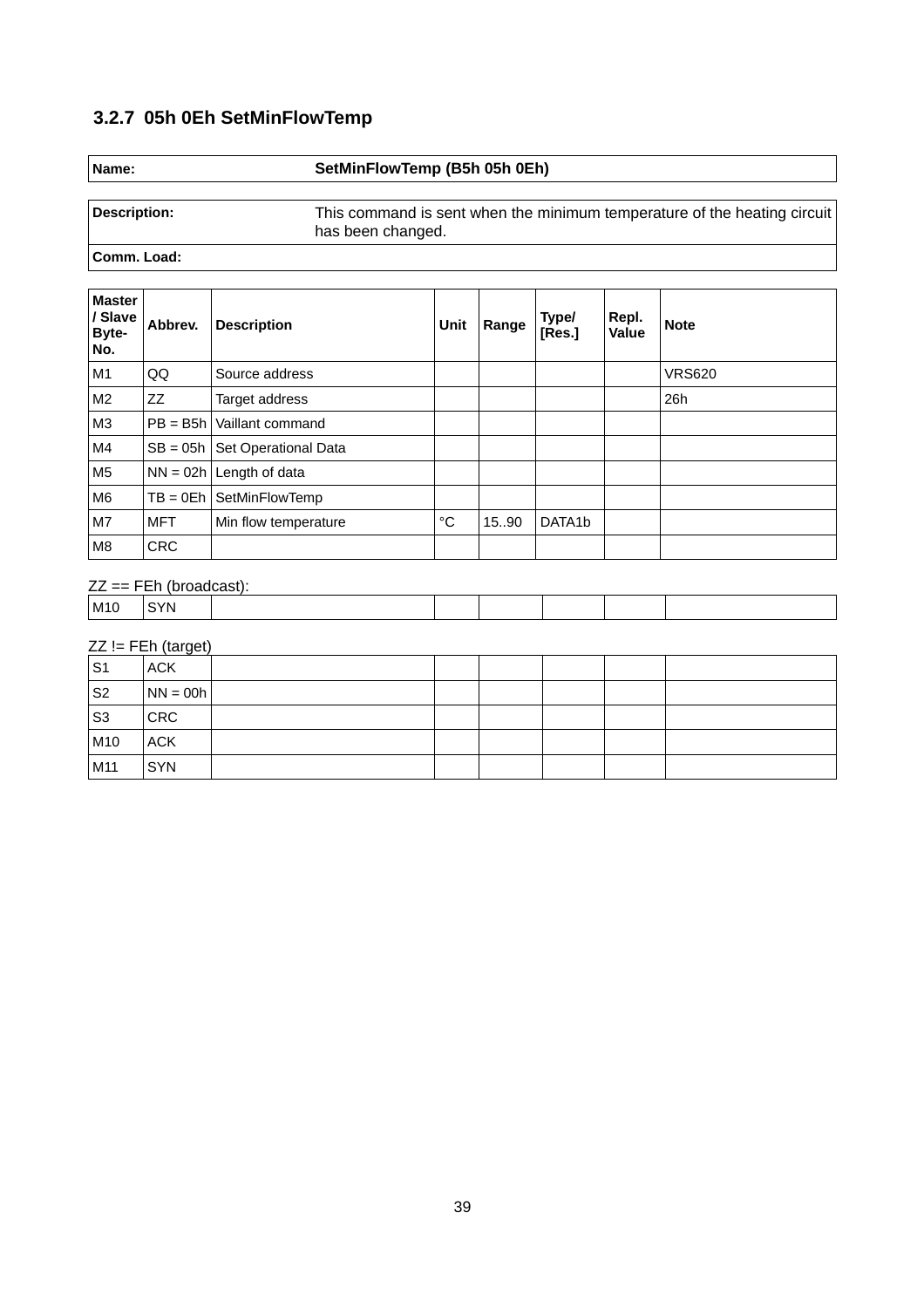# **3.2.8 05h 0Fh SetMaxFlowTemp**

| Name:        | SetMaxFlowTemp (B5h 05h 0Fh)                                                                  |
|--------------|-----------------------------------------------------------------------------------------------|
| Description: | This command is sent when the maximum temperature of the heating<br>circuit has been changed. |
| Comm. Load:  |                                                                                               |

| <b>Master</b><br>/ Slave<br>Byte-<br>No. | Abbrev.    | <b>Description</b>        | Unit        | Range | <b>Type/</b><br>[Res.] | Repl.<br><b>Value</b> | <b>Note</b>   |
|------------------------------------------|------------|---------------------------|-------------|-------|------------------------|-----------------------|---------------|
| M1                                       | QQ         | Source address            |             |       |                        |                       | <b>VRS620</b> |
| M <sub>2</sub>                           | ZZ         | Target address            |             |       |                        |                       | 26h           |
| M3                                       | $PB = B5h$ | Vaillant command          |             |       |                        |                       |               |
| M4                                       | $SB = 05h$ | Set Operational Data      |             |       |                        |                       |               |
| M <sub>5</sub>                           |            | $NN = 02h$ Length of data |             |       |                        |                       |               |
| M <sub>6</sub>                           | $TB = OFh$ | SetMaxFlowTemp            |             |       |                        |                       |               |
| M <sub>7</sub>                           | <b>MFT</b> | Max flow temperature      | $^{\circ}C$ | 15.90 | DATA1b                 |                       |               |
| M <sub>8</sub>                           | <b>CRC</b> |                           |             |       |                        |                       |               |

#### $ZZ == FEh$  (broadcast):

| M10<br>$\mathbf{A}$<br>--<br>`V Ni<br>. . |
|-------------------------------------------|
|-------------------------------------------|

| S1             | <b>ACK</b>   |  |  |  |
|----------------|--------------|--|--|--|
| S <sub>2</sub> | $ NN = 00h $ |  |  |  |
| S <sub>3</sub> | <b>CRC</b>   |  |  |  |
| M10            | <b>ACK</b>   |  |  |  |
| M11            | <b>SYN</b>   |  |  |  |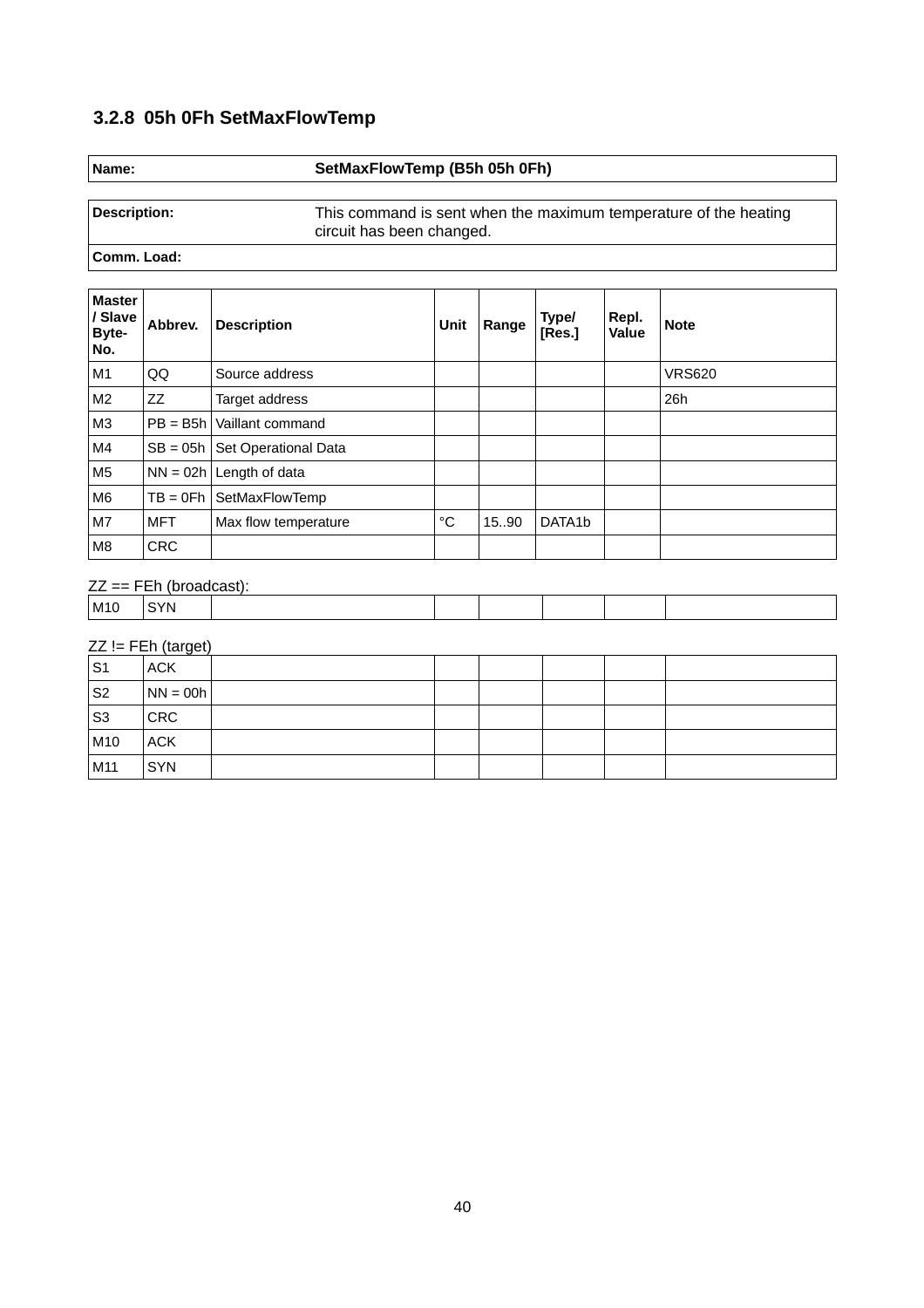# **3.2.9 05h 10h SetMaxPreheating**

| Name:        | SetMaxPreheating (B5h 05h 10h)                                    |
|--------------|-------------------------------------------------------------------|
| Description: | This command is sent when the maximum preheating time the heating |
|              | circuit has been changed.                                         |
| Comm. Load:  |                                                                   |

| <b>Master</b><br>/ Slave<br>Byte-<br>No. | Abbrev.    | <b>Description</b>   | Unit | Range | <b>Type/</b><br>[Res.] | Repl.<br><b>Value</b> | <b>Note</b>   |
|------------------------------------------|------------|----------------------|------|-------|------------------------|-----------------------|---------------|
| M1                                       | QQ         | Source address       |      |       |                        |                       | <b>VRS620</b> |
| M <sub>2</sub>                           | ZZ         | Target address       |      |       |                        |                       | 26h           |
| M3                                       | $PB = B5h$ | Vaillant command     |      |       |                        |                       |               |
| M4                                       | $SB = 05h$ | Set Operational Data |      |       |                        |                       |               |
| M <sub>5</sub>                           | $NN = 02h$ | Length of data       |      |       |                        |                       |               |
| M <sub>6</sub>                           | $TB = 10h$ | SetMaxPreheating     |      |       |                        |                       |               |
| M7                                       | <b>MFT</b> | Max preheating time  | h    | 0.5   | DATA1b                 |                       |               |
| M <sub>8</sub>                           | <b>CRC</b> |                      |      |       |                        |                       |               |

#### $ZZ == FEh$  (broadcast):

|     |                 | ---------- |  |  |  |
|-----|-----------------|------------|--|--|--|
| M10 | <b>CVN</b><br>ີ |            |  |  |  |
|     |                 |            |  |  |  |

| S1             | <b>ACK</b>   |  |  |  |
|----------------|--------------|--|--|--|
| S <sub>2</sub> | $ NN = 00h $ |  |  |  |
| S <sub>3</sub> | <b>CRC</b>   |  |  |  |
| M10            | <b>ACK</b>   |  |  |  |
| M11            | <b>SYN</b>   |  |  |  |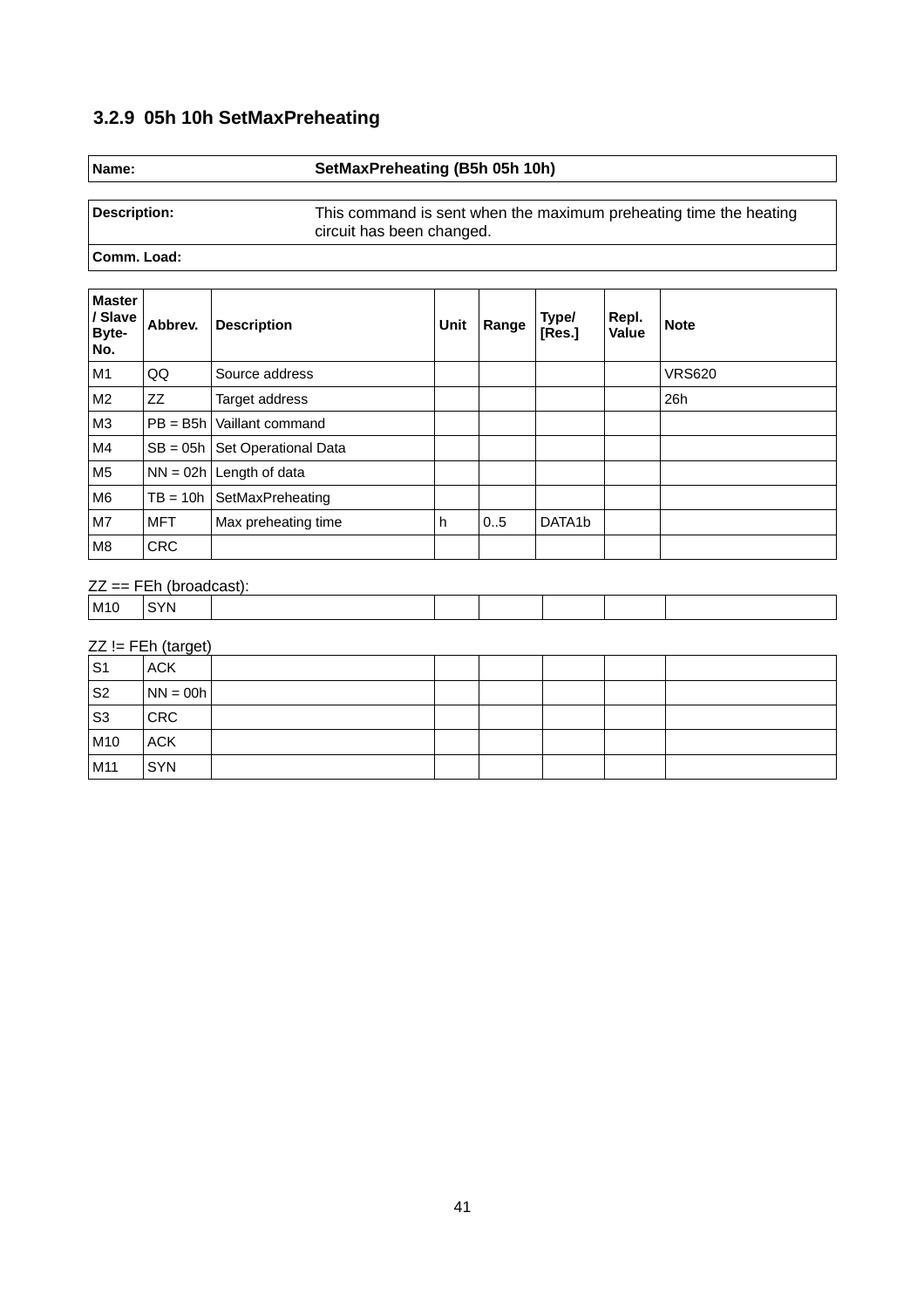# **3.2.10 05h 11h SwitchSWLoadingPumpDelay**

## **Name: Switch Service Water Loading Pump Delay (B5h 05h 11h)**

**Description:** This command is sent when the delay of the service water loading pump is activated or deactivated.

**Comm. Load:**

| <b>Master</b><br>/ Slave<br>Byte-<br>No. | Abbrev.    | <b>Description</b>        | Unit | Range | <b>Type/</b><br>[Res.] | Repl.<br><b>Value</b> | <b>Note</b>                           |
|------------------------------------------|------------|---------------------------|------|-------|------------------------|-----------------------|---------------------------------------|
| M1                                       | QQ         | Source address            |      |       |                        |                       | <b>VRS620</b>                         |
| M <sub>2</sub>                           | ZZ         | Target address            |      |       |                        |                       | 25h, FEh                              |
| M <sub>3</sub>                           | $PB = BBH$ | Vaillant command          |      |       |                        |                       |                                       |
| M4                                       | $SB = 05h$ | Set Operational Data      |      |       |                        |                       |                                       |
| M <sub>5</sub>                           |            | $NN = 02h$ Length of data |      |       |                        |                       |                                       |
| M <sub>6</sub>                           | $TB = 11h$ | SwitchSWLoadingPumpDelay  |      |       |                        |                       | <b>VRS620:</b><br>Nachladeverzögerung |
| M7                                       | 00h<br>1Eh | Off<br><b>On</b>          |      |       | <b>BYTE</b>            |                       | 00h                                   |
| M <sub>8</sub>                           | <b>CRC</b> |                           |      |       |                        |                       |                                       |

#### $ZZ == FEh$  (broadcast):

|--|

| $\vert$ S1 | <b>ACK</b> |  |  |  |
|------------|------------|--|--|--|
| $ $ S2     | $NN = 00h$ |  |  |  |
| $\vert$ S3 | <b>CRC</b> |  |  |  |
| M9         | <b>ACK</b> |  |  |  |
| M10        | <b>SYN</b> |  |  |  |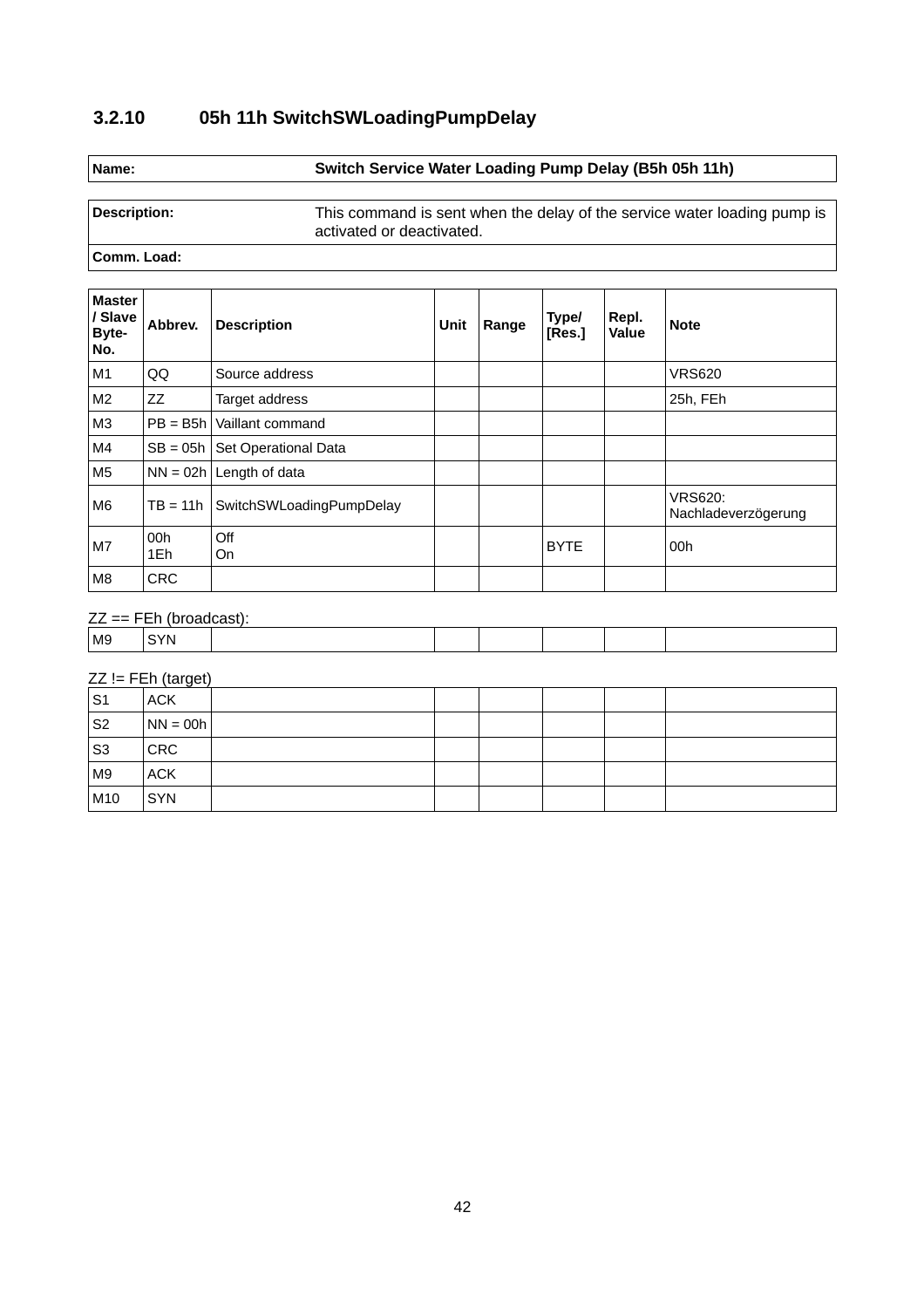# **3.2.11 05h 12h SetSWLoadingPumpDelay**

| <b>Name:</b> |  |  |  |
|--------------|--|--|--|
|              |  |  |  |

# **Name: Set Service Water Loading Pump Delay (B5h 05h 12h)**

**Description:** This command defines the time the loading pump is running after the burner has already switched off. It is sent when the delay has been changed.

#### **Comm. Load:**

| <b>Master</b><br>/ Slave<br>Byte-<br>No. | Abbrev.    | <b>Description</b>        | Unit | Range | <b>Type/</b><br>[Res.] | Repl.<br><b>Value</b> | <b>Note</b>                          |
|------------------------------------------|------------|---------------------------|------|-------|------------------------|-----------------------|--------------------------------------|
| M1                                       | QQ         | Source address            |      |       |                        |                       | <b>VRS620</b>                        |
| M <sub>2</sub>                           | ZZ         | Target address            |      |       |                        |                       | 25h, FEh                             |
| M <sub>3</sub>                           | $PB = B5h$ | Vaillant command          |      |       |                        |                       |                                      |
| M4                                       | $SB = 05h$ | Set Operational Data      |      |       |                        |                       |                                      |
| M <sub>5</sub>                           |            | $NN = 02h$ Length of data |      |       |                        |                       |                                      |
| M <sub>6</sub>                           | $TB = 12h$ | SetSWLoadingPumpDelay     |      |       |                        |                       | <b>VRS620:</b><br>Ladepumpennachlauf |
| M <sub>7</sub>                           | <b>PD</b>  | Pump Delay                | min  | $3-9$ | DATA1b                 |                       |                                      |
| M <sub>8</sub>                           | <b>CRC</b> |                           |      |       |                        |                       |                                      |

#### $ZZ == FEh$  (broadcast):

| M9 | <b>SYN</b> |  |  |  |
|----|------------|--|--|--|
|    |            |  |  |  |

| $ S_1 $            | <b>ACK</b> |  |  |  |
|--------------------|------------|--|--|--|
| $ $ S <sub>2</sub> | $NN = 00h$ |  |  |  |
| $\mid$ S3          | <b>CRC</b> |  |  |  |
| M9                 | <b>ACK</b> |  |  |  |
| M10                | <b>SYN</b> |  |  |  |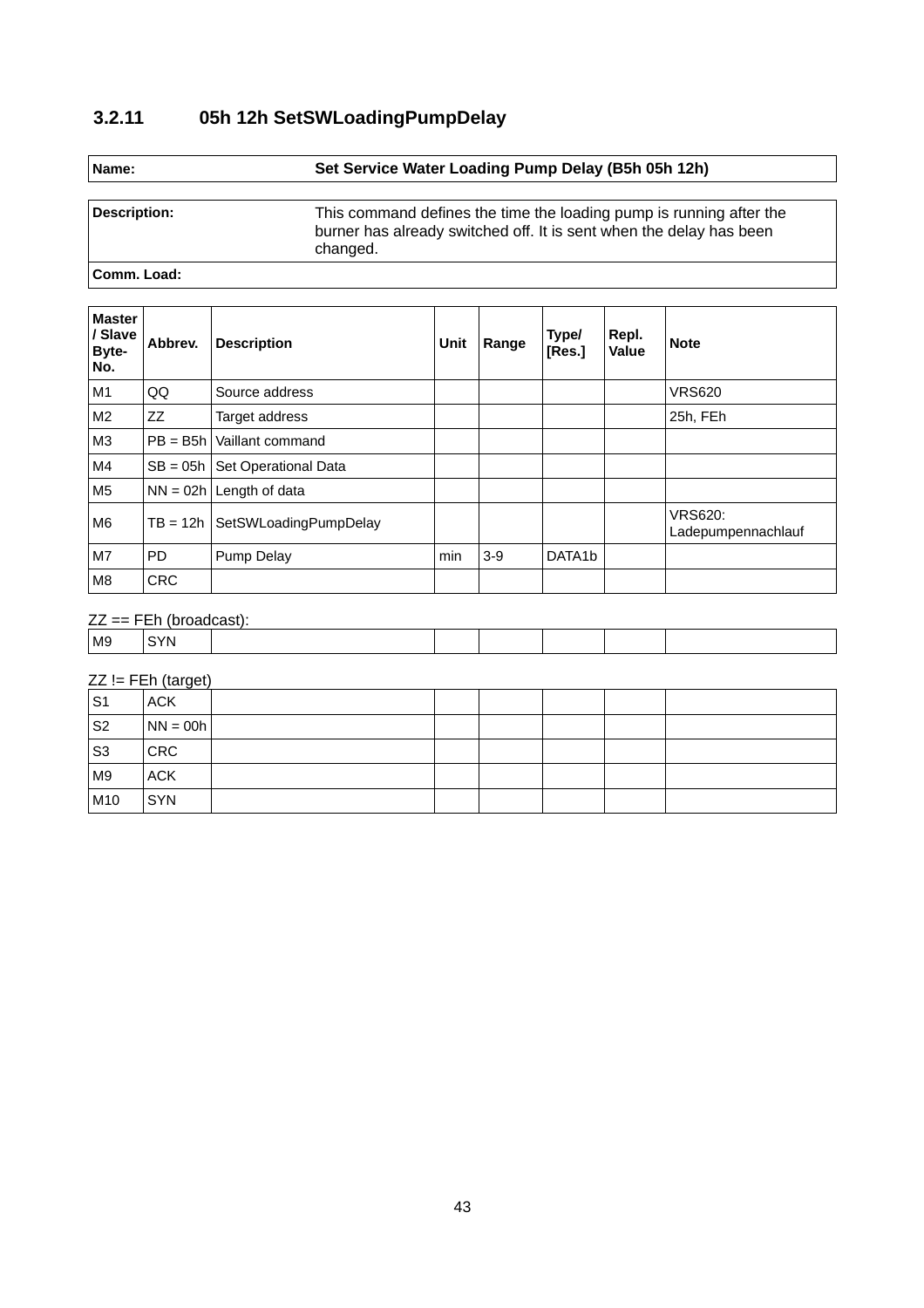# **3.2.12 05h 13h SwitchLegionnairsDiseaseProtection**

| am |  |
|----|--|
|    |  |

# **Name: Switch Legionnaire's Disease Protection (B5h 05h 13h)**

**Description:** This command defines the time the loading pump is running after the burner has already switched off. It is sent when the delay has been changed.

#### **Comm. Load:**

| <b>Master</b><br>/ Slave<br>Byte-<br>No. | Abbrev.    | <b>Description</b>                 | Unit | Range | <b>Type/</b><br>[Res.] | Repl.<br><b>Value</b> | <b>Note</b>                          |
|------------------------------------------|------------|------------------------------------|------|-------|------------------------|-----------------------|--------------------------------------|
| M1                                       | QQ         | Source address                     |      |       |                        |                       | <b>VRS620</b>                        |
| M <sub>2</sub>                           | ZZ         | Target address                     |      |       |                        |                       | 25h, FEh                             |
| M <sub>3</sub>                           |            | $PB = B5h$ Vaillant command        |      |       |                        |                       |                                      |
| M4                                       | $SB = 05h$ | Set Operational Data               |      |       |                        |                       |                                      |
| M <sub>5</sub>                           |            | $NN = 02h$ Length of data          |      |       |                        |                       |                                      |
| M <sub>6</sub>                           | $TB = 13h$ | SwitchLegionnairsDiseaseProtection |      |       |                        |                       | <b>VRS620:</b><br>Ladepumpennachlauf |
| M7                                       | 00h<br>01h | Off<br><b>On</b>                   |      |       | <b>BYTE</b>            |                       |                                      |
| M <sub>8</sub>                           | <b>CRC</b> |                                    |      |       |                        |                       |                                      |

#### $ZZ == FEh$  (broadcast):

|  | M9 | -----<br>∵YN.<br>- - - - |  |  |  |  |  |  |
|--|----|--------------------------|--|--|--|--|--|--|
|--|----|--------------------------|--|--|--|--|--|--|

| 'S1            | <b>ACK</b>   |  |  |  |
|----------------|--------------|--|--|--|
| S <sub>2</sub> | $ NN = 00h $ |  |  |  |
| S <sub>3</sub> | <b>CRC</b>   |  |  |  |
| M <sub>9</sub> | <b>ACK</b>   |  |  |  |
| M10            | <b>SYN</b>   |  |  |  |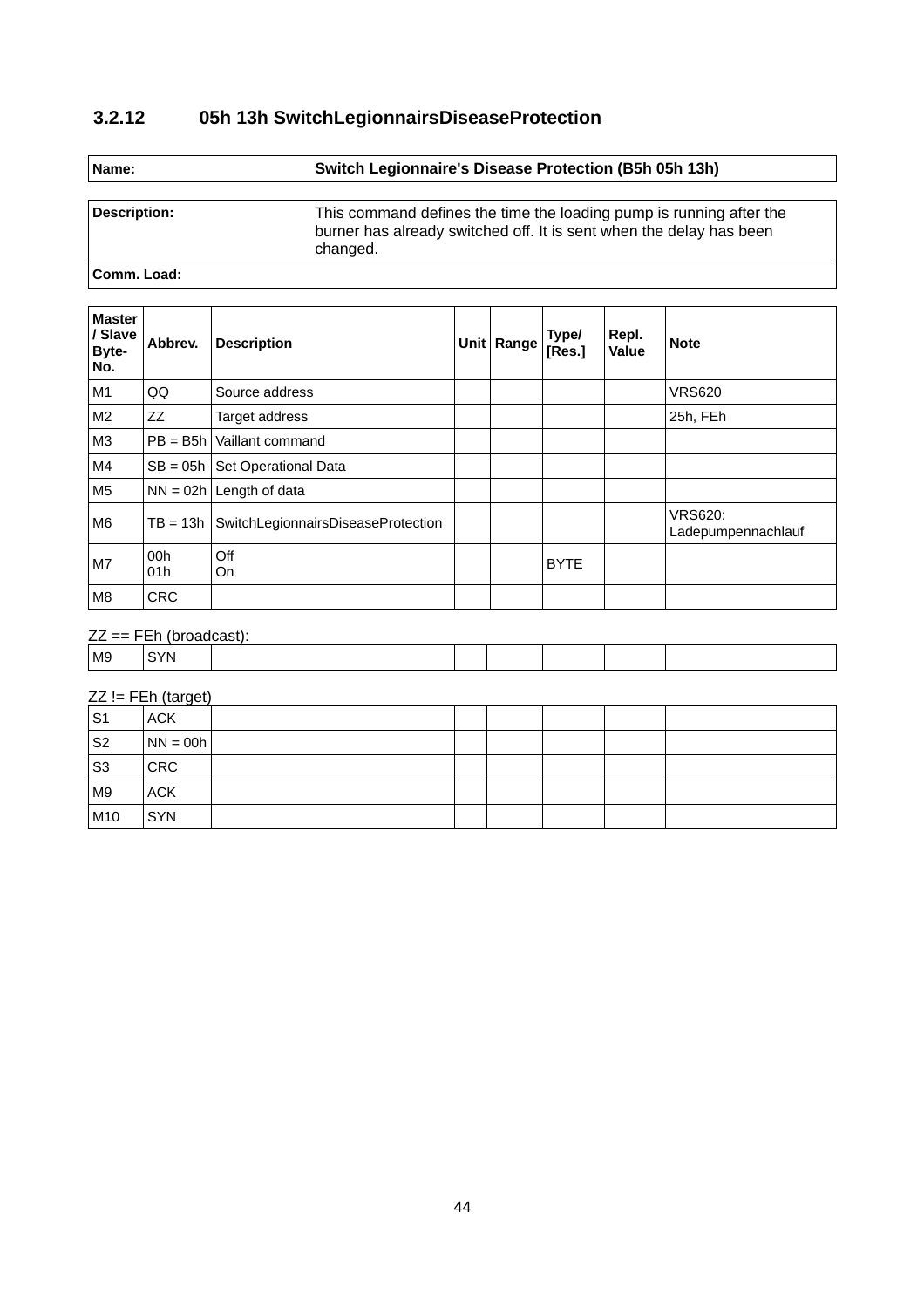# **3.2.13 05h 14h SwitchParallelLoading**

# **Name: Switch Parallel Loading (B5h 05h 14h)**

**Description:** This command defines if the service water cylinder is allowed to be loaded in parallel by the solar collector and the boilder. It is sent when the settings has been changed.

**Comm. Load:**

| <b>Master</b><br>/ Slave<br>Byte-<br>No. | Abbrev.    | <b>Description</b>        | Unit | Range | <b>Type/</b><br>[Res.] | Repl.<br><b>Value</b> | <b>Note</b>                        |
|------------------------------------------|------------|---------------------------|------|-------|------------------------|-----------------------|------------------------------------|
| M1                                       | QQ         | Source address            |      |       |                        |                       | <b>VRS620</b>                      |
| M <sub>2</sub>                           | ZZ         | Target address            |      |       |                        |                       | 25h, FEh                           |
| M3                                       | $PB = B5h$ | Vaillant command          |      |       |                        |                       |                                    |
| M4                                       | $SB = 05h$ | Set Operational Data      |      |       |                        |                       |                                    |
| M <sub>5</sub>                           |            | $NN = 02h$ Length of data |      |       |                        |                       |                                    |
| M <sub>6</sub>                           | $TB = 14h$ | SwitchParallelLoading     |      |       |                        |                       | <b>VRS620:</b><br>Parallele Ladung |
| M7                                       | 00h<br>01h | Off<br>On                 |      |       | <b>BYTE</b>            |                       |                                    |
| M8                                       | <b>CRC</b> |                           |      |       |                        |                       |                                    |

#### $ZZ == FEh$  (broadcast):

| M9 | ™N |  |  |  |
|----|----|--|--|--|
|    |    |  |  |  |

| S1     | <b>ACK</b> |  |  |  |
|--------|------------|--|--|--|
| $ $ S2 | $NN = 00h$ |  |  |  |
| S3     | <b>CRC</b> |  |  |  |
| M9     | <b>ACK</b> |  |  |  |
| M10    | <b>SYN</b> |  |  |  |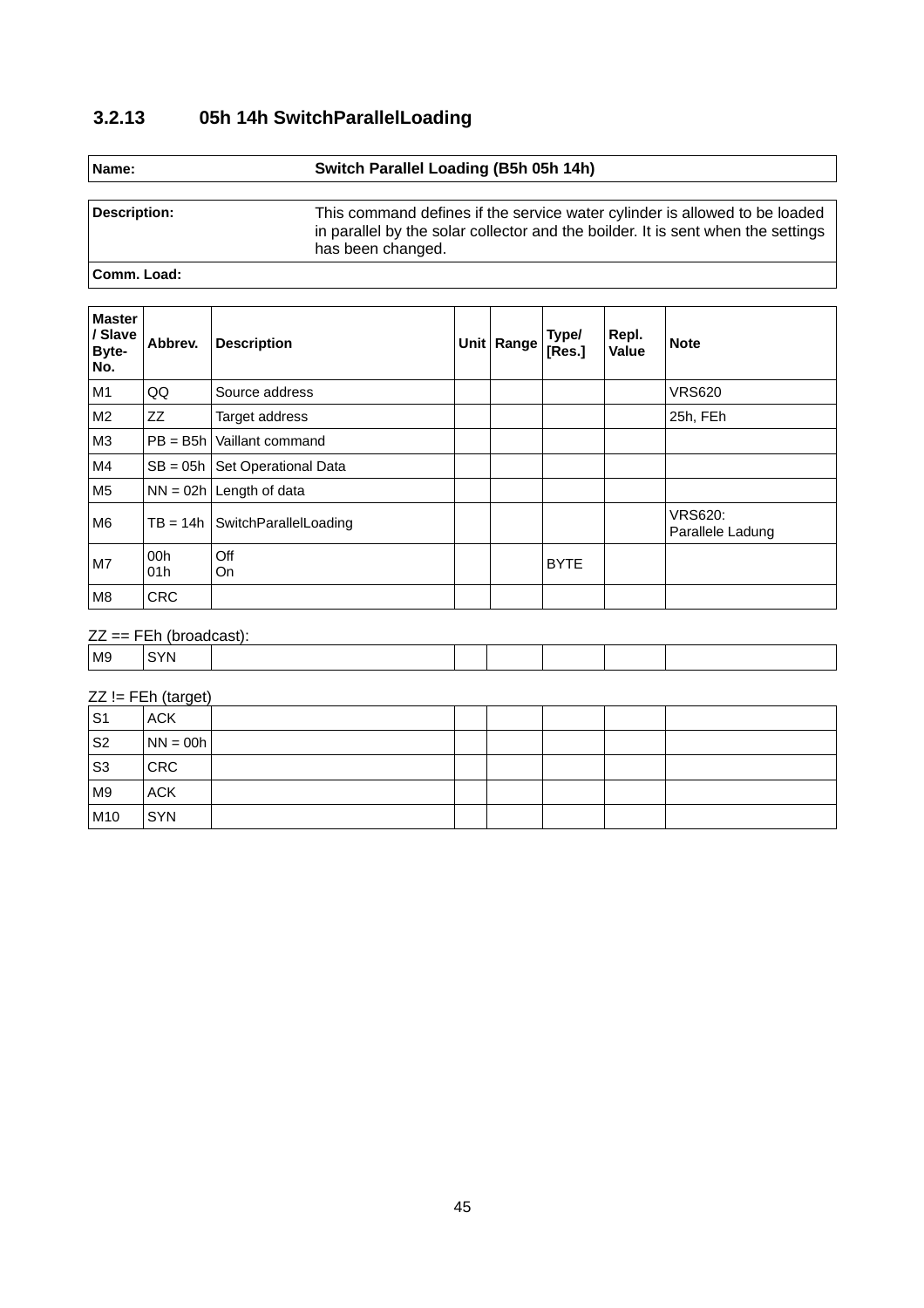# **3.2.14 05h 15h SetMaxPreDeactivationTime**

| Name:               | Set Max Pre Deactivation Time (B5h 05h 23h)                                                                          |  |  |  |  |  |  |
|---------------------|----------------------------------------------------------------------------------------------------------------------|--|--|--|--|--|--|
|                     |                                                                                                                      |  |  |  |  |  |  |
| <b>Description:</b> | This command sets the max time when re-heating is suppressed before<br>the heating system will switch off.<br>VRS620 |  |  |  |  |  |  |
|                     | Changes are also sent in parallel by using 05h 2Bh                                                                   |  |  |  |  |  |  |
| Comm. Load:         |                                                                                                                      |  |  |  |  |  |  |

| <b>Master</b><br>/ Slave<br>Byte-<br>No. | Abbrev.    | <b>Description</b>          | Unit | Range  | <b>Type/</b><br>[Res.] | Repl.<br><b>Value</b> | <b>Note</b>                                           |
|------------------------------------------|------------|-----------------------------|------|--------|------------------------|-----------------------|-------------------------------------------------------|
| M1                                       | QQ         | Source address              |      |        |                        |                       | <b>VRS620</b>                                         |
| M <sub>2</sub>                           | ZZ         | Target address              |      |        |                        |                       | <b>FEh</b>                                            |
| M <sub>3</sub>                           | $PB = B5h$ | Vaillant command            |      |        |                        |                       |                                                       |
| M4                                       | $SB = 05h$ | Set Operational Data        |      |        |                        |                       |                                                       |
| M <sub>5</sub>                           | $NN = 02h$ | Length of data              |      |        |                        |                       |                                                       |
| M <sub>6</sub>                           | $TB = 15h$ | SetMaxPreDeactivationTime   |      |        |                        |                       |                                                       |
| M7                                       | <b>PM</b>  | Max. Pre-Deactivation Value | min  | 15-120 | DATA1b                 |                       | <b>VRS620:</b><br>Gesamtsystem<br>Max. Vorabschaltung |
| M <sub>8</sub>                           | <b>CRC</b> |                             |      |        |                        |                       |                                                       |

 $ZZ == FEh$  (broadcast):

| M <sub>9</sub> | CVM |  |  |  |
|----------------|-----|--|--|--|
|                |     |  |  |  |

| $\vert$ S1         | <b>ACK</b> |  |  |  |
|--------------------|------------|--|--|--|
| $ $ S <sub>2</sub> | $NN = 00h$ |  |  |  |
| $\vert$ S3         | <b>CRC</b> |  |  |  |
| M9                 | ACK        |  |  |  |
| M10                | <b>SYN</b> |  |  |  |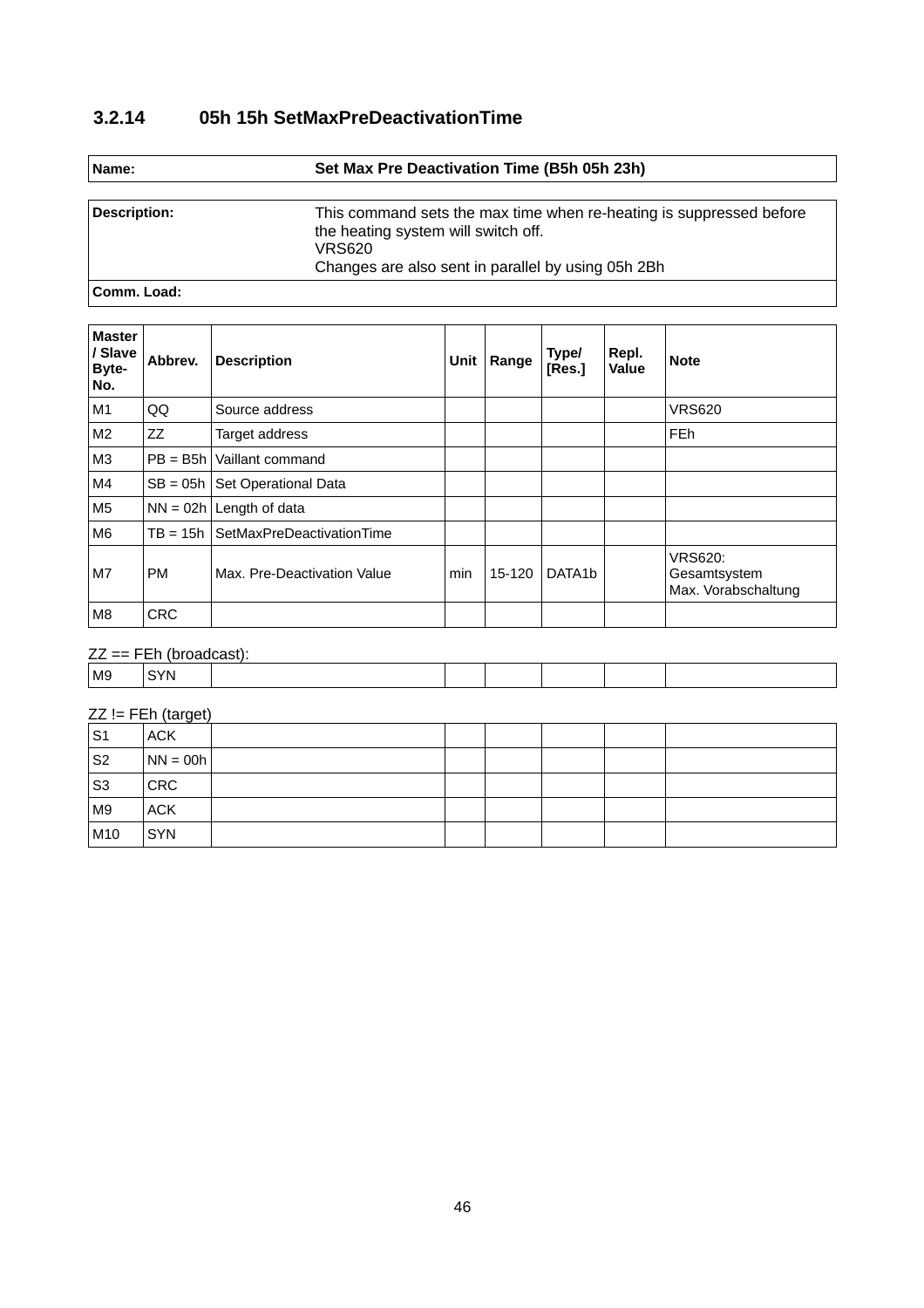# **3.2.15 05h 1Ah SetCylinderMaxTempSolar1**

| Name:        | Set Cylinder Max Temp Solar1 (B5h 05h 1Ah)                                                                                                                                                                                 |  |  |  |  |  |  |
|--------------|----------------------------------------------------------------------------------------------------------------------------------------------------------------------------------------------------------------------------|--|--|--|--|--|--|
|              |                                                                                                                                                                                                                            |  |  |  |  |  |  |
| Description: | This command defines the maximum temperature of the service water<br>cylinder loaded by solar collector 1. It is sent when the settings has been<br>changed.<br>Written data can be read by the command B5h 04h Block 11h. |  |  |  |  |  |  |
|              |                                                                                                                                                                                                                            |  |  |  |  |  |  |

**Comm. Load:**

| <b>Master</b><br>/ Slave<br>Byte-<br>No. | Abbrev.    | <b>Description</b>        | Unit        | Range | <b>Type/</b><br>[Res.] | Repl.<br><b>Value</b> | <b>Note</b>                                          |
|------------------------------------------|------------|---------------------------|-------------|-------|------------------------|-----------------------|------------------------------------------------------|
| M1                                       | QQ         | Source address            |             |       |                        |                       | <b>VRS620</b>                                        |
| M <sub>2</sub>                           | ZZ         | Target address            |             |       |                        |                       | ECh                                                  |
| M <sub>3</sub>                           | $PB = BBH$ | Vaillant command          |             |       |                        |                       |                                                      |
| M4                                       | $SB = 05h$ | Set Operational Data      |             |       |                        |                       |                                                      |
| M <sub>5</sub>                           |            | $NN = 02h$ Length of data |             |       |                        |                       |                                                      |
| M <sub>6</sub>                           | $TB = 1Ah$ | SetCylinderMaxTempSolar1  |             |       |                        |                       | <b>VRS620:</b><br>Solarspeicher<br>Maximaltemperatur |
| M <sub>7</sub>                           | <b>TM</b>  | Maximum Temperature       | $^{\circ}C$ | 35-80 | DATA1b                 |                       |                                                      |
| M <sub>8</sub>                           | <b>CRC</b> |                           |             |       |                        |                       |                                                      |

 $ZZ == FEh$  (broadcast):

|  | M <sub>9</sub> | <b>VN</b> |  |  |  |  |  |  |
|--|----------------|-----------|--|--|--|--|--|--|
|--|----------------|-----------|--|--|--|--|--|--|

| $\vert$ S1         | <b>ACK</b> |  |  |  |
|--------------------|------------|--|--|--|
| $ $ S <sub>2</sub> | $NN = 00h$ |  |  |  |
| $\vert$ S3         | CRC        |  |  |  |
| M9                 | <b>ACK</b> |  |  |  |
| M10                | <b>SYN</b> |  |  |  |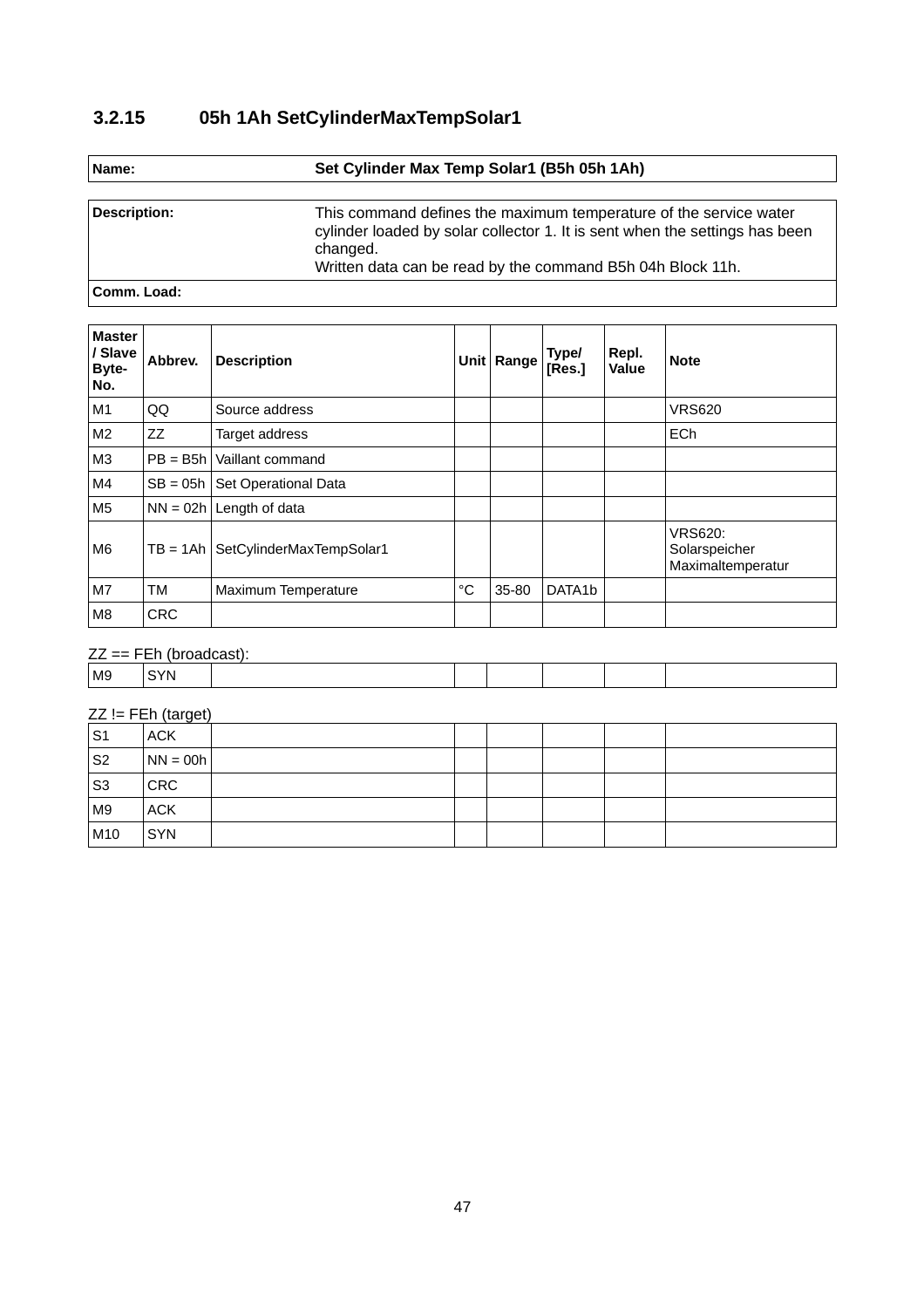# **3.2.16 05h 1Bh SetCylinderHysteresisSolar1**

| Name:        | Set Cylinder Hysteresis Solar1 (B5h 05h 1Bh)                                                                                                                                                                                                             |  |  |  |  |  |  |  |
|--------------|----------------------------------------------------------------------------------------------------------------------------------------------------------------------------------------------------------------------------------------------------------|--|--|--|--|--|--|--|
|              |                                                                                                                                                                                                                                                          |  |  |  |  |  |  |  |
| Description: | This command defines the activation difference and deactivation difference<br>of the service water cylinder loaded by solar collector 1. It is sent when the<br>settings has been changed.<br>Written data can be read by the command B5h 04h Block 11h. |  |  |  |  |  |  |  |

**Comm. Load:**

| <b>Master</b><br>/ Slave<br>Byte-<br>No. | Abbrey.         | <b>Description</b>           |   | Unit   Range | <b>Type/</b><br>[Res.] | Repl.<br><b>Value</b> | <b>Note</b>                                                                                       |
|------------------------------------------|-----------------|------------------------------|---|--------------|------------------------|-----------------------|---------------------------------------------------------------------------------------------------|
| M1                                       | QQ              | Source address               |   |              |                        |                       | <b>VRS620</b>                                                                                     |
| M <sub>2</sub>                           | ZZ              | Target address               |   |              |                        |                       | ECh                                                                                               |
| M3                                       | $PB = BB$       | Vaillant command             |   |              |                        |                       |                                                                                                   |
| M4                                       | $SB = 05h$      | Set Operational Data         |   |              |                        |                       |                                                                                                   |
| M <sub>5</sub>                           |                 | $NN = 03h$ Length of data    |   |              |                        |                       |                                                                                                   |
| M <sub>6</sub>                           | $TB = 1Bh$      | SetCylinderHysteresisSolar1  |   |              |                        |                       |                                                                                                   |
| M7                                       | TA1             | <b>Activation Difference</b> | K | $5 - 12$     | DATA1b                 |                       | Should always be 2K<br>greater than TO1<br><b>VRS620:</b><br>Solarspeicher<br>Einschaltdifferenzr |
| M8                                       | TO <sub>1</sub> | Deactivation Difference      | K | $1 - 10$     | DATA1b                 |                       | <b>VRS620:</b><br>Solarspeicher<br>Ausschaltdifferenz                                             |
| M9                                       | <b>CRC</b>      |                              |   |              |                        |                       |                                                                                                   |

#### $ZZ == FEh$  (broadcast):

 $M10$  SYN

| S <sub>1</sub> | <b>ACK</b> |  |  |  |
|----------------|------------|--|--|--|
| $ $ S2         | $NN = 00h$ |  |  |  |
| S3             | <b>CRC</b> |  |  |  |
| M10            | <b>ACK</b> |  |  |  |
| M11            | <b>SYN</b> |  |  |  |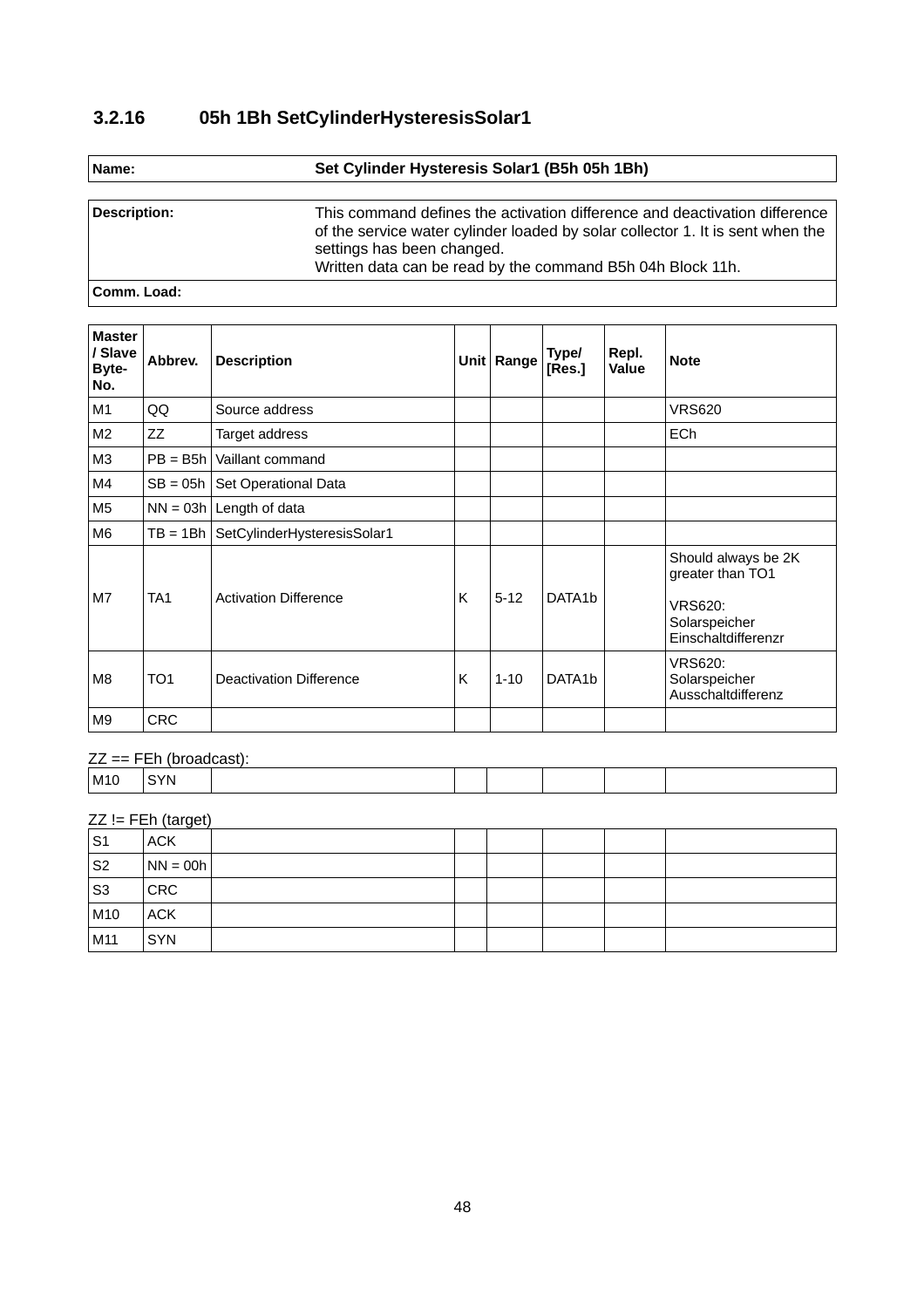# **3.2.17 05h 1Ch SetOutsideTempCorr**

## **Name: SetOutsideTempCorr (B5h 05h 1Ch)**

#### **Description:** This command sets the outside temperature correction.

**Comm. Load:**

| <b>Master</b><br>/ Slave<br>Byte-<br>No. | Abbrev.    | <b>Description</b>             | Unit | Range  | <b>Type/</b><br>[Res.] | Repl.<br><b>Value</b> | <b>Note</b>                                               |
|------------------------------------------|------------|--------------------------------|------|--------|------------------------|-----------------------|-----------------------------------------------------------|
| M1                                       | QQ         | Source address                 |      |        |                        |                       | <b>VRS620</b>                                             |
| M <sub>2</sub>                           | ZZ         | Target address                 |      |        |                        |                       | ECh                                                       |
| M <sub>3</sub>                           | $PB = BBH$ | Vaillant command               |      |        |                        |                       |                                                           |
| M4                                       | $SB = 05h$ | Set Operational Data           |      |        |                        |                       |                                                           |
| M <sub>5</sub>                           |            | $NN = 02h$ Length of data      |      |        |                        |                       |                                                           |
| M <sub>6</sub>                           |            | $TB = 1Ch$ SetOutsideTempCorr  |      |        |                        |                       |                                                           |
| M7                                       | <b>OTC</b> | Outside temperature correction | K    | $-5.5$ | DATA1b                 |                       | <b>VRS620:</b><br>Temperaturkorrektur<br>Aussentemperatur |
| M <sub>8</sub>                           | <b>CRC</b> |                                |      |        |                        |                       |                                                           |

 $ZZ = FEh$  (broadcast):

 $\log$  SYN

| $\vert$ S1     | _______<br><b>ACK</b> |  |  |  |
|----------------|-----------------------|--|--|--|
| S <sub>2</sub> | $NN = 00h$            |  |  |  |
| $\mid$ S3      | <b>CRC</b>            |  |  |  |
| M9             | <b>ACK</b>            |  |  |  |
| M10            | <b>SYN</b>            |  |  |  |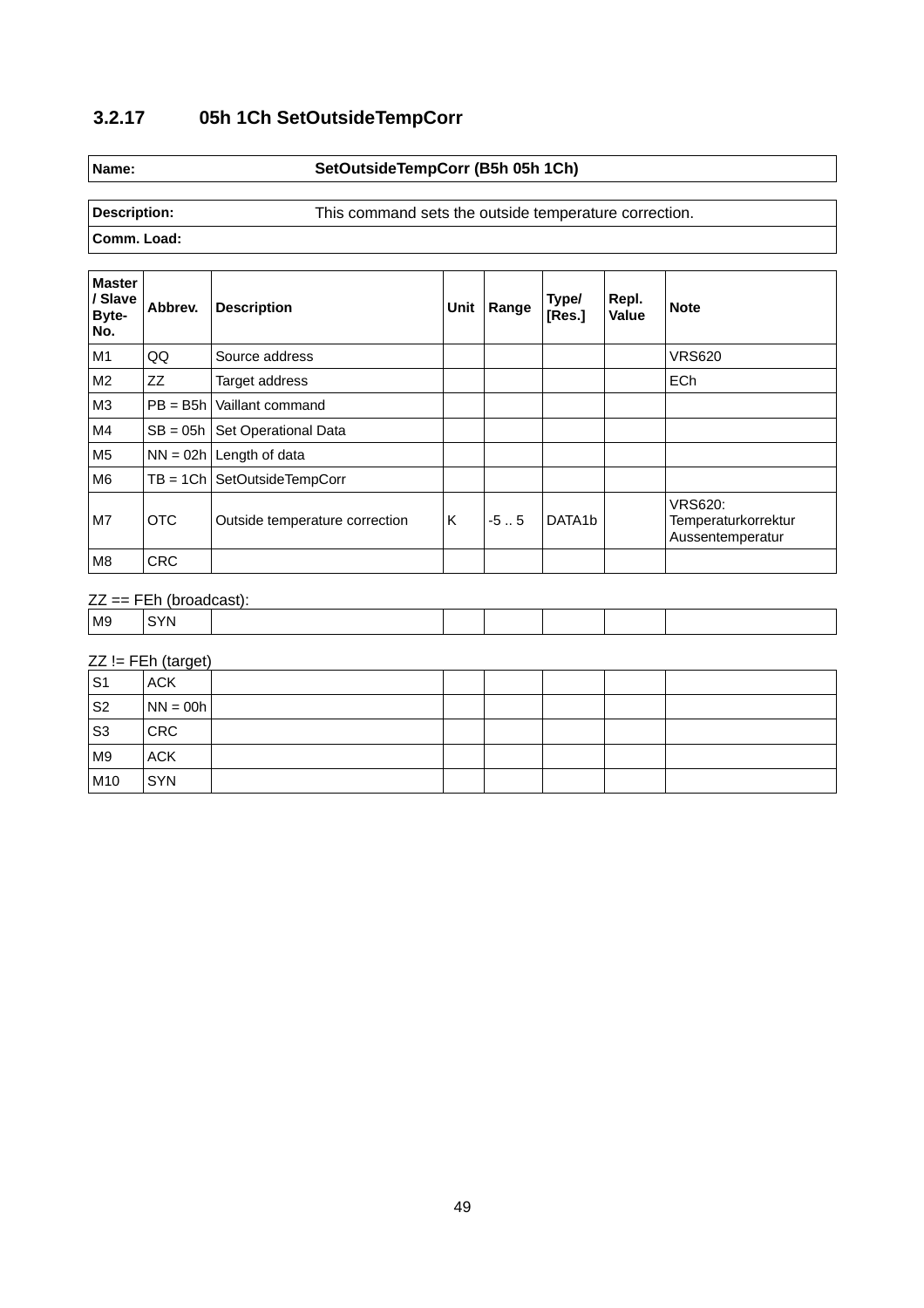# **3.2.18 05h 1Dh SetCylinderMaxTempSolar2**

| Name:        | Set Cylinder Max Temp Solar2 (B5h 05h 1Dh)                                                                                                                                                                                 |  |  |  |  |  |  |
|--------------|----------------------------------------------------------------------------------------------------------------------------------------------------------------------------------------------------------------------------|--|--|--|--|--|--|
|              |                                                                                                                                                                                                                            |  |  |  |  |  |  |
| Description: | This command defines the maximum temperature of the service water<br>cylinder loaded by solar collector 2. It is sent when the settings has been<br>changed.<br>Written data can be read by the command B5h 04h Block 11h. |  |  |  |  |  |  |
|              |                                                                                                                                                                                                                            |  |  |  |  |  |  |

**Comm. Load:**

| <b>Master</b><br>/ Slave<br>Byte-<br>No. | Abbrev.     | <b>Description</b>        | Unit        | Range | <b>Type/</b><br>[Res.] | Repl.<br><b>Value</b> | <b>Note</b>                                            |
|------------------------------------------|-------------|---------------------------|-------------|-------|------------------------|-----------------------|--------------------------------------------------------|
| M1                                       | QQ          | Source address            |             |       |                        |                       | <b>VRS620</b>                                          |
| M <sub>2</sub>                           | ZZ          | Target address            |             |       |                        |                       | ECh                                                    |
| M <sub>3</sub>                           | $PB = BBH$  | Vaillant command          |             |       |                        |                       |                                                        |
| M4                                       | $SB = 05h$  | Set Operational Data      |             |       |                        |                       |                                                        |
| M <sub>5</sub>                           |             | $NN = 02h$ Length of data |             |       |                        |                       |                                                        |
| M <sub>6</sub>                           | $TB = 1 Dh$ | SetCylinderMaxTempSolar2  |             |       |                        |                       | <b>VRS620:</b><br>Solarspeicher 2<br>Maximaltemperatur |
| M <sub>7</sub>                           | <b>TM</b>   | Maximum Temperature       | $^{\circ}C$ | 35-80 | DATA1b                 |                       |                                                        |
| M <sub>8</sub>                           | <b>CRC</b>  |                           |             |       |                        |                       |                                                        |

 $ZZ = FEh$  (broadcast):

| M <sub>9</sub> | <b>CVN</b><br>$\sim$ |  |  |  |  |  |  |
|----------------|----------------------|--|--|--|--|--|--|
|                |                      |  |  |  |  |  |  |

| $\vert$ S1         | <b>ACK</b> |  |  |  |
|--------------------|------------|--|--|--|
| $ $ S <sub>2</sub> | $NN = 00h$ |  |  |  |
| $\vert$ S3         | CRC        |  |  |  |
| M9                 | <b>ACK</b> |  |  |  |
| M10                | <b>SYN</b> |  |  |  |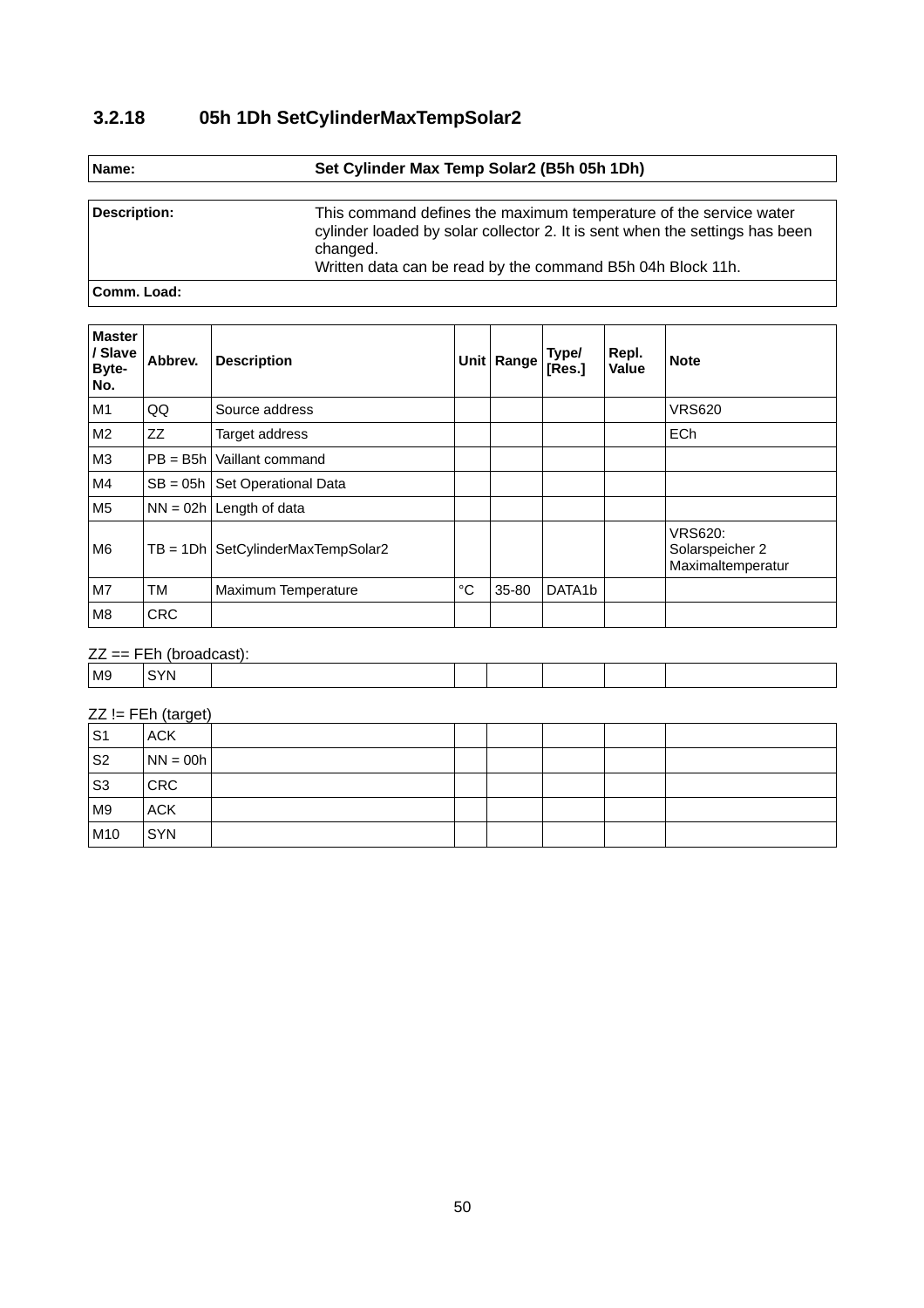# **3.2.19 05h 1Eh SetCylinderHysteresisSolar2**

| Name:        | Set Cylinder Hysteresis Solar2 (B5h 05h 1Eh)                                                                                                                                                                                                             |  |  |  |  |  |  |
|--------------|----------------------------------------------------------------------------------------------------------------------------------------------------------------------------------------------------------------------------------------------------------|--|--|--|--|--|--|
|              |                                                                                                                                                                                                                                                          |  |  |  |  |  |  |
| Description: | This command defines the activation difference and deactivation difference<br>of the service water cylinder loaded by solar collector 2. It is sent when the<br>settings has been changed.<br>Written data can be read by the command B5h 04h Block 11h. |  |  |  |  |  |  |

**Comm. Load:**

| <b>Master</b><br>/ Slave<br>Byte-<br>No. | Abbrey.         | <b>Description</b>             |   | Unit   Range | <b>Type/</b><br>[Res.] | Repl.<br><b>Value</b> | <b>Note</b>                                                                                         |
|------------------------------------------|-----------------|--------------------------------|---|--------------|------------------------|-----------------------|-----------------------------------------------------------------------------------------------------|
| M1                                       | QQ              | Source address                 |   |              |                        |                       | <b>VRS620</b>                                                                                       |
| M <sub>2</sub>                           | ZZ              | Target address                 |   |              |                        |                       | ECh                                                                                                 |
| M <sub>3</sub>                           | $PB = B5h$      | Vaillant command               |   |              |                        |                       |                                                                                                     |
| M4                                       | $SB = 05h$      | Set Operational Data           |   |              |                        |                       |                                                                                                     |
| M <sub>5</sub>                           |                 | $NN = 03h$ Length of data      |   |              |                        |                       |                                                                                                     |
| M <sub>6</sub>                           | $TB = 1Eh$      | SetCylinderHysteresisSolar2    |   |              |                        |                       |                                                                                                     |
| M7                                       | TA <sub>2</sub> | <b>Activation Difference</b>   | K | $5 - 12$     | DATA1b                 |                       | Should always be 2K<br>greater than TO1<br><b>VRS620:</b><br>Solarspeicher 2<br>Einschaltdifferenzr |
| M <sub>8</sub>                           | TO <sub>2</sub> | <b>Deactivation Difference</b> | K | $1 - 10$     | DATA1b                 |                       | <b>VRS620:</b><br>Solarspeicher 2<br>Ausschaltdifferenz                                             |
| M <sub>9</sub>                           | <b>CRC</b>      |                                |   |              |                        |                       |                                                                                                     |

## $ZZ = FEh$  (broadcast):

| M10 | <b>SYN</b> |
|-----|------------|

| $\vert$ S1         | $\sim$ $\sim$ $\sim$<br><b>ACK</b> |  |  |  |
|--------------------|------------------------------------|--|--|--|
| $ $ S <sub>2</sub> | $NN = 00h$                         |  |  |  |
| $\mid$ S3          | <b>CRC</b>                         |  |  |  |
| M10                | ACK                                |  |  |  |
| M11                | <b>SYN</b>                         |  |  |  |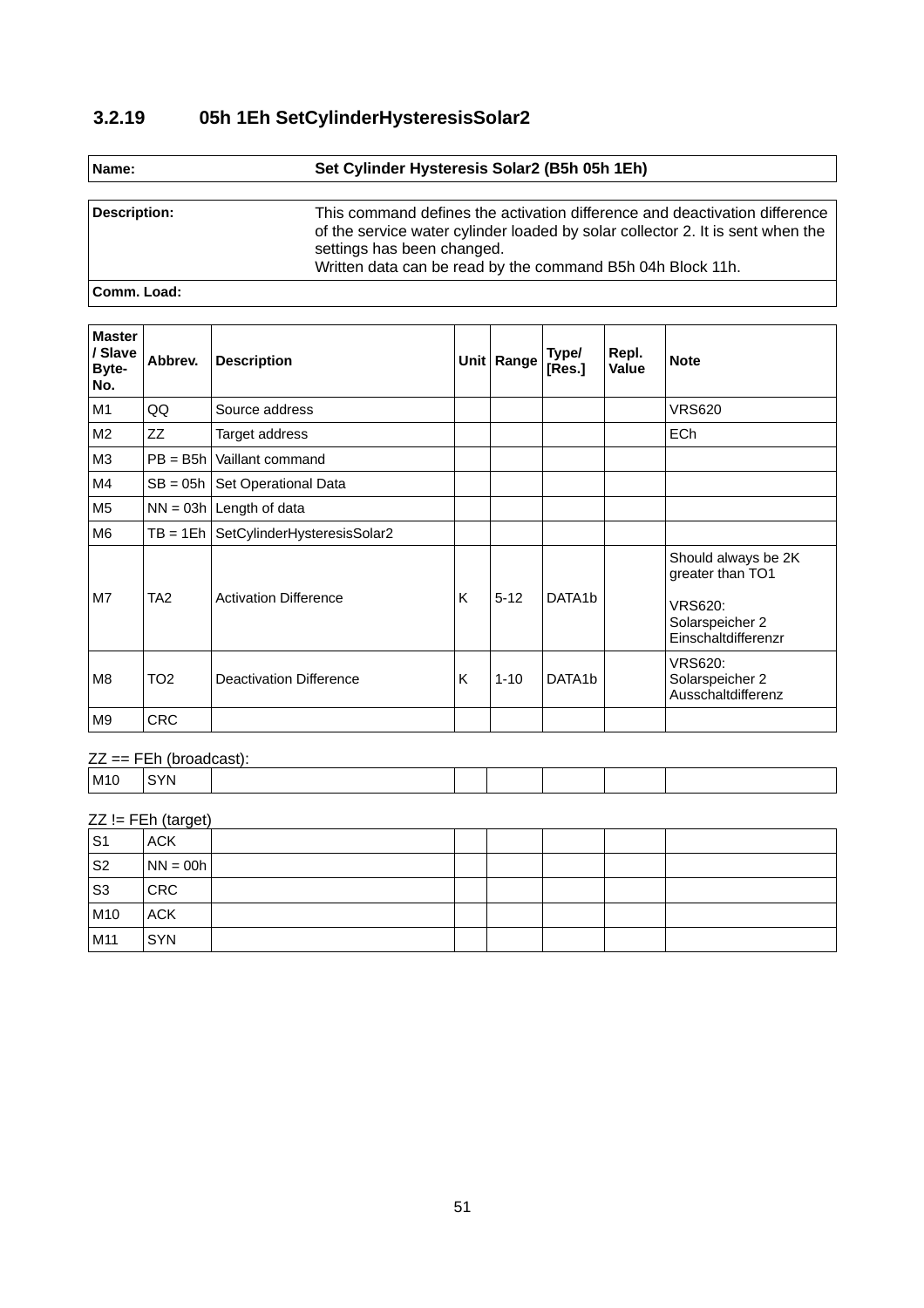#### **3.2.20 05h 20h ResetSolarYieldKOL1**

# **Name: Switch Parallel Loading (B5h 05h 20h)**

**Description:** This command defines if the service water cylinder is allowed to be loaded in parallel by the solar collector and the boilder. It is sent when the settings has been changed.

**Comm. Load:**

| <b>Master</b><br>/ Slave<br>Byte-<br>No. | Abbrev.    | <b>Description</b>              | <b>Unit</b> | Range | <b>Type/</b><br>[Res.] | Repl.<br><b>Value</b> | <b>Note</b>                              |
|------------------------------------------|------------|---------------------------------|-------------|-------|------------------------|-----------------------|------------------------------------------|
| M1                                       | QQ         | Source address                  |             |       |                        |                       | <b>VRS620</b>                            |
| M <sub>2</sub>                           | ZZ         | Target address                  |             |       |                        |                       | ECh, FEh                                 |
| M <sub>3</sub>                           |            | $PB = B5h$ Vaillant command     |             |       |                        |                       |                                          |
| M4                                       |            | $SB = 05h$ Set Operational Data |             |       |                        |                       |                                          |
| M <sub>5</sub>                           |            | $NN = 02h$ Length of data       |             |       |                        |                       |                                          |
| M <sub>6</sub>                           | $TB = 20h$ | ResetSolarYieldKOL1             |             |       |                        |                       | <b>VRS620:</b><br>Solarertrag Rücksetzen |
| M <sub>7</sub>                           | 01h        | Reset                           |             |       | <b>BYTE</b>            |                       |                                          |
| M <sub>8</sub>                           | <b>CRC</b> |                                 |             |       |                        |                       |                                          |

#### $ZZ == FEh$  (broadcast):

| M9 | $\cdots$<br>'VN.<br>$\sim$ $\sim$ |  |  |  |
|----|-----------------------------------|--|--|--|
|    |                                   |  |  |  |

| $\mathsf{S}1$ | <b>ACK</b> |  |  |  |
|---------------|------------|--|--|--|
| S2            | $NN = 00h$ |  |  |  |
| $\vert$ S3    | <b>CRC</b> |  |  |  |
| M9            | <b>ACK</b> |  |  |  |
| M10           | <b>SYN</b> |  |  |  |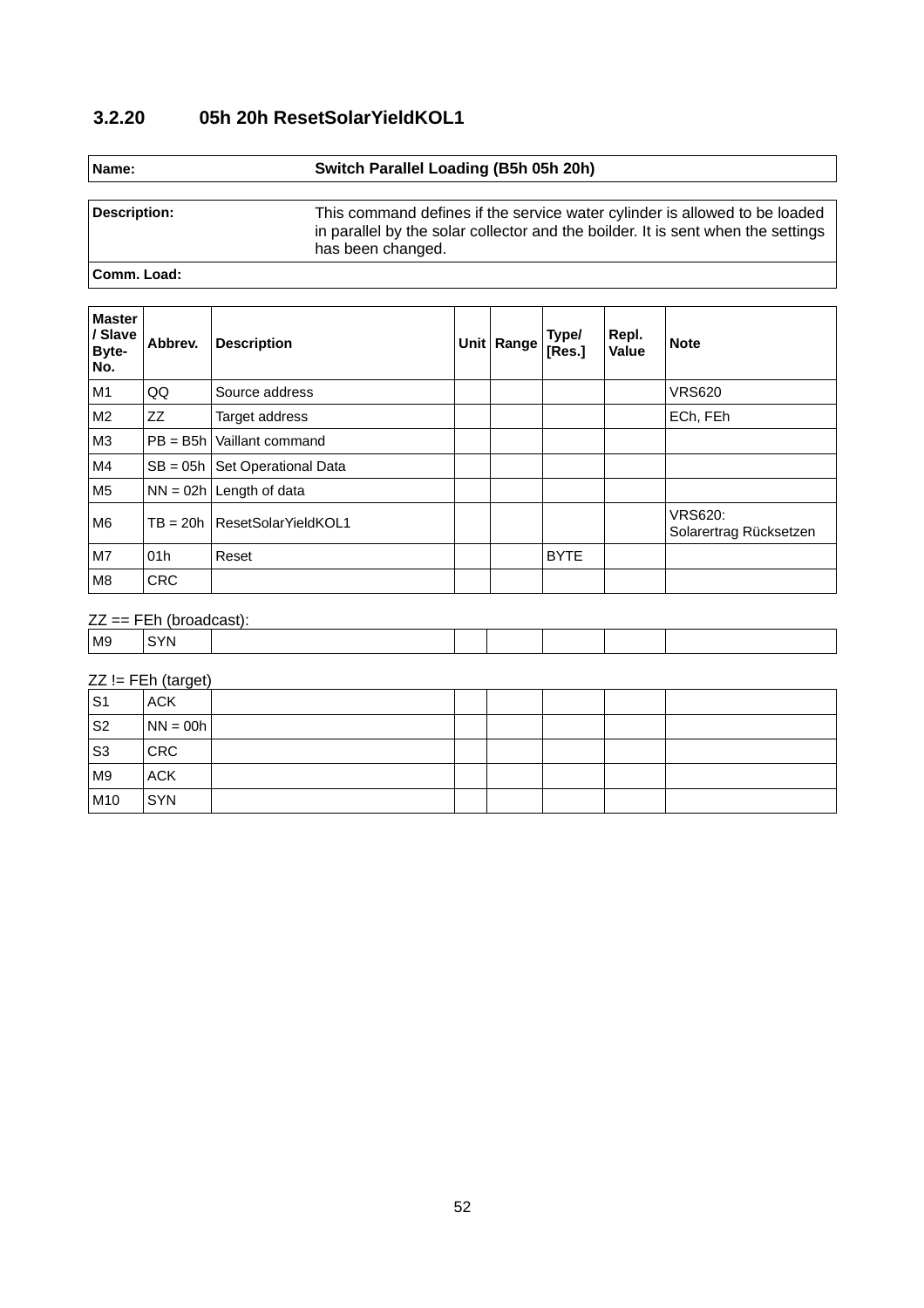## **3.2.21 05h 21h SetSolarFlowRate**

#### **Name: Set Solar Flow Rate (B5h 05h 21h)**

**Description:** This command defines if the service water cylinder is allowed to be loaded in parallel by the solar collector and the burner. It is sent when the settings has been changed.

**Comm. Load:**

| <b>Master</b><br>/ Slave<br>Byte-<br>No. | Abbrey.    | <b>Description</b>        | Unit | Range  | <b>Type/</b><br>[Res.] | Repl.<br><b>Value</b> | <b>Note</b>                                   |
|------------------------------------------|------------|---------------------------|------|--------|------------------------|-----------------------|-----------------------------------------------|
| M1                                       | QQ         | Source address            |      |        |                        |                       | <b>VRS620</b>                                 |
| M <sub>2</sub>                           | ZZ         | Target address            |      |        |                        |                       | ECh, FEh                                      |
| M <sub>3</sub>                           | $PB = B5h$ | Vaillant command          |      |        |                        |                       |                                               |
| M4                                       | $SB = 05h$ | Set Operational Data      |      |        |                        |                       |                                               |
| M <sub>5</sub>                           |            | $NN = 03h$ Length of data |      |        |                        |                       |                                               |
| M <sub>6</sub>                           | $TB = 21h$ | SetSolarFlowRate          |      |        |                        |                       | <b>VRS620:</b><br>Solarertrag Durchflussmenge |
| M7-8                                     | <b>SF</b>  | Solar flow rate           | l/h  | 0-9990 | <b>WORD</b>            |                       |                                               |
| M <sub>9</sub>                           | <b>CRC</b> |                           |      |        |                        |                       |                                               |

#### $ZZ == FEh$  (broadcast):

|     |                             | ---------- |  |  |  |
|-----|-----------------------------|------------|--|--|--|
| M10 | <b>SYN</b><br>. ب<br>$   -$ |            |  |  |  |
|     |                             |            |  |  |  |

| S <sub>1</sub> | <b>ACK</b> |  |  |  |
|----------------|------------|--|--|--|
| $ $ S2         | $NN = 00h$ |  |  |  |
| $\mid$ S3      | <b>CRC</b> |  |  |  |
| M10            | <b>ACK</b> |  |  |  |
| M11            | <b>SYN</b> |  |  |  |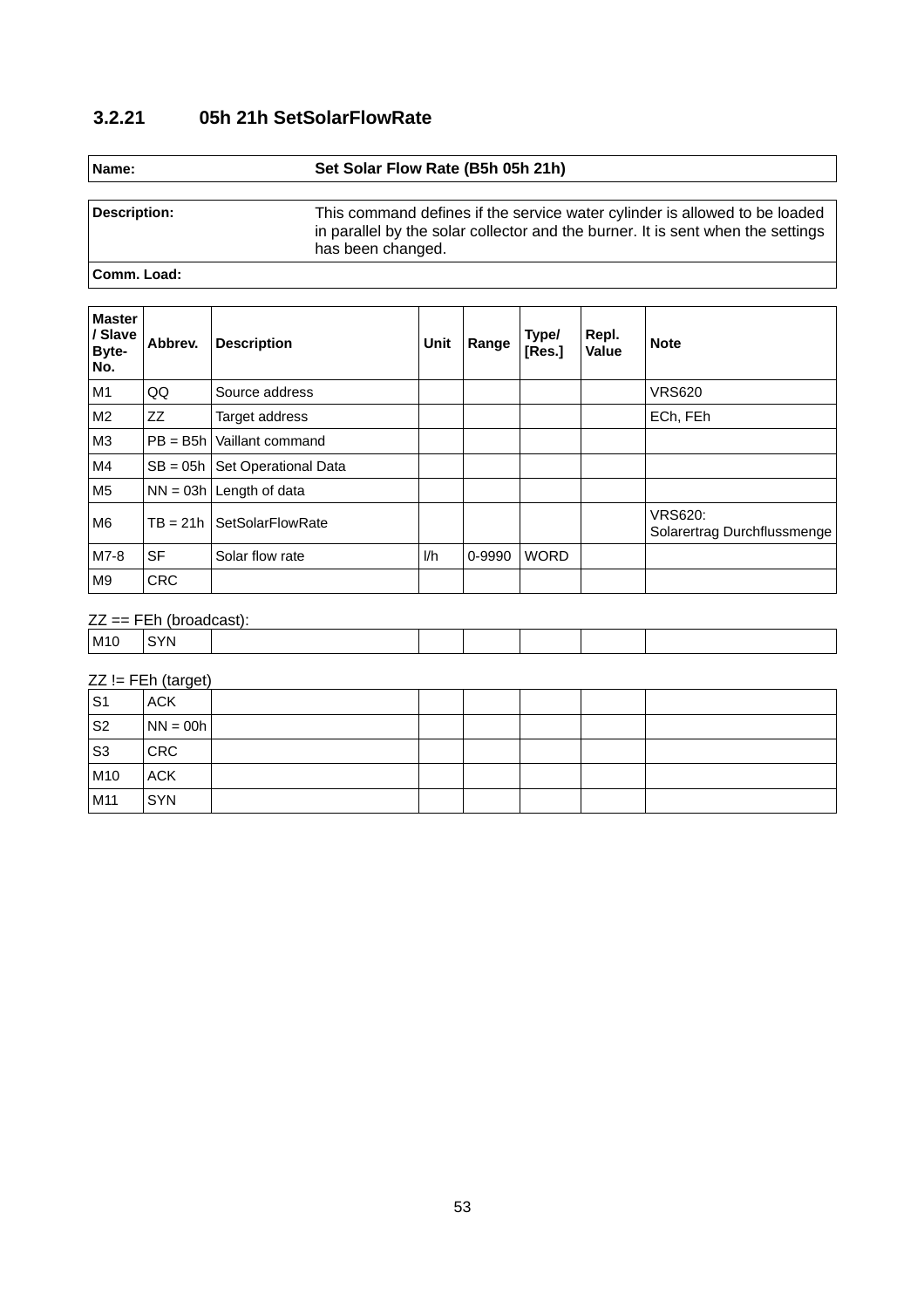## **3.2.22 05h 23h SwitchEDPumpControl**

## **Name: Switch ED Pump Control (B5h 05h 23h)**

**Description:** This command switches the duration controlling for the solar circuit pump on or off. It is sent when the settings has been changed. Written data can be read by the command B5h 04h Block 13h.

#### **Comm. Load:**

| <b>Master</b><br>/ Slave<br>Byte-<br>No. | Abbrey.    | <b>Description</b>        | <b>Unit</b> | Range | <b>Type/</b><br>[Res.] | Repl.<br><b>Value</b> | <b>Note</b>                                  |
|------------------------------------------|------------|---------------------------|-------------|-------|------------------------|-----------------------|----------------------------------------------|
| M1                                       | QQ         | Source address            |             |       |                        |                       | <b>VRS620</b>                                |
| M <sub>2</sub>                           | ZZ         | Target address            |             |       |                        |                       | ECh                                          |
| M3                                       | $PB = B5h$ | Vaillant command          |             |       |                        |                       |                                              |
| M4                                       | $SB = 05h$ | Set Operational Data      |             |       |                        |                       |                                              |
| M <sub>5</sub>                           |            | $NN = 02h$ Length of data |             |       |                        |                       |                                              |
| M <sub>6</sub>                           | $TB = 23h$ | SwitchEDPumpControl       |             |       |                        |                       | <b>Duration Controlling</b>                  |
| M7                                       | 00h<br>01h | Off<br>On                 |             |       | <b>BYTE</b>            |                       | <b>VRS620:</b><br>Solarkreis<br>ED-Steuerung |
| M <sub>8</sub>                           | <b>CRC</b> |                           |             |       |                        |                       |                                              |

#### $ZZ == FEh$  (broadcast):

| M9 | $-$<br>'VN. |  |  |  |
|----|-------------|--|--|--|
|    |             |  |  |  |

| S <sub>1</sub> | <b>ACK</b> |  |  |  |
|----------------|------------|--|--|--|
| S2             | $NN = 00h$ |  |  |  |
| S <sub>3</sub> | <b>CRC</b> |  |  |  |
| M <sub>9</sub> | <b>ACK</b> |  |  |  |
| M10            | <b>SYN</b> |  |  |  |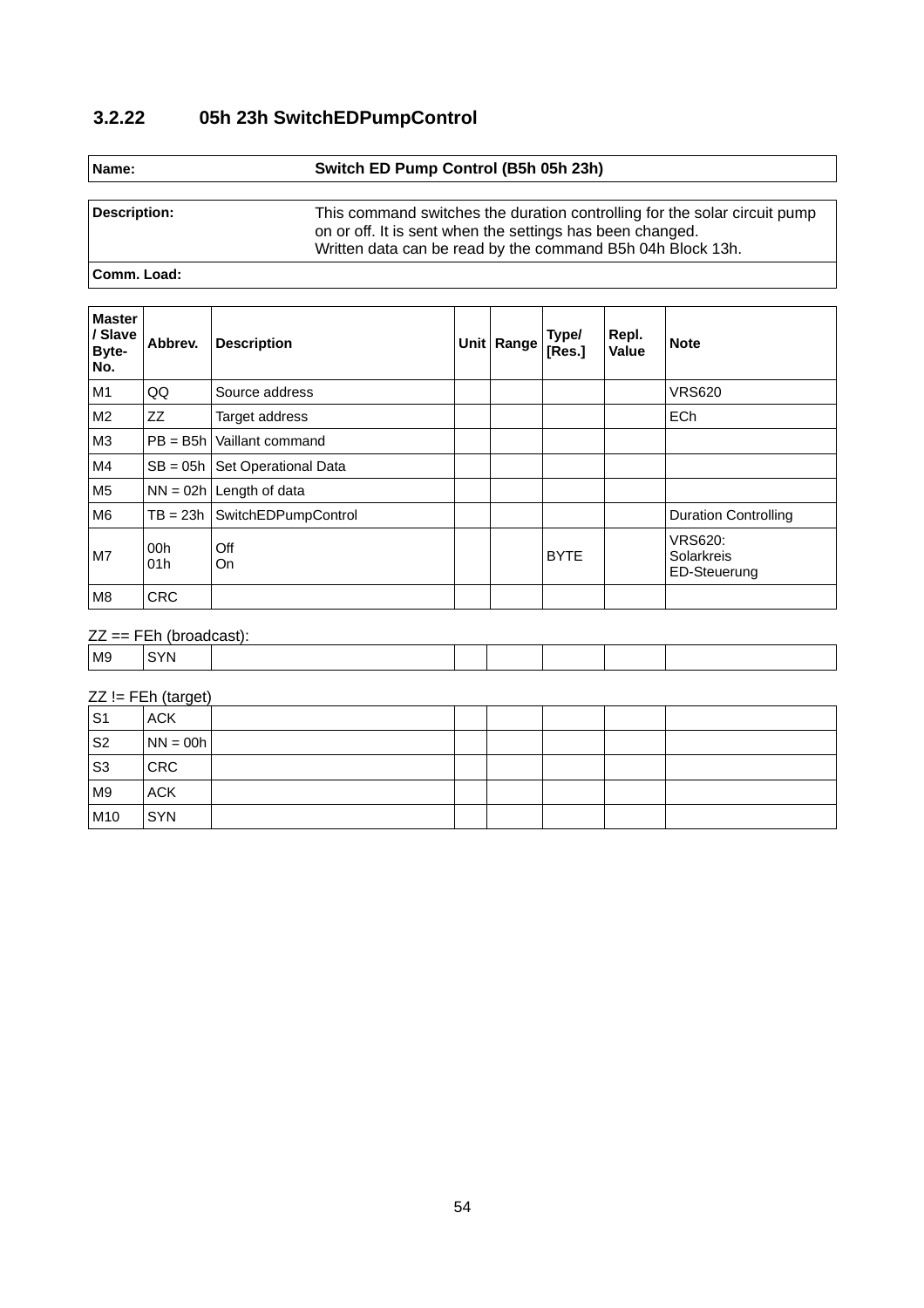# **3.2.23 05h 27h HeatingStatus**

| <b>Name:</b> | HeatingStatus (B5h 05h 27h)                                                                                                            |
|--------------|----------------------------------------------------------------------------------------------------------------------------------------|
|              |                                                                                                                                        |
| Description: | This is sent regularly by the VRS620. It seems to report about he status of<br>the heating system. It normally is sent as a broadcast. |
| Comm. Load:  | 1/10s                                                                                                                                  |

| <b>Master</b><br>/ Slave<br>Byte-<br>No. | Abbrev.         | <b>Description</b>        | Unit        | Range    | <b>Type/</b><br>[Res.] | Repl.<br><b>Value</b> | <b>Note</b>                                                     |
|------------------------------------------|-----------------|---------------------------|-------------|----------|------------------------|-----------------------|-----------------------------------------------------------------|
| M1                                       | QQ              | Source address            |             |          |                        |                       | <b>VRS620</b>                                                   |
| M <sub>2</sub>                           | ZZ              | Target address            |             |          |                        |                       | FEh                                                             |
| M3                                       | $PB = BB$       | Vaillant command          |             |          |                        |                       |                                                                 |
| M4                                       | $SB = 05h$      | Set Operational Data      |             |          |                        |                       |                                                                 |
| M <sub>5</sub>                           |                 | $NN = 04h$ Length of data |             |          |                        |                       |                                                                 |
| M <sub>6</sub>                           | $TB = 27h$      | HeatingStatus             |             |          |                        |                       |                                                                 |
| M7                                       |                 | $Bit0 = BW$ load          |             |          | <b>BYTE</b>            |                       | 00h, 01h<br>This bit is active when<br>service water is loaded. |
| M <sub>8</sub>                           | VF <sub>1</sub> | flow temperature          | $^{\circ}C$ | $0 - 89$ | <b>CHAR</b>            | 5Ah                   |                                                                 |
| M <sub>9</sub>                           |                 | $Bit0 = BW$ load          |             |          | <b>BYTE</b>            |                       | 00h, 01h<br>This bit seems to be<br>synchronous to M7 Bit0.     |
| M10                                      | <b>CRC</b>      |                           |             |          |                        |                       |                                                                 |

#### $ZZ == FEh$  (broadcast):

| $\mid$ M11 | <b>SYN</b> |  |  |  |  |  |  |
|------------|------------|--|--|--|--|--|--|
|------------|------------|--|--|--|--|--|--|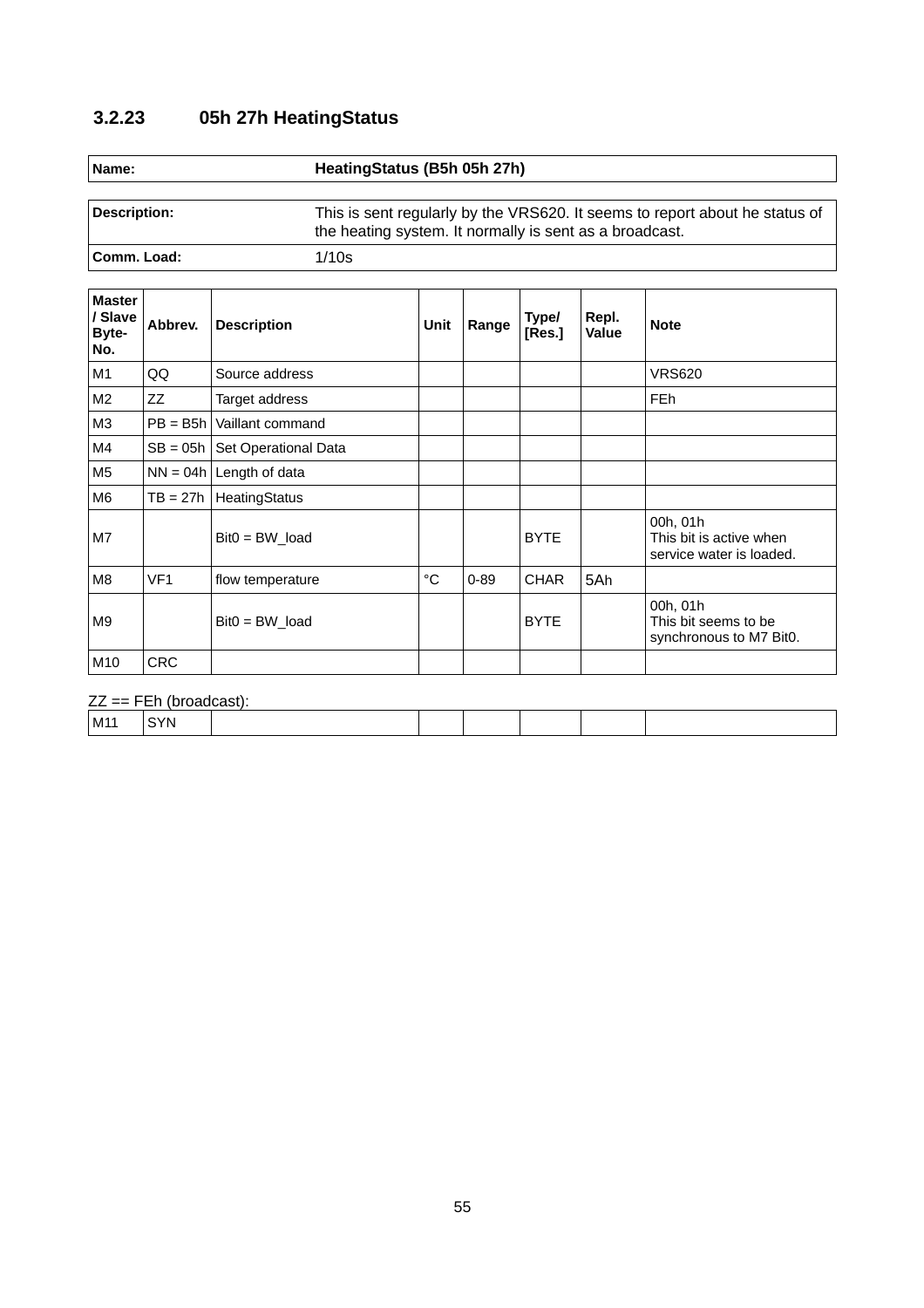# **3.2.24 05h 2Bh SetSystemParameters**

| Name |  |
|------|--|
|      |  |

## **Name: SetSystemParameters (B5h 05h 2Bh)**

| <b>Description:</b> | This is sent regularely by the VRS620. It is sent every 10s with rotating<br>target address. It normally is sent as a broadcast. |
|---------------------|----------------------------------------------------------------------------------------------------------------------------------|
| Comm. Load:         | 1/10s                                                                                                                            |

| <b>Master</b><br>/ Slave<br>Byte-<br>No. | Abbrev.    | <b>Description</b>         | Unit | Range  | <b>Type/</b><br>[Res.] | Repl.<br><b>Value</b> | <b>Note</b>         |
|------------------------------------------|------------|----------------------------|------|--------|------------------------|-----------------------|---------------------|
| M1                                       | QQ         | Source address             |      |        |                        |                       | <b>VRS620</b>       |
| M <sub>2</sub>                           | ZZ         | Target address             |      |        |                        |                       | 23h 25h 26h 50h ECh |
| M3                                       | $PB = BBh$ | Vaillant command           |      |        |                        |                       | B <sub>5</sub> h    |
| M4                                       | $SB = 05h$ | Set Operational Data       |      |        |                        |                       | 05h                 |
| M <sub>5</sub>                           | $NN = 07h$ | Length of data             |      |        |                        |                       | 07h                 |
| M6                                       | $TB = 2Bh$ | Unknowns                   |      |        |                        |                       | 2B                  |
| M7                                       | <b>PM</b>  | Max. Pre Deactivation Time | min  | 15.120 | DATA1b                 |                       | Max. Vorabschaltung |
| M <sub>8</sub>                           | <b>FD</b>  | Frost protection delay     | h    | 0.12   | DATA1b                 |                       | Frostschutzverzög.  |
| M <sub>9</sub>                           | ΤI         | Fast temp increase         | K    | 0.15   | DATA1b                 |                       | Temp. Überhöhung    |
| M10                                      |            |                            |      |        |                        |                       | 00h 00h 00h 00h 00h |
| M11                                      |            |                            |      |        |                        |                       | 05h 05h 05h 05h 05h |
| M12                                      |            |                            |      |        |                        |                       | 00h 00h 00h 00h 00h |
| M13                                      | <b>CRC</b> |                            |      |        |                        |                       |                     |

 $ZZ = FEh$  (broadcast):

 $\vert$  M14  $\vert$  SYN

| $ZZ := FEh$ (target) |
|----------------------|
|----------------------|

| S <sub>1</sub>     | ົ່ນ ອີາ<br><b>ACK</b> |  |  |  |
|--------------------|-----------------------|--|--|--|
| $ $ S <sub>2</sub> | $NN = 00h$            |  |  |  |
| $ $ S3             | <b>CRC</b>            |  |  |  |
| M14                | <b>ACK</b>            |  |  |  |
| M15                | <b>SYN</b>            |  |  |  |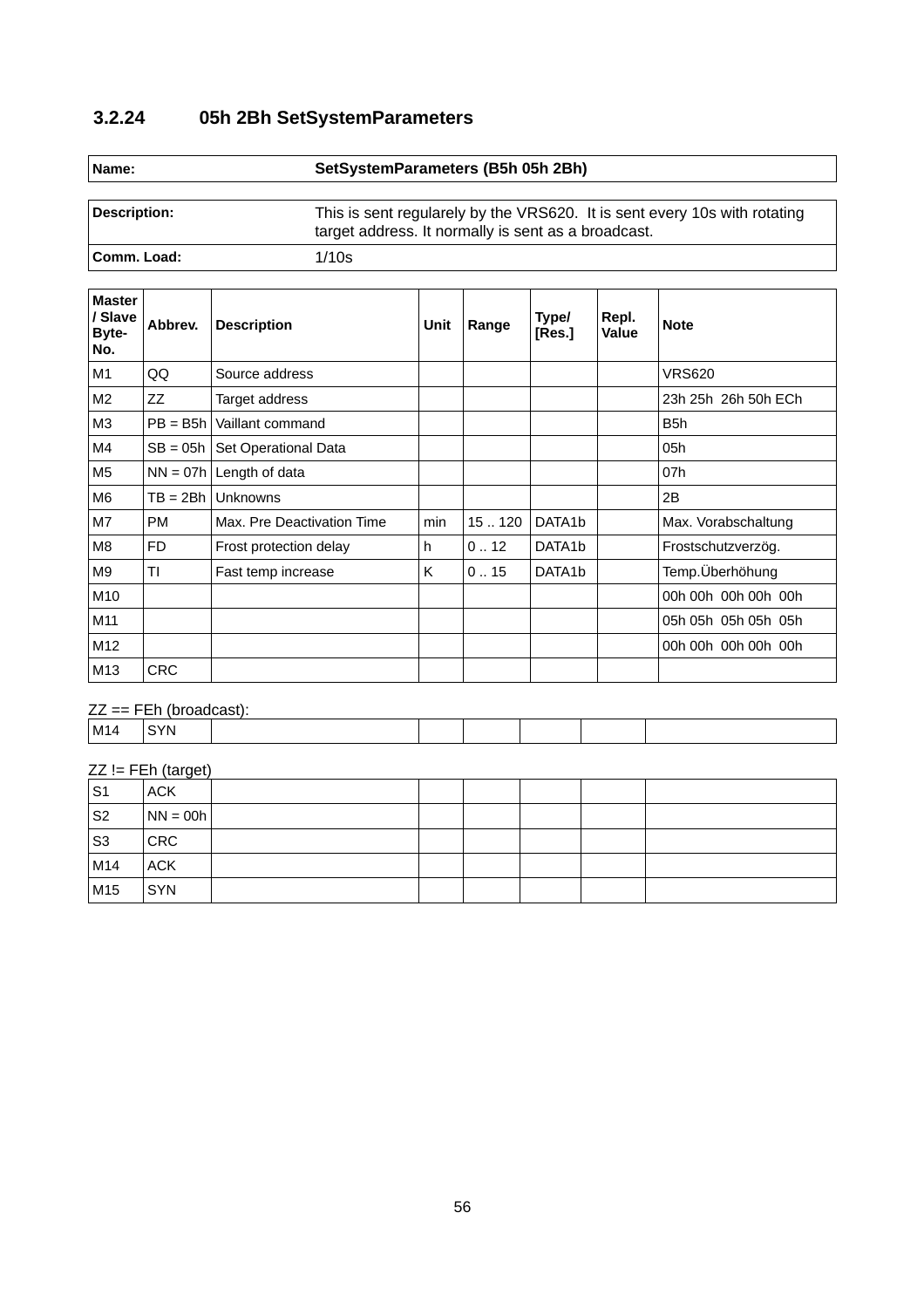#### **3.2.25 05h 2Dh Unknown**

**Name: Unknown (B5h 05h 2Dh)**

**Comm. Load:**

**Description:** This command has been observed at the VRS620.

**Mast er/ Slav e Byte-No. Abbrev. Description t Rang Type/ e [Res.] Repl. Note** (Raumaufschaltung) M1 QQ Source address VRS620 M2 ZZ Target address | | | | | 26h | 26h M3  $|PB = B5h$  Vaillant command  $MA$  SB = 05h Set Operational Data M5  $|NN = 04h$  Length of data M6 TB = 2Dh Unknown 2D 2Dh M7 | Bit0 = BW\_load | | BYTE 00h | E6h  $MS$   $VT$   $\begin{array}{ccc} \end{array}$  Lead water Lead water  $\begin{vmatrix} \circ \\ \circ \end{vmatrix}$  o-89  $\begin{vmatrix}$  CHAR 5Ah 00h FFh M9 Bit0 = BW\_load Bit0 = BW\_load Bit0 = BW\_load Bit0 = BW\_load Bit0 = BW\_load Bit0 = BW\_load Bit0 = BW\_load Bit0 = BW\_load Bit0 = BW\_load Bit0 = BW\_load Bit0 = BW\_load Bit0 = BW\_load Bit0 = BW\_load Bit0 = BW\_load Bit0 = BW  $M10$  CRC

 $ZZ == FEh$  (broadcast):

| M11 |
|-----|
|-----|

| S1             | <b>ACK</b> |  |  |  |
|----------------|------------|--|--|--|
| S <sub>2</sub> | $NN = 00h$ |  |  |  |
| S3             | <b>CRC</b> |  |  |  |
| M11            | <b>ACK</b> |  |  |  |
| M12            | <b>SYN</b> |  |  |  |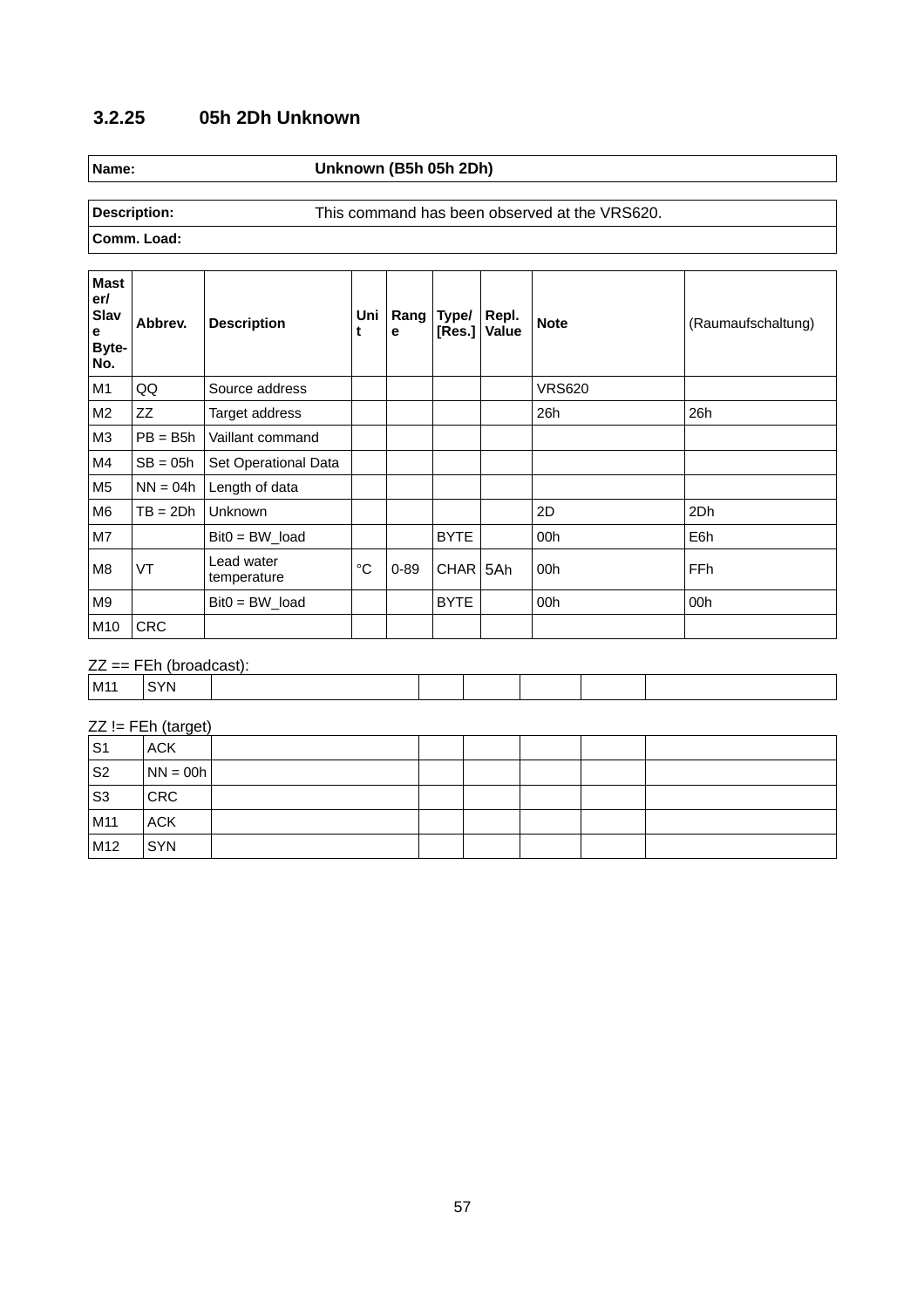## **3.2.26 05h 3Ch VR81RemoteControlUnitForVRC**

| am |  |  |
|----|--|--|
|    |  |  |

#### **Name: VR81RemoteControlUnitForVRC (B5h 05h 2Bh)**

**Description:** This message can be used to determine the current room temperature reliably. The target room temperature and the current heating status (off, day, night) can be found in B5h 04h 26h

| <b>Master</b><br>/ Slave<br>Byte-<br>No. | Abbrev.    | <b>Description</b>                                          | Unit        | Range | <b>Type/</b><br>[Res.] | Repl.<br><b>Value</b> | <b>Note</b>      |
|------------------------------------------|------------|-------------------------------------------------------------|-------------|-------|------------------------|-----------------------|------------------|
|                                          |            |                                                             |             |       |                        |                       |                  |
| M1                                       | QQ         | Source address                                              |             |       |                        |                       | 30h              |
| M <sub>2</sub>                           | ZZ         | Target address                                              |             |       |                        |                       | 26h              |
| M3                                       | $PB = BBh$ | Vaillant command                                            |             |       |                        |                       | B <sub>5</sub> h |
| M4                                       | $SB = 05h$ | Set Operational Data                                        |             |       |                        |                       | 05h              |
| M <sub>5</sub>                           |            | $NN = 05h$ Length of data                                   |             |       |                        |                       | 05h              |
| M <sub>6</sub>                           | $TB = 3Ch$ | Block 3Ch                                                   |             |       |                        |                       | 3Ch              |
| M7-8                                     | <b>RC</b>  | Current room temperature (not<br>corrected by offset value) | $^{\circ}C$ |       | DATA <sub>2c</sub>     |                       |                  |
| M9-10                                    | <b>RCO</b> | Current room temperature<br>(corrected by offset value)     | $^{\circ}C$ |       | DATA <sub>2c</sub>     |                       |                  |
| M13                                      | <b>CRC</b> |                                                             |             |       |                        |                       |                  |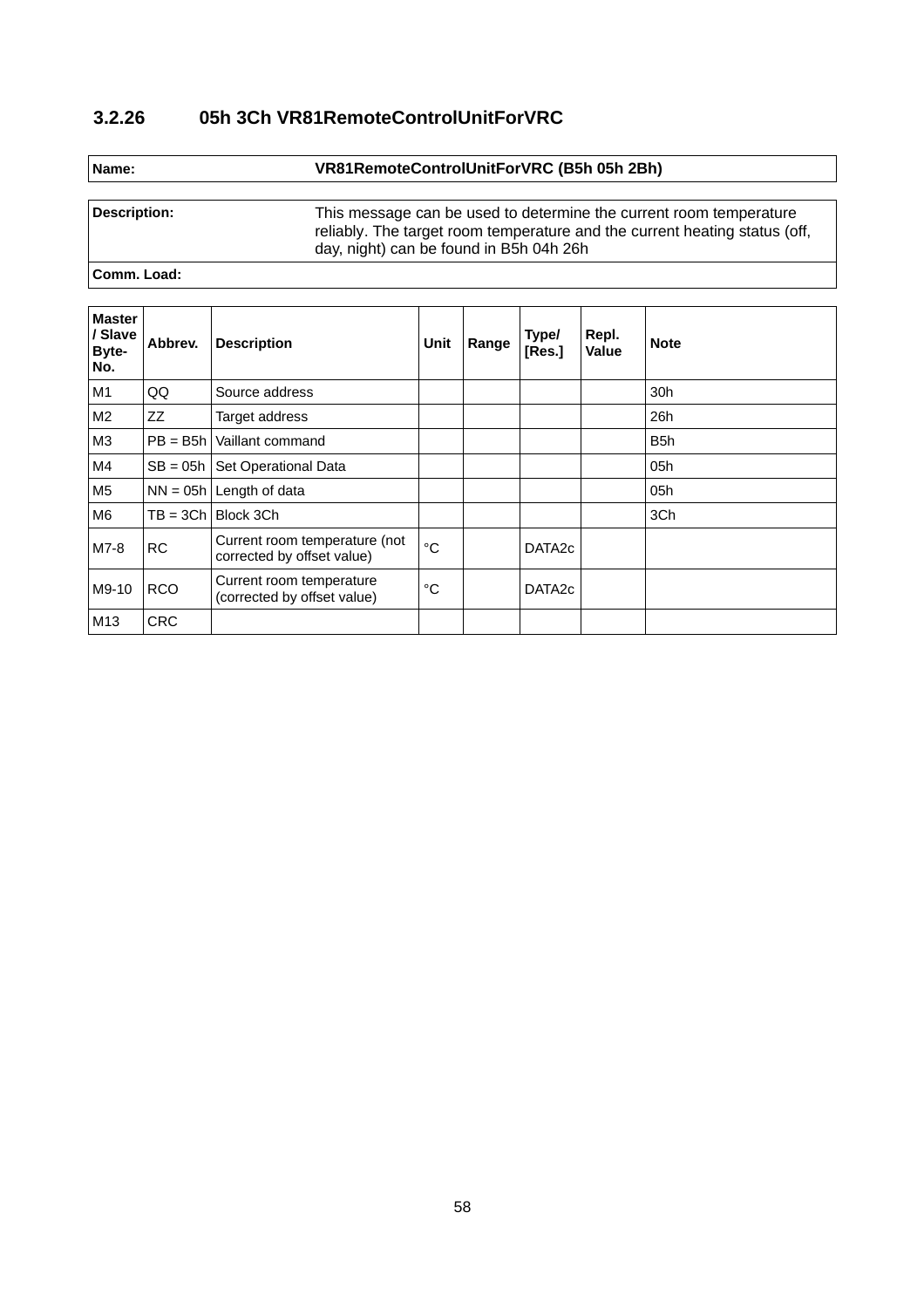# **3.3 B5h 06h - Unknown Broadcast 2**

## **Name: Unknown Broadcast 2 (B5h 06h)**

**Description: Comm. Load:**

| <b>Master/</b><br><b>Slave</b><br>Byte-<br>No. | Abbrev.      | <b>Description</b>  | Unit | Range | <b>Type/</b><br>[Res.] | Repl.<br>Value | <b>Note</b>      |
|------------------------------------------------|--------------|---------------------|------|-------|------------------------|----------------|------------------|
| M1                                             | QQ           | Source address      |      |       |                        |                |                  |
| M <sub>2</sub>                                 | $ZZ = F E h$ | Target address      |      |       |                        |                | <b>Broadcast</b> |
| M3                                             | $PB = BBh$   | Vaillant command    |      |       |                        |                |                  |
| M4                                             | $SB = 06h$   | Unknown broadcast 2 |      |       |                        |                |                  |
| M <sub>5</sub>                                 | $NN = 02h$   | Length of data      |      |       |                        |                |                  |
| M6                                             | $xx = 00h$   |                     |      |       |                        |                | unknown          |
| M7                                             | $yy = 00h$   |                     |      |       |                        |                | unknown          |
| M <sub>8</sub>                                 | <b>CRC</b>   |                     |      |       |                        |                |                  |
| M9                                             | <b>SYN</b>   |                     |      |       |                        |                |                  |

| <b>Master/</b><br><b>Slave</b><br>Byte-<br>No. | Abbrev.      | <b>Description</b>  | Unit | Range | <b>Type/</b><br>[Res.] | Repl.<br><b>Value</b> | <b>Note</b>      |
|------------------------------------------------|--------------|---------------------|------|-------|------------------------|-----------------------|------------------|
| M1                                             | QQ           | Source address      |      |       |                        |                       |                  |
| M <sub>2</sub>                                 | $ZZ = F E h$ | Target address      |      |       |                        |                       | <b>Broadcast</b> |
| ΜЗ                                             | $PB = BBh$   | Vaillant command    |      |       |                        |                       |                  |
| M4                                             | $SB = 06h$   | Unknown broadcast 2 |      |       |                        |                       |                  |
| M <sub>5</sub>                                 | $NN = 01h$   | Length of data      |      |       |                        |                       |                  |
| M6                                             | $xx = 01h$   |                     |      |       |                        |                       | unknown          |
| M7                                             | <b>CRC</b>   |                     |      |       |                        |                       |                  |
| M <sub>8</sub>                                 | <b>SYN</b>   |                     |      |       |                        |                       |                  |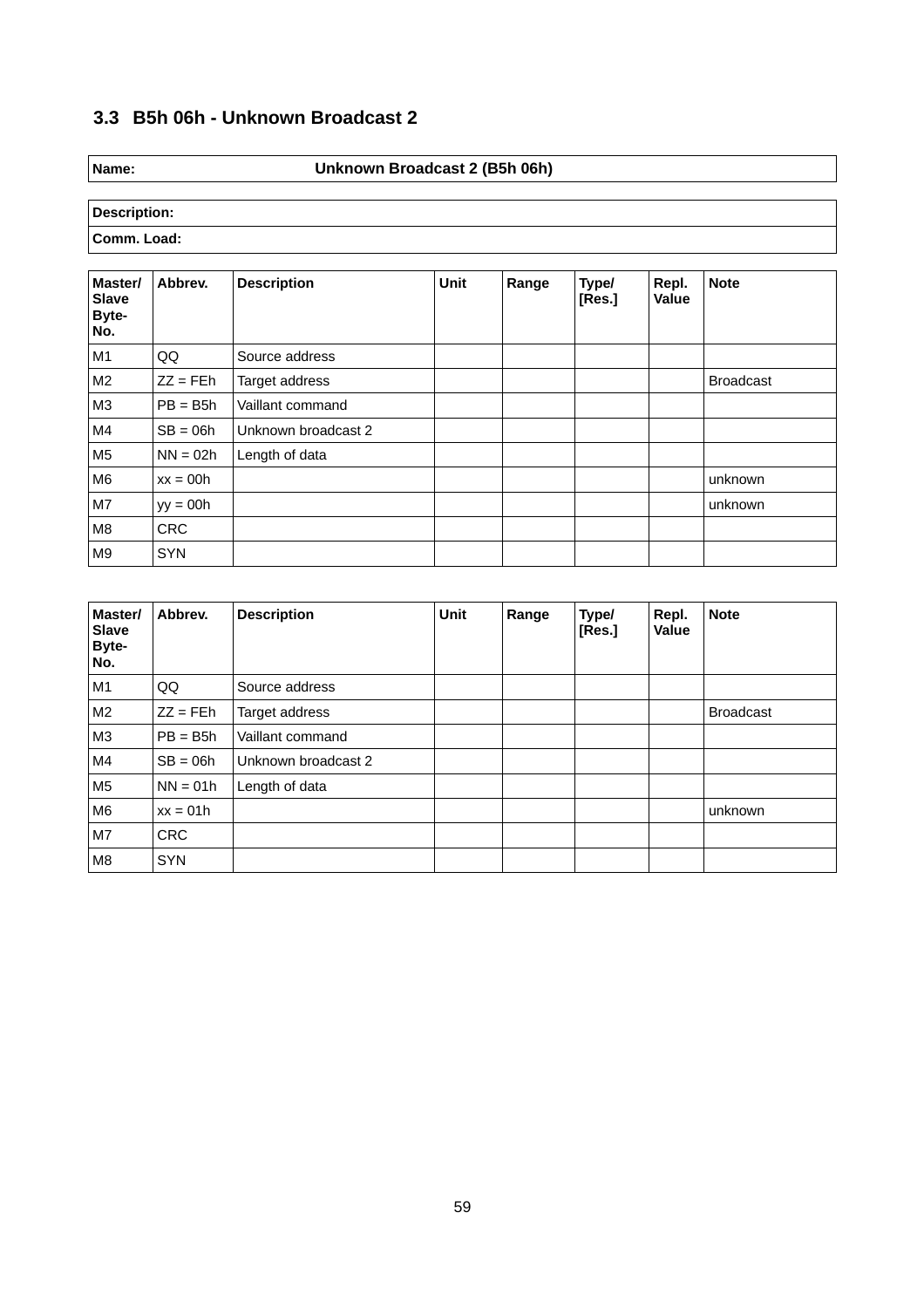## **3.4 B5h 09h - Get or Set device Configuration or Status**

The **Get Device Configuration or Status** command is used for requesting specific data from other eBus devices. It is used by vrDialog software to read and display device configuration and status data on the screen, or set device parameters. Each device has a number of parameters that can be read or set using this command.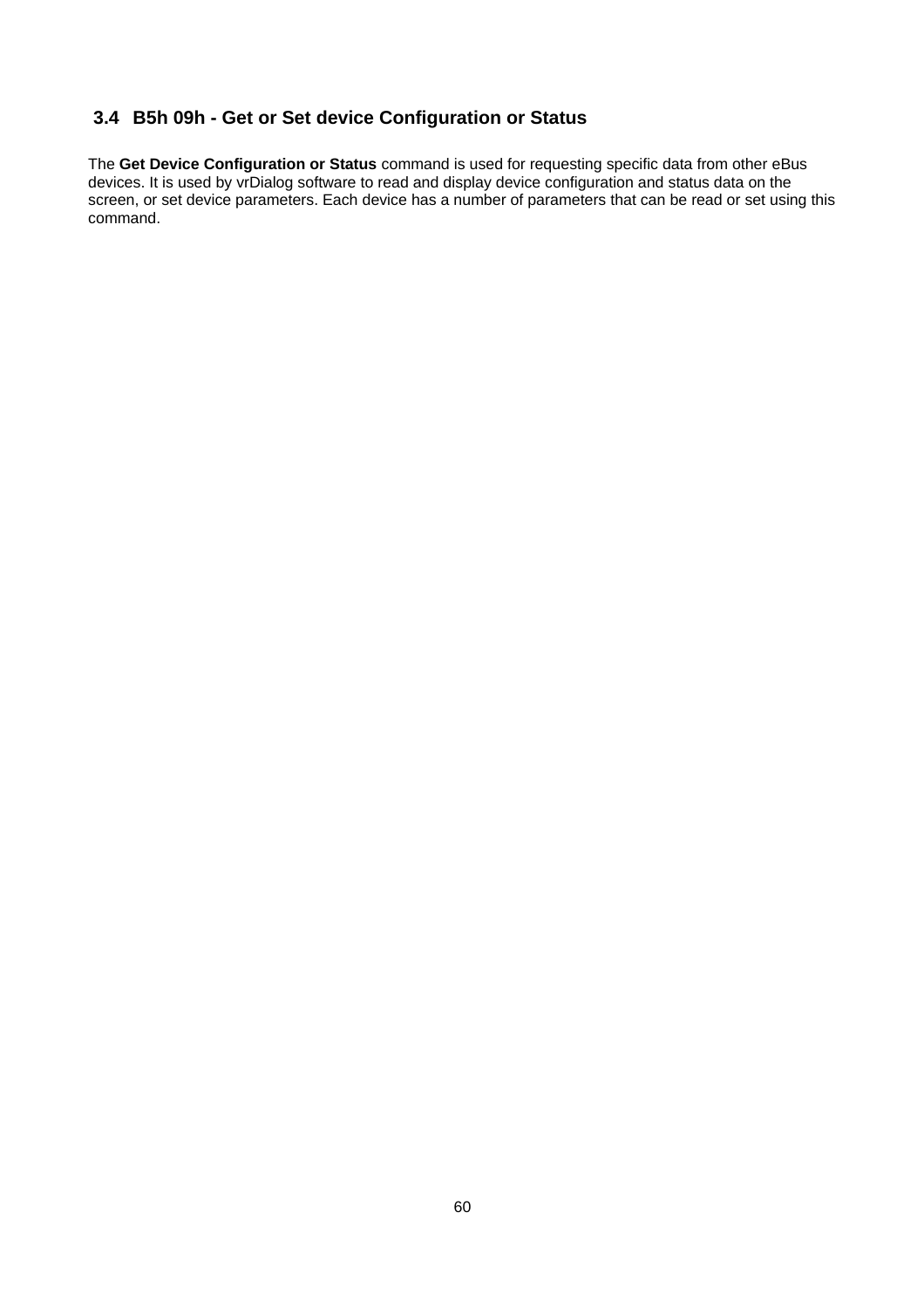# **3.4.1 Block 0Dh - GetDeviceConfigOrStatus**

| Name:        | GetDeviceConfigOrStatus (Service B5h 09h - Block 0Dh)                                                                                                                                                                                                                                                                                                                                                                  |  |  |  |  |  |
|--------------|------------------------------------------------------------------------------------------------------------------------------------------------------------------------------------------------------------------------------------------------------------------------------------------------------------------------------------------------------------------------------------------------------------------------|--|--|--|--|--|
| Description: | The 0Dh command seems to be implemented by all Vaillant eBus devices.<br>vrDialog application includes a file vrDIALOG810.mdb, that contains MS<br>Access database used internally by vrDialog. This database can be<br>accessed in order to read different configuration parameters for different<br>supported types of Vaillant eBus devices.<br>It is not ensured that the answer always will have a length of 03h. |  |  |  |  |  |

| Master/<br><b>Slave</b><br>Byte-<br>No. | Abbrev.     | <b>Description</b>                                                                         | Unit                          | Range | <b>Type/</b><br>[Res.] | Repl.<br><b>Value</b> | <b>Note</b>                                                                     |
|-----------------------------------------|-------------|--------------------------------------------------------------------------------------------|-------------------------------|-------|------------------------|-----------------------|---------------------------------------------------------------------------------|
| M1                                      | QQ          | Source address                                                                             |                               |       |                        |                       |                                                                                 |
| M <sub>2</sub>                          | ZZ          | Target address                                                                             |                               |       |                        |                       | 15h, ECh                                                                        |
| M <sub>3</sub>                          | $PB = B5h$  | Vaillant command                                                                           |                               |       |                        |                       |                                                                                 |
| M4                                      | $SB = 09h$  | B5 09 Command                                                                              |                               |       |                        |                       |                                                                                 |
| M <sub>5</sub>                          | $NN = 03h$  | Length of data                                                                             |                               |       |                        |                       |                                                                                 |
| M <sub>6</sub>                          | $DB = 0 Dh$ | 0Dh command                                                                                |                               |       |                        |                       |                                                                                 |
| M7-8                                    | <b>ADDR</b> | Sensor address:<br>00h: SP1<br>01h: SP2<br>02h: SP3<br>03h: KOL1<br>04h: KOL2<br>05h: Gain | $^{\circ}C$<br>°C<br>°C<br>°C |       | <b>WORD</b>            |                       | SP <sub>1</sub><br>SP <sub>2</sub><br>SP <sub>3</sub><br>Kol1<br>Kol2<br>Ertrag |
| M <sub>9</sub>                          | <b>CRC</b>  |                                                                                            |                               |       |                        |                       |                                                                                 |
| S1                                      | <b>ACK</b>  |                                                                                            |                               |       |                        |                       |                                                                                 |
| S <sub>2</sub>                          | $NN = 03h$  | Length of data                                                                             |                               |       |                        |                       |                                                                                 |
| $S3-4$                                  | <b>SV</b>   | Sensor value                                                                               |                               |       | DATA <sub>2c</sub>     |                       |                                                                                 |
| S <sub>5</sub>                          | SS          | Sensor status:<br>00h: sensor connected<br>AAh: no sensor connected                        |                               |       | <b>CHAR</b>            |                       |                                                                                 |
| S <sub>6</sub>                          | <b>CRC</b>  |                                                                                            |                               |       |                        |                       |                                                                                 |
| M10                                     | <b>ACK</b>  |                                                                                            |                               |       |                        |                       |                                                                                 |
| M11                                     | <b>SYN</b>  |                                                                                            |                               |       |                        |                       |                                                                                 |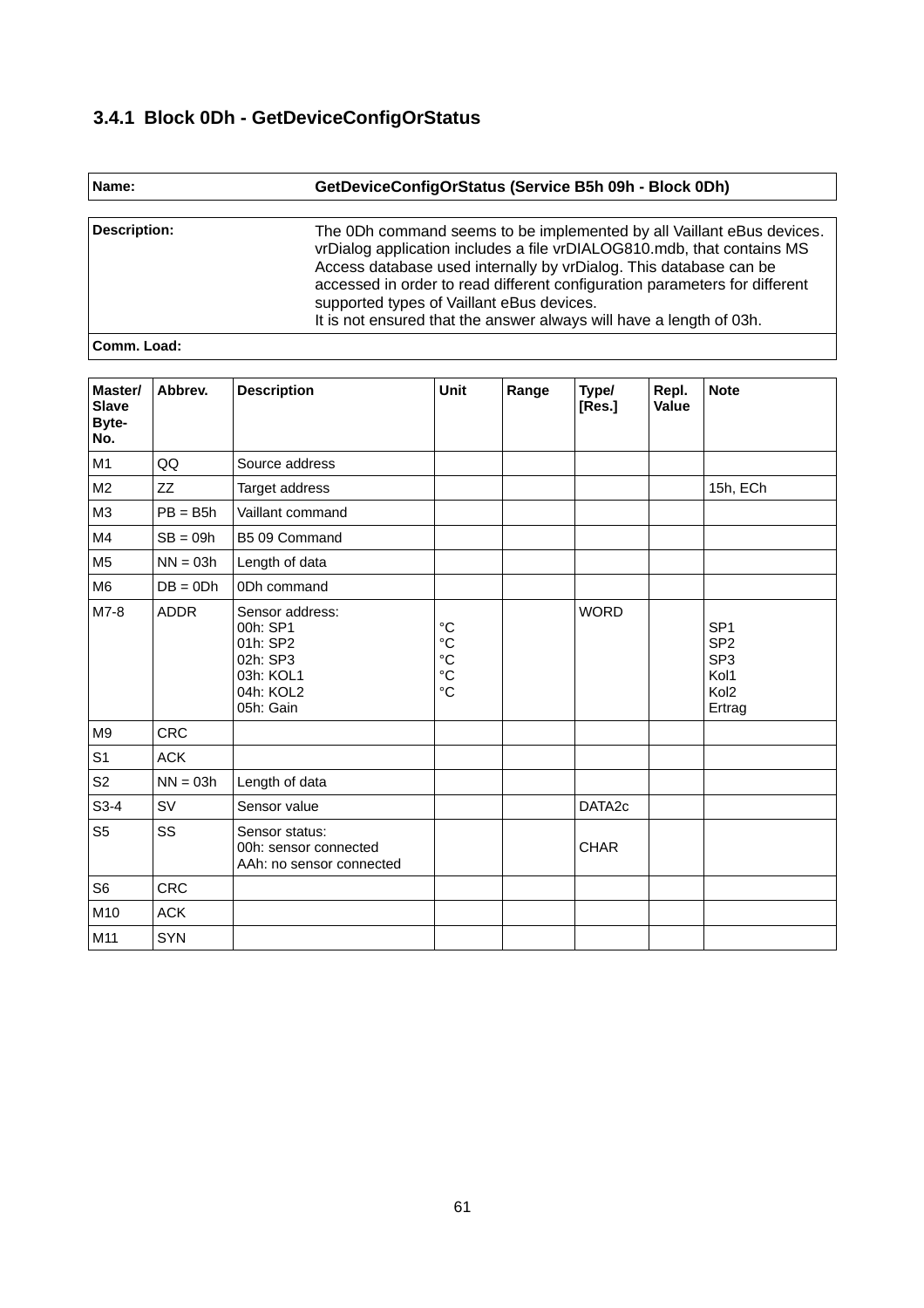Other values for ADDR (answer may differ in length and content):

| Addr | Name                              | <b>Type</b>         |
|------|-----------------------------------|---------------------|
| OFh: | Current room temperature          | temperature sensor  |
| 26h: | <b>Status DCF</b>                 | <b>DCFState</b>     |
| 28h: | Is in holiday                     | uchar               |
| 29h: | Is in party                       | OnOff               |
| 2Ah: | Is in single DHW loading mode     | OnOff               |
| 2Ch: | Is in savings function            | OnOff               |
| 2Dh: | Savings function time             | <b>SaveFunction</b> |
| 31h: | Is in quick veto                  | OnOff               |
| 32h  | Quick veto temperature            | Tite                |
| 57h: | Actual room temperature set point | Tite                |
|      |                                   |                     |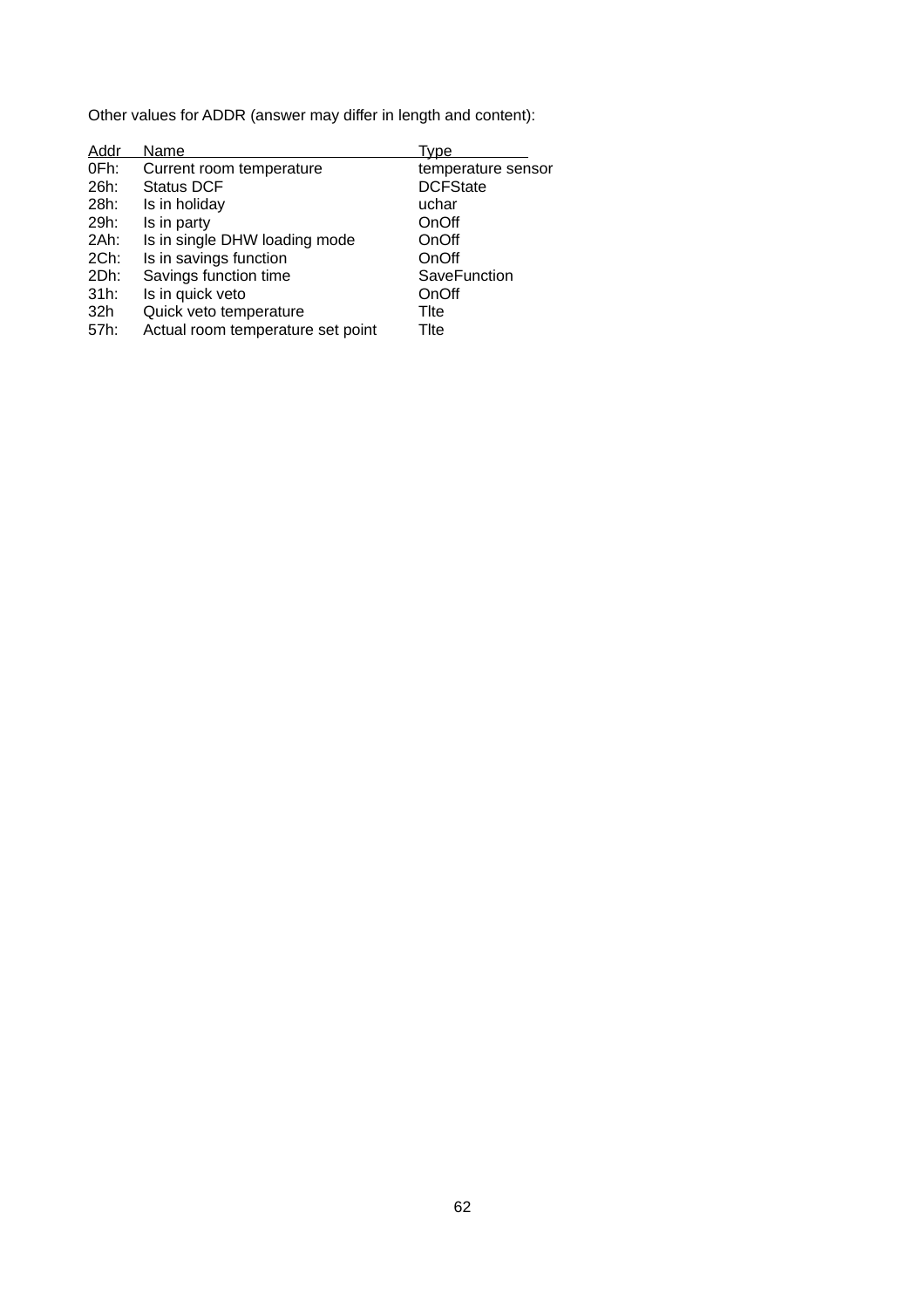# **3.4.2 Block 0Eh - SetDeviceConfigOrStatus**

**Name: SetDeviceConfigOrStatus (Service B5h 09h - Block 0Eh)**

**Description:** This command works in a similar way as 0Dh, but instead of returning configuration from the device, it sets device configuration.

| <b>Master/</b><br><b>Slave</b><br>Byte-<br>No. | Abbrev.     | <b>Description</b> | Unit | Range | <b>Type/</b><br>[Res.] | Repl.<br><b>Value</b> | <b>Note</b>                                           |
|------------------------------------------------|-------------|--------------------|------|-------|------------------------|-----------------------|-------------------------------------------------------|
| M1                                             | QQ          | Source address     |      |       |                        |                       |                                                       |
| M <sub>2</sub>                                 | ZZ          | Target address     |      |       |                        |                       | 10h, 15h, ECh                                         |
| M <sub>3</sub>                                 | $PB = B5h$  | Vaillant command   |      |       |                        |                       |                                                       |
| M4                                             | $SB = 09h$  | B5 09 Command      |      |       |                        |                       |                                                       |
| M <sub>5</sub>                                 | <b>NN</b>   | Length of data     |      |       |                        |                       | Depends on type of<br>parameter that is<br>being set. |
| M <sub>6</sub>                                 | $DB = 0Eh$  | 0Eh command        |      |       |                        |                       |                                                       |
| M7-8                                           | <b>ADDR</b> | Parameter address  |      |       | <b>WORD</b>            |                       | See command 0Dh                                       |
| M <sub>9</sub>                                 | <b>CRC</b>  |                    |      |       |                        |                       |                                                       |
| $M10-xx$                                       |             | Data to be sent    |      |       |                        |                       | See command 0Dh                                       |
| $Mxx+1$                                        | <b>CRC</b>  |                    |      |       |                        |                       |                                                       |
| S1                                             | <b>ACK</b>  |                    |      |       |                        |                       |                                                       |
| S <sub>2</sub>                                 | $NN = 00h$  | Length of data     |      |       |                        |                       |                                                       |
| S <sub>6</sub>                                 | <b>CRC</b>  |                    |      |       |                        |                       |                                                       |
| $MXX+2$                                        | <b>ACK</b>  |                    |      |       |                        |                       |                                                       |
| $MXX+3$                                        | <b>SYN</b>  |                    |      |       |                        |                       |                                                       |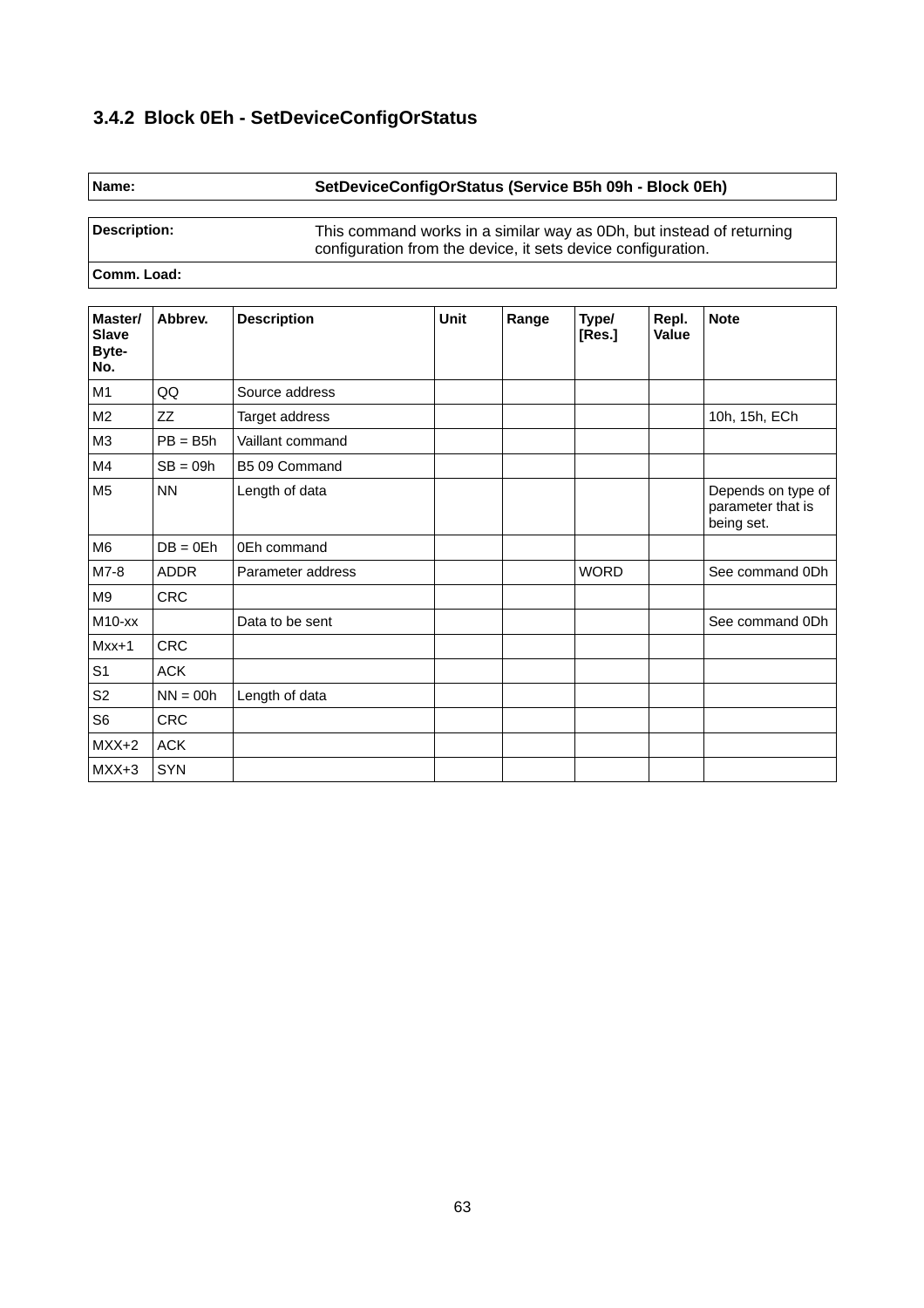# **3.4.3 Block 18h - Unknown**

## **Name: Get Solar Data Block (Service B5h 09h - Block 18h)**

Description: **Description:** Gültige Daten evtl. nur in Grundanzeige?

| Master/<br><b>Slave</b><br>Byte-<br>No. | Abbrev.     | <b>Description</b>   | <b>Unit</b> | Range | <b>Type/</b><br>[Res.] | Repl.<br>Value | <b>Note</b>      |
|-----------------------------------------|-------------|----------------------|-------------|-------|------------------------|----------------|------------------|
| M1                                      | QQ          | Source address       |             |       |                        |                | <b>VRS620</b>    |
| M <sub>2</sub>                          | ZZ          | Target address       |             |       |                        |                | 26h              |
| M <sub>3</sub>                          | $PB = B5h$  | Vaillant command     |             |       |                        |                | B <sub>5</sub> h |
| M4                                      | $SB = 09h$  | Get Solar Data Block |             |       |                        |                | 09h              |
| M <sub>5</sub>                          | $NN = 01h$  | Length of data       |             |       |                        |                | 01h              |
| M <sub>6</sub>                          | $DB = 18h$  | Block 18h            |             |       |                        |                | 18h              |
| M7                                      | <b>CRC</b>  |                      |             |       |                        |                | 3Fh              |
| S1                                      | <b>ACK</b>  |                      |             |       |                        |                | 00h              |
| S <sub>2</sub>                          | $NN = 0$ Ah | Length of data       |             |       |                        |                | 0Ah              |
| S <sub>3</sub>                          |             |                      |             |       |                        |                | 00h              |
| S4                                      |             |                      |             |       |                        |                | 00h, 02h         |
| S <sub>5</sub>                          |             |                      |             |       |                        |                | 00h              |
| S <sub>6</sub>                          |             |                      |             |       |                        |                | 00h              |
| S7                                      |             |                      |             |       |                        |                | 00h              |
| S8                                      |             |                      |             |       |                        |                | 00h              |
| S9                                      |             |                      |             |       |                        |                | 00h              |
| S <sub>10</sub>                         |             |                      |             |       |                        |                | 00h              |
| S <sub>11</sub>                         |             |                      |             |       |                        |                | 00h              |
| S <sub>12</sub>                         |             |                      |             |       |                        |                | 00h              |
| S <sub>13</sub>                         | <b>CRC</b>  |                      |             |       |                        |                | 9Fh, 3Eh         |
| M8                                      | <b>ACK</b>  |                      |             |       |                        |                | 00h              |
| M <sub>9</sub>                          | <b>SYN</b>  |                      |             |       |                        |                | AAh              |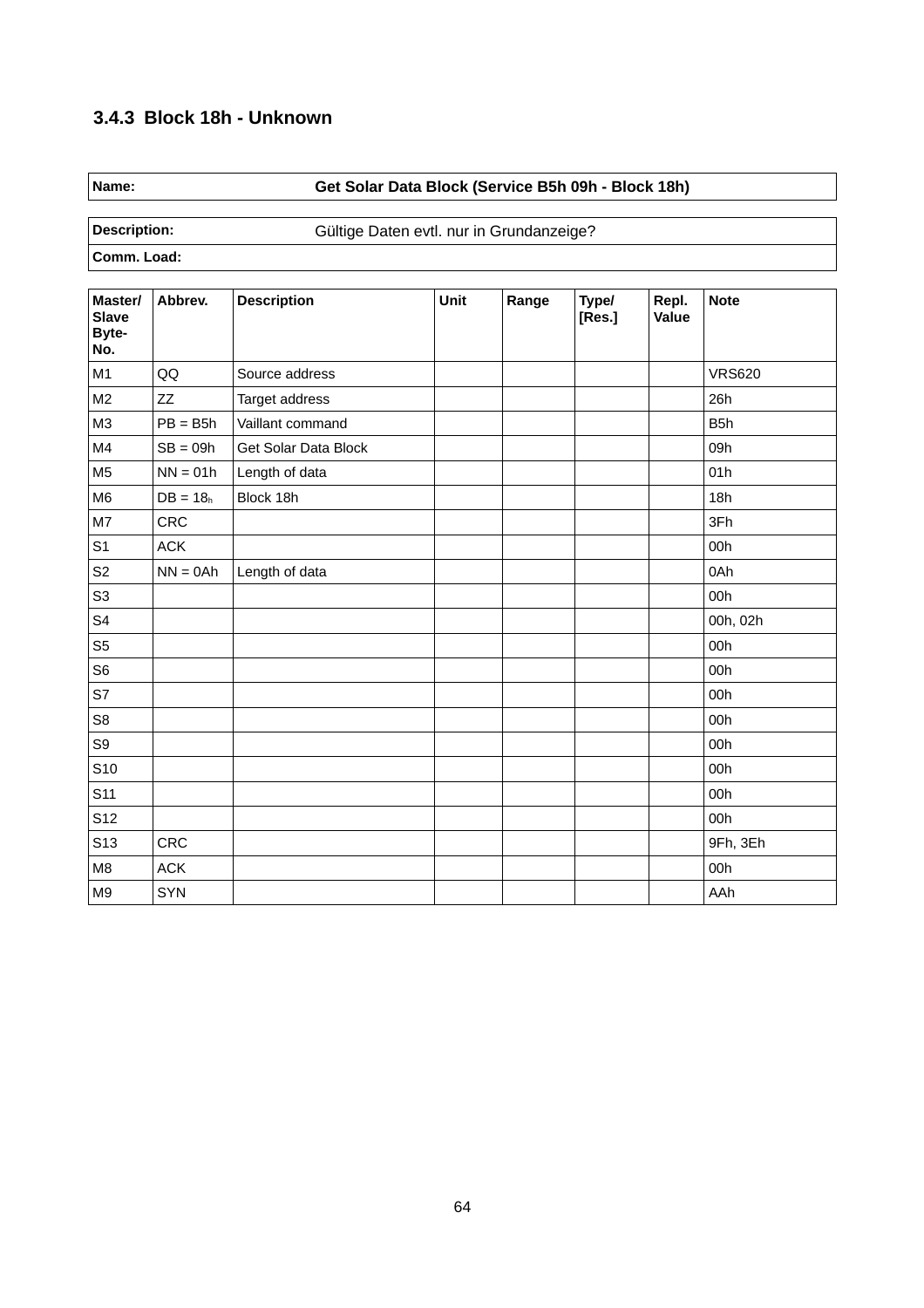# **3.5 B5h 10h - Operational Data from Room Controller to Burner Control Unit**

**Name: Operational Data from Room Controller to Burner Control Unit (B5h 10h)**

# **Description:**

| Master/<br><b>Slave</b><br>Byte-<br>No. | Abbrev.                                                                                   | <b>Description</b>                                                        | Unit              | Range     | <b>Type/</b><br>[Res.] | Repl.<br>Value | <b>Note</b>            |
|-----------------------------------------|-------------------------------------------------------------------------------------------|---------------------------------------------------------------------------|-------------------|-----------|------------------------|----------------|------------------------|
| M1                                      | QQ                                                                                        | Source address                                                            |                   |           |                        |                |                        |
| M <sub>2</sub>                          | ZZ                                                                                        | Target address                                                            |                   |           |                        |                |                        |
| M3                                      | $PB = B5h$                                                                                | Vaillant command                                                          |                   |           |                        |                |                        |
| M4                                      | $SB = 10h$                                                                                | Operational Data from Room<br><b>Controller to Burner Control</b><br>Unit |                   |           |                        |                |                        |
| M <sub>5</sub>                          | $NN = 09h$                                                                                | Length of data                                                            |                   |           |                        |                |                        |
| M <sub>6</sub>                          | XX <sub>1</sub>                                                                           |                                                                           |                   |           |                        |                | unknown, always<br>00h |
| M7                                      | XX <sub>2</sub>                                                                           |                                                                           |                   |           |                        |                | unknown, always<br>00h |
| M8                                      | LT                                                                                        | Lead water target temperature<br>(Vorlauftemperatur)                      | $^{\circ}C$       | $0 - 100$ | DATA1c                 |                |                        |
| M9                                      | <b>ST</b>                                                                                 | Service water target<br>temperature                                       | $^{\circ}{\rm C}$ | $0 - 100$ | DATA1c                 |                |                        |
| M10                                     | XX <sub>3</sub>                                                                           |                                                                           |                   |           |                        |                | unknown, always<br>FFh |
| M11                                     | XX <sub>4</sub>                                                                           |                                                                           |                   |           |                        |                | unknown, always<br>FFh |
| M12                                     | $xx_5 = 00h$<br>$= 01h$<br>$= 04h$<br>$= 05h$<br>$= 40h$<br>$= 41h$<br>$= 44h$<br>$= 45h$ |                                                                           |                   |           | (BIT ?)                |                | unknown                |
| M13                                     | $XX_6$                                                                                    |                                                                           |                   |           |                        |                | unknown, always<br>FFh |
| M14                                     | XX <sub>7</sub>                                                                           |                                                                           |                   |           |                        |                | unknown, always<br>00h |
| M15                                     | <b>CRC</b>                                                                                |                                                                           |                   |           |                        |                |                        |
| S1                                      | ${\sf ACK}$                                                                               |                                                                           |                   |           |                        |                |                        |
| S <sub>2</sub>                          | $NN = 01h$                                                                                | Length of data                                                            |                   |           |                        |                |                        |
| S <sub>3</sub>                          | $zz = 01h$                                                                                | (acknowledge ?)                                                           |                   |           |                        |                | unknown                |
| S4                                      | CRC                                                                                       |                                                                           |                   |           |                        |                |                        |
| M16                                     | <b>ACK</b>                                                                                |                                                                           |                   |           |                        |                |                        |
| M17                                     | <b>SYN</b>                                                                                |                                                                           |                   |           |                        |                |                        |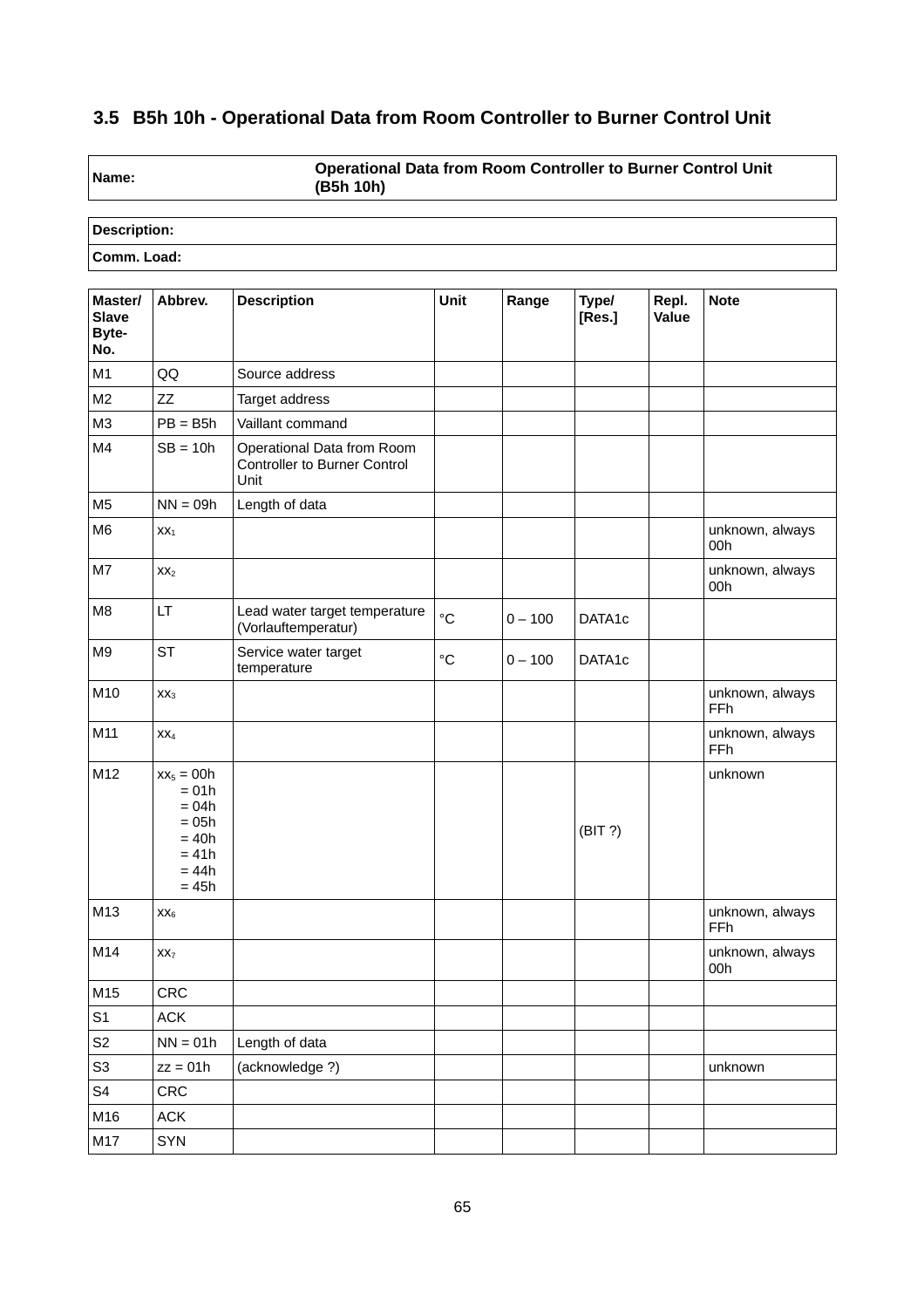# **3.6 B5h 11h 01h - Operational Data of Burner Control Unit to Room Control Unit**

**Name: Operational Data of Burner Control Unit to Room Control Unit (B5h 11h Block 1)**

# **Description:**

| <b>Master/</b><br><b>Slave</b><br>Byte-<br>No. | Abbrev.         | <b>Description</b>                                      | Unit            | Range     | <b>Type/</b><br>[Res.] | Repl.<br>Value | <b>Note</b>            |
|------------------------------------------------|-----------------|---------------------------------------------------------|-----------------|-----------|------------------------|----------------|------------------------|
| M1                                             | QQ              | Source address                                          |                 |           |                        |                |                        |
| M <sub>2</sub>                                 | ZZ              | Target address                                          |                 |           |                        |                |                        |
| M <sub>3</sub>                                 | $PB = B5h$      | Vaillant command                                        |                 |           |                        |                |                        |
| M <sub>4</sub>                                 | $SB = 11h$      | <b>Operational Data</b>                                 |                 |           |                        |                |                        |
| M <sub>5</sub>                                 | $NN = 01h$      | Length of data                                          |                 |           |                        |                |                        |
| M <sub>6</sub>                                 | 01h             | <b>Block number</b>                                     |                 |           |                        |                |                        |
| M7                                             | <b>CRC</b>      |                                                         |                 |           |                        |                |                        |
| S <sub>1</sub>                                 | <b>ACK</b>      |                                                         |                 |           |                        |                |                        |
| S <sub>2</sub>                                 | $NN = 09h$      | Length of data                                          |                 |           |                        |                |                        |
| S <sub>3</sub>                                 | <b>VT</b>       | Lead water temperature<br>(Vorlauf-/ Anlagentemperatur) | $^{\circ}C$     | $0 - 100$ | DATA1c                 |                |                        |
| S4                                             | <b>NT</b>       | Return water temperature<br>(Nachlauftemperatur)        | $^{\circ}C$     | $0 - 100$ | DATA1c                 |                |                        |
| S <sub>5</sub>                                 | TA_L            |                                                         | $^{\circ}C$     | $-50,0 -$ | DATA2b                 |                |                        |
| S <sub>6</sub>                                 | TA H            | Outside temperature                                     |                 | 50,0      | [1/256]                |                |                        |
| S7                                             | <b>WT</b>       | (WW-Auslauftemperatur)                                  | $\rm ^{\circ}C$ | $0 - 100$ | DATA1c                 |                |                        |
| S <sub>8</sub>                                 | <b>ST</b>       | Service water temperature<br>(WW-Speichertemperatur)    | $^{\circ}C$     | $0 - 100$ | DATA1c                 |                |                        |
| S9                                             | <b>VV</b>       | Bit 0: Heating<br>Bit 1: Service Water                  |                 |           | <b>BIT</b>             |                | $0 = OFF$<br>$1 = ON$  |
| S <sub>10</sub>                                | XX <sub>1</sub> |                                                         |                 |           |                        |                | unknown, always<br>00h |
| S <sub>11</sub>                                | XX <sub>2</sub> |                                                         |                 |           |                        |                | unknown, always<br>FFh |
| S <sub>12</sub>                                | <b>CRC</b>      |                                                         |                 |           |                        |                |                        |
| M <sub>8</sub>                                 | <b>ACK</b>      |                                                         |                 |           |                        |                |                        |
| M <sub>9</sub>                                 | <b>SYN</b>      |                                                         |                 |           |                        |                |                        |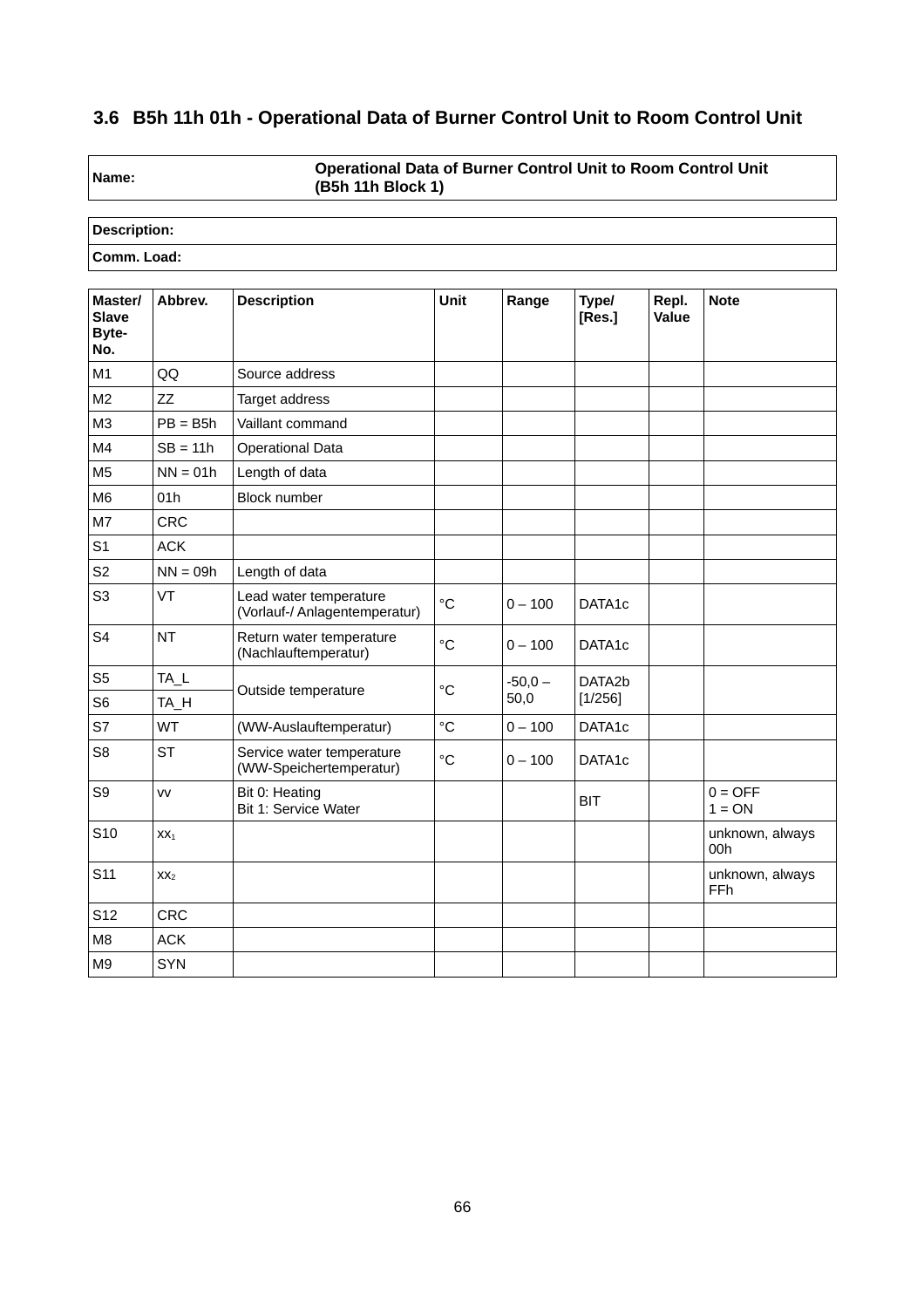# **3.6.1 B5h 11h 02h - Operational Data of Burner Control Unit to Room Control Unit**

**Name: Operational Data of Burner Control Unit to Room Control Unit (B5h 11h Block 2)**

# **Description: Comm. Load:**

| Master/<br><b>Slave</b><br>Byte-<br>No. | Abbrev.         | <b>Description</b>                  | <b>Unit</b> | Range     | <b>Type/</b><br>[Res.] | Repl.<br>Value | <b>Note</b>            |
|-----------------------------------------|-----------------|-------------------------------------|-------------|-----------|------------------------|----------------|------------------------|
| M1                                      | QQ              | Source address                      |             |           |                        |                |                        |
| M <sub>2</sub>                          | ZZ              | Target address                      |             |           |                        |                |                        |
| M <sub>3</sub>                          | $PB = B5h$      | Vaillant command                    |             |           |                        |                |                        |
| M4                                      | $SB = 11h$      | <b>Operational Data</b>             |             |           |                        |                |                        |
| M <sub>5</sub>                          | $NN = 01h$      | Length of data                      |             |           |                        |                |                        |
| M <sub>6</sub>                          | 02h             | <b>Block number</b>                 |             |           |                        |                |                        |
| M7                                      | <b>CRC</b>      |                                     |             |           |                        |                |                        |
| S1                                      | <b>ACK</b>      |                                     |             |           |                        |                |                        |
| S <sub>2</sub>                          | $NN = 05h$      | Length of data                      |             |           |                        |                |                        |
| S <sub>3</sub>                          | XX <sub>1</sub> |                                     |             |           |                        |                | unknown, always<br>03h |
| S <sub>4</sub>                          | XX <sub>2</sub> |                                     |             |           |                        |                | unknown, always<br>3Ch |
| S <sub>5</sub>                          | XX <sub>3</sub> |                                     |             |           |                        |                | unknown, always<br>96h |
| S <sub>6</sub>                          | XX <sub>4</sub> |                                     |             |           |                        |                | unknown, always<br>46h |
| S7                                      | <b>ST</b>       | Service water target<br>temperature | $^{\circ}C$ | $0 - 100$ | DATA1c                 |                |                        |
| S <sub>8</sub>                          | <b>CRC</b>      |                                     |             |           |                        |                |                        |
| M <sub>8</sub>                          | <b>ACK</b>      |                                     |             |           |                        |                |                        |
| M <sub>9</sub>                          | <b>SYN</b>      |                                     |             |           |                        |                |                        |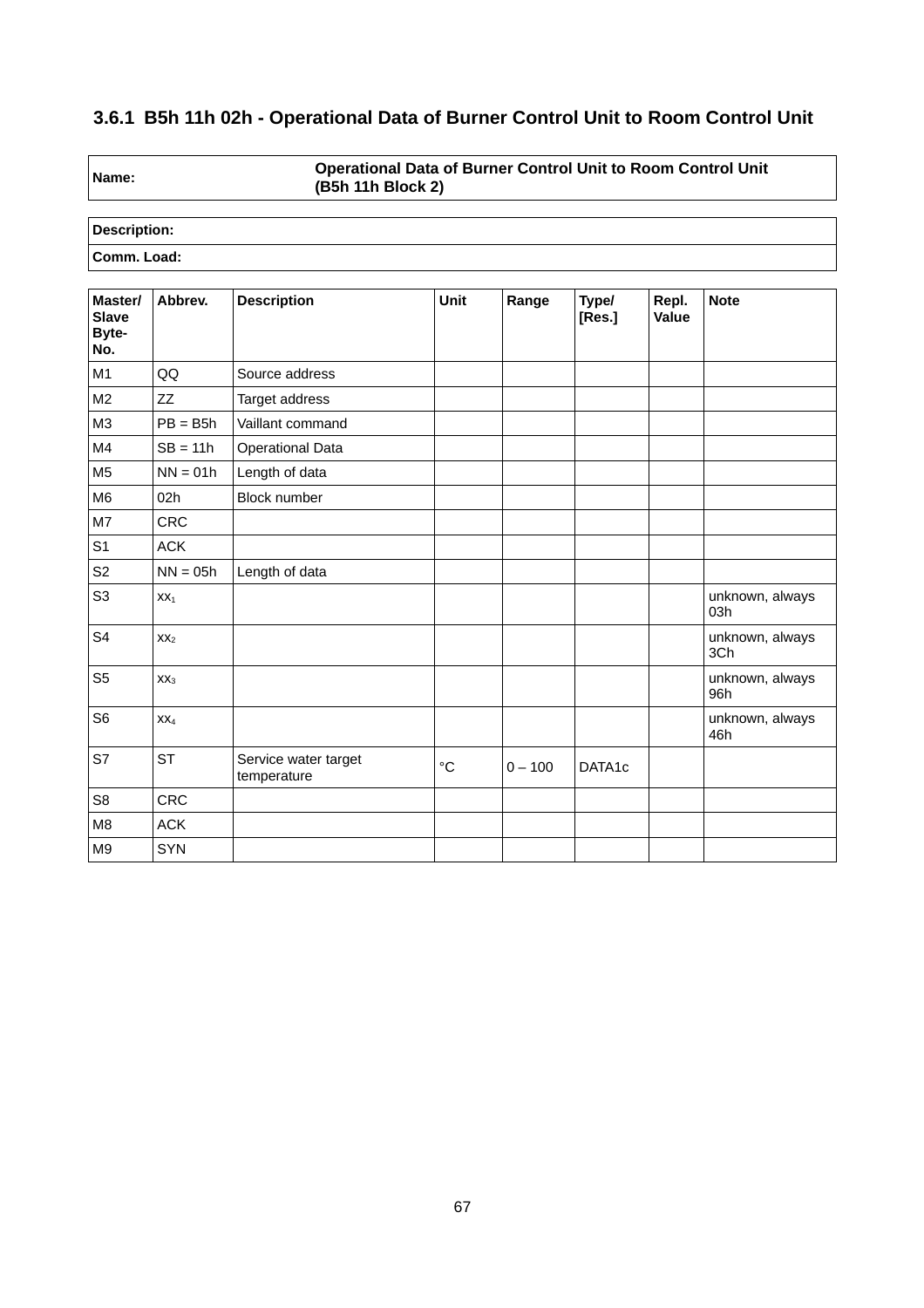## **3.7 B5h 12h - Unknown Command**

#### **Name: Unknow command [ping] (B5h 12h)**

**Description: Comm. Load:**

| Master/<br><b>Slave</b><br>Byte-<br>No. | Abbrev.    | <b>Description</b>       | Unit | Range | <b>Type/</b><br>[Res.] | Repl.<br>Value | <b>Note</b> |
|-----------------------------------------|------------|--------------------------|------|-------|------------------------|----------------|-------------|
| M1                                      | QQ         | Source address           |      |       |                        |                |             |
| M <sub>2</sub>                          | ZΖ         | Target address           |      |       |                        |                |             |
| ΜЗ                                      | $PB = B5h$ | Vaillant command         |      |       |                        |                |             |
| M4                                      | $SB = 12h$ | Unknown command [ping ?] |      |       |                        |                |             |
| M <sub>5</sub>                          | $NN = 02h$ | Length of data           |      |       |                        |                |             |
| M6                                      | XX         | ?                        |      |       |                        |                |             |
| M7                                      | уу         | ?                        |      |       |                        |                |             |
| M8                                      | <b>CRC</b> |                          |      |       |                        |                |             |
| S1                                      | <b>ACK</b> |                          |      |       |                        |                |             |
| S <sub>2</sub>                          | $NN = 00h$ | Length of data           |      |       |                        |                |             |
| S3                                      | <b>CRC</b> |                          |      |       |                        |                |             |
| M9                                      | <b>ACK</b> |                          |      |       |                        |                |             |
| M10                                     | <b>SYN</b> |                          |      |       |                        |                |             |

The following cases were observed:

- Heater Controller (Master 10h)  $\rightarrow$  Firing Automat 1 (Slave 08h):<br> $xx = 00h$ ,  $yy = 00h$  hot water circulating pump is  $xx = 00h$ ,  $yy = 00h$  hot water circulating pump is off  $xx = 00h$ ,  $yy = 64h$  hot water circulation pump is on hot water circulation pump is on
- Firing Automat 1 (Master 03h)  $\rightarrow$  Pump 1 (Slave 64h):<br> $xx = 02h$ ,  $yy = 00h$  internal pump is off  $xx = 02h$ ,  $yy = 00h$ <br> $xx = 02h$ ,  $yy = 64h$  $xx = 02h$ ,  $yy = 64h$  internal pump is on and operating in the service water circuit  $xx = 02h$ ,  $yy = FEh$  internal pump is on and operating in the heating circuit  $xx = 02h$ ,  $yy = FEh$  internal pump is on and operating in the heating circuit  $xx = 03h$ ,  $yy = 00h$  internal pump is disabled due to error condition (e.g. low internal pump is disabled due to error condition (e.g. low water pressure)
- Firing Automat 1 (Master 03h) → PC/ Modem (Slave 05h):  $xx = 03h$ ,  $yy = 00h$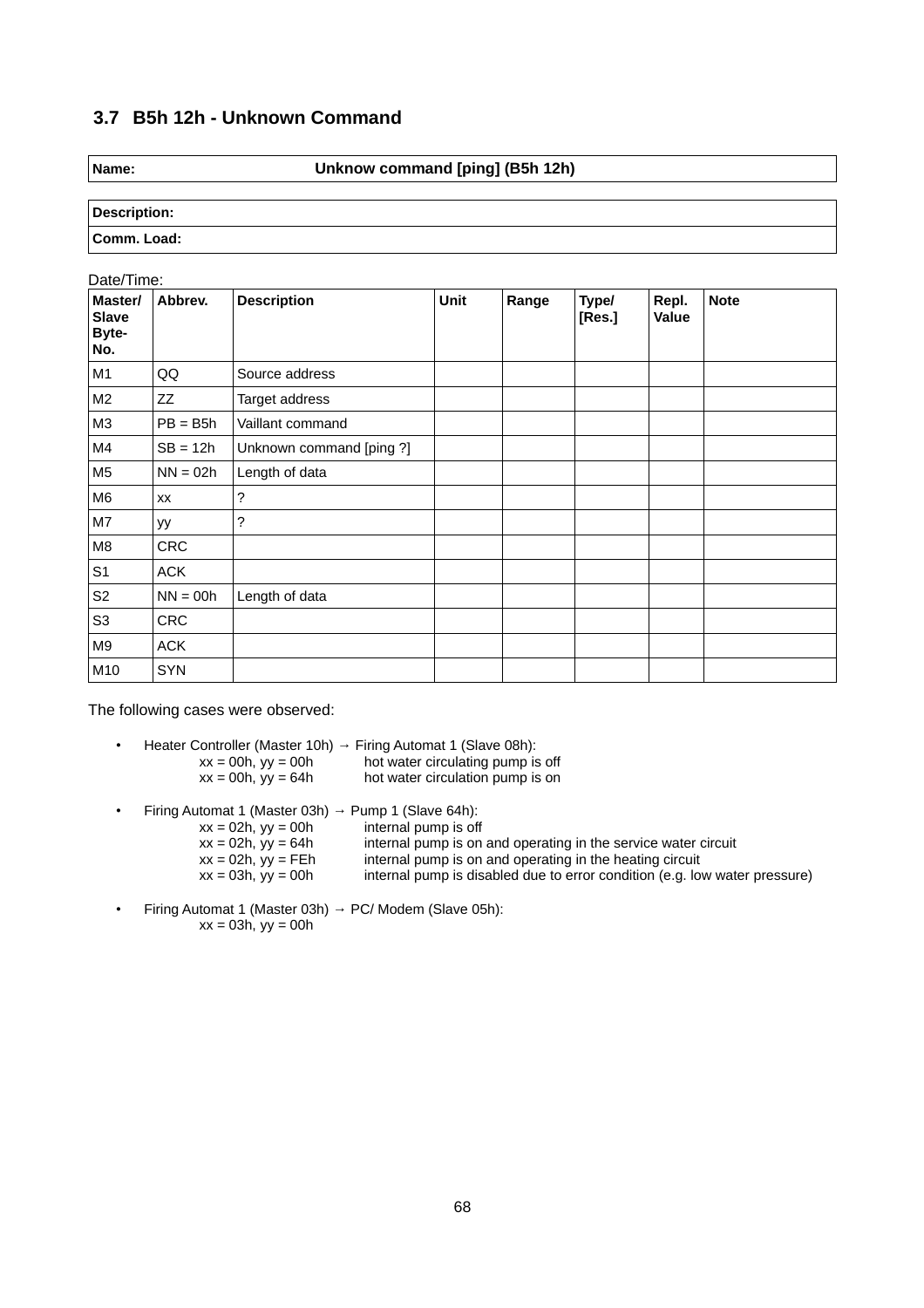# **3.8 B5h 16h 00h - Broadcast Service**

## **Name: Broadcast Service (B5h 16h)**

**Description: Comm. Load:**

| Date/Time:<br><b>Master/</b> | Abbrev.      | <b>Description</b>         | <b>Unit</b> |       |                        |                | <b>Note</b>      |
|------------------------------|--------------|----------------------------|-------------|-------|------------------------|----------------|------------------|
| <b>Slave</b><br>Byte-<br>No. |              |                            |             | Range | <b>Type/</b><br>[Res.] | Repl.<br>Value |                  |
| M1                           | QQ           | Source address             |             |       |                        |                |                  |
| M <sub>2</sub>               | $ZZ = F E h$ | Target address             |             |       |                        |                | <b>Broadcast</b> |
| M <sub>3</sub>               | $PB = B5h$   | Vaillant command           |             |       |                        |                |                  |
| M4                           | $SB = 16h$   | <b>Broadcast Service</b>   |             |       |                        |                |                  |
| M <sub>5</sub>               | $NN = 08h$   | Length of data             |             |       |                        |                |                  |
| M6                           | 00h          | <b>Broadcast Date/Time</b> |             |       |                        |                |                  |
| M7                           | SS           | Seconds                    | Sec         | 0.59  | <b>BCD</b>             |                |                  |
| M8                           | min          | <b>Minutes</b>             | <b>Min</b>  | 0.59  | <b>BCD</b>             |                |                  |
| M9                           | hh           | <b>Hours</b>               | Hour        | 0.59  | <b>BCD</b>             |                |                  |
| M10                          | dd           | Day                        |             | 1.31  | <b>BCD</b>             |                |                  |
| M11                          | mm           | Month                      |             | 1.12  | <b>BCD</b>             |                |                  |
| M12                          | <b>WW</b>    | Weekday                    |             | 17    | <b>BCD</b>             |                |                  |
| M13                          | уу           | Year                       |             | 0.99  | <b>BCD</b>             |                |                  |
| M14                          | <b>CRC</b>   |                            |             |       |                        |                |                  |
| M15                          | <b>SYN</b>   |                            |             |       |                        |                |                  |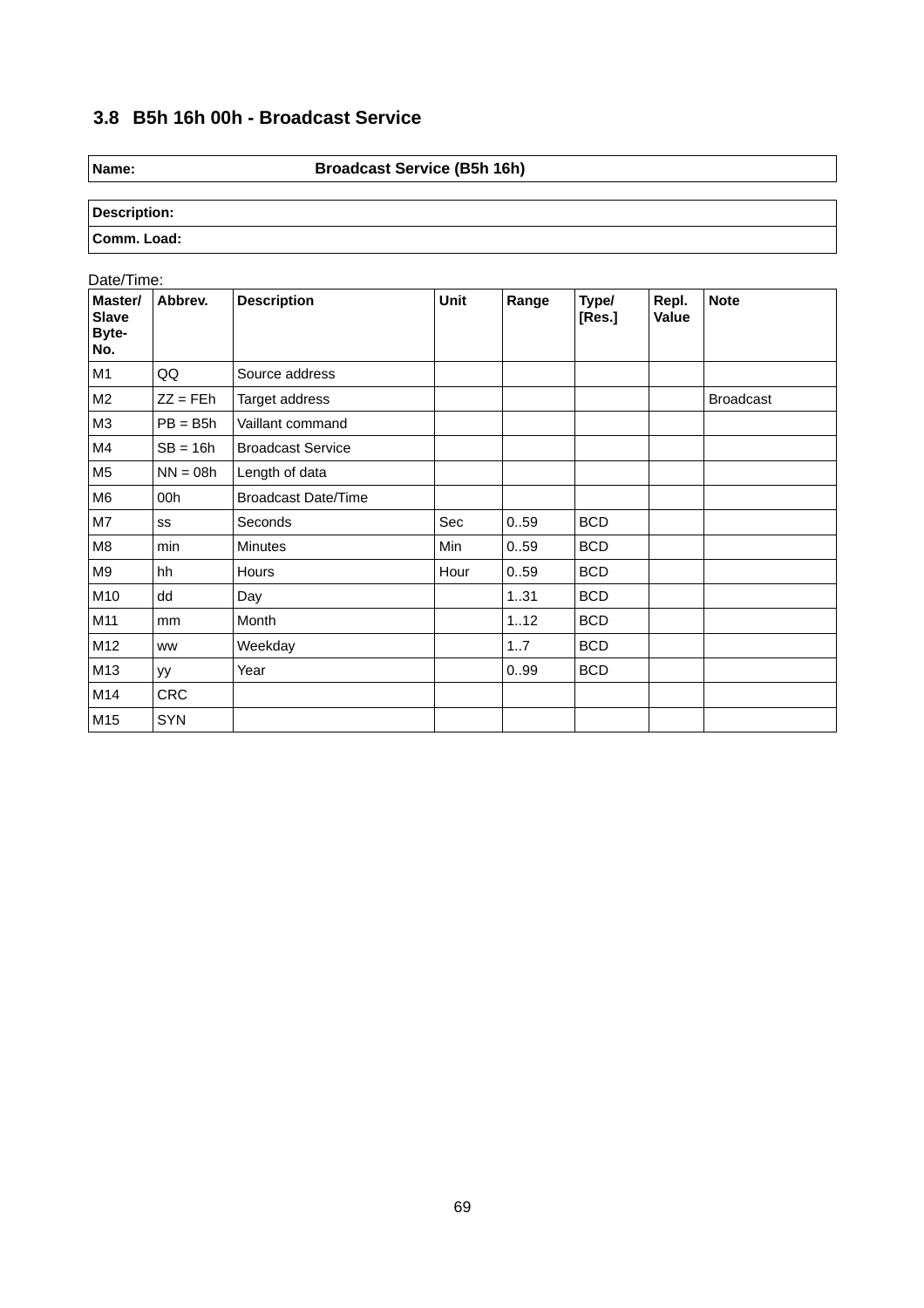# **3.9 B5h 16h 01h - Broadcast Service**

## **Name: Broadcast Service (B5h 16h)**

**Description: Comm. Load:**

Outside Temperature:

| <b>Master/</b><br><b>Slave</b><br>Byte-<br>No. | Abbrev.    | <b>Description</b>            | Unit        | Range     | <b>Type/</b><br>[Res.] | Repl.<br>Value | <b>Note</b>      |
|------------------------------------------------|------------|-------------------------------|-------------|-----------|------------------------|----------------|------------------|
| M1                                             | QQ         | Source address                |             |           |                        |                |                  |
| M <sub>2</sub>                                 | $ZZ = FEh$ | Target address                |             |           |                        |                | <b>Broadcast</b> |
| M3                                             | $PB = BBh$ | Vaillant command              |             |           |                        |                |                  |
| M4                                             | $SB = 16h$ | <b>Broadcast Service</b>      |             |           |                        |                |                  |
| M <sub>5</sub>                                 | $NN = 03h$ | Length of data                |             |           |                        |                |                  |
| M6                                             | 01h        | Broadcast outside temperature |             |           |                        |                |                  |
| M <sub>7</sub>                                 | TA_L       |                               | $^{\circ}C$ | $-50,0 -$ | DATA2b                 |                |                  |
| M8                                             | TA H       | Outside temperature           |             | 50,0      | $[1/256]$              |                |                  |
| M14                                            | <b>CRC</b> |                               |             |           |                        |                |                  |
| M15                                            | <b>SYN</b> |                               |             |           |                        |                |                  |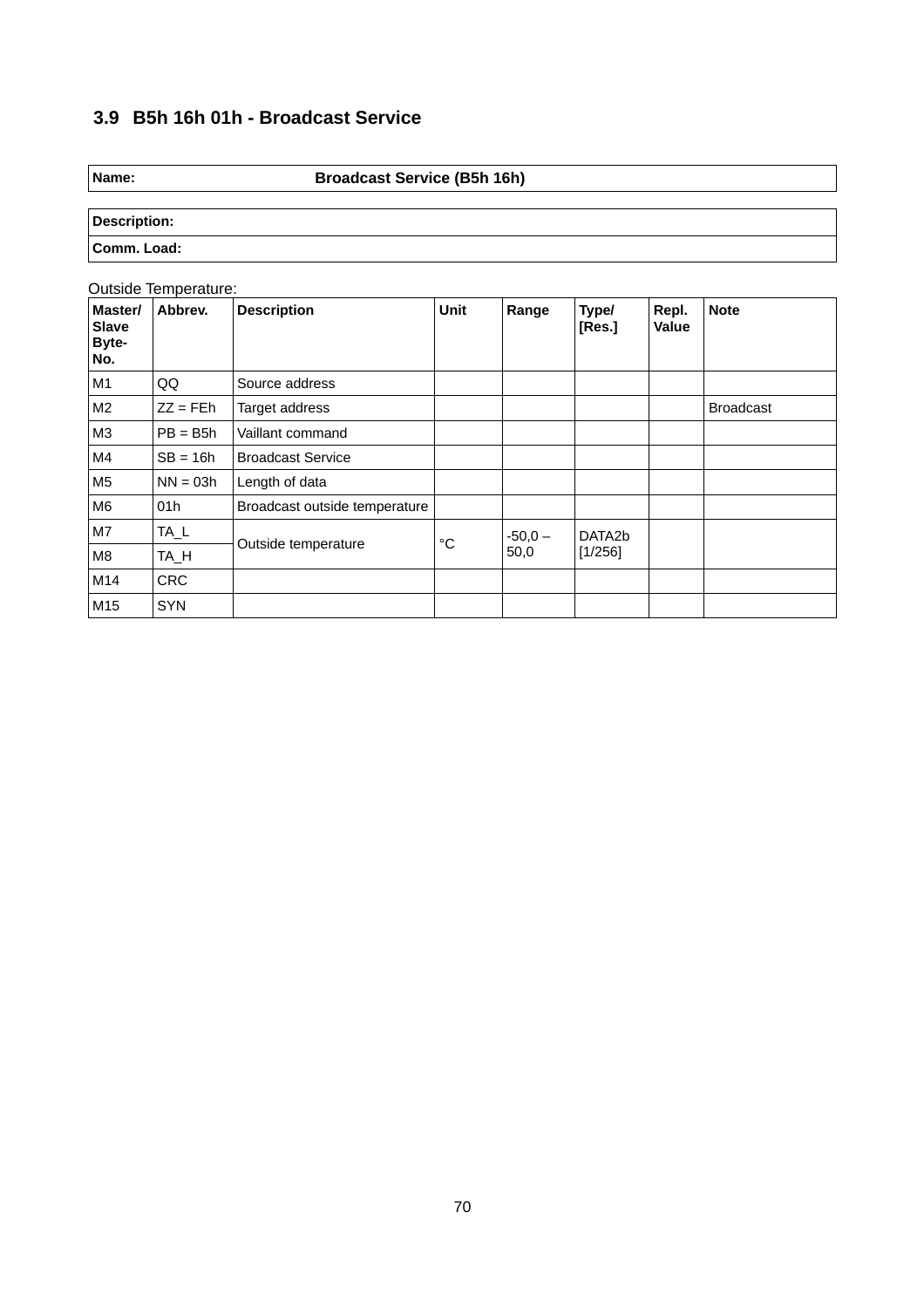# **4 Non-prorietary Commands**

Vaillant does not follow standard eBUS commands specifications and mostly uses proprietary commands (B5h). Nevertheless, here is the standard messages I have found with my VRS620:

#### **4.1 05h 01h – Operational Data of Room Controller to Burner Control Unit**

| ın<br>f.       |  |
|----------------|--|
| ×<br>. .<br>۰, |  |

**Name: Operational Data of Room Controller to Burner Control Unit (05h 01h)**

| <b>Description:</b> |  |
|---------------------|--|
| Comm. Load:         |  |

| Outside Temperature:                           |            |                                                                                                                                                                                              |              |          |                        |                       |                                                                                                 |  |
|------------------------------------------------|------------|----------------------------------------------------------------------------------------------------------------------------------------------------------------------------------------------|--------------|----------|------------------------|-----------------------|-------------------------------------------------------------------------------------------------|--|
| <b>Master/</b><br><b>Slave</b><br>Byte-<br>No. | Abbrev.    | <b>Description</b>                                                                                                                                                                           | <b>Unit</b>  | Range    | <b>Type/</b><br>[Res.] | Repl.<br><b>Value</b> | <b>Note</b>                                                                                     |  |
| M1                                             | QQ         | Source address                                                                                                                                                                               |              |          |                        |                       | <b>VRS620</b>                                                                                   |  |
| M <sub>2</sub>                                 | $ZZ = 3Fh$ | Target address                                                                                                                                                                               |              |          |                        |                       | 3Fh                                                                                             |  |
| M <sub>3</sub>                                 | $PB = 05h$ | Burner control command                                                                                                                                                                       |              |          |                        |                       | 05h                                                                                             |  |
| M <sub>4</sub>                                 | $SB = 01h$ | Operational data controller                                                                                                                                                                  |              |          |                        |                       | 01h                                                                                             |  |
| M <sub>5</sub>                                 | $NN = 05h$ | Length of data                                                                                                                                                                               |              |          |                        |                       | 05h                                                                                             |  |
| M <sub>6</sub>                                 | <b>ST</b>  | Status heat request:<br>00h: shut down burner<br>55h: service water preparation<br>AAh: heating operation<br>CCh: Emision check<br>DDh: QC service function<br>EEh: controller stop function |              |          | <b>BYTE</b>            |                       | 00h                                                                                             |  |
| M7                                             | <b>BT</b>  | Boiler target value                                                                                                                                                                          | °C           | 0.100    | data1b                 |                       |                                                                                                 |  |
| M <sub>8</sub>                                 | <b>WT</b>  | Service water target value                                                                                                                                                                   | $^{\circ}$ C | 0.100    | data1b                 |                       | Always seems to<br>follow M7 (BT).<br>So, in heating<br>mode, this value is<br>VF1 target temp. |  |
| M <sub>9</sub>                                 | <b>OT</b>  | Outside temp effective value                                                                                                                                                                 | $^{\circ}C$  | $-50.50$ | data1b                 |                       | 0Eh                                                                                             |  |
| M10                                            | <b>DS</b>  | Degree of setting                                                                                                                                                                            | %            | 0.100    | data1b                 |                       | 00h                                                                                             |  |
| M11                                            | <b>CRC</b> |                                                                                                                                                                                              |              |          |                        |                       |                                                                                                 |  |
| M12                                            | <b>ACK</b> |                                                                                                                                                                                              |              |          |                        |                       | 00h                                                                                             |  |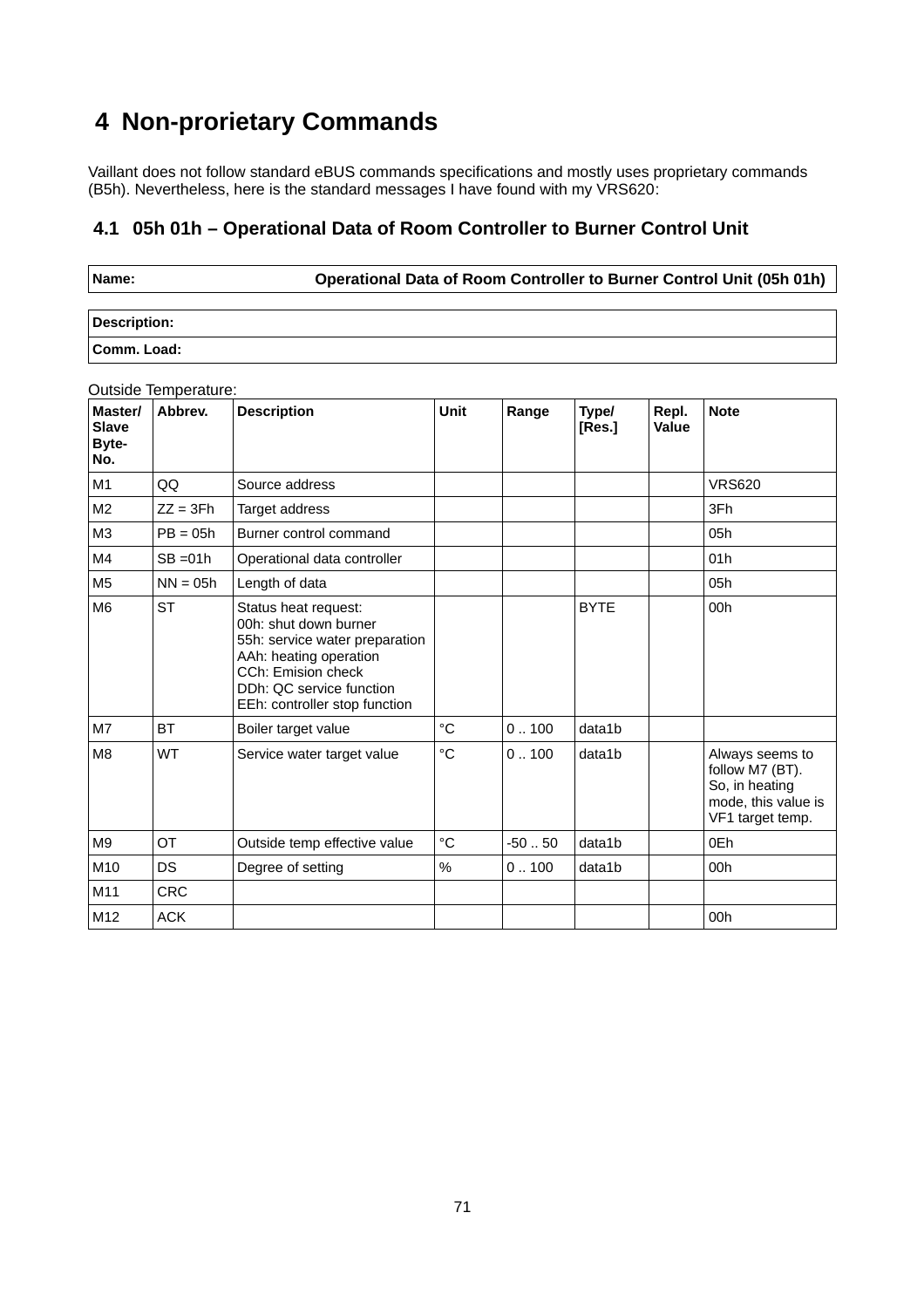# **4.2 07h 04h – Identification**

**Name: Identification (07h 04h)**

**Description: Comm. Load:**

#### Outside Temperature:

| Master/<br><b>Slave</b><br>Byte-<br>No. | Abbrey.     | <b>Description</b> | <b>Unit</b> | Range        | Type/ [Res.] | Repl.<br>Value | <b>Note</b>         |
|-----------------------------------------|-------------|--------------------|-------------|--------------|--------------|----------------|---------------------|
| M1                                      | QQ          | Source address     |             |              |              |                | <b>VRS620</b>       |
| M <sub>2</sub>                          | $ZZ = 26h$  | Target address     |             |              |              |                | 26h                 |
| M3                                      | $PB = 07h$  | System command     |             |              |              |                | 07h                 |
| M4                                      | $SB = 04h$  | Identification     |             |              |              |                | 04h                 |
| M <sub>5</sub>                          | $NN = 00h$  | Length of data     |             |              |              |                | 00h                 |
| M6                                      | <b>CRC</b>  |                    |             |              |              |                | FAh                 |
| S1                                      | <b>ACK</b>  |                    |             |              |              |                | 00h                 |
| S <sub>2</sub>                          | $NN = 0$ Ah |                    |             |              |              |                | 0Ah                 |
| S <sub>3</sub>                          | HH          | Producer: Vaillant |             | 0.99         | <b>BYTE</b>  |                | B5h                 |
| $S4-8$                                  | gg          | Device ID: "SOLSY" |             | <b>ASCII</b> | 5*BYTE       |                | 53h 4Fh 4Ch 53h 59h |
| S9-10                                   | <b>VVS</b>  | SW-Version: 2.07   |             |              |              |                | 02h 07h             |
| S11-12                                  | vvh         | HW-Version: 63.01  |             |              |              |                | 63h 01h             |
| S <sub>13</sub>                         | <b>CRC</b>  |                    |             |              |              |                | 30h                 |
| M7                                      | <b>ACK</b>  |                    |             |              |              |                | 00h                 |
| M <sub>8</sub>                          | <b>SYN</b>  |                    |             |              |              |                |                     |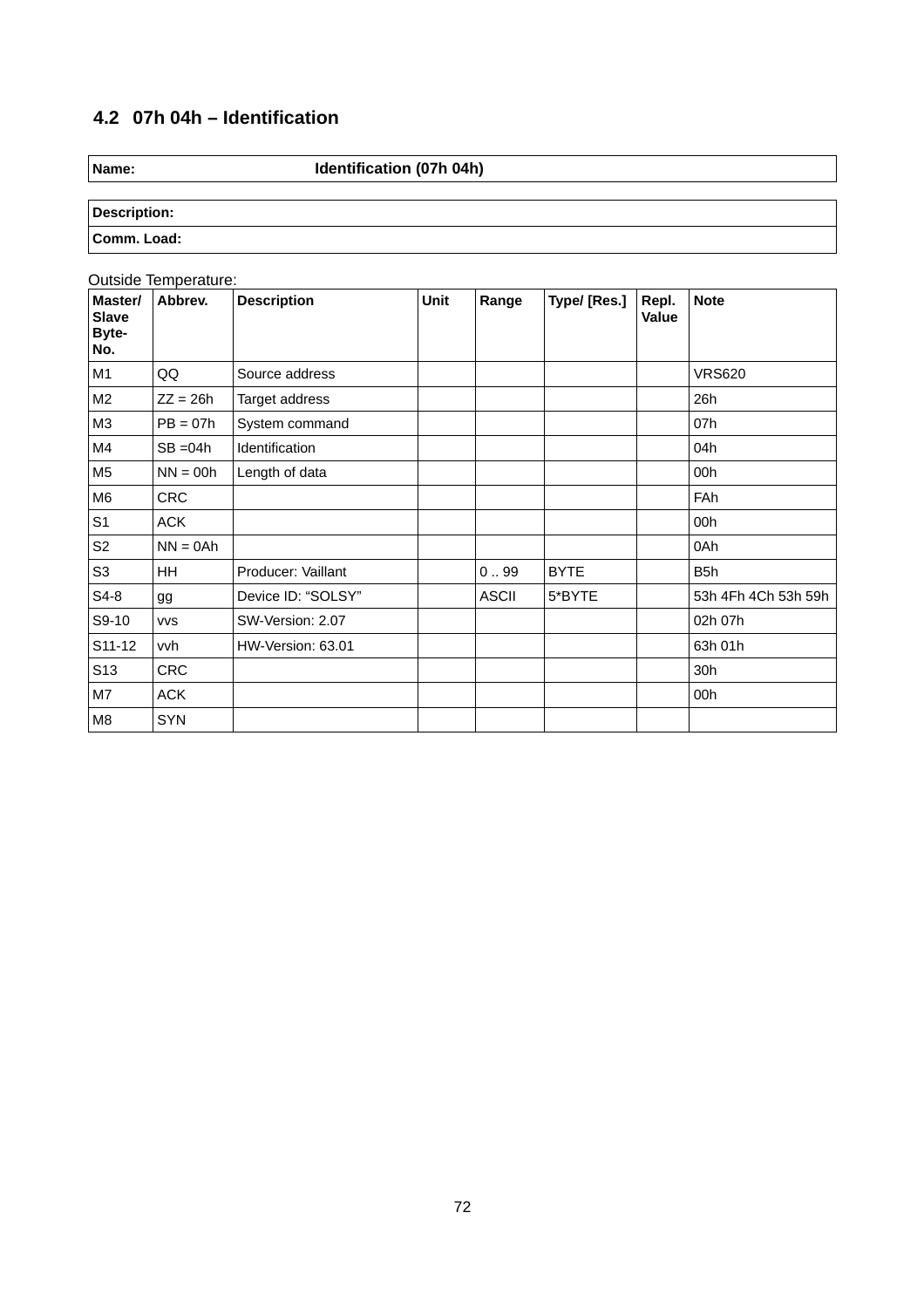## **4.3 FEh 01h – Error Message**

**Name: Error Message (FEh 01h)**

**Description: Comm. Load:**

| Master/<br><b>Slave</b><br>Byte-<br>No. | Abbrev.         | <b>Description</b>                                                                                                                                           | <b>Unit</b> | Range | <b>Type/</b><br>[Res.] | Repl.<br>Value | <b>Note</b>              |
|-----------------------------------------|-----------------|--------------------------------------------------------------------------------------------------------------------------------------------------------------|-------------|-------|------------------------|----------------|--------------------------|
| M1                                      | QQ              | Source address                                                                                                                                               |             |       |                        |                | <b>VRS620</b>            |
| M <sub>2</sub>                          | $ZZ = FEh$      | Target address (broadcast)                                                                                                                                   |             |       |                        |                | FEh                      |
| M3                                      | $PB = FEh$      | General broadcast message                                                                                                                                    |             |       |                        |                | FEh                      |
| M4                                      | $SB = 01h$      | Error message                                                                                                                                                |             |       |                        |                | 01h                      |
| M <sub>5</sub>                          | $NN = 0$ Ah     | Length of data                                                                                                                                               |             |       |                        |                | 0Ah                      |
| M <sub>6</sub>                          | DB1             |                                                                                                                                                              |             |       |                        |                | 55h                      |
| M7                                      | DB <sub>2</sub> |                                                                                                                                                              |             |       |                        |                | 49h                      |
| M <sub>8</sub>                          | DB <sub>3</sub> |                                                                                                                                                              |             |       |                        |                | 00h                      |
| M <sub>9</sub>                          | DB4             |                                                                                                                                                              |             |       |                        |                | 00h                      |
| M10                                     | DB <sub>5</sub> | Adress?                                                                                                                                                      |             |       |                        |                | 26h                      |
| M11                                     | DB <sub>6</sub> | Error code?:<br>01h: Adresse nicht erreichbar<br>02h: Wartung notwendig<br>03h: Heizgerät auf Störung<br>04h: Ausfall Sensor<br>05h: Sollwert nicht erreicht |             |       |                        |                |                          |
| M12                                     | DB7             | Defect:<br>For error code 04h:<br>08h: KOL2<br>0A/04/00/03<br>VF3/SP2/VF1/SP1<br>For error code 05h<br>01h: HK1<br>10h: Boiler                               |             |       |                        |                | Exact mapping<br>unknown |
| M13                                     | DB <sub>8</sub> |                                                                                                                                                              |             |       |                        |                | 00h                      |
| M14                                     | DB <sub>9</sub> |                                                                                                                                                              |             |       |                        |                | 00h                      |
| M15                                     | <b>DB10</b>     |                                                                                                                                                              |             |       |                        |                | 00h                      |
| M16                                     | <b>CRC</b>      |                                                                                                                                                              |             |       |                        |                |                          |
| M15                                     | <b>SYN</b>      |                                                                                                                                                              |             |       |                        |                |                          |

Outside Temperature:

Examples

55 49 00 00 26 04 08 00 00 00 error code 4: VRS620 Ausfall Sensor KOL2 55 49 00 00 26 05 10 00 00 00 error code 5: Boiler did not reach its target temperature<br>55 49 00 00 26 05 01 00 00 00 error code 5: HK1 did not reach its target temperature

HK1 did not reach its target temperature